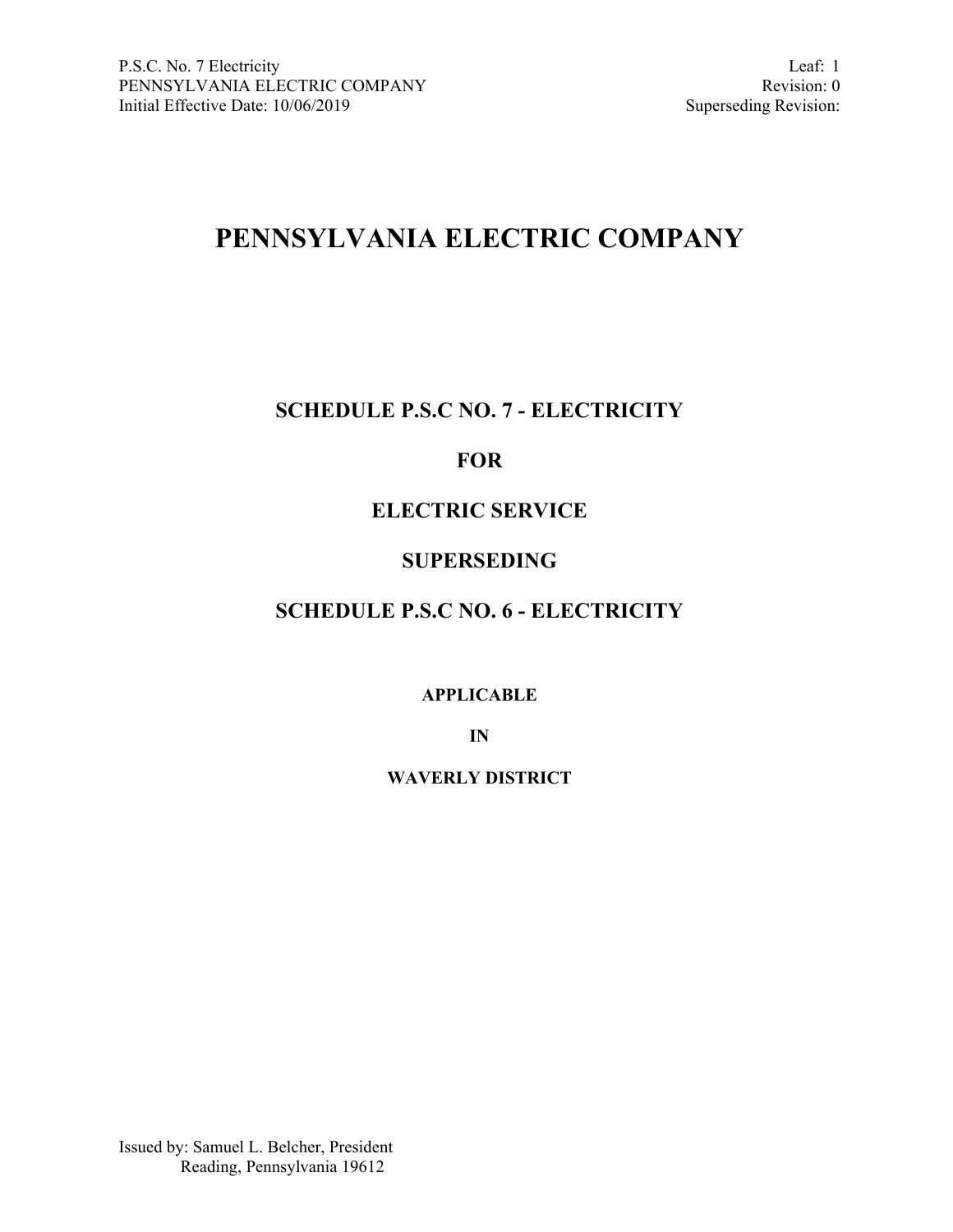|    | <b>TABLE OF CONTENTS</b>                             | Leaf No.<br>$\overline{c}$<br>$\overline{\mathbf{3}}$<br>$\overline{4}$<br>5<br>6<br>$\sqrt{ }$<br>$\,8\,$<br>9 |
|----|------------------------------------------------------|-----------------------------------------------------------------------------------------------------------------|
|    | <b>GENERAL INFORMATION</b>                           |                                                                                                                 |
|    | Territory to Which Schedule Applies                  | 10                                                                                                              |
|    | <b>TARIFF RULES:</b>                                 |                                                                                                                 |
| 1. | Filing and Posting of Tariff                         | 11                                                                                                              |
| 2. | Service Classification Applicability                 | 11<br>12                                                                                                        |
| 3. | Definition of Terms                                  | 12<br>13<br>14<br>15<br>16                                                                                      |
| 4. | Applications / Contracts<br>A. Residential Customers | 16<br>17<br>18                                                                                                  |
|    | <b>B. Non-Residential Customers</b>                  | 18<br>19                                                                                                        |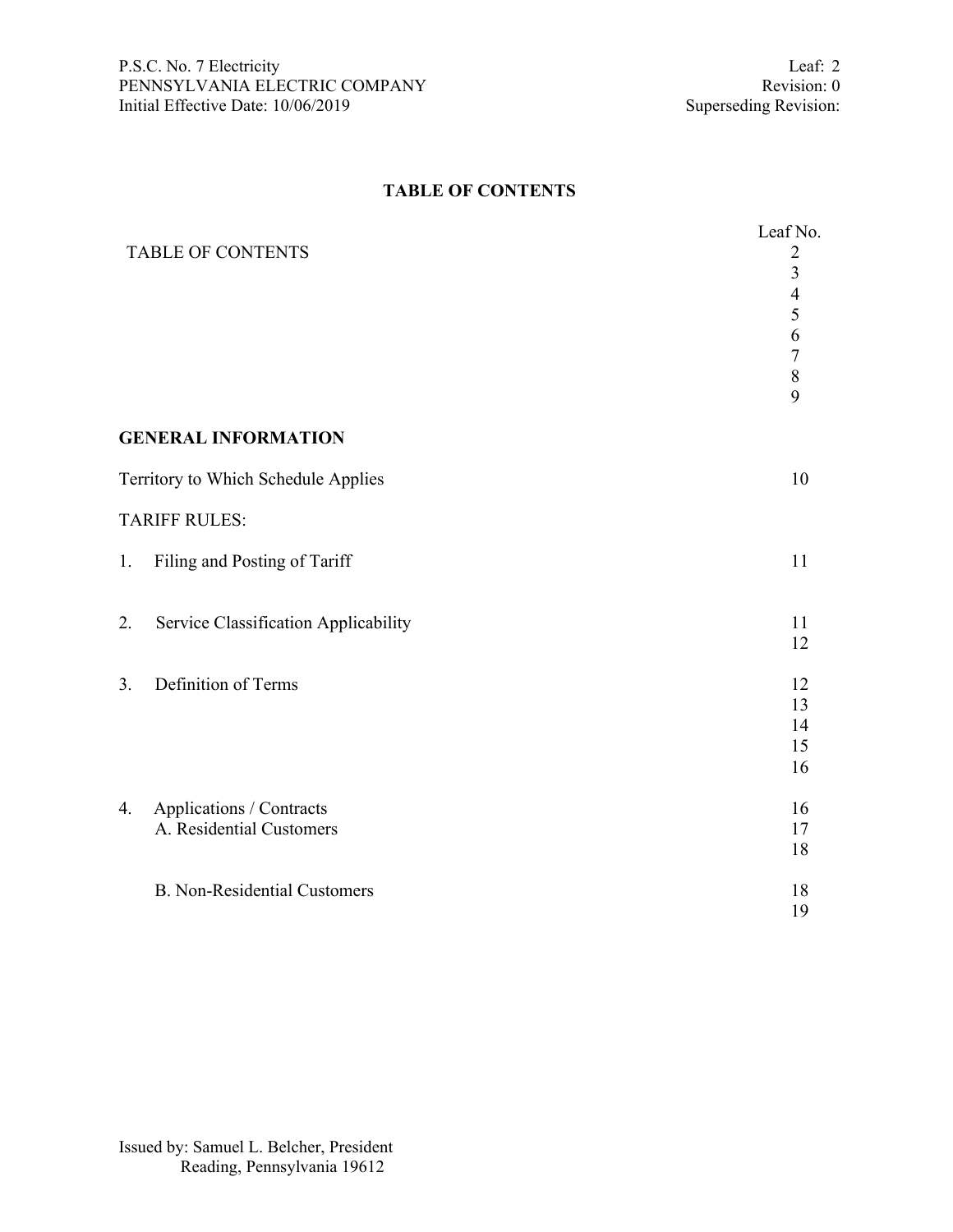|    | GENERAL INFORMATION, continued                                                                                  | Leaf No.             |
|----|-----------------------------------------------------------------------------------------------------------------|----------------------|
| 5. | Deposits<br>A. Residential Customers                                                                            | 20                   |
|    |                                                                                                                 | 21<br>22             |
|    | <b>B. Non-Residential Customers</b>                                                                             | 22<br>23<br>24<br>25 |
| 6. | Right-of-Way                                                                                                    | 25                   |
| 7. | Extension of Company Facilities to Serve Customer<br>A. Applicant for New Service to a New Location Adjacent to |                      |
|    | <b>Existing Lines</b>                                                                                           | 25<br>26             |
|    | <b>B.</b> Extension of Overhead Lines                                                                           | 26<br>27             |
|    |                                                                                                                 | 28<br>29             |
|    | C. Underground Extensions for New Residential Subdivisions                                                      | 29<br>30             |
|    |                                                                                                                 | 31                   |
|    |                                                                                                                 | 32                   |
|    |                                                                                                                 | 33<br>34             |
|    |                                                                                                                 | 35                   |
|    |                                                                                                                 | 36                   |
|    |                                                                                                                 | 37                   |
|    |                                                                                                                 | 38                   |
|    | D. Construction Service                                                                                         | 38                   |
|    |                                                                                                                 | 39                   |
|    | E. Relocation of Facilities                                                                                     | 39                   |
|    |                                                                                                                 | 40                   |
|    |                                                                                                                 | 41                   |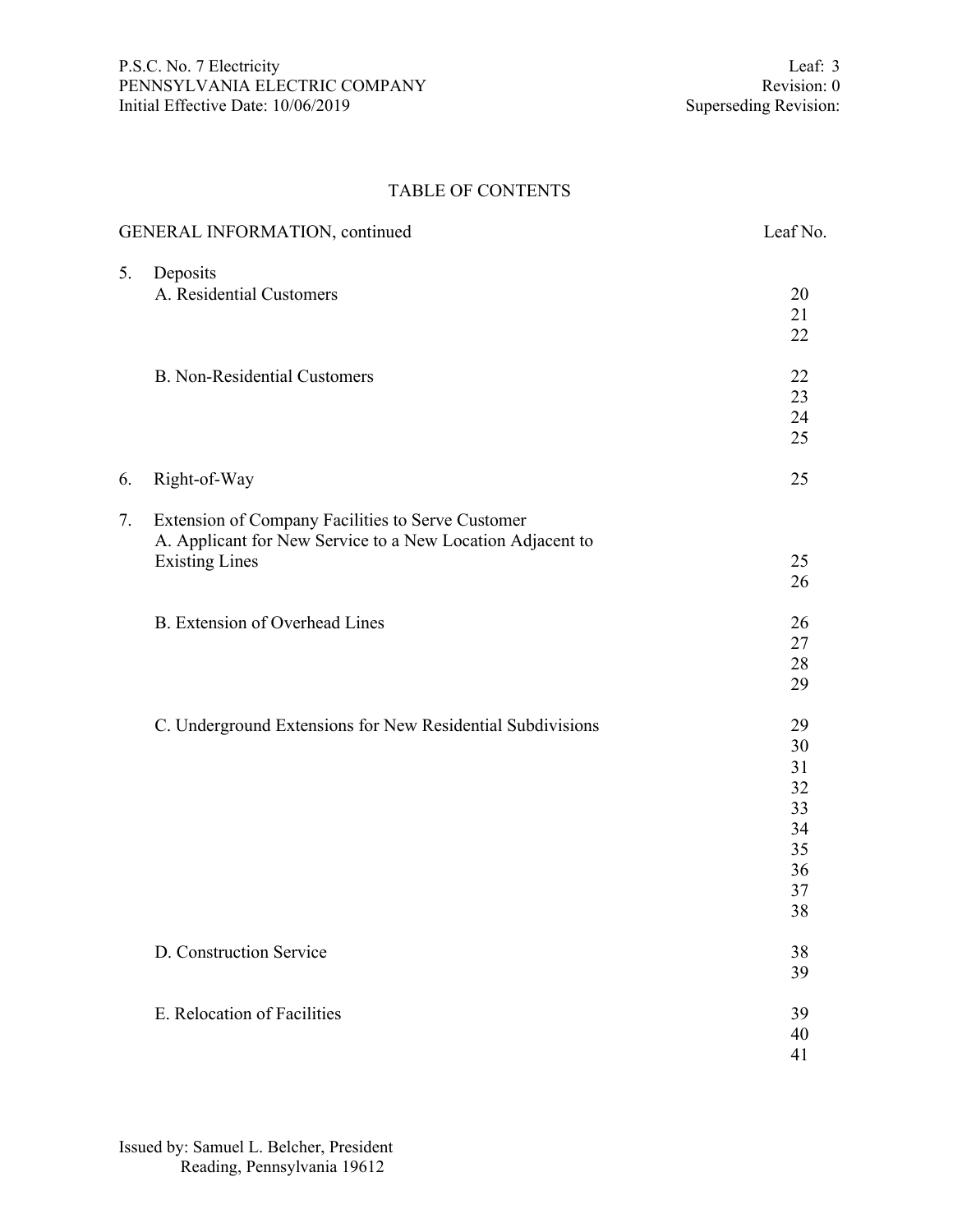|     | <b>GENERAL INFORMATION, continued</b>                     | Leaf No. |
|-----|-----------------------------------------------------------|----------|
| 8.  | Taxes on Applicant/Customer Advances                      | 41       |
| 9.  | Minimum Insulation Standards for Residential Construction |          |
|     | of Buildings                                              | 41       |
|     |                                                           | 42       |
| 10. | Wiring, Apparatus and Inspection                          | 42       |
|     |                                                           | 43       |
|     |                                                           | 44       |
|     | 11. Metering                                              | 44       |
|     |                                                           | 45       |
|     | 12. Access to Customer Premises                           | 45       |
|     |                                                           | 46       |
|     | 13. Limitation of Use                                     |          |
|     | A. Residential Buildings                                  | 46       |
|     |                                                           | 47       |
|     | <b>B. Non-Residential Buildings</b>                       | 47       |
| 14. | <b>Shared Meters</b>                                      | 48       |
| 15. | Meter Reading and Rendering of Bills                      |          |
|     | A. Meter Reading                                          | 48       |
|     | <b>B.</b> Rendering of Bills                              |          |
|     | (1) Contents of Bills                                     | 48       |
|     |                                                           | 49       |
|     | (2) Estimated Bills                                       | 49       |
|     |                                                           | 50<br>51 |
|     |                                                           | 52       |
|     | (3) Collective Billing                                    | 52       |
|     | (4) Prorated Bills                                        | 52       |
|     |                                                           | 53       |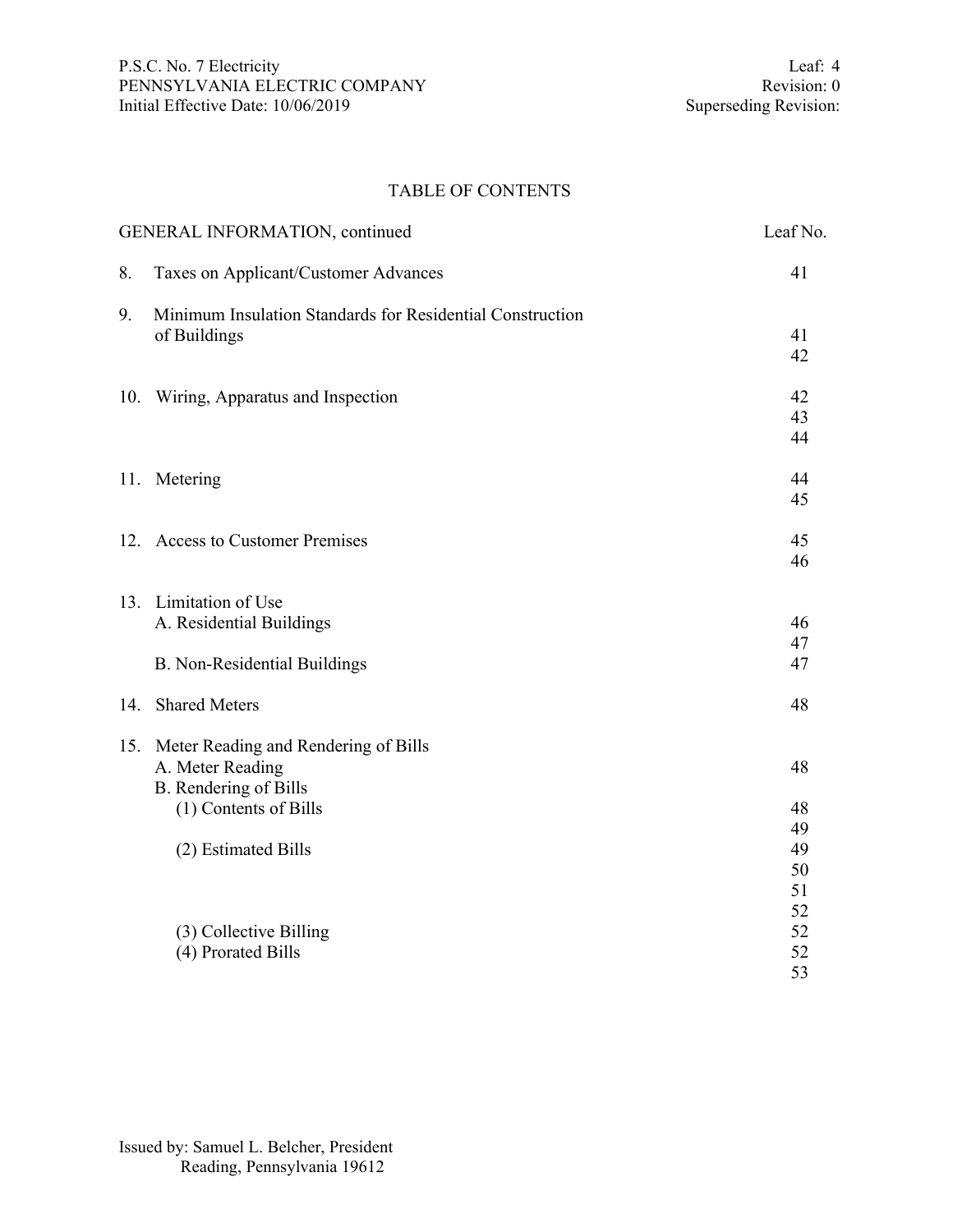| <b>GENERAL INFORMATION</b> , continued |                                                                 | Leaf No. |
|----------------------------------------|-----------------------------------------------------------------|----------|
|                                        | 15. Meter Reading and Rendering of Bills (continued)            |          |
|                                        | (5) Special Billing                                             | 53       |
|                                        | (6) Levelized Billing                                           | 53       |
|                                        |                                                                 | 54       |
|                                        | (7) Quarterly Payment Plan                                      | 54       |
|                                        | (8) Billing Month                                               | 55       |
|                                        | (9) Combined Billing                                            | 55       |
|                                        | (10) Minimum Billing                                            | 55       |
|                                        | (11) Transformer Losses Adjustment                              | 55       |
|                                        | (12) Billing for Vandalism, Theft or Deception                  | 56       |
|                                        | 16. Payment of Bills                                            | 57       |
|                                        |                                                                 | 58       |
|                                        | 17. Backbilling for Company Charges - Non-Residential Customers | 58       |
|                                        |                                                                 | 59       |
|                                        |                                                                 | 60       |
| 18.                                    | Interest on Customer Overpayments                               | 60       |
| 19.                                    | <b>Administrative Charges</b>                                   |          |
|                                        | A. Returned Check Charges                                       | 60       |
|                                        | <b>B.</b> Reconnect Charges                                     | 61       |
|                                        | C. Exit Fees                                                    | 61       |
|                                        |                                                                 | 62       |
|                                        | 20. Cable TV Pole Attachment Charges                            | 62       |
|                                        | 21. Determination of Demand                                     | 62       |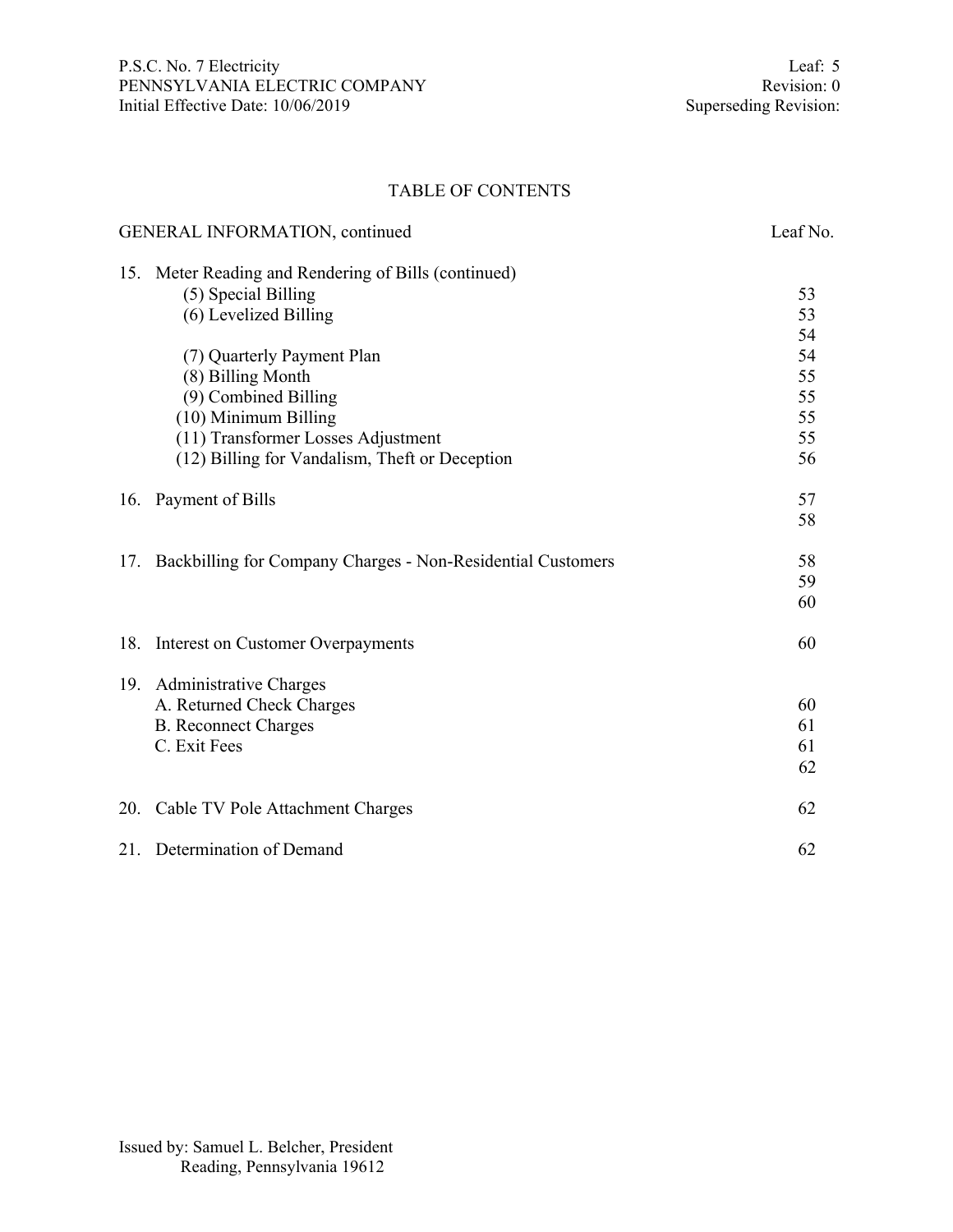| GENERAL INFORMATION, continued |                                                       | Leaf No. |
|--------------------------------|-------------------------------------------------------|----------|
| 22.                            | Discontinuance of Service                             |          |
|                                | A. Residential Customers                              | 62       |
|                                |                                                       | 63       |
|                                |                                                       | 64       |
|                                |                                                       | 65       |
|                                | <b>B. Non-Residential Customers</b>                   | 66       |
|                                |                                                       | 67       |
|                                |                                                       | 68       |
|                                |                                                       | 69       |
|                                |                                                       | 70       |
|                                | C. Discontinuance of Service to Illegal Highway Signs | 70       |
|                                |                                                       | 71       |
|                                | 23. Reconnection of Service                           |          |
|                                | A. Residential Customers                              | 71       |
|                                | <b>B. Non-Residential Customers</b>                   | 72       |
|                                |                                                       | 73       |
|                                | 24. Deferred Payment Agreement                        |          |
|                                | A. Residential Customers                              | 73       |
|                                |                                                       | 74       |
|                                |                                                       | 75       |
|                                | <b>B. Non-Residential Customers</b>                   | 75       |
|                                |                                                       | 76       |
|                                |                                                       | 77       |
| 25.                            | <b>Complaint Procedures</b>                           | 77       |
|                                |                                                       | 78       |
|                                | 26. Intentionally Left Blank                          | 79       |
|                                |                                                       | 80       |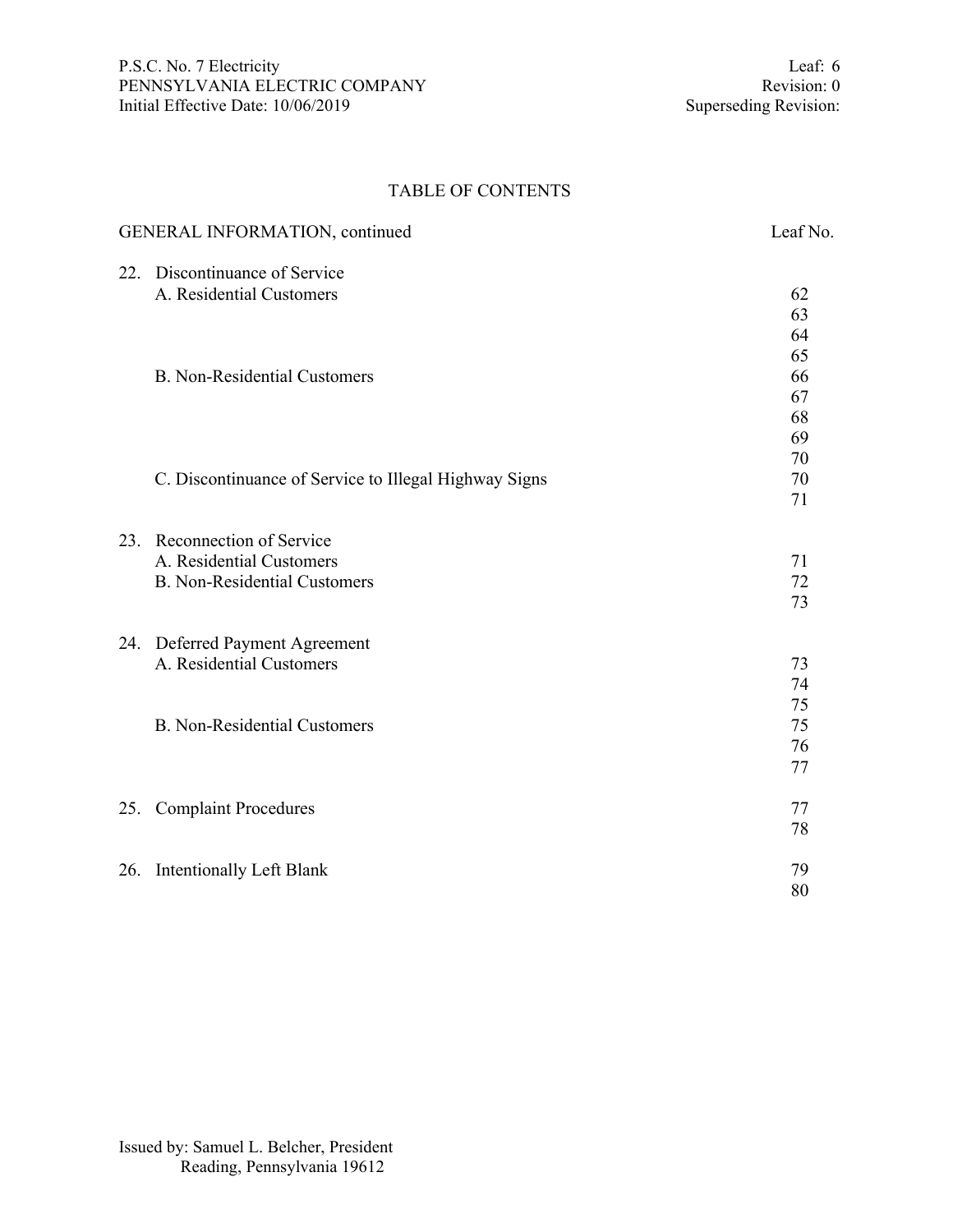| <b>GENERAL INFORMATION</b> , continued |                                                            | Leaf No. |
|----------------------------------------|------------------------------------------------------------|----------|
|                                        | 27. Disconnection Without Notice                           | 81       |
|                                        |                                                            | 82       |
|                                        | 28. Liability                                              | 82       |
|                                        |                                                            | 83       |
|                                        | 29. Transfer of Energy Service Company                     | 83       |
|                                        |                                                            | 84       |
|                                        | 30. Tax Surcharges                                         |          |
|                                        | A. Utility Gross Revenue Taxes                             | 84<br>85 |
|                                        | <b>B.</b> State Income Taxes                               | 85       |
| 31.                                    | Forms                                                      |          |
|                                        | #1 Application for Electric Service – Residential          | 86       |
|                                        | #2 Application for Electric Service - Non-Residential      | 87<br>88 |
|                                        |                                                            | 89       |
|                                        | #3 Deposit Alternative Notice                              | 90       |
|                                        | #4 Application for Electric Overhead Line Extension        | 91       |
|                                        | #5 Application & Contract for Underground Residential      | 92       |
|                                        | Distribution System                                        | 93       |
|                                        |                                                            | 94       |
|                                        |                                                            | 95       |
|                                        | #6 Minimum Insulation Standards for New or Additions to    |          |
|                                        | <b>Existing Residential Structures</b>                     | 96       |
|                                        | #7 Minimum Insulation Standards for Dwelling Converting to |          |
|                                        | Electric Space Heat                                        | 97       |
|                                        | #8 Deferred Payment Agreement - Residential                | 98       |
|                                        |                                                            | 99       |
|                                        | #9 Deferred Payment Agreement - Non-Residential            | 100      |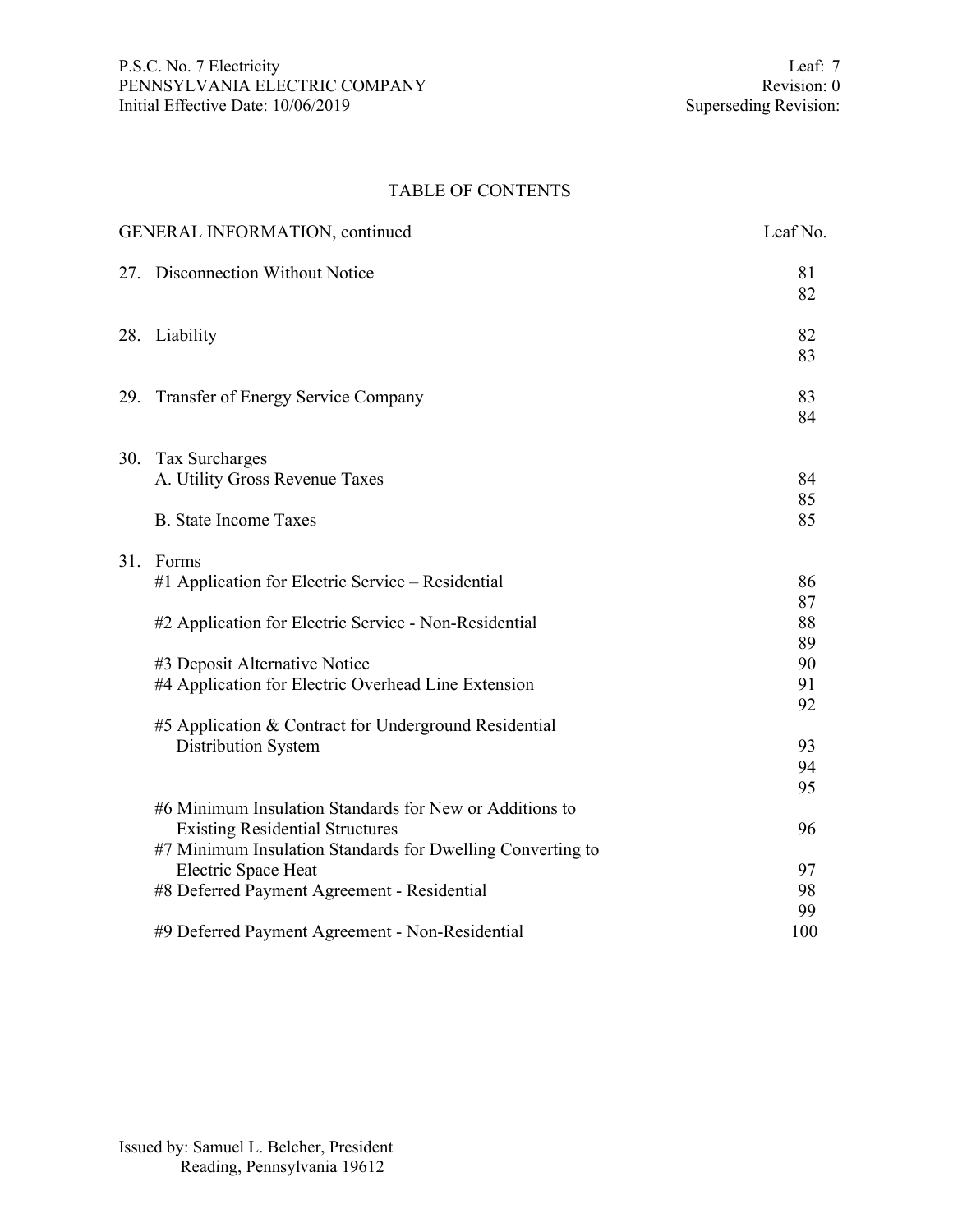| <b>SERVICE CLASSIFICATIONS</b> |                                         | Leaf No.   |
|--------------------------------|-----------------------------------------|------------|
|                                | No. 1 Residential Service               | 101<br>102 |
|                                |                                         | 103        |
|                                |                                         | 104        |
|                                |                                         |            |
|                                | No. 2 Residential Time-of-Day Service   | 105        |
|                                |                                         | 106        |
|                                |                                         | 107        |
|                                |                                         | 108        |
|                                | No. 3 General Service - Secondary       | 109        |
|                                |                                         | 110        |
|                                |                                         | 111        |
|                                |                                         | 112        |
|                                |                                         | 113        |
|                                |                                         | 114        |
|                                |                                         | 115        |
|                                |                                         | 116        |
|                                | No. 4 General Service - Primary         | 117        |
|                                |                                         | 118        |
|                                |                                         | 119        |
|                                |                                         | 120        |
|                                |                                         |            |
|                                | No. 5 Large Primary                     | 122        |
|                                |                                         | 123        |
|                                |                                         | 124        |
|                                |                                         | 125        |
|                                |                                         | 126        |
|                                | No. 6 Private Outdoor Lighting Service  | 127        |
|                                |                                         | 128        |
|                                |                                         | 129        |
|                                | No. 7 Municipal Street Lighting Service | 130        |
|                                |                                         | 131        |
|                                |                                         | 132        |
|                                |                                         | 133        |
|                                |                                         | 134        |
|                                |                                         |            |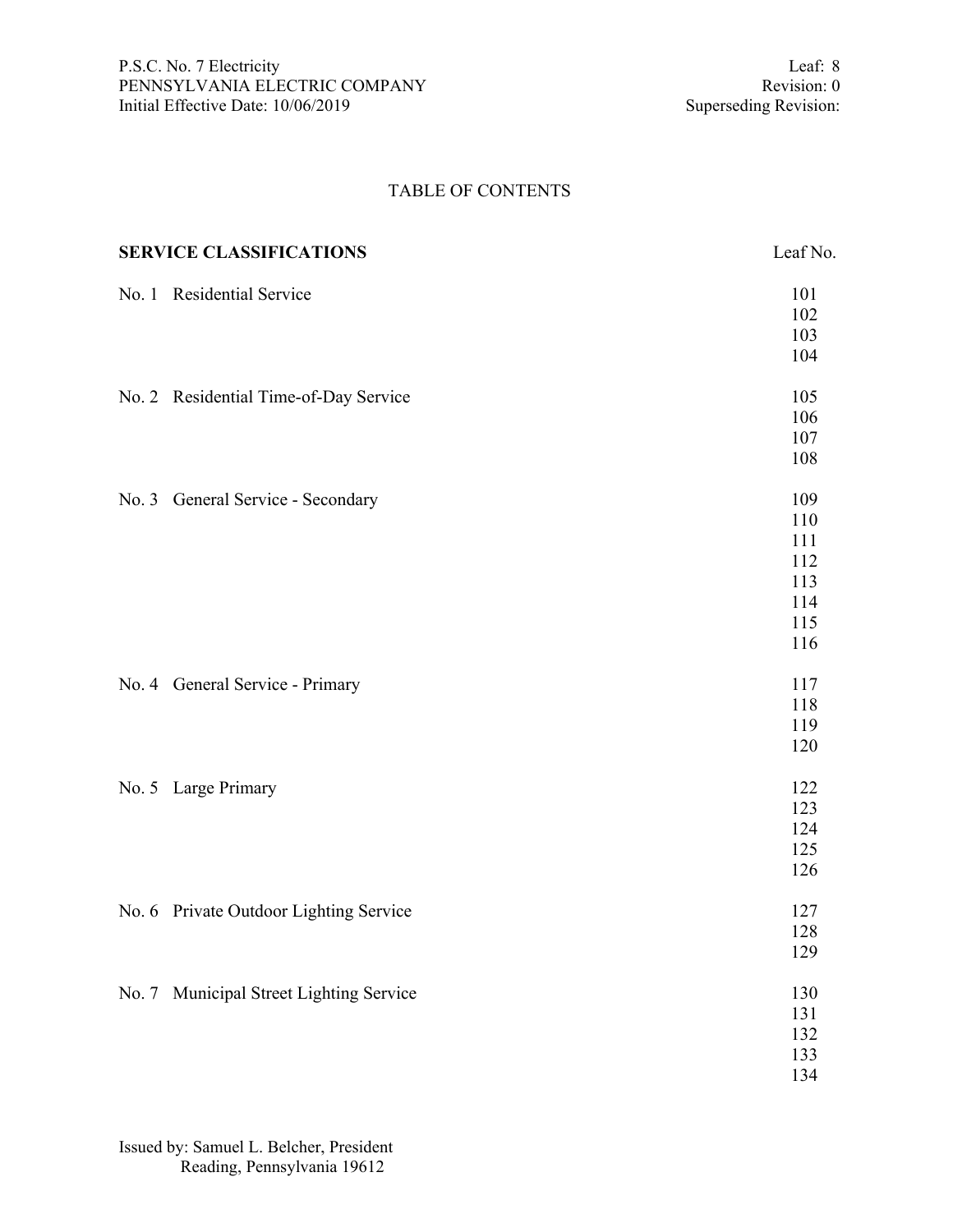| <b>RIDERS</b> |                                                       | Leaf No. |
|---------------|-------------------------------------------------------|----------|
|               | Rider A Price to Compare Default Service Rider        | 135      |
|               |                                                       | 136      |
|               |                                                       | 137      |
|               |                                                       | 138      |
|               |                                                       | 139      |
|               |                                                       | 140      |
|               | Rider B Default Service Support Rate Rider            | 141      |
|               |                                                       | 142      |
|               | Rider C Non-Utility Generation Cost Adjustment Clause | 143      |
|               |                                                       | 144      |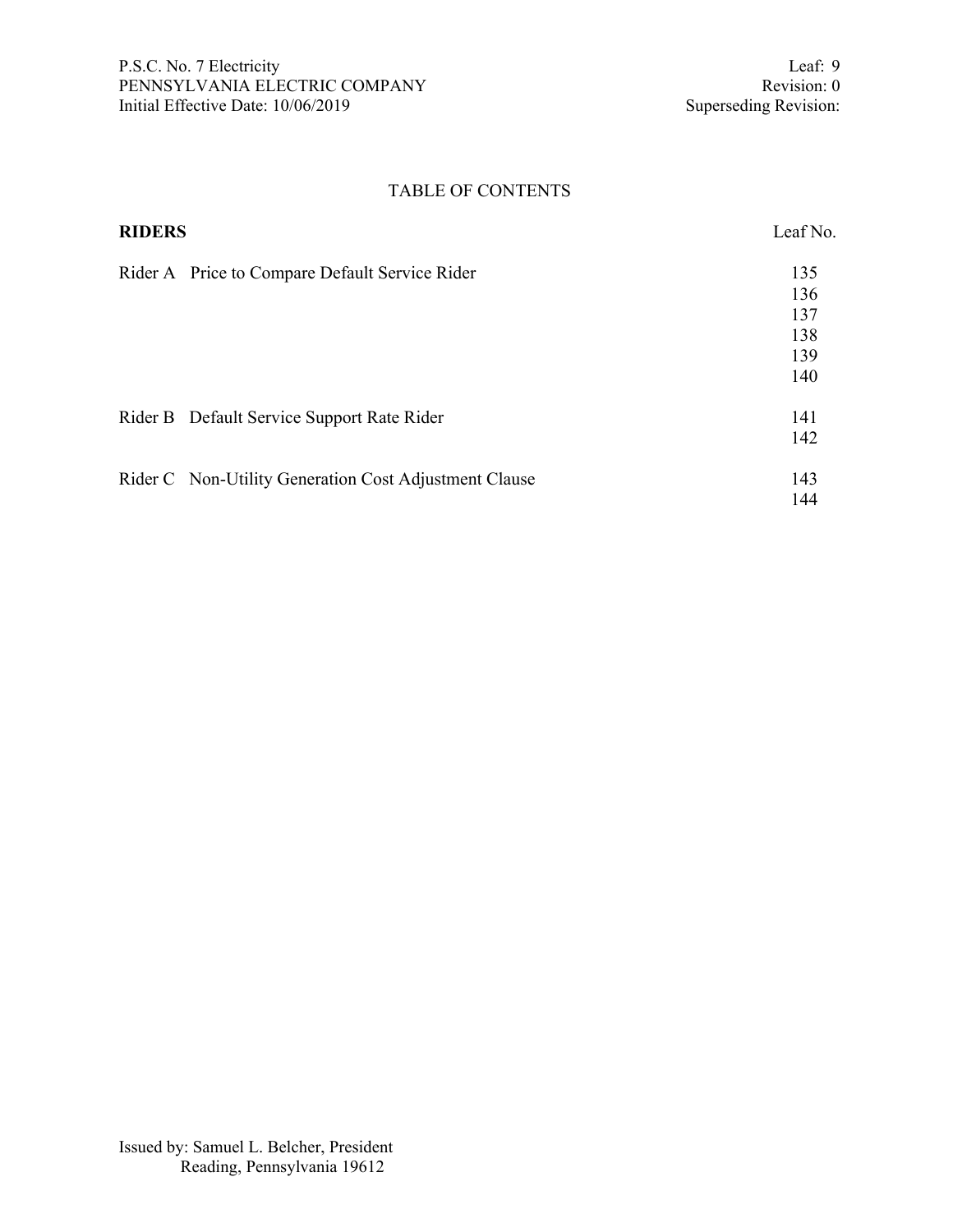#### **GENERAL INFORMATION**

Territory to Which Schedule Applies:

TIOGA COUNTY Village of Waverly Town of Barton (western portion)

Map Showing Territory To Which Schedule Applies

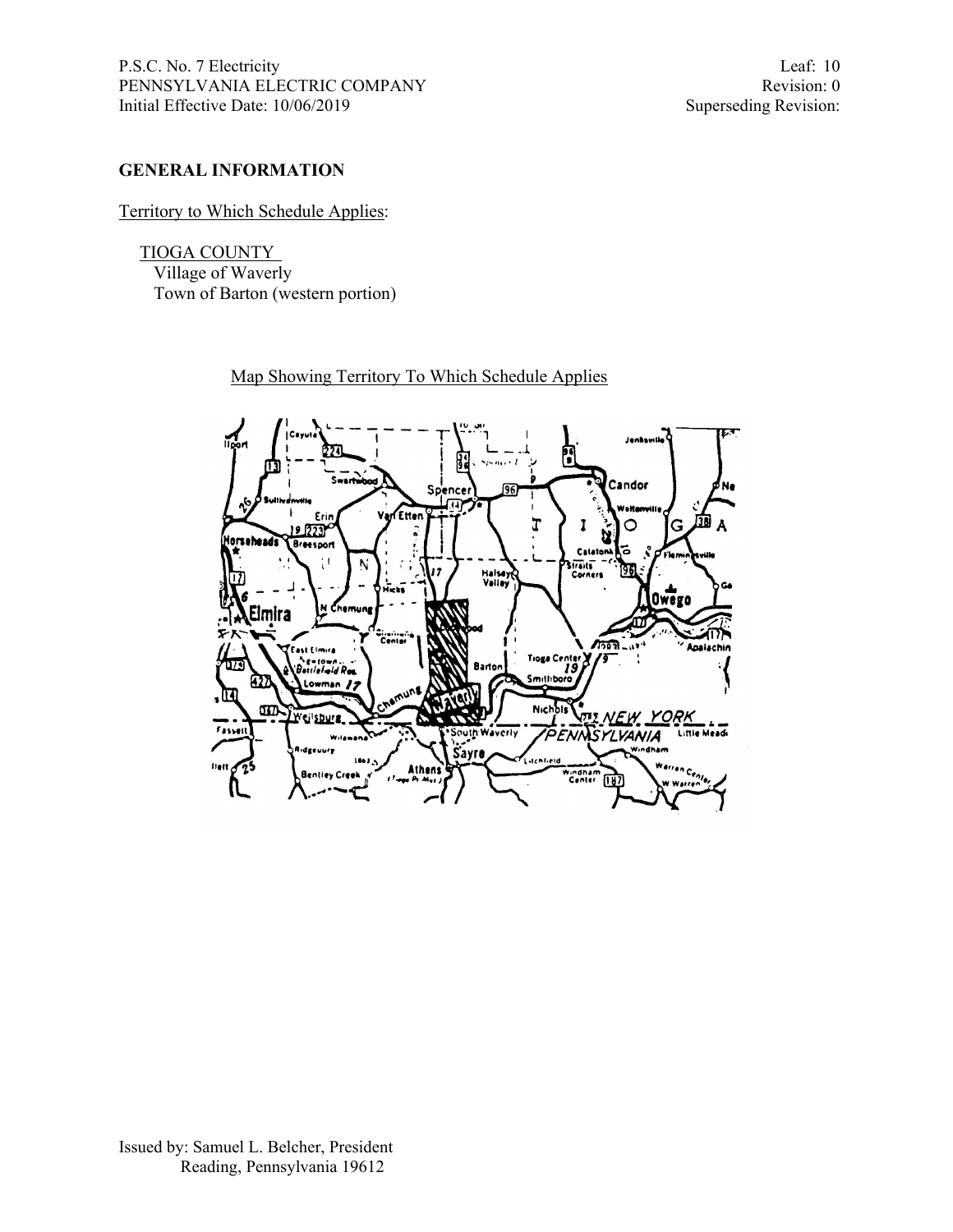#### **GENERAL INFORMATION**

#### 1. **Filing and Posting of Tariff**

A copy of this Tariff has been filed with the New York Public Service Commission and is posted and available for inspection at the Company's Pennsylvania offices that are open to the public and on the Company website. This Tariff may be revised, amended, supplemented or otherwise changed from time to time by the Company in accordance with prevailing Commission regulations.

This General Information, filed as a part of this Tariff, sets forth the conditions under which various services shall be supplied by the Company, unless specifically modified in a particular Service Classification in this Tariff or by a contract for electric service. Unless stated specifically otherwise, this Tariff shall apply throughout the Company's entire New York service area.

This Tariff applies to the Company's provision of Delivery Service, Default Service and various services that may be provided by the Company to ESCO's. The Company has an Energy Service Company Coordinator Manual ("ESCO Manual") which governs the relationship between the Company and ESCO's in connection with delivery of competitive energy supply to serve Customers. The ESCO Manual is available and open for inspection at the Pennsylvania offices of the Company and is available on the Company website. Regardless of the type of service provided to Customers, all electric energy shall be alternating current, sixty (60) hertz frequency at such standard nominal voltages and phases as may be available or specified by the Company from time to time. Electric service shall be delivered by the Company from overhead supply lines, except (i) in certain restricted areas where the Company elects to provide an underground network system of distribution and/or (ii) where other underground facilities are installed pursuant to specific provisions of this Tariff.

#### 2. **Service Classification Applicability**

Both Delivery Service and/or Default Service (as defined below) shall be supplied by the Company in accordance with this Tariff.

**Default Service** – Service provided pursuant to a "Price to Compare Default Service Rate Rider" to a Default Service Customer.

**Default Service Customer** – A Delivery Service Customer not receiving service from an ESCO.

**Delivery Service**: The provision of electric distribution and other services by the Company to Customers under this Tariff who purchase all of their electric supply (i.e., electric energy and transmission, or energy, capacity and transmission) from ESCOs.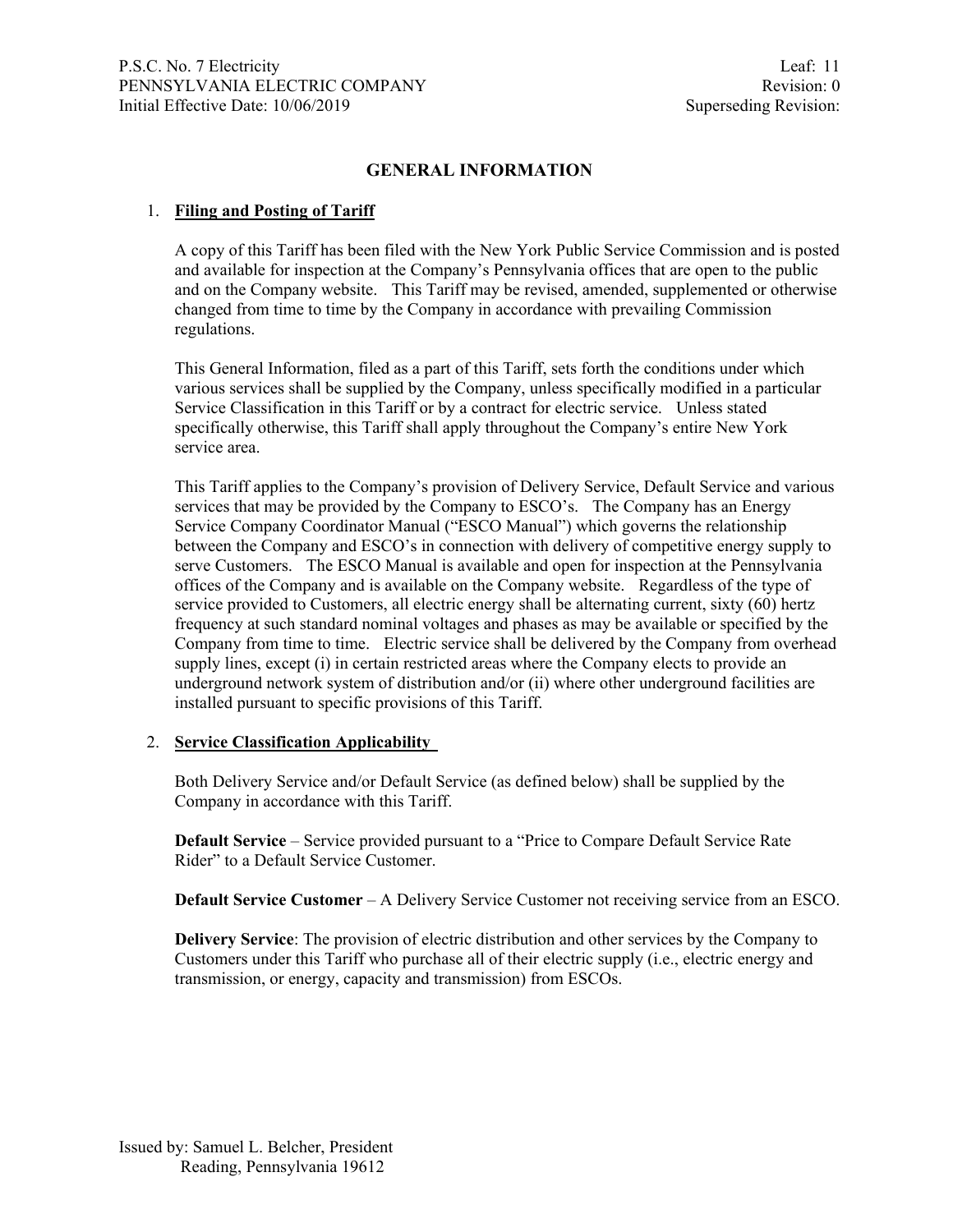Rule 2 - Service Classification Applicability (continued)

**Delivery Service Customer** - A Customer who takes Delivery Service.

#### 3. **Definition of Terms**

The following is a list of some of the most commonly used terms in this Tariff. All capitalized terms referenced in this Tariff shall be defined as set forth below or as otherwise defined in any particular Service Classification. In the event of a conflict between any of the definitions set forth below or those contained in a more specific provision of this Tariff, the definition contained in the more specific provision shall prevail.

**Advanced Meter** - A meter (i) capable of storing electric consumption data at specified time intervals of no greater than one-half hour and in conformance with applicable performance specifications, and (ii) capable of remote meter reading. Advanced Meters may be utilized for billing purposes for the retail access program.

#### **Applicant**:

Residential Applicant: Any person who requests service at a premises to be used as his or her residence or the residence of another person on whose behalf the person is requesting service, as defined in  $16$  NYCRR  $11.2(a)(3)$ , the Home Energy Fair Practices Act (HEFPA).

Non-Residential Applicant: A person, corporation or other entity requesting service from the Company who is not a Residential Applicant as defined in 16 NYCRR 11.2(a)(3).

Residing Applicant: A person or governmental agency requesting electric service be provided where there is no service currently available, where that service shall be used at a premises that shall be occupied as the Applicant's primary residence or, in the case of a governmental agency, occupied as a residence by an individual client.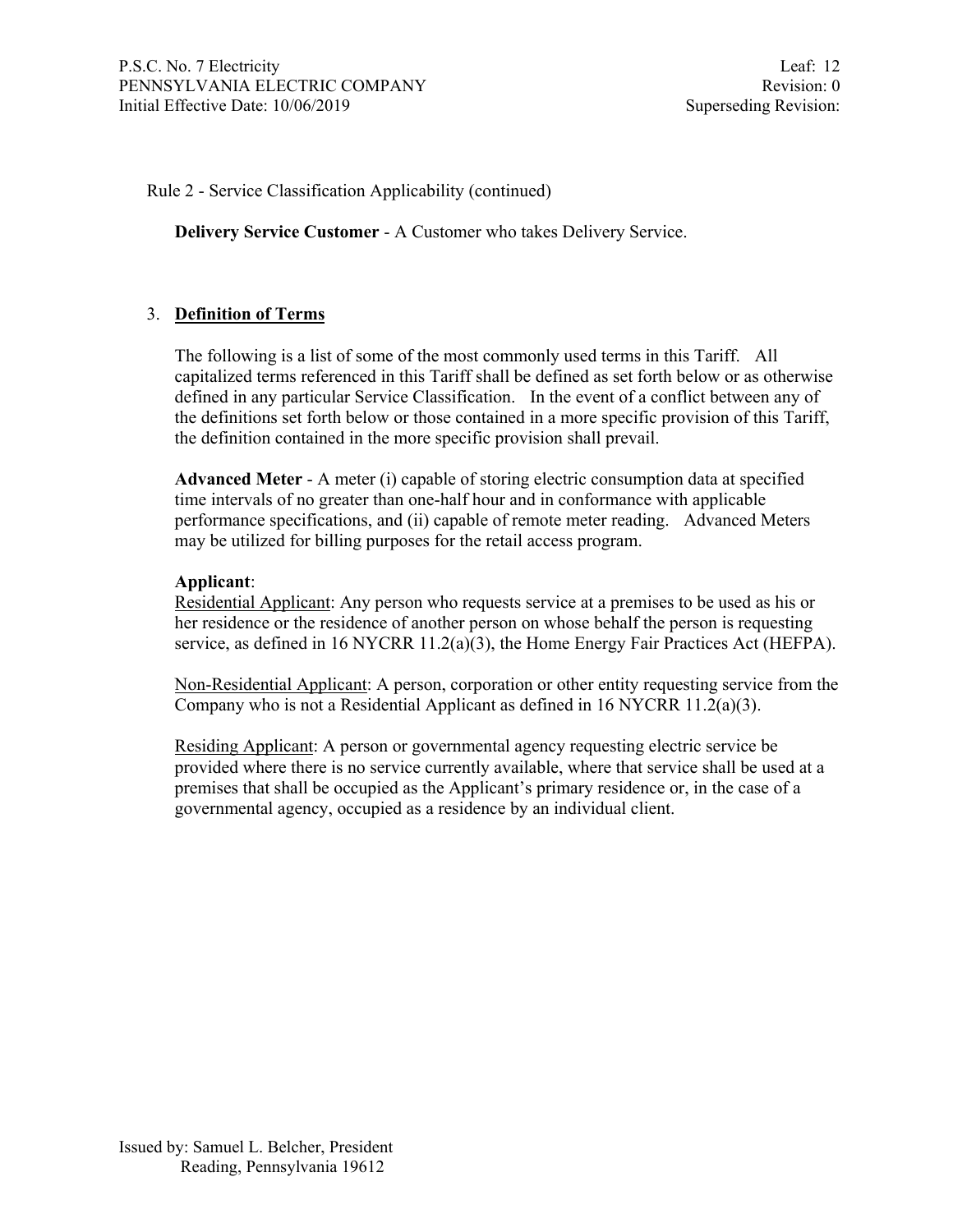Non-Residing Applicant: A developer, builder, person, partnership, association, corporation or governmental agency requesting electric service be provided where there is no service currently available, where that service shall be used in a residence occupied by others.

**Arrears** - Charges for which payment has not been made by the Customer more than twenty (20) calendar days after payment was due.

**Collective Billing** - A service whereby the Company shall add together the charges for multiple accounts and provide the Customer with a single bill.

**Combined Billing** - The aggregation of the billing determinants of two or more meters of the same Customer at the same location for billing purposes.

**Commission** - The New York Public Service Commission or any lawful successor thereto.

**Company** - Pennsylvania Electric Company.

**Connected Load** - The sum of the horsepower, kilowatts or kilovolt ampere ratings of all the devices located on a Customer's premises which are connected to the Company's electric system, or which can be connected simultaneously by the insertion of fuses or by the closing of a switch. The manufacturer's nameplate rating may be used to determine the input rating of a particular device. In the absence of such manufacturer's rating, or whenever a Company test indicates improper rating of a device, the rating shall be determined on the basis of the kilovolt-amperes required for its operation.

**Contract Demand** - The capacity required for operation of an Applicant's / Customer's equipment, as stated in any application or contract for service.

#### **Customer:**

Residential Customer: A person who is receiving service at a dwelling for his or her own residential use or the residential use by another person. For purposes of the Home Energy Fair Practices Act (HEFPA), a Residential Customer includes any person who is supplied service at a premises used in whole or in part as his or her residence, as defined in 16 NYCRR 11.2(a)(2).

Non-Residential Customer: A person, corporation or other entity receiving service who is not a Residential Customer as defined in 16 NYCRR 11.2(a)(2).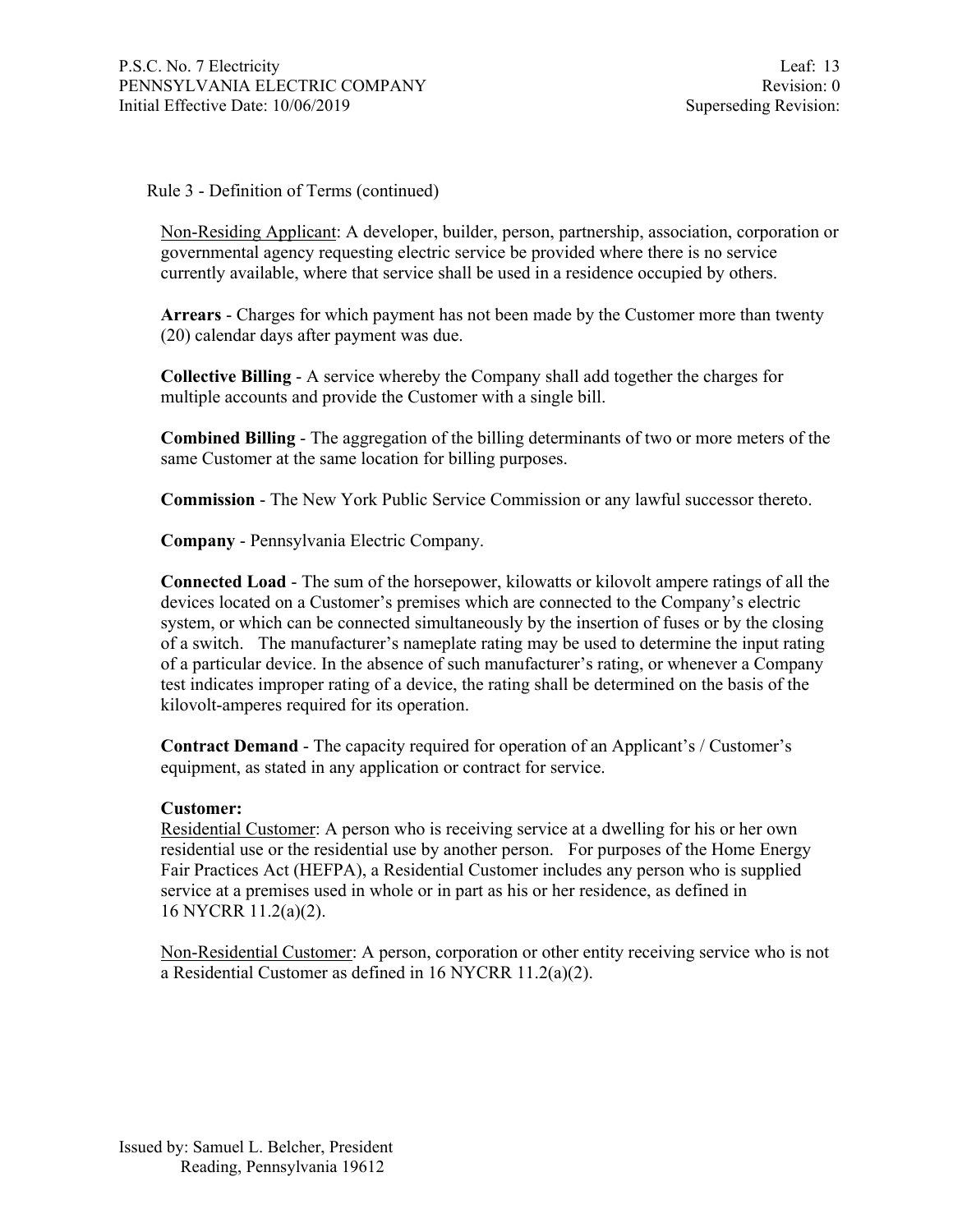**Customer Charge** - A charge designed to recover the costs the Company incurs in billing a Customer's account and providing other necessary services.

**Default Service Charge** – A charge that is calculated pursuant with Rider A – Price to Compare Default Service Rate Rider, to provide Default Service.

**Deferred Payment Agreement or Plan** - A written agreement for the payment of outstanding charges over a specified period of time which must be signed by the Company and the Customer, and each must receive a copy before it becomes enforceable by either party.

**Delivery Service Charge** - A charge that includes the Customer Charge, Distribution Charge, NUG Charge, Default Service Support Charge, and all charges imposed under other applicable tariff provisions.

**Demand** - The rate of use of energy during a specified time interval, expressed in kilowatts or reactive kilovolt-amperes.

**Distribution Charge** - A charge designed to recover the costs the Company incurs in using its distribution system or local wires to deliver electricity to a Customer and the costs associated with non-utility generation.

**Energy Services Company (ESCO)** - A supplier of electric generation that has been certified or licensed by the New York Public Service Commission to sell electricity to retail Customers within the State of New York and is certified as a load serving entity in accordance with the applicable PJM rules.

**KVA,** kilovolt-ampere - 1,000 volt-amperes.

**KVAH**, kilovolt-ampere-hour - 1,000 volt-amperes for one (1) hour.

**KVAR**, kilovar - 1,000 volt-amperes reactive.

**KVARH**, kilovar-hour - 1,000 volt-amperes reactive for one (1) hour.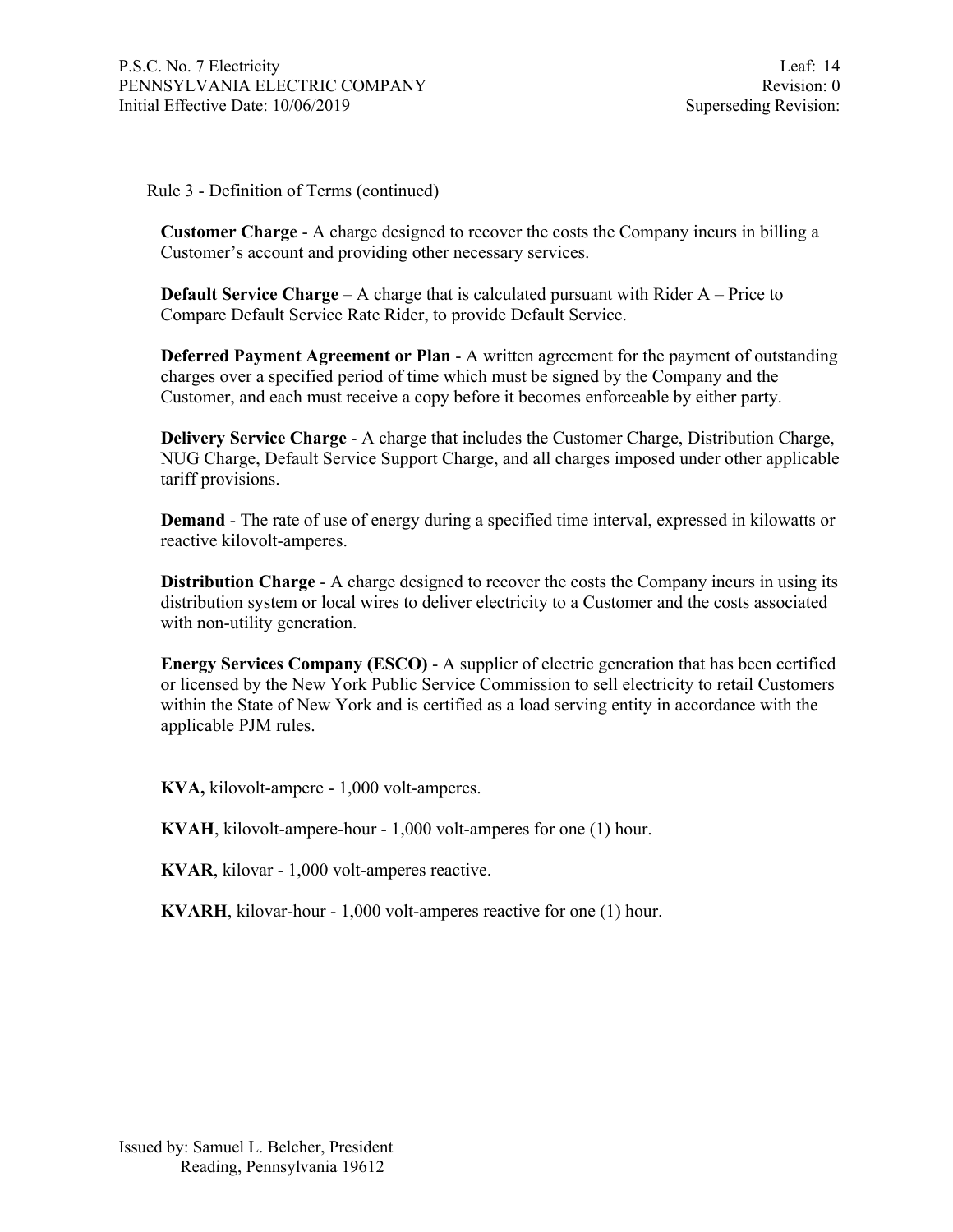**kW**, kilowatt - 1,000 watts.

**kWh**, kilowatt-hour - 1,000 watts for one (1) hour.

**Levelized Payment Plan or Levelized Billing** - A billing plan designed to reduce fluctuations in a Customer's bill payments due to varying, but predictable, patterns of consumption.

**Line Extension** - The extension of the Company's distribution system from the nearest suitable and available distribution line to the electric service line which shall provide electric service to the Customer.

**Non-Utility Generation Charge** - a charge calculated in accordance with Rider C, Non-Utility Generation Cost Adjustment Clause, which recovers above market costs for non-utility generation.

**PJM** - PJM Interconnection, L.L.C. or any lawful successor thereto.

**Point of Delivery** - The location at which the Company's service connection terminates and the Customer's wiring and installation begins.

**Power Factor** - The ratio of the watts to the volt-amperes.

**Primary Voltage** - Voltage greater than 600 volts.

**Secondary Voltage** - Voltage of 600 volts or less.

#### **Service:**

Residential Service - Service provided from time to time by the Company under this Tariff to Residential Customers, subject to any such modifications as may be set forth in the Service Classifications.

Non-Residential Service - Service provided from time to time by the Company under this Tariff to Non-Residential Customers.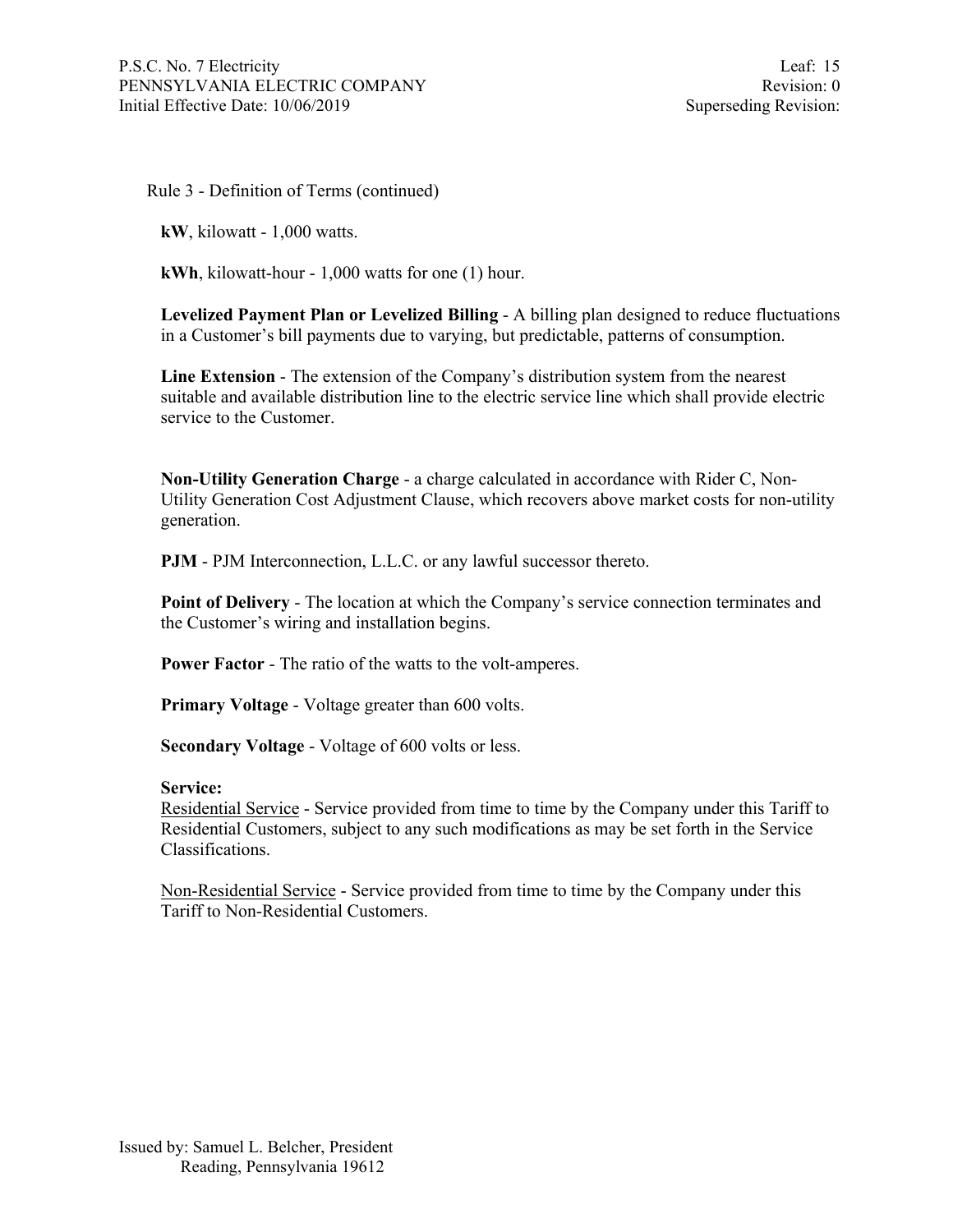**Service Classification** - The specific set of terms and conditions (including prices) applicable to Customers.

**Surcharge** - A charge payable by the Customer to the Company in addition to the charge for electricity under the applicable Service Classification.

**Tampered Equipment** - Any service related equipment that has been subjected either to unauthorized interference so as to reduce the accuracy or eliminate the measurement of the Company's service, or to unauthorized connection occurring after the Company has physically disconnected service.

**Tariff** - This document, including, but not limited to, the Rules, Regulations, Service Classifications and Riders contained herein as filed with and approved by the Commission from time to time.

**Transmission Voltage** - Voltage equal to or greater than 46,000 volts delta.

#### 4. **Applications / Contracts**

#### **General Rule**

All Applicants desiring any type of service from the Company under this Tariff shall contact the Company and specifically request the type and nature of service. In any circumstance where an application to the Company for any service under this Tariff involves or is related to an ESCO, such application cannot and shall not be processed by the Company unless the Applicant's ESCO provides the necessary information relating to service. Upon the receipt of electric service, the Applicant shall become a Customer of the Company. The Customer shall inform the Company in advance of any proposed additions to (or decreases in) the Customer's connected electrical load.

The minimum term of contracts for any type of electric service under this Tariff shall be as stated in the applicable Service Classification(s).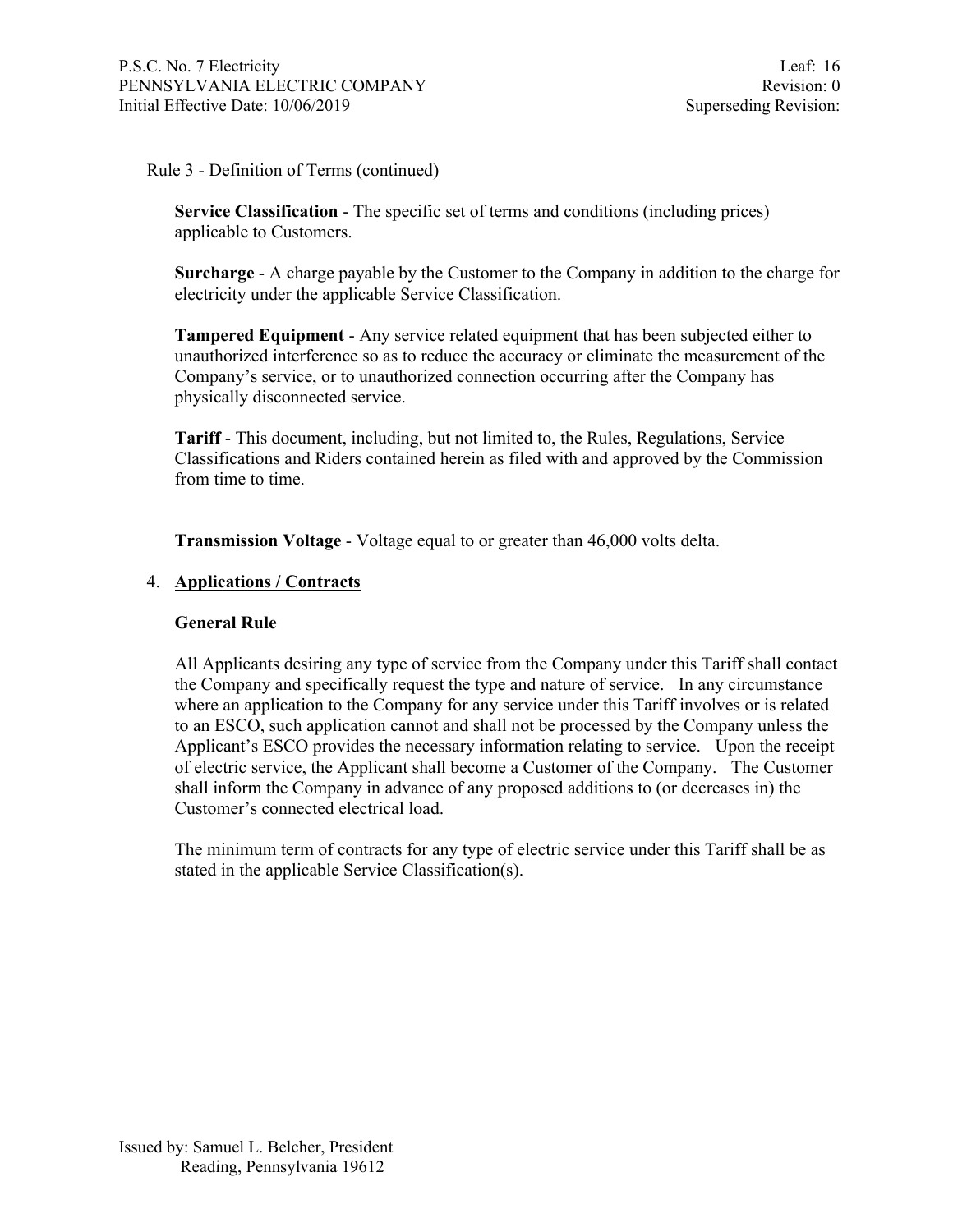Rule 4 - Applications / Contracts (continued)

#### A. **Residential Customers**

All applications/contracts for electric service shall be administered in accordance with the Commission's prevailing regulations at 16 NYCRR § 11.3 (for Residential Customers).

 Whenever a written application for Residential Service is required, the Company shall notify the Applicant as soon as practicable after the request for service is made, and in no event more than two (2) business days after such a request, and shall state the basis for requiring a written application. A written application may require the submission of information required in an oral application and reasonable proof of the Applicant's identity and responsibility for service at the premises to be served. A written application containing the required information shall be deemed completed when received by the Company. A copy of the written Application for Electric Service - Residential is shown in Rule 31 as Form #1.

 The Company shall not be obligated to provide service to an Applicant who owes the Company money for Residential Service provided to a prior account in his or her name unless: (i) the Applicant makes full payment for Residential Service provided to any such prior account in his or her name; (ii) the Applicant agrees to make payments under a deferred payment plan of any amounts due for service to a prior account in his or her name; (iii) the Applicant has pending a billing dispute with respect to any amounts due for service to a prior account in his or her name and has paid any amounts required to be paid; (iv) the Applicant is a recipient of, or an Applicant for, public assistance, supplemental security income benefits or additional state payments pursuant to the Social Services Law, and the Company receives from an official of the social services district in which the Applicant resides, or is notified by such an official that the Applicant is entitled to receive payment for services due to a prior account in the Applicant's name together with a guarantee of future payments to the extent authorized by the Social Services Law; or (v) the Commission or its authorized designee directs the provision of service. The Company shall not be obligated to provide seasonal or short-term service to an Applicant who fails to post a lawfully required deposit.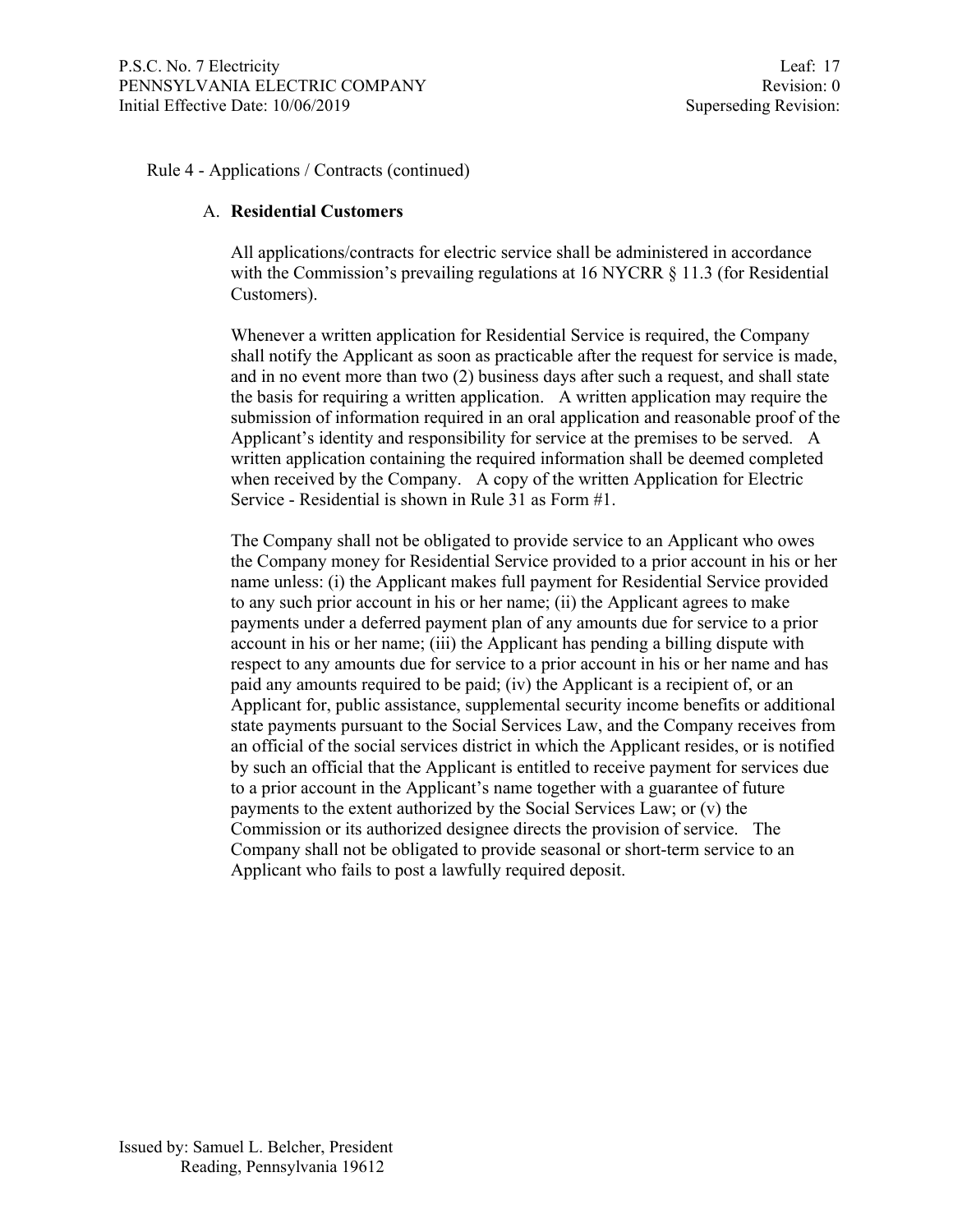#### Rule 4 - Applications / Contracts (continued)

The Company shall be obligated to provide service to any Applicant who meets the requirements stated above within five (5) business days of receipt of a completed oral or written application for service except as provided under 16 NYCRR Section 11.3, Applications for Residential Service.

#### B. **Non-Residential Customers**

All applications/contracts for electric service shall be administered in accordance with the Commission's prevailing regulations at 16 NYCRR § 13.2 (for Non-Residential Customers).

The Company shall either provide or deny service to any Applicant as soon as reasonably possible, but no later than ten (10) calendar days after receipt of a completed application for service or such later time as may be specified by the Applicant, except where prevented by labor strikes, or other work stoppages or where precluded by consideration of public safety or where precluded by physical impediments.

The Company shall make reasonable efforts to eliminate conditions preventing extensions of service and shall pursue completion of any facilities it must construct with due diligence.

 The Applicant shall be required to complete a written or oral, at the option of the Company, service application containing information sufficient to establish the Applicant's identity and responsibility for the premises as either the owner or occupant, the correct Service Classification, and who controls access to the meter(s) if not the Customer, comply with the Company's Tariff, or any applicable state, city or local laws or ordinances, fulfill any applicable requirement in accordance with 16 NYCRR, Part 98, General Provisions Relating to the Extension of Facilities by Electric Corporations and Municipalities, and make full payment for all amounts due and payable which are not either the subject of a pending billing dispute or of an existing Deferred Payment Agreement that is in good standing, including: (i) service provided and billed to prior account(s) in the Applicant's name or for which the Applicant is legally responsible; (ii) other tariff fees, charges, or penalties; (iii) reasonably chargeable material and installation costs relating to temporary or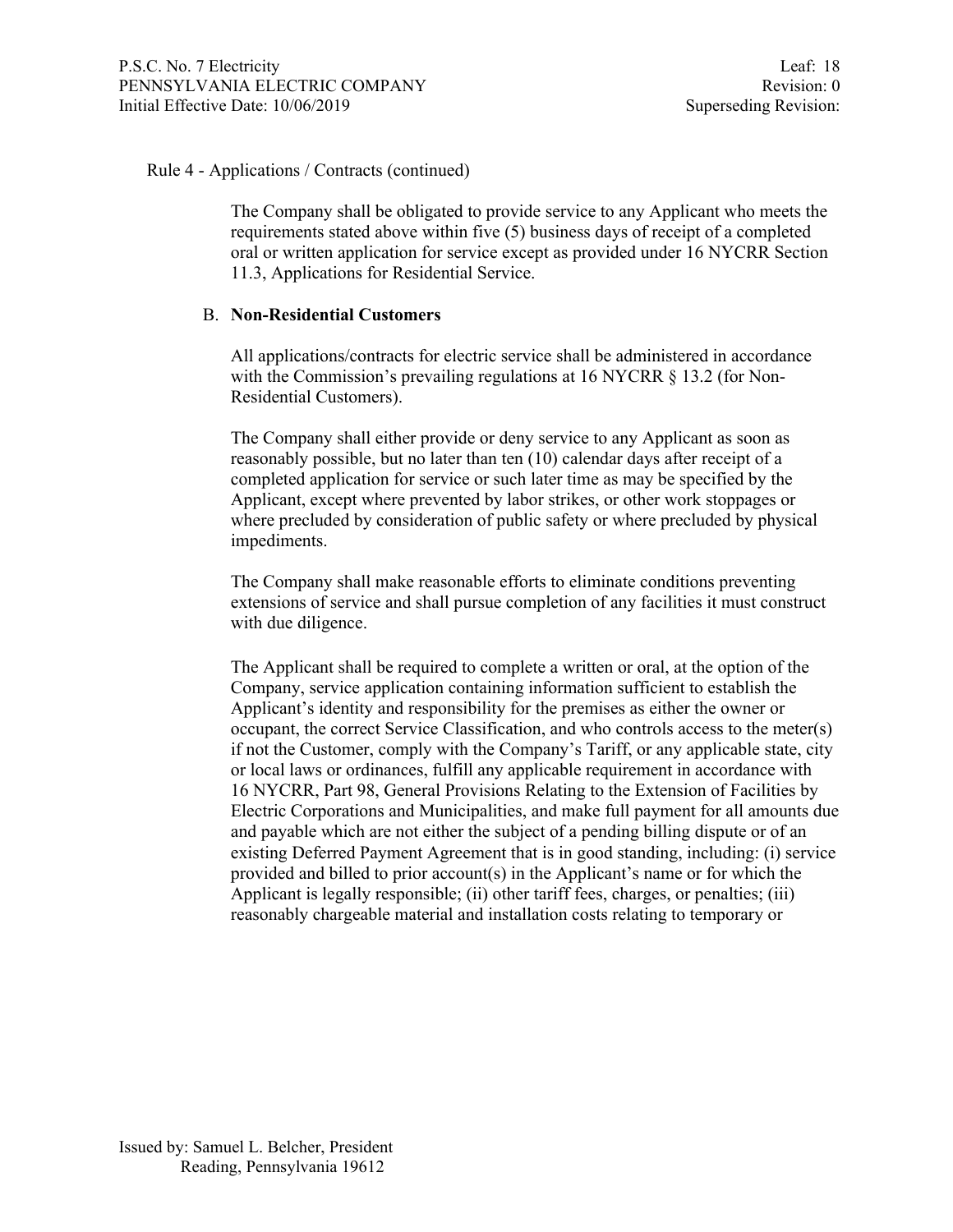#### Rule 4 - Applications / Contracts (continued)

permanent line or main extensions or service laterals as required by the Company's Tariff and authorized under 16 NYCRR, Part 98, General Provisions Relating to the Extension of Facilities by Electric Corporations and Municipalities, of which the costs are itemized and given to the Customer in writing; (iv) special services billable under the Company's Tariff of which the costs are itemized and given to the Customer in writing, and (v) a security deposit, if requested by the Company. A copy of the Application for Electric Service - Non-Residential is shown in Rule 31 as Form #2.

The Company shall provide service to any accepted Applicant whose application for service was previously denied solely for failure to make full payment as provided in the preceding paragraph of this Subsection, as soon as reasonably possible, but no later than three (3) business days, or such later time as may be specified by the Applicant, after payment is made, or ten (10) calendar days after receipt of the original application, whichever is later, except as provided in the first paragraph of this subsection.

Service applications shall be available in Company business offices that are open to the public and on the Company's website, or may be requested by calling the Company's Customer Service Contact Center.

The Company shall not deny an application for service except in a written notice either delivered personally to the Applicant or sent to the Applicant's current business address or any alternative mailing address provided in the application. The written notice of denial shall state the reason(s) for the denial, specify what the Applicant must do to qualify for service, and advise the Applicant of the right to an investigation and review of the denial by the Commission or its authorized designee if the Applicant considers the denial to be without justification, and identify the appropriate address and telephone number of the Commission.

 The Company shall advise any Applicant who submits an incomplete application, in writing and within three (3) business days after receipt of the application, of the information and/or documents that must be submitted in order for the application to be considered complete. Such notice shall not itself be considered a denial of the application. The Company shall maintain, for a period of not less than one (1) year, service applications that are denied and the Company's written notice of denial.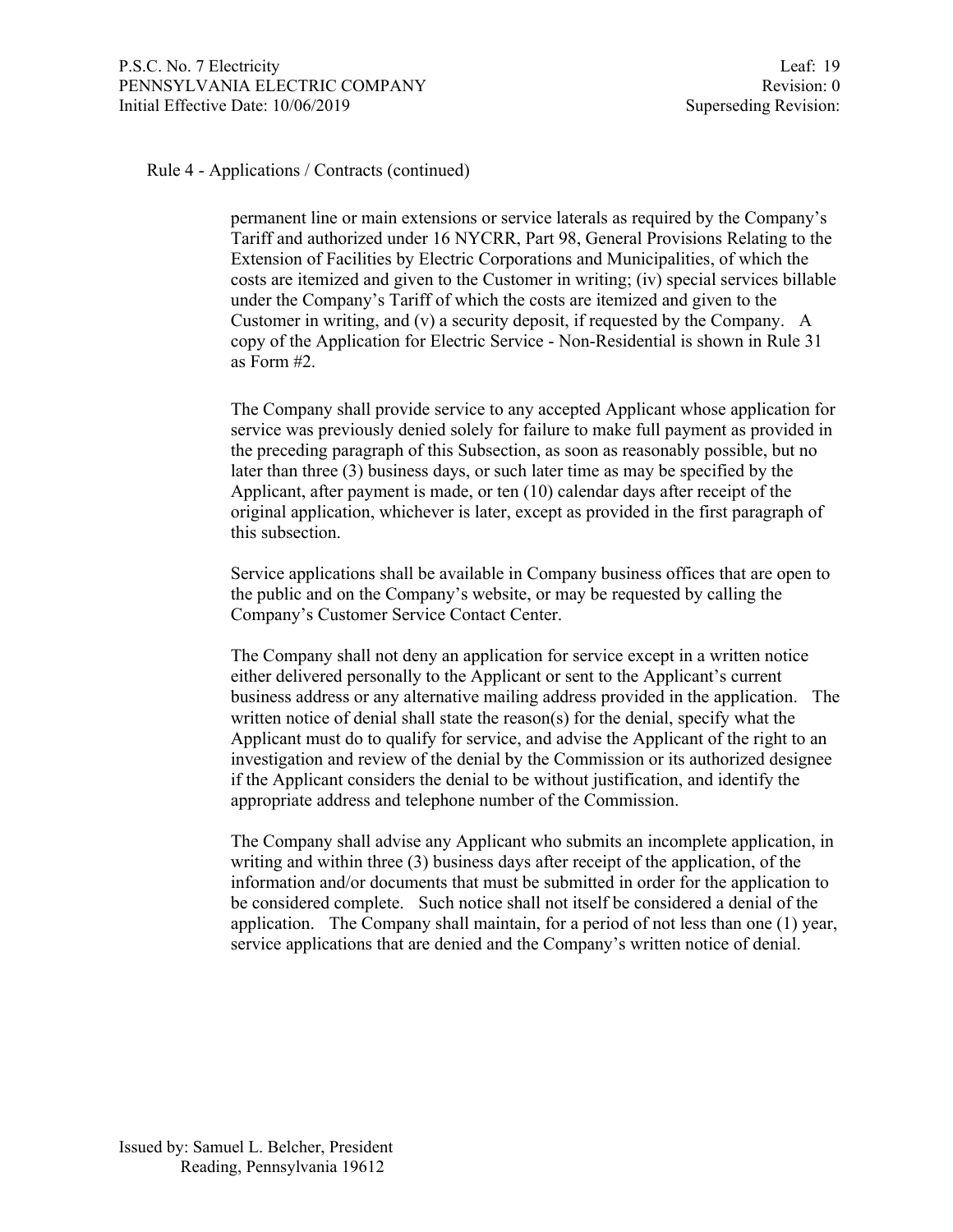### 5. **Deposits**

Each Residential and Non-Residential Delivery Service Customer taking service under this Tariff acknowledges and agrees that the full amount of any deposit provided to and in the Company's possession, regardless of how previously allocated, may be retained or applied by the Company, in its sole and exclusive discretion and for its own benefit, to address any Company losses including, but not limited to, unpaid, delinquent and/or non-reimbursed electric generation or other service bills occurring during or relating to (i) the period in which the Company is performing consolidated billing for all of an ESCO's retail Customers in accordance with the Company's ESCO Manual and (ii) the period which concludes when the Company is permitted under Commission regulations and/or the ESCO Manual to drop from consolidated billing a Delivery Service Customer served by an ESCO.

#### A. **Residential Customers**

Customers shall provide a deposit to the Company and the Company shall administer such deposits in accordance with the Commission's prevailing regulations at 16 NYCRR § 11.12.

 The Company may require a Customer deposit from new seasonal or short-term Residential Customers and Residential Customers as a condition of receiving utility service if such Customers are delinquent in payment of their utility bills. A current Customer is delinquent for the purpose of a deposit assessment if such Customer: (i) accumulates two (2) consecutive months of arrears without making reasonable payment, defined as one-half of the total arrears, of such charges before the time that a late payment charge would become applicable, or fails to make a reasonable payment on a bimonthly bill within fifty (50) days after the bill is due; provided that the Company requests such deposit within two (2) months of such failure to pay; or (ii) had utility service terminated for nonpayment during the preceding six (6) months. The Customers described above shall be provided a written notice, at least twenty (20) days before the deposit is assessed, that the failure to make timely payment shall permit the Company to require a deposit from such Customer. If a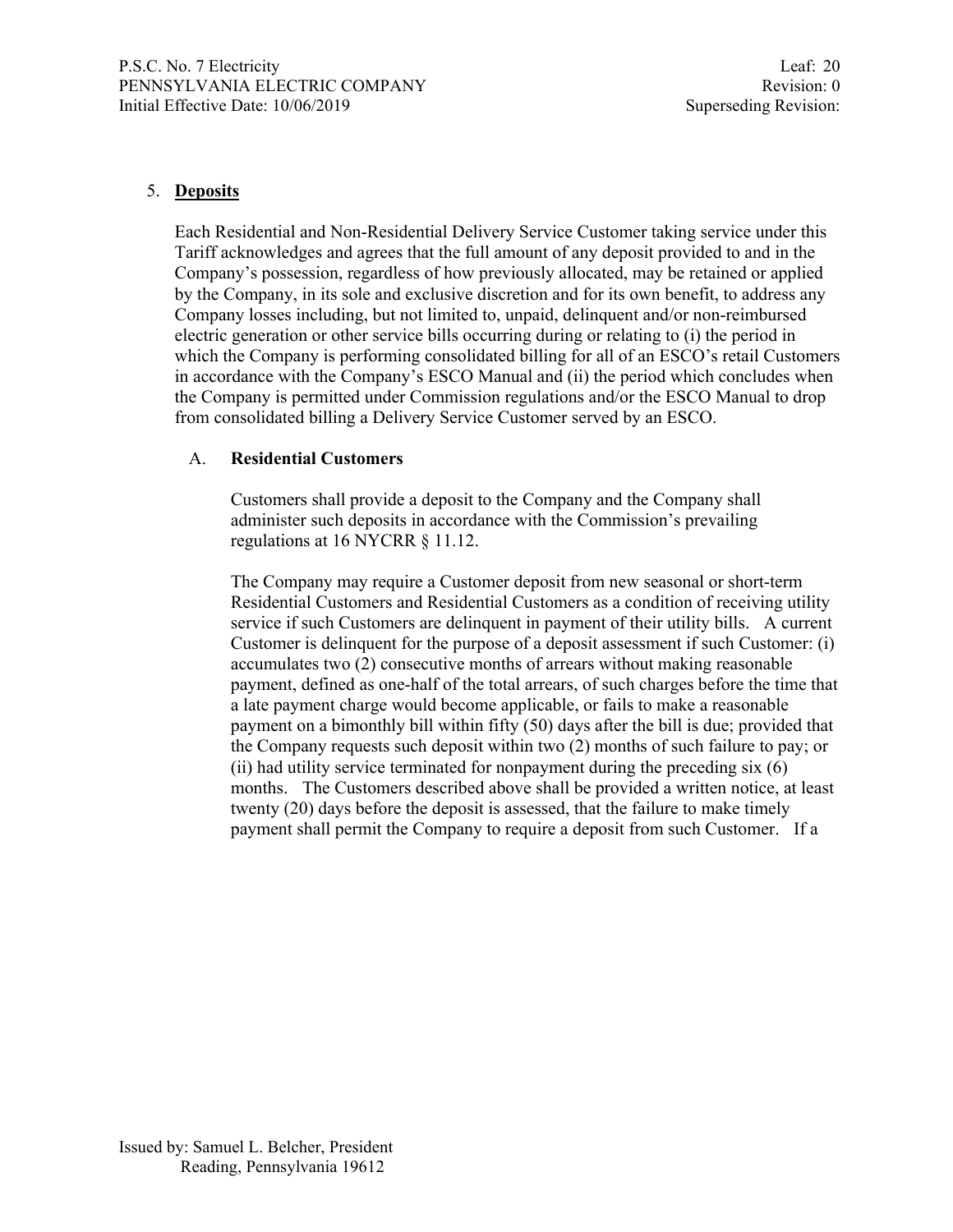deposit from a current Residential Customer who is delinquent by virtue of his or her failure to make a reasonable payment of arrears, is required, the Company shall permit such Customer to pay the deposit in installments over a period not to exceed twelve (12) months.

Deposits from new or current Residential Customers may not exceed two (2) times the estimated average monthly bill for a calendar year except in the case of electric space heating Customers where deposits may not exceed two (2) times the estimated average monthly bill for the heating season for Residential Customers, to secure payment for services actually rendered, or for the rental of fixtures, instruments and facilities actually supplied.

The Company shall not require any person it knows to be a recipient of public assistance, supplemental security income, or additional state payments to post a security deposit, nor shall it require or hold a deposit from any new or current Residential Customer it knows is sixty-two (62) years of age or older unless such Customer has had service terminated by the Company for nonpayment of bills within the preceding six  $(6)$  months.

The Company shall extend service to any new Applicant for service who has initiated a complaint on a deposit requested by such Company and shall continue to supply service during the pendency of such complaint, provided that such Applicant keep current on bills for service rendered and pay a reasonable amount as a deposit if the complaint challenges only the amount requested.

 The Company shall allow each such depositor simple interest at a rate per annum prescribed by the Commission on the amount deposited. Interest to Residential Customers shall be paid upon the return of the deposit, or where the deposit has been held for a period of one (1) year, the interest shall be credited to the Customer on the first billing for utility service rendered after the end of such period. If a Residential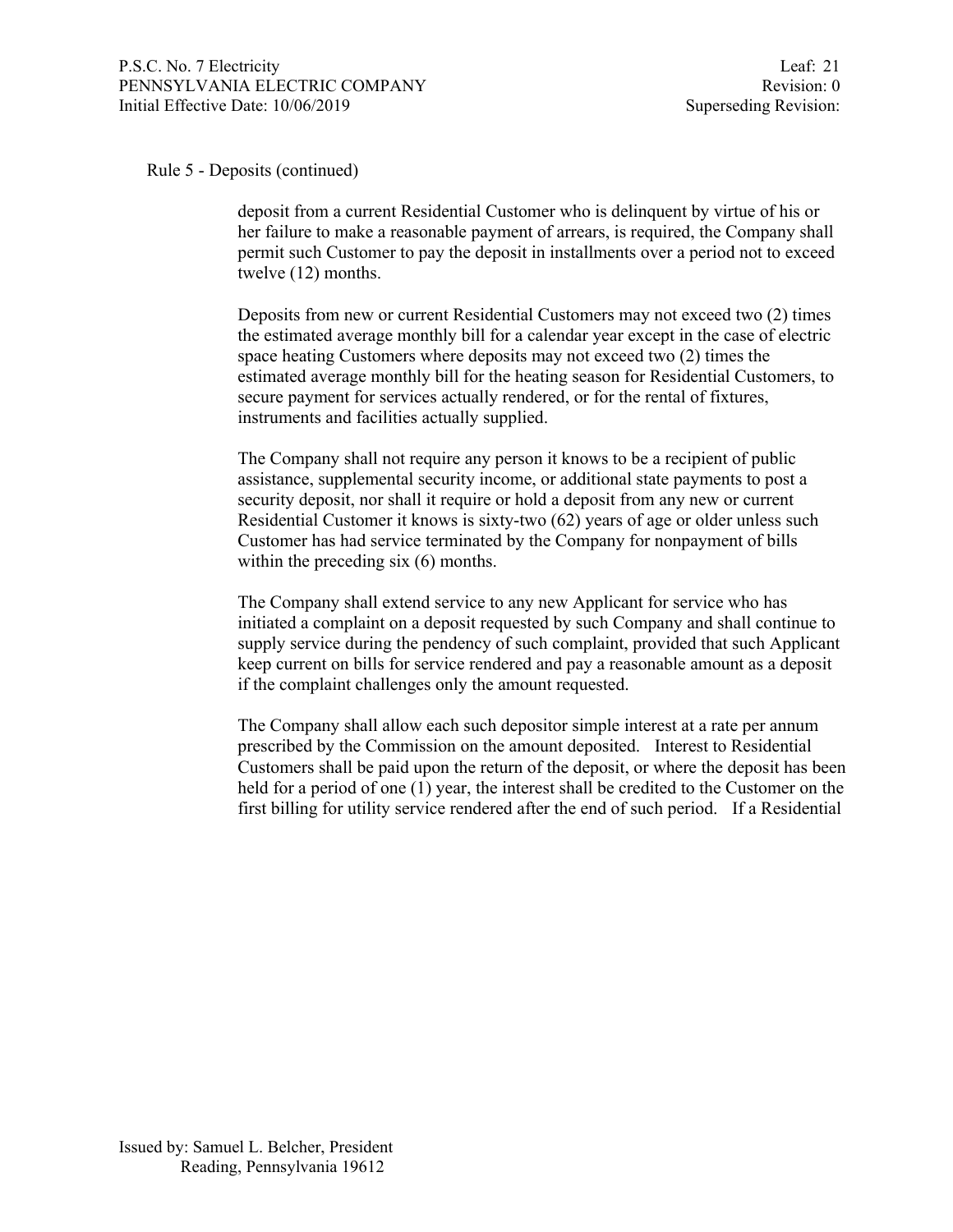Customer is not delinquent in the payment of bills, during the one (1) year period from the payment of the deposit, the deposit shall be refunded promptly without prejudice to the Company's right to require a future deposit in the event that the Customer thereafter becomes delinquent.

 Each depositor, upon ceasing to be a Customer, shall promptly receive a refund of such deposit and all interest thereon not theretofore refunded or credited, upon surrendering the deposit certificate (or submitting satisfactory proof of the right to receive the deposit) and upon payment of all bills for which such deposit is security. A Residential Customer shall promptly receive such refund of the deposit as stated herein by reason of non-delinquency for a one (1) year period from the payment of the deposit. Thereafter, the Company may again require a deposit as stated herein for Residential Customers.

#### B. **Non-Residential Customers**

 Customers shall provide a deposit to the Company and the Company shall administer such deposits in accordance with the Commission's prevailing regulations at 16 NYCRR § 13.7.

 The Company may require the payment of a security deposit from a new Non-Residential Customer, or an existing Non-Residential Customer who is delinquent or whose financial condition is such that it is likely that the Customer may default in the future provided; however, that the Company has reliable evidence of such condition, such as reports from accepted financial reporting services, or credit report agencies, or who has filed for reorganization or bankruptcy, or who has been rendered a backbill within the last twelve (12) months for previously unbilled charges for service that came through tampered equipment.

The Company shall offer an existing Customer, except an existing Customer who has filed for reorganization or bankruptcy, or who has been rendered a backbill within the last twelve (12) months for previously unbilled charges for service that came through tampered equipment, from whom a deposit is required the opportunity to pay the deposit in three  $(3)$  installments, fifty percent  $(50\%)$  down and two  $(2)$ monthly payments of the balance.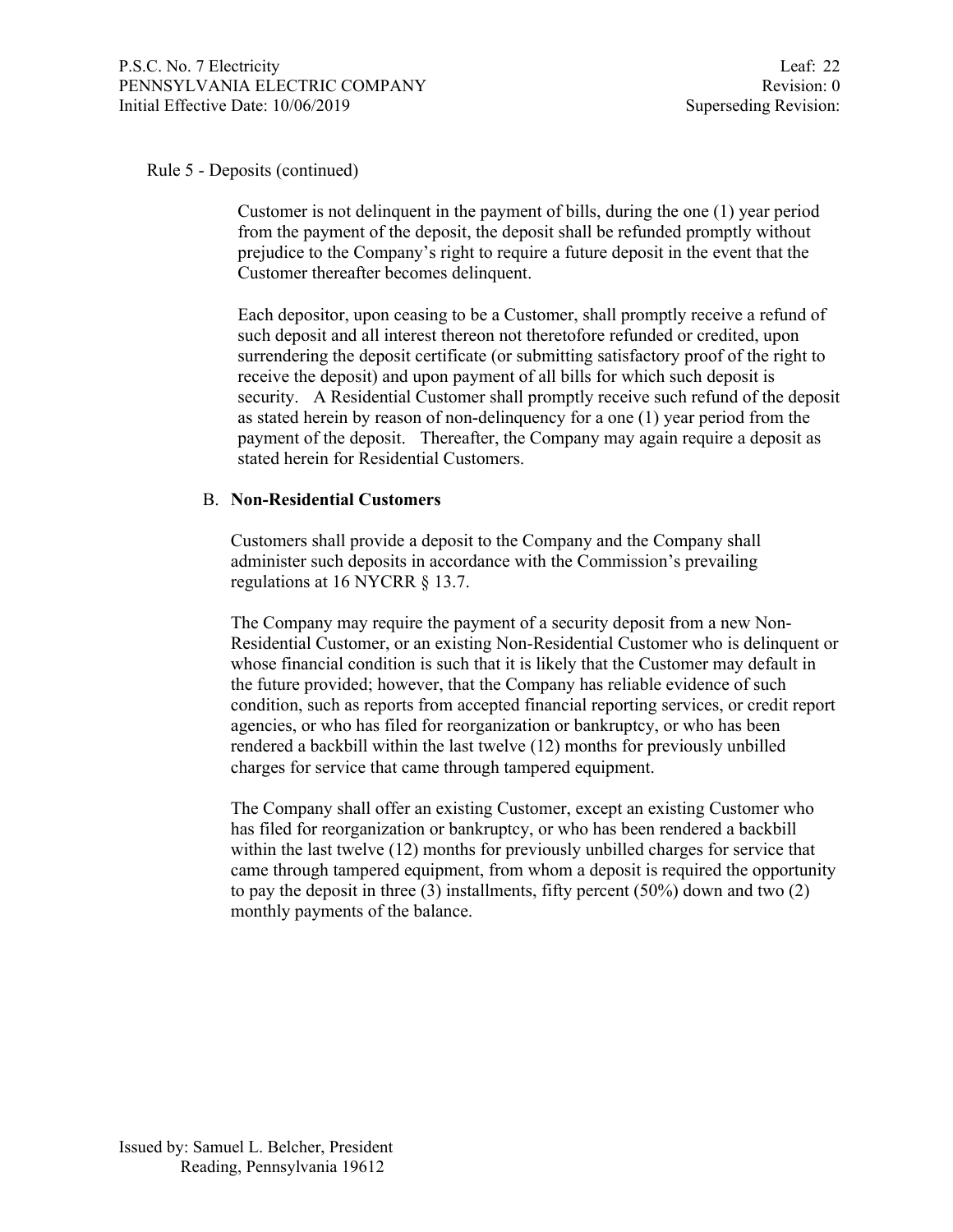If the Company requests a deposit or deposit increase from a Customer, the request shall be in writing. The request shall state why the deposit is being requested, how the amount of the deposit was calculated, that the deposit is subject to later upward or downward revision based on the Customer's subsequent billing history, that the Customer may request that the Company review the account in order to assure that the deposit is not excessive, the circumstances under which the deposit shall be refunded, that the Customer shall receive annual notice of the interest credited to the account, about the available deposit alternatives and that for an existing Customer from whom the deposit is being requested because of delinquency or financial condition, the deposit may be paid in three (3) installments.

The Company shall issue to every Customer from whom a deposit is obtained, a receipt showing the date, the account number, the amount received, the form of the payment, and shall contain a notice explaining the manner in which interest shall accrue and be paid and that the receipt is neither negotiable nor transferable.

 The amount of a deposit shall not exceed the cost of twice the Customer's average monthly usage, except in the case of Customers whose usage varies widely where the deposit shall not exceed the cost of twice the average monthly usage for the peak season.

 In the case of an existing Customer who has twelve (12) months or more of billing history, the amount of the deposit shall be based on service used during the previous twelve (12) month period as evidenced by the billing history.

 In the case of a new Customer or a Customer with less than twelve (12) months of billing history, the amount of the deposit shall be based on, if available, the billing history of the Customer, information provided in the application by the Customer about the expected load and use of service, information contained in a load study of the premises prepared by the Company, and the billing history of the previous Customer, provided there have been no significant changes in the load.

 The Company shall, at the first anniversary of the receipt of the deposit and at least biennially thereafter, review the billing history of every Customer who has a deposit with the Company, to assure that the amount of the deposit conforms to required limitations. This requirement does not limit the right of the Company to review a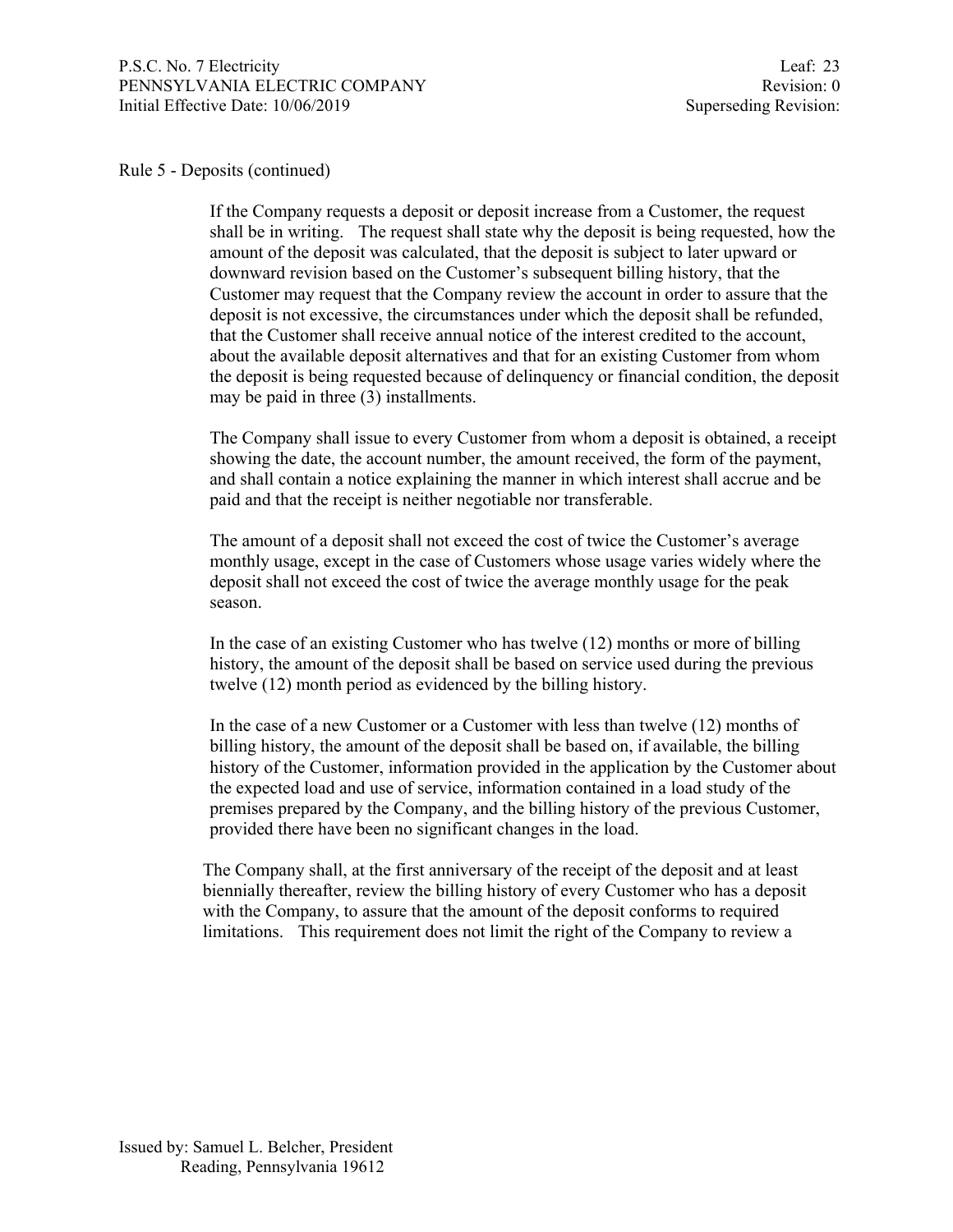deposit at any time. If a deposit review shows that the deposit held falls short of the amount that the Company is permitted to require by twenty-five percent (25%) or more, the Company may require the payment of a corresponding additional deposit amount from the Customer. If a deposit review shows that the deposit held exceeds the amount that the Company may require by twenty-five percent (25%) or more, the Company shall refund the excess deposit to the Customer.

 Upon request of a Customer for a downward revision of the deposit, which request is substantiated both by the Customer's billing history and by a permanent documented change in load and consumption, the Company shall refund any portion of the deposit in excess of the amount the Company may require.

 The Company shall accept deposit alternatives which provide a level of security equivalent to cash or, at its discretion, accept from the Customer in lieu of a deposit, a written promise to pay bills on receipt and a written waiver of the Customer's right not to be sent a final termination notice until twenty (20) calendar days after payment is due. A copy of the Deposit Alternative Form is shown in Rule 31 as Form #3.

 Every cash deposit shall accrue interest at a rate prescribed at least annually by the Commission. Interest shall be paid to the Customer upon the return of the deposit, or where the deposit has been held for a period of one (1) year or more, the interest shall be credited to the Customer no later than the first bill rendered after the next succeeding first day of October and at the expiration of each succeeding one (1) year period. Interest shall be calculated on the deposit until the day it is applied as a credit to an account or the day on which a refund check is issued. If the deposit is credited in part and refunded in part, interest shall be calculated for each portion up to the day of credit and refund.

The Company shall return a deposit or portion thereof plus the applicable interest as soon as reasonably possible, but no more than thirty (30) calendar days after the day an account is closed or after the issuance date of the first cycle bill rendered after a three (3) year period during which all bills were timely paid, provided there is no other basis for the Company to request a deposit or after a review shows that deposit reduction is warranted.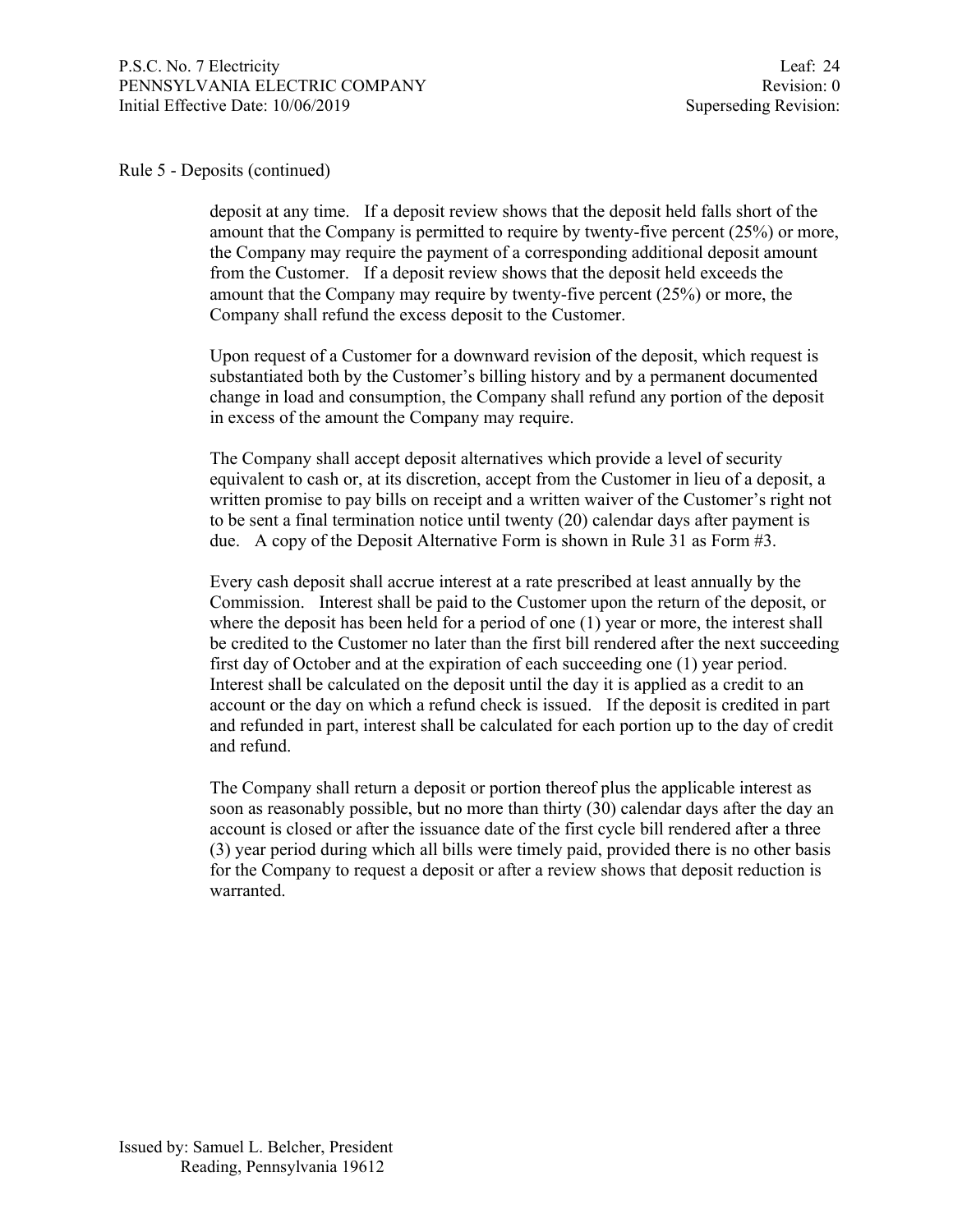A deposit or portion thereof plus the applicable interest that is subject to return under the preceding paragraph of this Subsection shall be credited to the account it secured in the amount of any outstanding charges; may be credited to the account it secured in the amount of the next projected cycle bill, if applicable; or may be credited to any other account of the Customer not secured by a deposit, in the amount of the arrears on that account.

 If a balance remains after the Company has credited the Customer's account(s), a refund check shall be issued to the Customer.

#### 6. **Right-of-Way**

An Applicant (and/or any existing Customer seeking additional service) requesting electric service from the Company shall grant to the Company, without charge, a right-of-way for all Company facilities over, through, across and/or along the property owned or controlled by the Applicant/Customer in order to provide electric service to the Applicant/Customer, unless a valid and continuing right-of-way has already been granted to the Company by such Applicant/Customer or any predecessor.

The Company shall not be obligated to provide any electric service to an Applicant/Customer until the Company has received and/or obtained satisfactory rights-ofway and/or permits from, but not limited to, the Applicant/Customer, applicable government agencies, railroad owners or other property owners. Any right-of-way or permit fees, either initial or recurring, or other charges in connection with rights-of-way for providing service to an Applicant/Customer, shall be paid for by the Applicant/Customer.

#### 7. **Extension of Company Facilities to Serve Customer**

#### A. **Applicant for New Service to a New Location Adjacent to Existing Lines**

Any Applicant whose premises may be served from suitable existing distribution lines of the Company without the installation of an intermediate pole can obtain electric service by signing an application at any office of the Company or with any of its duly authorized representatives and by complying with all other requirements of the schedules for electric service of the Company. Where one (1) or more intermediate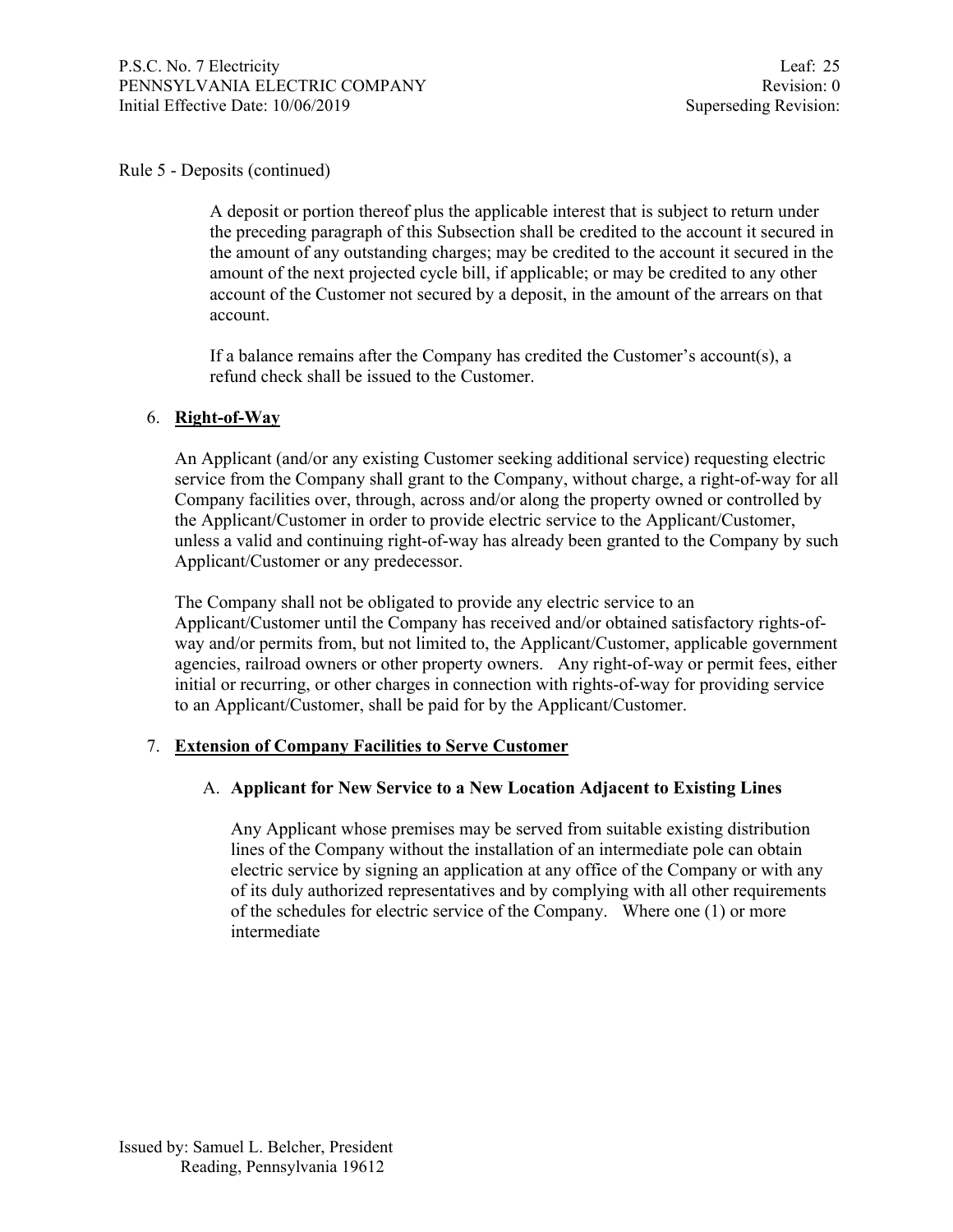poles are required on private property, the cost of such pole or poles shall be borne by the Applicant. In addition, the cost of the overhead conductors beyond the first service pole shall be borne by the Applicant.

#### B. **Extension of Overhead Lines**

The Applicant or Applicants for service requiring the extension of overhead lines shall execute and deliver to the Company, free from cost, permanent easements or rights-of-way, as described in Rule 6 above, in so far as the extension or subsequent additions thereto affect the property owned by the Applicant(s) for placing and maintaining the extended line. The Company shall not be obliged to commence construction of an extension of its electric system until the Applicant(s) to be served by such extension has obtained and delivered, to the Company, satisfactory permanent easements or rights-of-way agreements, or has paid in advance or agrees in writing to pay a cost as may be incurred by the Company if at the Applicants' request it obtains such easements or rights-of-way. These provisions are applicable irrespective of the length of the extension. Right-of-way costs covered herein shall be included as a part of the cost of extensions as hereinafter defined. A copy of the Application for Overhead Line Extension is shown in Rule 31, Form #4.

The Company shall hereafter furnish, place, construct, operate, maintain and when necessary, for its own purpose, replace at its own cost and expense all overhead electric lines and overhead service connections and other facilities within the territorial limits of any street, avenue, road or way that is for any highway purpose under the jurisdiction of the legislative body of any city, town, village, county or the State of New York, or on a private right-of-way when the Company elects to use such a route in lieu of construction within aforementioned territorial limits.

Upon written application of the owner or occupant of any property abutting on any such street, avenue, road or way within five hundred (500) feet for single phase service or three hundred (300) feet for three phase service of any overhead electric line of the Company appropriate to the service requested, the Company shall furnish, place and construct at its own cost and expense such lines, service connections and facilities as are necessary to render the service requested. Said cost and expense shall include the amounts paid to governmental authorities for permits to do the work required.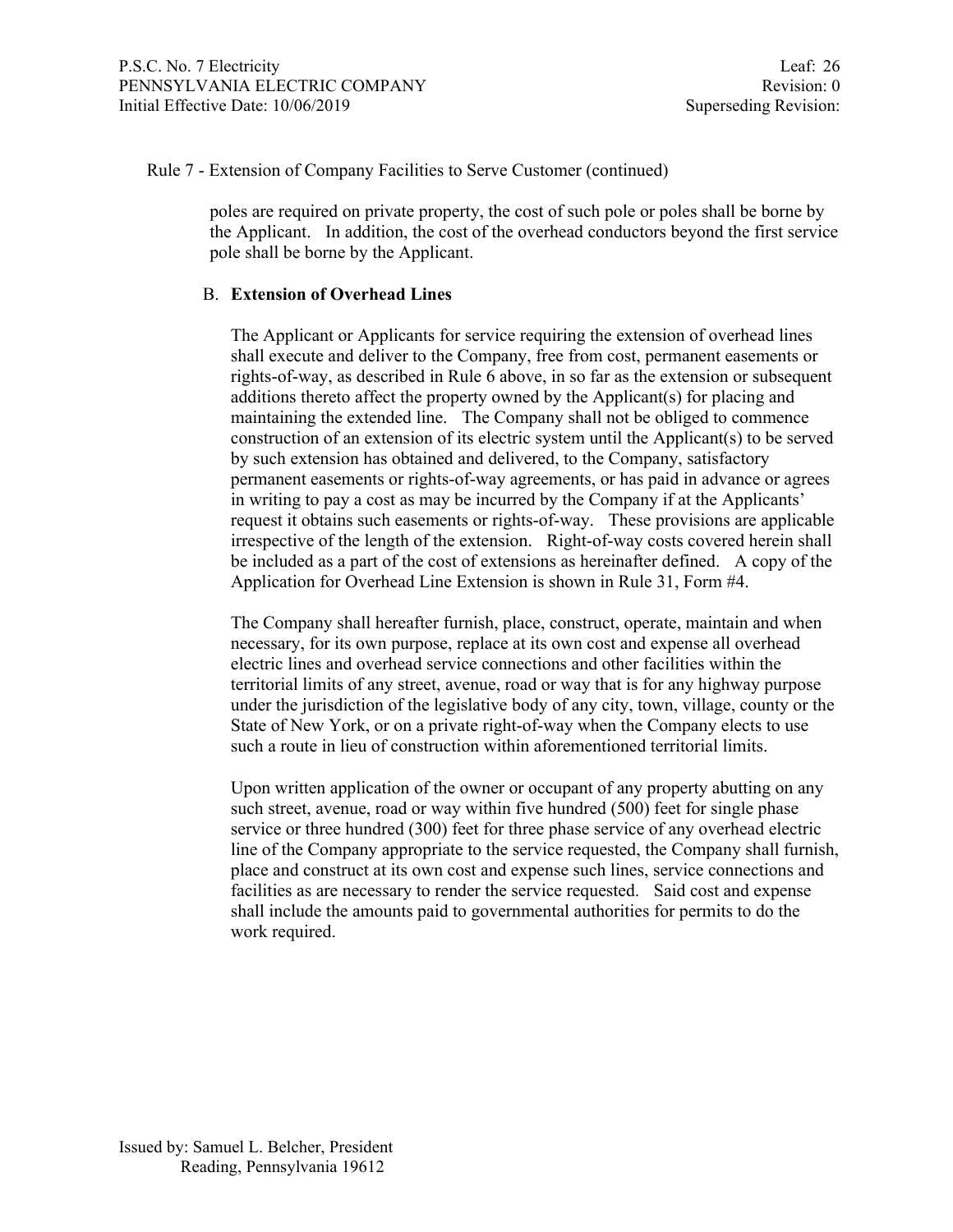Whenever an owner or occupant of any property abutting on any street, avenue, road or way as herein-before defined, upon which there is no electric line appropriate to the service requested within a distance of five hundred (500) feet for single phase service or three hundred (300) feet for three phase service from said property, makes a written application upon Company Form 4 for service from the Company, the Company shall furnish, place and construct such lines to service said property, provided: (i) that said Applicant shall first have assured the Company that he shall be a reasonably permanent Customer, and (ii) that he shall first have executed an agreement, the terms of which shall provide substantially as follows:

Applicant shall agree to pay to the Company a lump sum charge for material and installation costs relating to any portion of the distribution and/or service lines that exceed the portion which the Company provides without Customer contribution. Should additional Customers be connected from said distribution and/or service lines during the initial five (5) year period from the date energized, the Customer shall receive a pro rata refund for cost of that additional portion of distribution and/or service lines which the Company would have allowed without Customer contribution; or

#### **Rule 7.b.1 Surcharge Option**

 A Residing Applicant has the option to elect a monthly surcharge in lieu of a lump sum payment. The surcharge may include Right-of-Way acquisition fees and charges and shall be applicable for ten (10) years, billed in installments as determined by the Company. The surcharge shall be reviewed, recalculated and adjusted for the remaining payment period as a new Customer(s) is added. The interest factor shall remain constant for the life of the surcharge for each Customer.

The monthly surcharge shall be calculated as follows:

(Cost of excess facilities X interest factor)  $\div 12$ 

The interest factor shall be calculated as follows:

 $C/(1-(1+C)-10)$ 

 (Where C is the Company's weighted pre-tax cost of capital awarded in the prior rate proceeding.)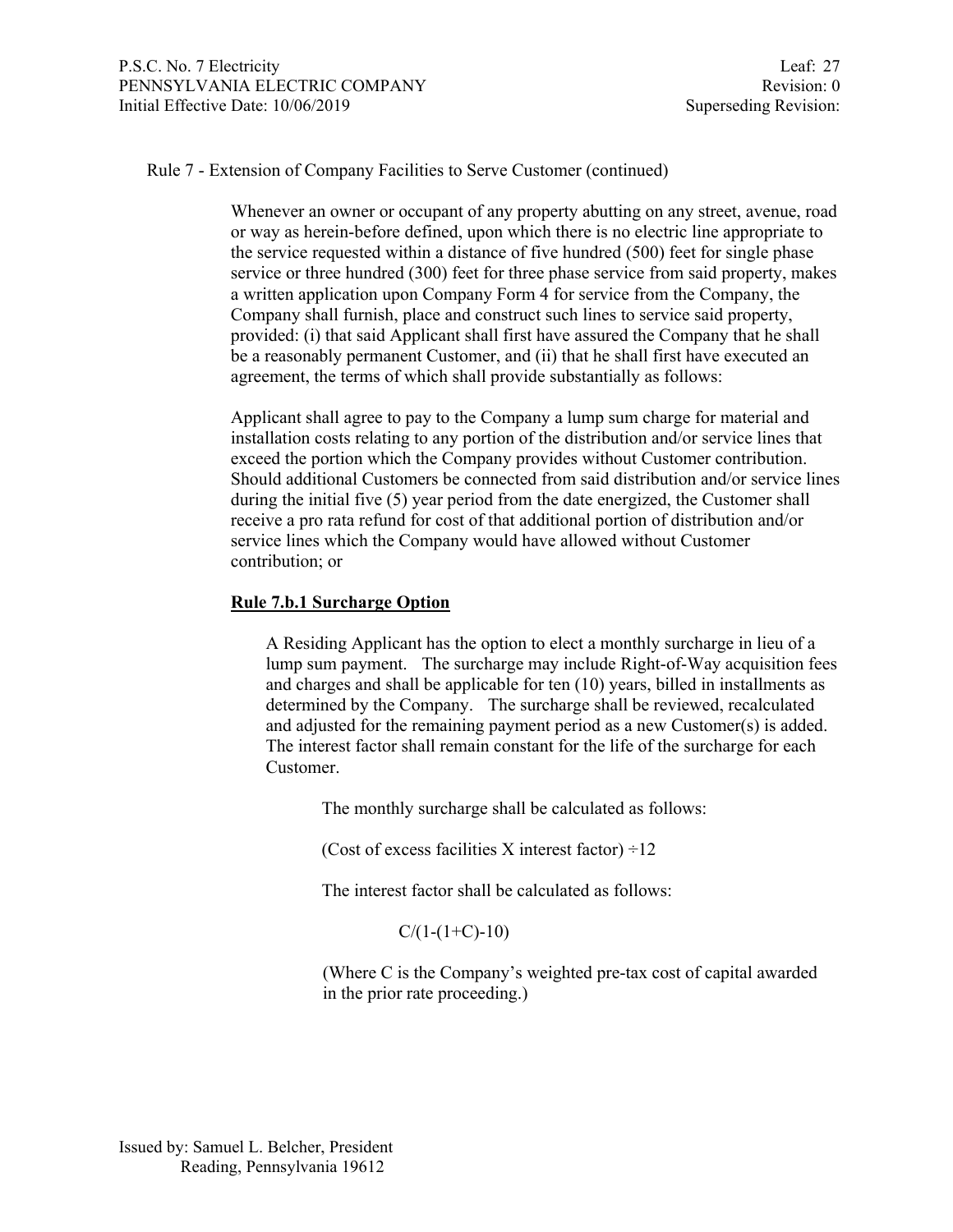At any time, the Customer may make lump sum payment of the outstanding principal balance. Such lump sum payment shall be subject to refund for the remaining term of the entire five-year period from the date the distribution and/or service line was energized as described above.

The surcharge shall cease if at any time the number of Customers added to the extension equal or exceed the applicable footage allowances of the total extension, or the revenue (revenue less fuel charges, taxes, minimum charges and other applicable charges) in each of two (2) consecutive calendar years from the distribution line extension exceeds 1.5 times the total cost of the extension.

The remainder of any surcharges shall be collectable from any subsequent Customer or owner of the premises served. The Applicant shall inform such prospective Customer or owner of the surcharge.

If more than one (1) Applicant is initially applying for service from a distribution line, each Applicant shall bear a portion of the distribution line cost based upon the Applicant's distance along the extension.

Should additional Customers be connected from said distribution and/or service lines during the initial ten-year period from the date energized, and a lump sum payment was made initially, existing Customer(s) shall receive a pro rata refund for cost of that additional portion of distribution and/or service lines which Company would have allowed without Customer contribution.

Applicant shall first have furnished reasonable security as to performance of his agreement if so required by the Company.

 The portion of the overhead electric service line beyond the limits of a street, avenue, road or way, as herein-before defined shall be provided, placed, constructed and maintained in accordance with the last paragraph of this Rule 7.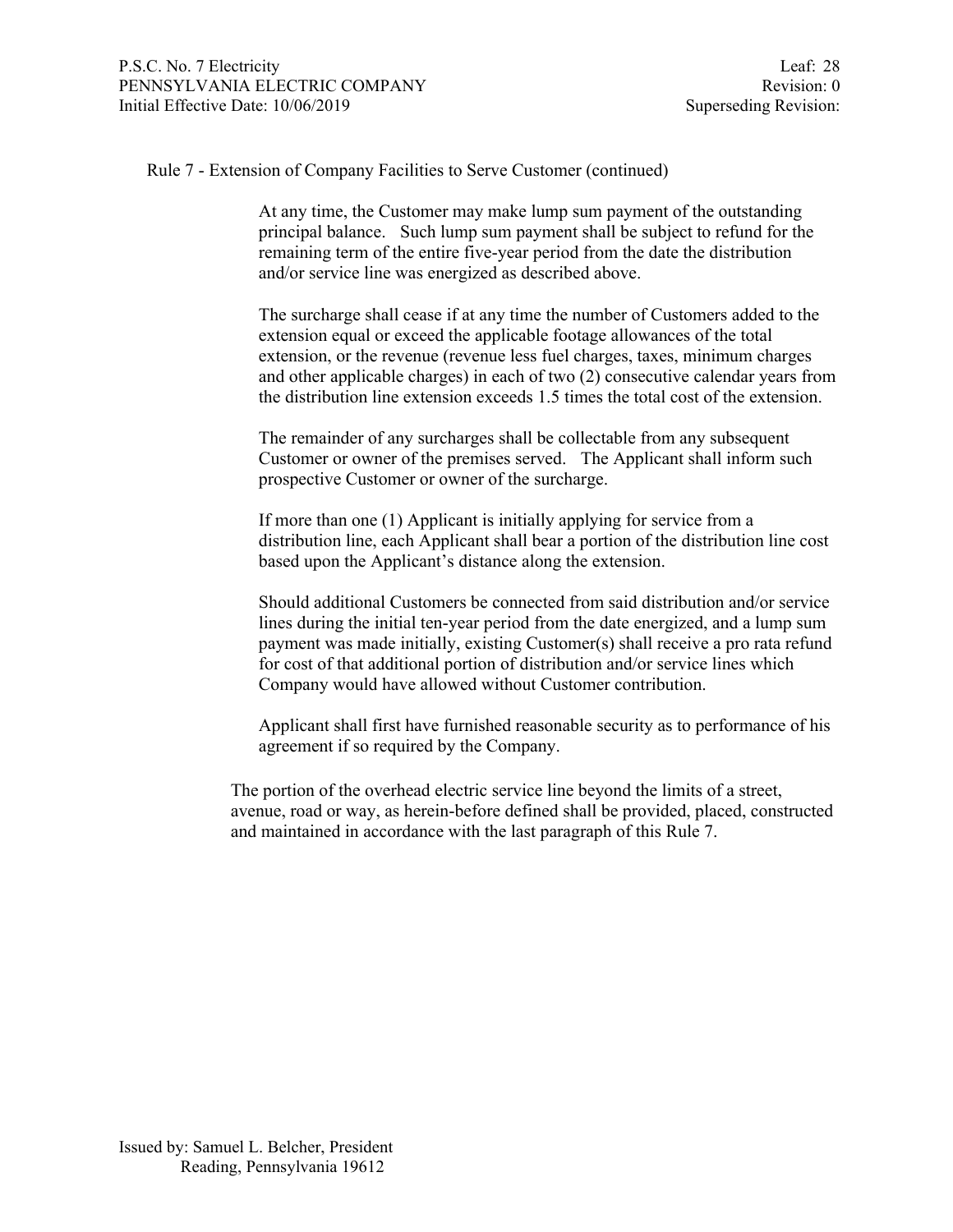The Company shall hereafter be solely responsible for the maintenance and replacement of all overhead electric lines, overhead service connections and facilities placed within a street, avenue, road or way, as herein-before defined used by the Company for supplying electricity to its Customer; and if adequate maintenance requires the reconstruction or replacement of such overhead service connections and facilities, said overhead lines, overhead service connections and facilities shall be reconstructed or replaced by the Company.

Company reserves the right to defer construction of an extension until the premises of all Applicants for such extension shall have been properly wired for the service intended.

Company shall have the exclusive right to decide on the kind of facilities to be provided for any line extension and all extensions shall be the sole property of the Company regardless of whether or not contributions have been made by the Applicant.

When the Company acquires facilities from another utility, Customers served from a line extension constructed under the extension plan of the other utility shall receive service in accordance with the terms and conditions of agreements made with the other utility for the term specified therein.

#### C. **Underground Extensions for New Residential Subdivisions**

Extensions of electric distribution lines, the construction of which is commenced after the effective date hereof, and which are necessary to furnish permanent electric service to new residential buildings within a subdivision on which five (5) or more such buildings are planned to be built, to one (1) or more new multiple-occupancy buildings, or to a mobile home in a new mobile home park of five (5) or more improved sites furnished with permanent sewer and water facilities, shall be made underground in accordance with the provisions contained herein. Underground construction commenced after July 31, 1973, shall be made under the provisions contained herein. A copy of the Application and Contract for Underground Residential Distribution System is shown in Rule 31, Form #5.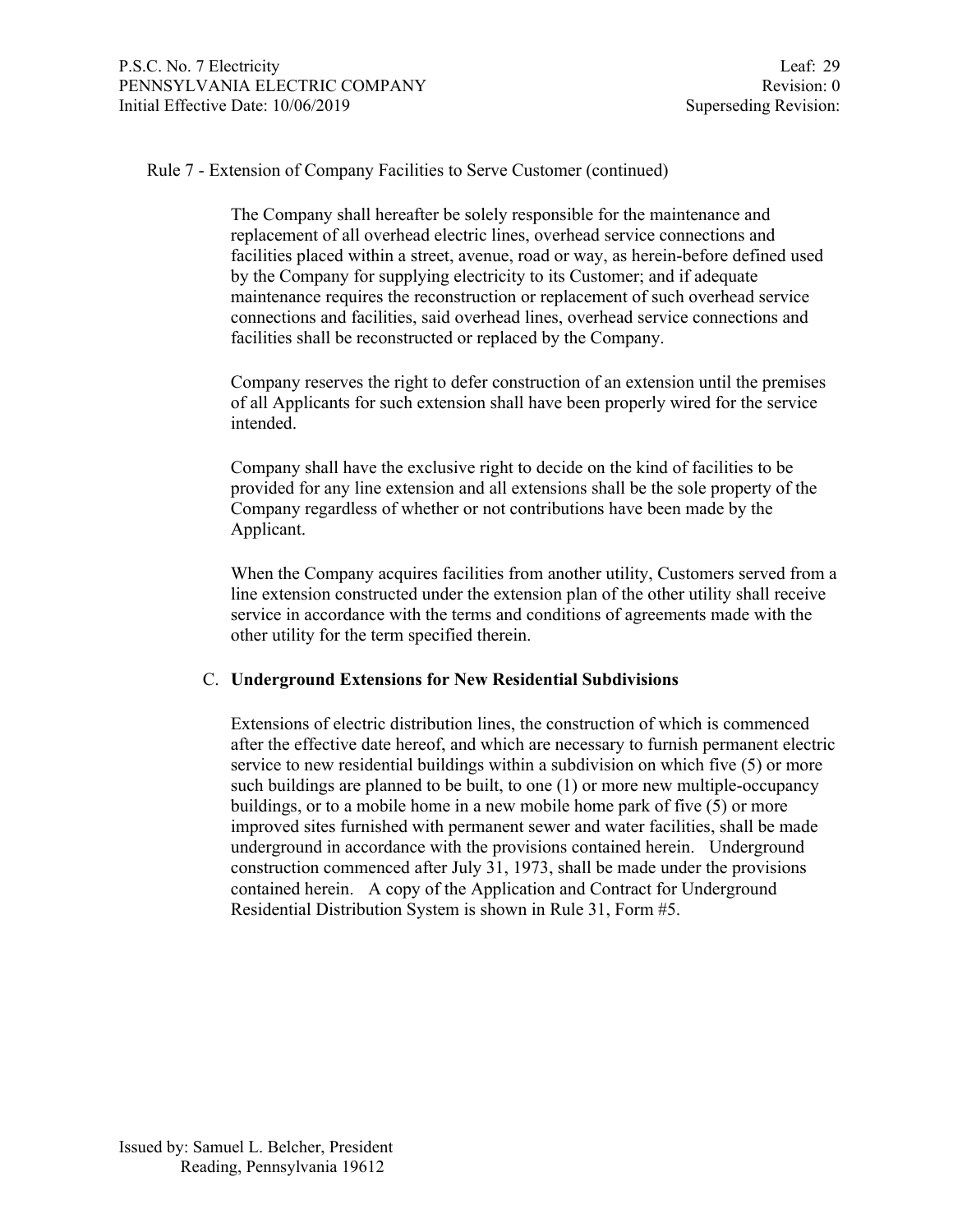The following words and terms, when used in this Rule, shall have the meaning indicated:

 Applicant - The developer, builder, or other person, partnership, association, corporation or governmental agency applying for the construction of electric distribution lines in a subdivision.

 Building - A structure enclosed within exterior walls or firewalls, built, erected and framed of component structural parts and designed for permanent residential occupancy.

 Multiple-Occupancy Building - A structure, including row houses, enclosed within exterior walls or firewalls, built, erected and framed of component structural parts, and designed to contain four (4) or more individual dwelling units for permanent residential occupancy.

 Subdivision - A tract of land divided into lots for the construction of new buildings, or the land on which new multiple-occupancy buildings are to be constructed, the development of either of which has been approved or was required to be approved by governmental authorities having jurisdiction over land use.

 An Applicant for service requiring the extension of underground lines shall execute and deliver to the Company free from cost, and in reasonable time to meet service requirements, permanent easements or rights-of-way insofar as the extension or subsequent additions thereto affect the property owned by the Applicant for placing and maintaining the extended line. The Company shall not be obliged to commence construction of an extension of its electric system until the Applicant to be served by such extension has obtained and delivered to the Company satisfactory, permanent easements or rights-of-way agreements or have paid in advance or in writing agree to pay a cost as may be incurred by the Company if at the Applicant's request it obtains such easements or rights-of-way. These provisions are applicable irrespective of the length of the extension. Right-of-way costs covered herein shall be included as a part of the cost of extensions as hereinafter defined.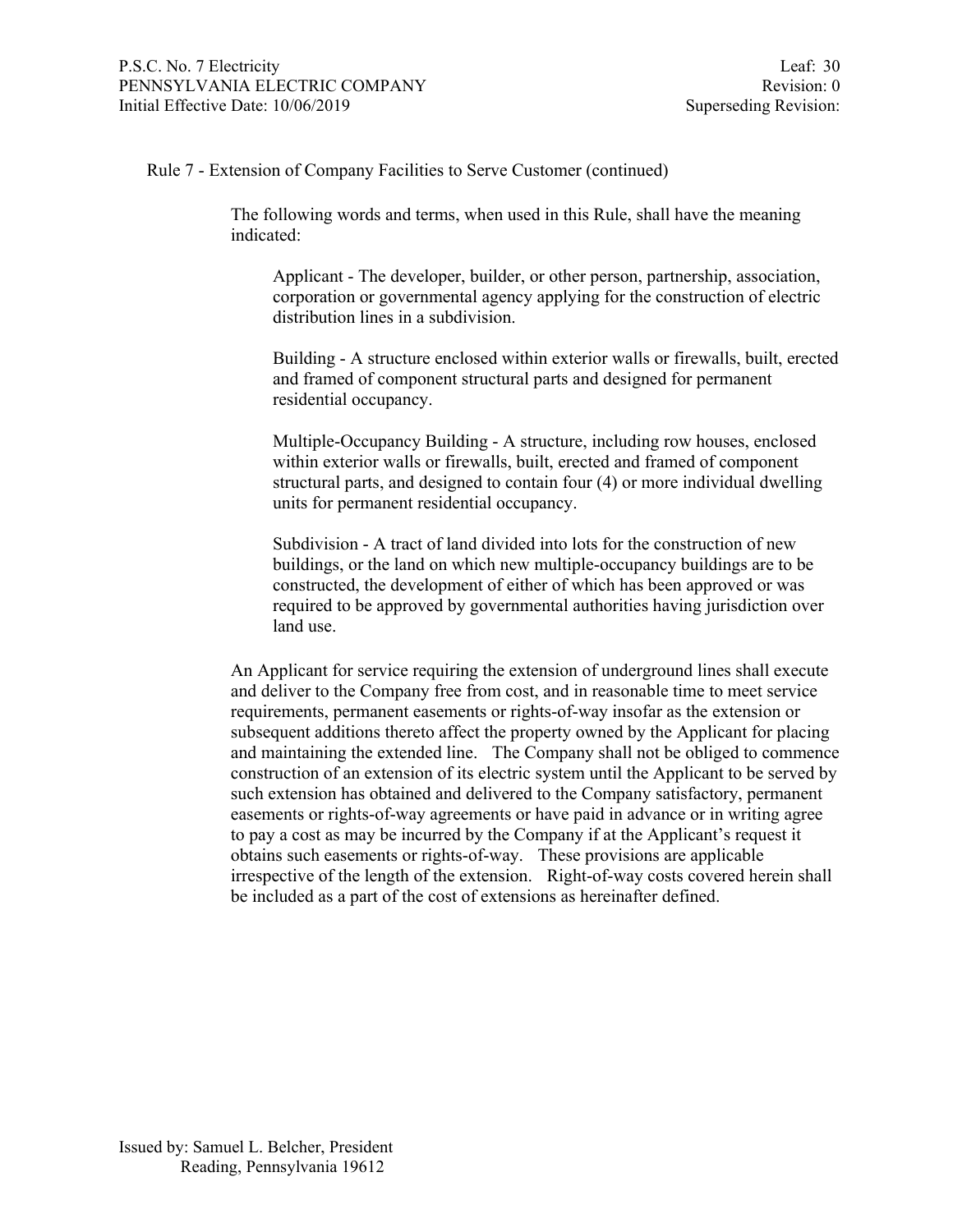Where such lines are required to be underground, or are to be placed underground at the request of an Applicant, rights-of-way and easements must be cleared of tree stumps, brush and obstructions at no charge to the Company, and be graded to within six (6) inches of final grade by the Applicant before the Company shall commence construction. Such clearance and grading must be maintained by the Applicant during construction by the Company.

At the request of the Company, the Applicant shall provide a survey map approved by all governmental authorities having jurisdiction, and certified by a licensed professional engineer or land surveyor and certified as final by the Applicant showing the location of each lot, sidewalk and roadway and, prior to and during construction by the Company, Applicant shall place and maintain survey stakes indicating grade and property lines. A map showing the location of all other existing and proposed underground facilities shall be furnished to the Company by the Applicant as soon as the location of such facilities shall be known, but prior to the installation of the underground electric distribution facilities.

After the effective date of these Rules, any distribution lines necessary to furnish permanent electric service to one (1) or more new multiple-occupancy buildings shall be installed underground, and any distribution lines necessary to furnish permanent electric service within a subdivision in which five (5) or more new residential buildings are planned to be built, shall be installed underground, and any distribution lines necessary to furnish permanent electric service to a mobile home in new mobile home park of five (5) or more improved sites furnished with permanent sewer and water facilities shall be installed underground, (i) if the subdivision shall require no more than two hundred (200) trench feet or distribution line per dwelling unit planned within the subdivision; (ii) if the developer of the subdivision applied for underground service; or (iii) if underground service is required by a municipal ordinance, or other governmental authority having control of land use.

 Upon receipt of written application, and upon compliance by the Applicant with the requirements of these Rules, the Company shall install underground electric distribution lines with sufficient capacity and of suitable material which, in its sole and exclusive judgment, shall assure that the Applicant shall receive safe and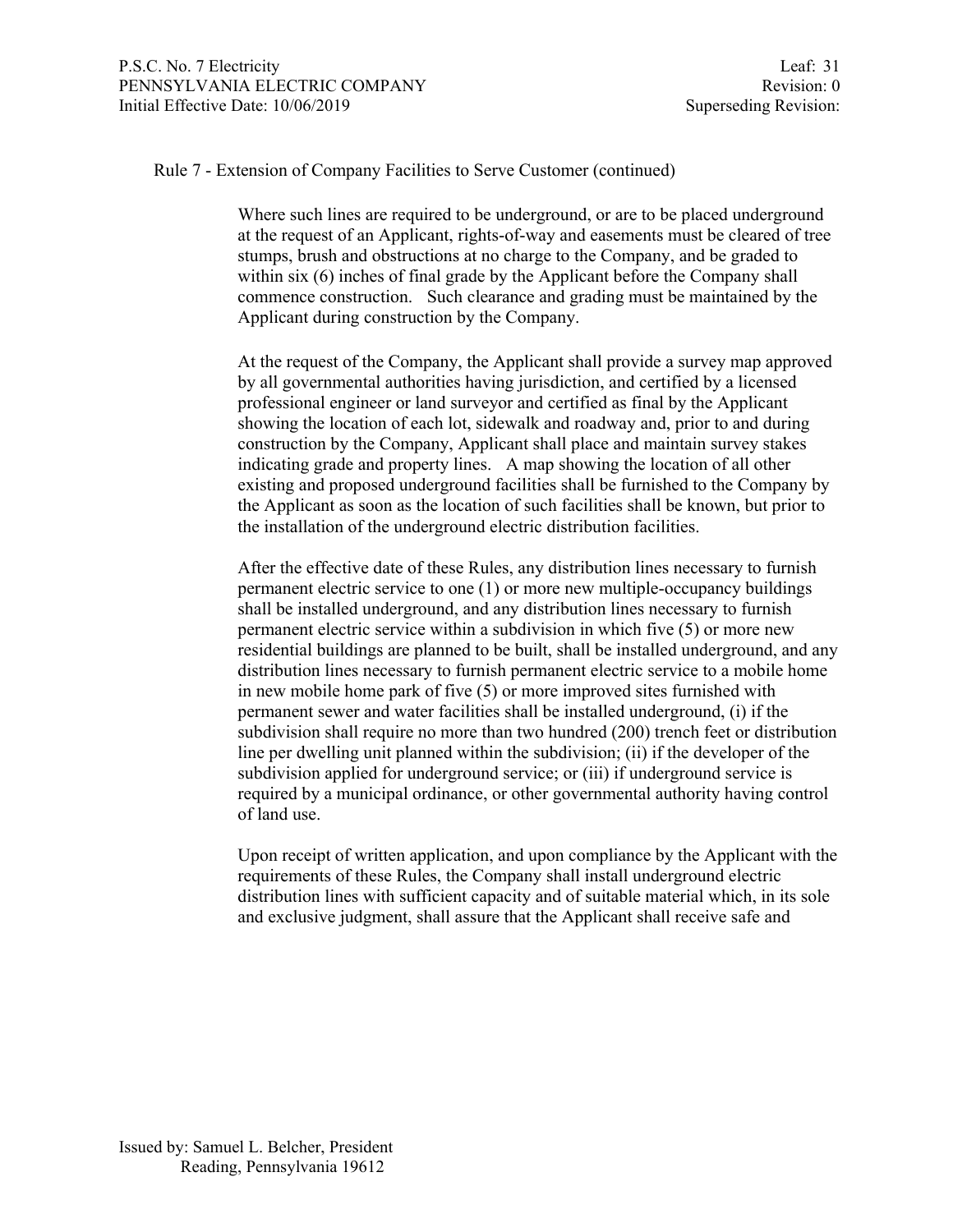adequate electric service. The Applicant shall provide the Company sufficient building design and electric load information to facilitate the Company's electrical design. Such installation shall be made at a time appropriate to render service, but the Company shall not delay construction after a timely application is received so that the Applicant shall be delayed in the sale or other disposal of the buildings or lots, except where such delay is caused by strikes, fire, flood, inclement weather, unavailability of materials, civil disorders, or other conditions beyond the control of the Company.

Where the average footage per dwelling unit to be served exceeds one hundred (100) feet, the Applicant shall contribute to the cost for the excess footage. The average footage per dwelling unit served shall be determined by dividing the total footage of distribution line required by the Applicant's subdivision by the number of dwelling units to be served at the time the underground electric distribution system is installed. Said costs shall be the historical average cost of all underground line extensions in residential subdivisions for the twelve (12) months ended September 30 of the previous year, as set forth in this Rule 7.

If a contribution has been required and if, after the underground distribution system construction is completed, additional dwelling units are constructed and take service from the distribution line, the Company shall recalculate the contribution as if the additional dwelling units had been constructed at the time of the Company's original construction within the subdivision and make an appropriate refund of the contribution without interest. Any portion of the contribution remaining unrefunded five (5) years from the date the Company is first ready to render service from the underground electric distribution lines shall be retained by the Company provided, however, that where the Applicant shall sell vacant lots and is not primarily engaged in the construction of dwelling units in a subdivision, the refund period shall be ten (10) years.

The Applicant may elect to excavate and backfill the trench necessary for the underground distribution lines within the residential subdivision. Charges for the installation of cable if an Applicant excavated and backfilled the trench shall be determined by the Company.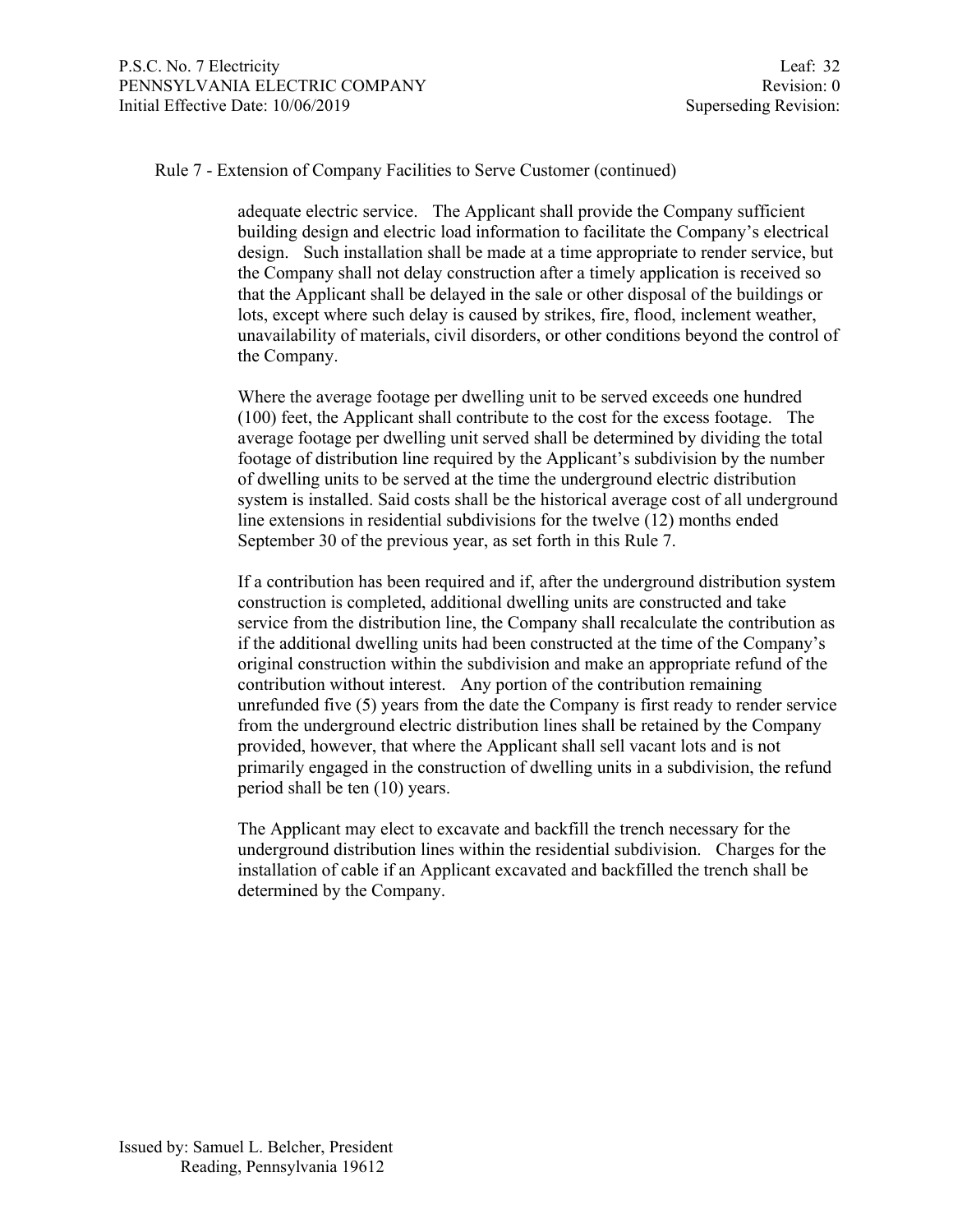The Company shall designate the service connection point to a building or to a multiple-occupancy building and the point at which the service lateral shall connect to the Company's electric distribution lines or equipment. Each service lateral within the lot line and running to each building shall be installed either by the Company, at the Applicant's expense, or by the Applicant in accordance with the Company's specifications, as the Applicant may elect. With the Applicant's consent, the Company shall own, operate and maintain the service lateral. The Company shall not differentiate between service laterals installed by the Company and service laterals installed by the Applicant. The cost for installation by the Company of the service lateral within the lot line is set forth in this Rule 7.

In cases where the Applicant has purchased a lot within a subdivision prior to October 1, 1973, and the developer of the subdivision is not primarily engaged in the construction of dwelling units within the subdivision and has not applied for the extension of electric distribution lines in a subdivision which is required to have underground service, the Company shall install underground distribution lines to serve an Applicant who is the purchaser of a lot within the subdivision and to other areas of the subdivision as may be dictated by considerations of efficiency and economy and shall charge the Applicant only for his pro rata share of charges which may be required. As additional Applicants apply for service and utilize the distribution lines installed to serve a prior Applicant, the Company shall charge the additional Applicant for his pro rata share of the distribution lines and also an annual cumulative carrying charge of eight percent (8%) per year from the date of installation of the underground distribution lines. Such charge, which shall be calculated on a simple interest basis, may not be computed for a period longer than ten (10) years.

 The Company may install overhead distribution lines in a subdivision or section thereof otherwise required to have underground distribution lines in which (i) the developer of the subdivision is not primarily engaged in the construction of dwelling units within the subdivision; (ii) there is no municipal ordinance or other governmental regulation requiring underground service; and (iii) either a) five (5) years have elapsed from the sale of the first lot within the subdivision to the first application for service and the Company has no indication that there shall be other new Applicants in the subdivision within six (6) months or b) five (5) years have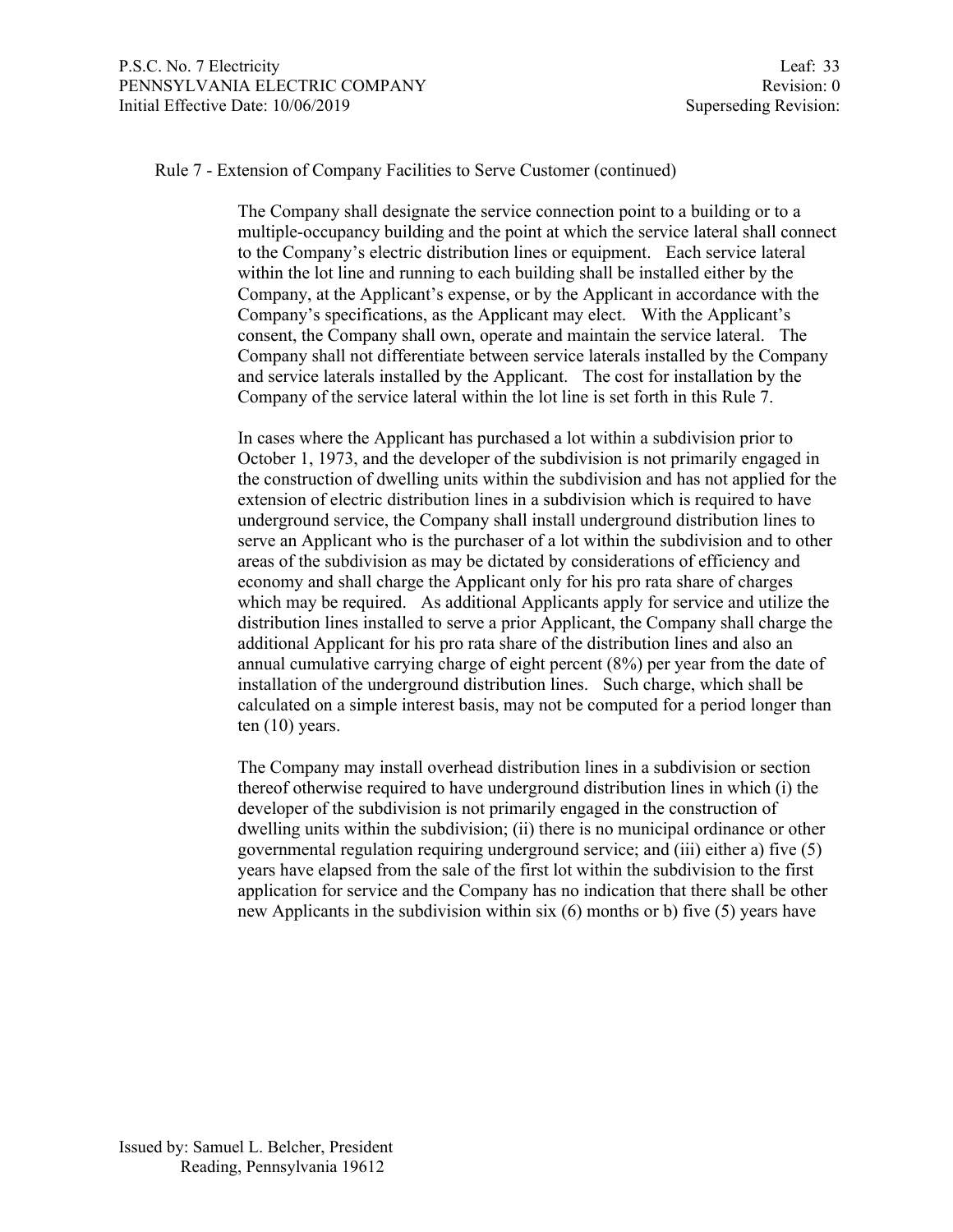elapsed from the time of final approval of the subdivision or section thereof and less than twenty-five percent (25%) of the lots have been sold in the subdivision and every section thereof, except where ten percent (10%) or more of the lots in the subdivision or any section thereof have been sold within the last two (2) years. In cases where overhead installation would be permissible in accordance with condition (iii) above except that less than five (5) years have elapsed and the Company has reason to believe that the subdivision shall not be developed sufficiently soon to permit the orderly utilization of underground lines installed to serve the initial Applicant, the Company may petition the Commission to allow overhead installation.

If the Company receives an application for underground service and the estimated per foot cost of installation for the subdivision is greater than two (2) times the charge per foot filed with the Commission, the Company or Applicant may petition the Commission to allow overhead service.

The connection from the existing electric distribution system to the underground distribution lines installed within the Applicant's subdivision shall be made by the Company. The Company shall install underground without contribution from the Applicant an amount of supply circuit from the boundary line of the subdivision equal to one-hundred (100) feet per dwelling unit or up to one-hundred (100) feet of underground line times the average number of dwelling units per floor for multiple occupancy buildings without contribution by the Applicant.

Where any part of such connection in excess of the footage requirements of this Rule is to be placed overhead, Applicant must submit a written application to the Company at least seventy-five (75) days prior to the projected commencement of the construction of the supply line, and the Company must report such projected construction to the Commission for its approval no later than forty-five (45) days before such construction is commenced. The Commission reserves the right to require the underground installation of particular lines.

Whenever the Company intends to place any underground connecting supply lines between an existing distribution system and the underground distribution lines installed within an Applicant's subdivision, it shall inform the telephone company serving the area in which the subdivision is located.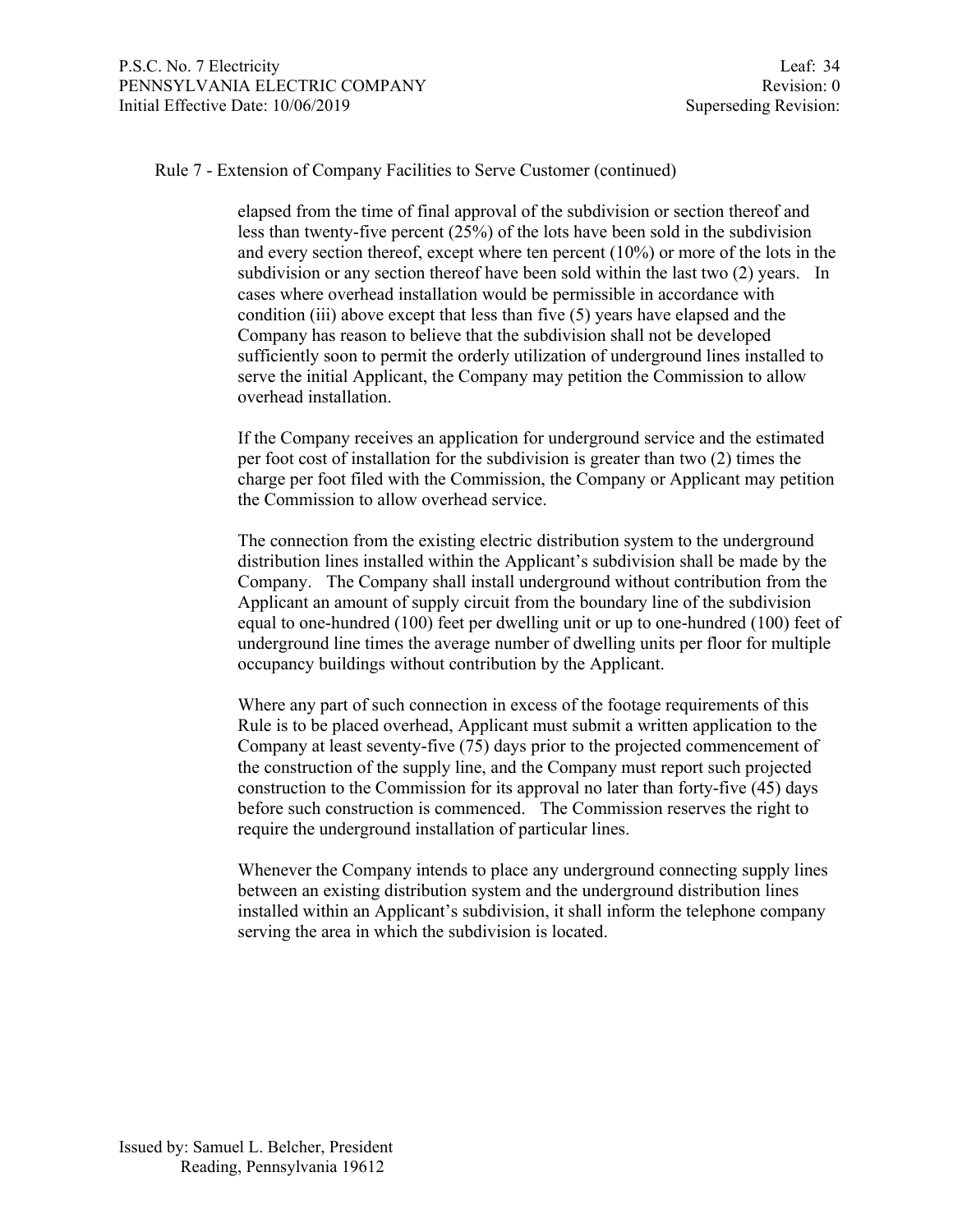In order to guarantee performance, except as governed by the paragraph contained in this Rule 7 dealing with lots purchased prior to October 1, 1973, the Company shall require from the Applicant before construction is commenced, a deposit in a reasonable amount but in no event more than the incremental cost above the equivalent cost for overhead facilities. A portion of the deposit shall be returned to the Applicant quarterly, with interest, on a pro rata basis as each new Customer is connected with service.

Any portion of the deposit remaining unrefunded five (5) years from the date the Company is first ready to render service from the underground electric distribution lines shall be retained by the Company.

Upon the mutual agreement of both the Company and the Applicant, a bond may be posted in lieu of any deposit.

Each Applicant shall cooperate with the Company in an effort to keep the costs of construction and installation of the underground electric distribution lines as low as possible, consistent with requirements for safe and adequate service, including reasonable provisions for load growth. All sewers, water facilities and drainage facilities shall be installed before the Company commences construction.

In unusual circumstances when the application of these Rules appears impracticable or unjust to either party, or discriminatory to other Customers, the Company or Applicant may refer the matter to the Commission for special ruling or for approval of special conditions which may be mutually agreed upon, prior to commencing construction.

If the Company or the Applicant believes that the installation of underground lines within the subdivision shall be more environmentally undesirable than the installation of overhead lines, it may request the Secretary of the Commission to grant an exception. Three (3) copies of the request shall be sent by certified mail to the Secretary.

The request shall as between overhead and underground construction, compare the probable environmental effects associated with the residential subdivision and any economic, engineering, or other factors considered pertinent to the case by the Company or Applicant to be served.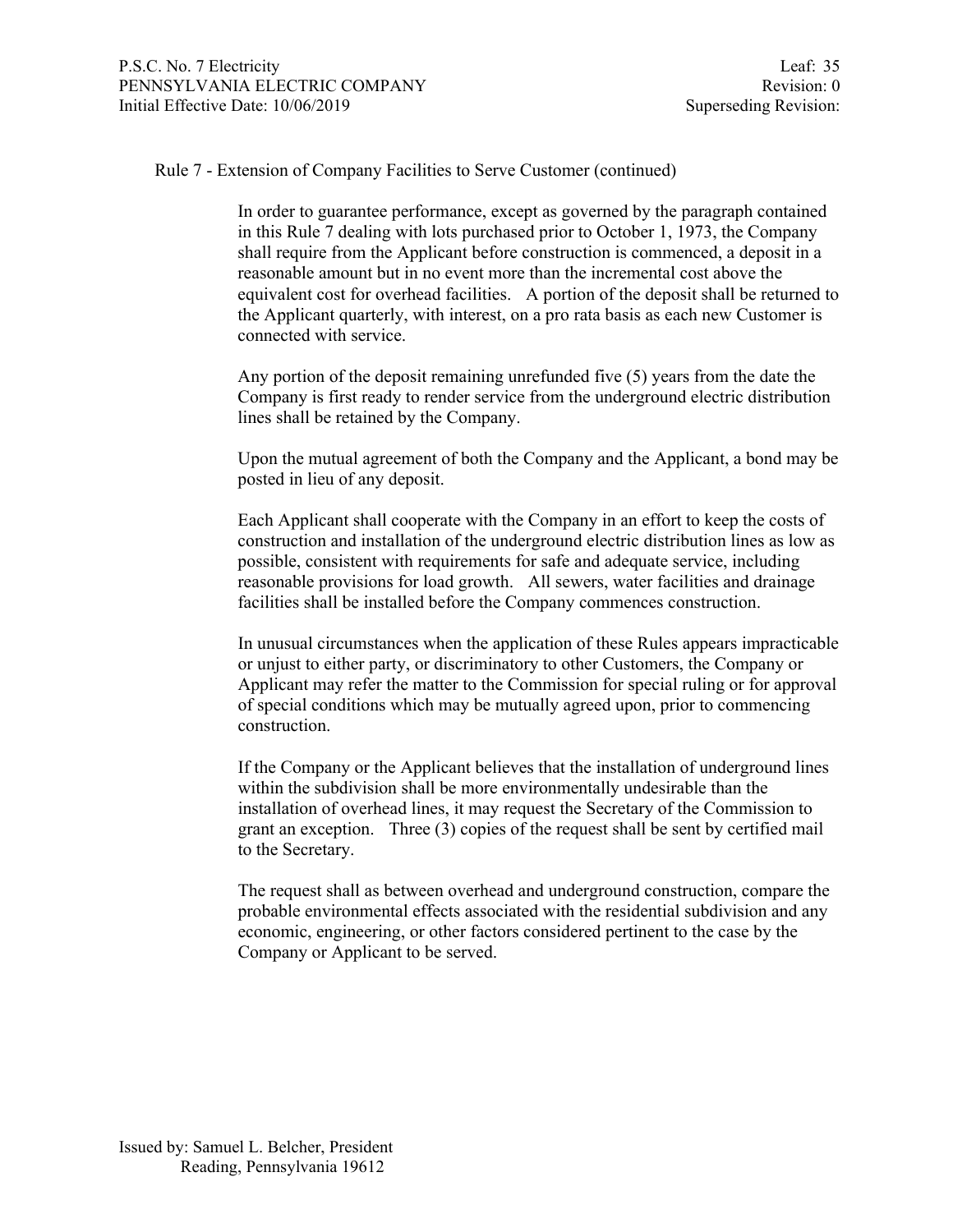The request shall for those instances where visual values would be diminished by underground construction, indicate factors bearing on probable retention of significant flora, including the Company's practice with respect to trimming trees in the vicinity of overhead facilities.

The request shall be mailed to the Adirondack Park Agency, whenever the request shall involve construction within the Adirondack Park.

The request shall be reviewed by Commission staff who shall notify the Company within sixty (60) days of receipt of the request either that the request is granted or that it objects to the request. If Commission staff objects, the request shall be referred to the Commission for further review.

Where a one-pole extension, including but not limited to road crossing pole extensions, would enable an existing overhead distribution line to be connected to a proposed underground distribution in a residential subdivision, such extension may be installed overhead, rather than underground.

Service to a subdivision may be supplied overhead if the Company can provide service to the subdivision: (i) by extending its facilities no more than six hundred (600) feet in a cul-de-sac where a portion of the street within the subdivision is served by overhead facilities within or at the entrance of the cul-de-sac; (ii) by connecting an area between existing overhead facilities for a distance of 1,200 feet or less; or (iii) by installing service laterals to new Applicants from existing overhead lines.

Where the subdivision is less than twenty (20) acres and surrounded or abutted on at least seventy-five percent (75%) of its perimeter by existing overhead facilities, service to the subdivision may be installed overhead if the Company files notice of its intent to install overhead facilities at least thirty (30) days prior to construction and the request is not denied by the Commission staff.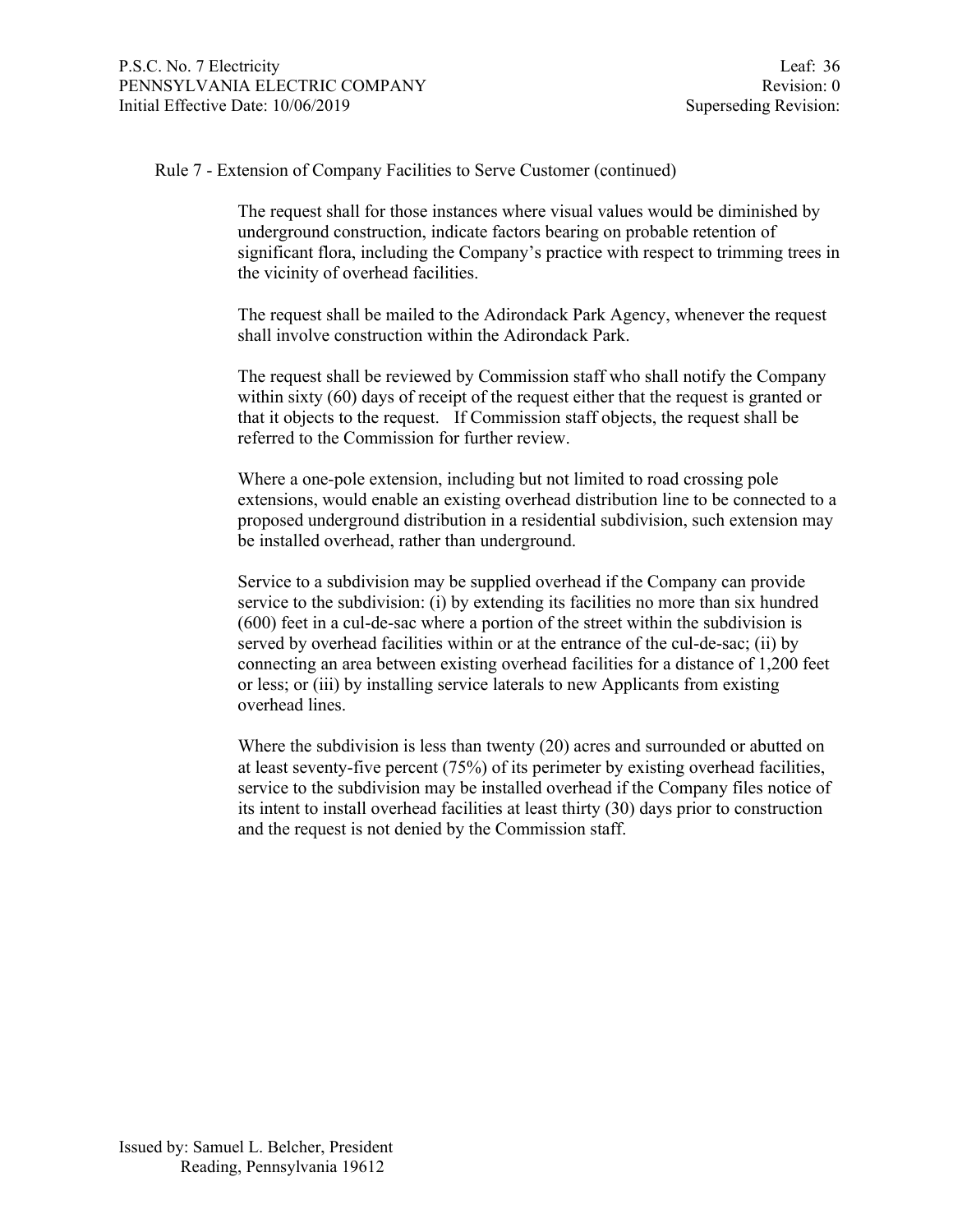If a subdivision has received the approval of governmental authorities having jurisdiction prior to June 28, 1972, and if prior to June 28, 1972, twenty percent (20%) of the lots, if there are ten (10) or more lots within the subdivision or section thereof, or one (1) lot if there are less than ten (10), were sold, the subdivision or section thereof may be served overhead if as a condition of the sale of such lot(s) the developer of the subdivision is committed to provide electric service and underground electric service was not specified or if the developer has provided electric service to buildings or multiple-occupancy buildings within the subdivision prior to June 28, 1972.

The costs to be used to determine contributions and deposits as set forth in this Rule 7 are as follows:

| Underground Distribution including trench, primary cable,<br>secondary cable and labor                                                                                                         |                     |
|------------------------------------------------------------------------------------------------------------------------------------------------------------------------------------------------|---------------------|
| Per Foot of Trench                                                                                                                                                                             | \$44.54             |
| Underground Service (single home) -<br>to be based on actual costs                                                                                                                             | <b>Actual Cost</b>  |
| Underground Service (multiple occupancy) -<br>to be based on actual costs                                                                                                                      | <b>Actual Cost</b>  |
| Overhead line extensions for housing<br>developments including wire, poles, clearing and labor<br>Per Foot                                                                                     | \$22.85             |
| In the event the Applicant applies for three-phase service<br>within the subdivisions, the Company shall provide such<br>service at the Applicant's expense for the additional actual<br>costs | Incremental<br>Cost |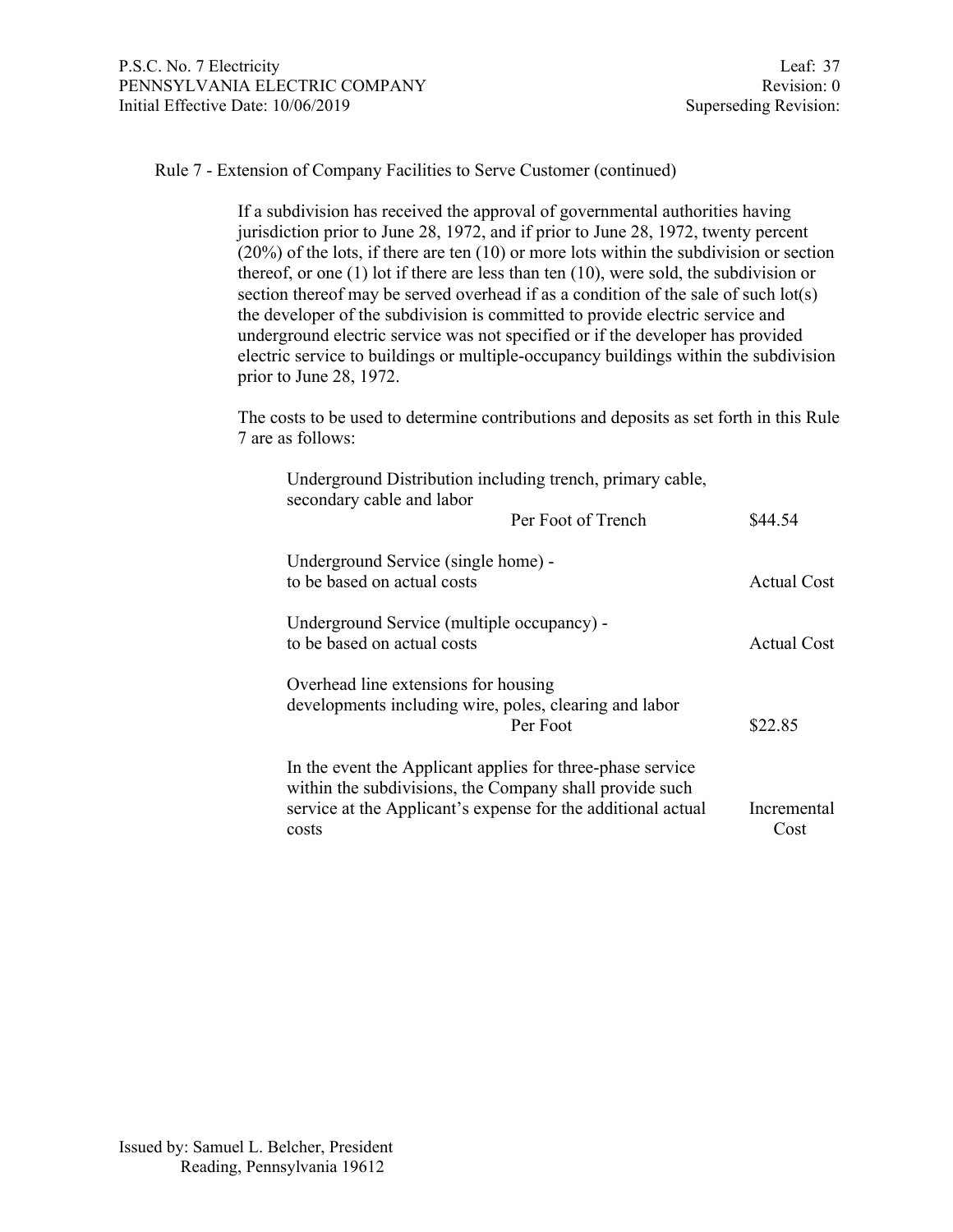These costs may be modified by the Company by filing with the Commission on or before May 1 of each year. Said cost shall be based on historical costs in the previous year, twelve (12) months ended December 31 of the previous year.

Where the Company cannot be assured that the business to be served shall be permanent, or where unusual expenditures are necessary to supply electric service because of the location, size, or character of the Customer's installation, extensions shall be constructed only when Customers' contributions toward the cost of the extension, guarantee of continued payment of minimum bills, or other satisfactory arrangement is sufficient to compensate the Company for the investment and expense involved.

 For Residential Applicants, the Company shall provide one hundred (100) feet of overhead or underground distribution line and/or service line without charge to each Applicant for Residential Service. The facilities provided without charge shall be measured from the Company's distribution facilities (from the connection point on the riser pole for overhead to underground service connections) to the Applicant's building. In cases where facilities are installed underground, outside of residential subdivisions solely because of an Applicant's request, the Company shall charge the actual cost of providing such facilities less the dollar value of overhead allowances which the Applicant would have received without charge. Installation of facilities as stated in this paragraph shall be by the Company.

### D. **Construction Service**

At the request of an Applicant/Customer, the Company shall provide electric service for a defined period, usually less than one (1) year, for construction purposes only.

Upon application from an Applicant/Customer, the Company shall provide temporary service for residential single-unit house construction. For a temporary service where both the temporary service line and meter can be transferred to the completed building, the temporary service shall be provided by the Company upon the Applicant's/Customer's payment of Sixty Dollars (\$60.00). Where the temporary service requires removal and replacement with a permanent service drop, the Applicant/Customer shall pay the Company Eighty Dollars (\$80.00) in advance of such work.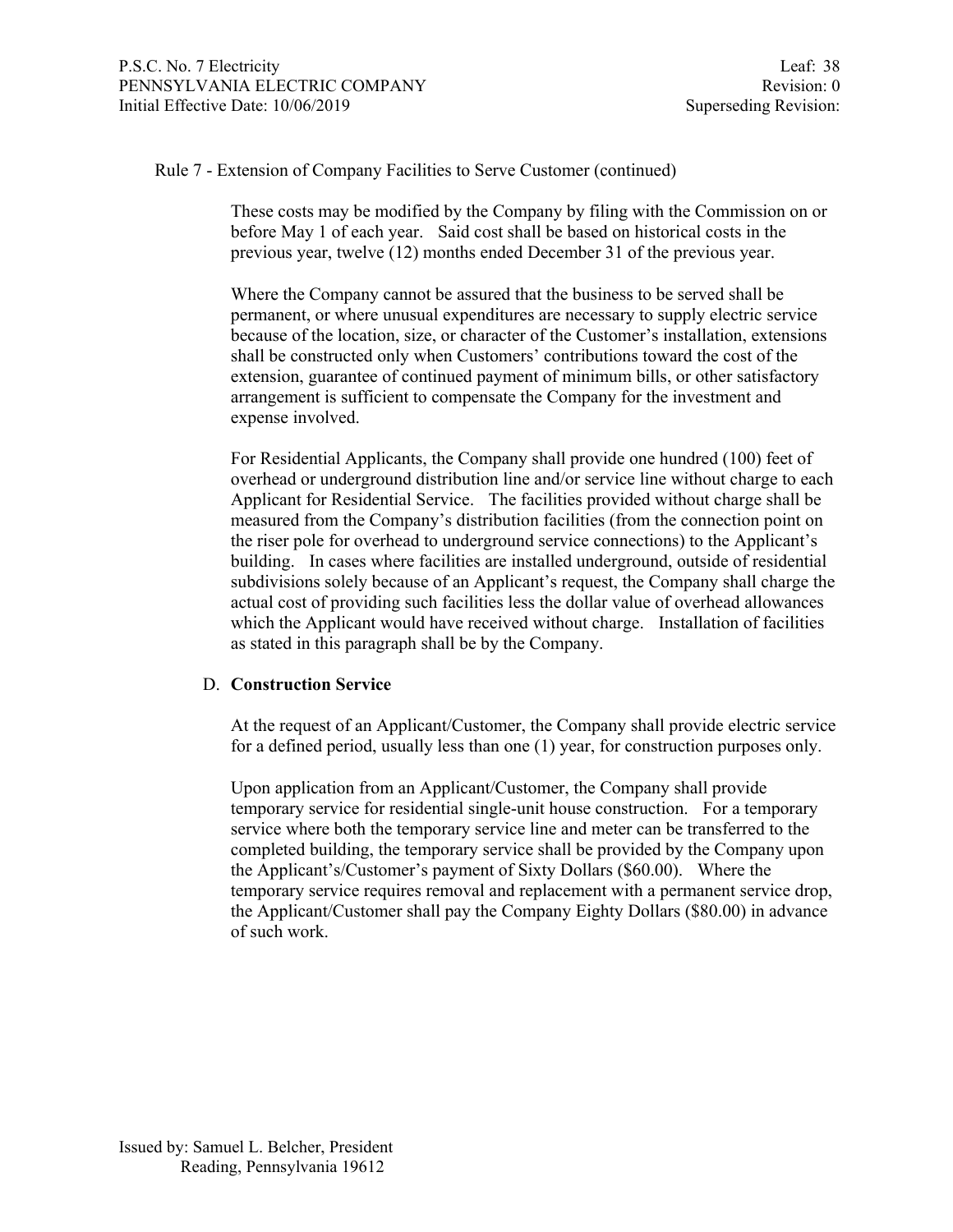Upon application from an Applicant/Customer, the Company shall provide temporary service for Non-Residential construction. The Company shall provide the temporary service provided that the Applicant/Customer reimburses the Company for all costs of installing and removing the service installation, including both material and labor, less the salvage recovered from all materials and equipment removed after termination of service. The Applicant/Customer shall make an advance payment to the Company equal to the estimated charges for installation and removal of service.

### E. **Relocation of Facilities**

The following definitions shall apply:

Contractor costs - The amount paid by the Company to a contractor for work performed on the removal, relocation or change of distribution facilities.

Direct labor costs - The pay and expenses of Company employees directly attributable to work performed on the removal, relocation or change of distribution facilities, excluding construction overheads or payroll taxes, workmen's compensation expenses or similar expenses.

Direct material costs - The purchase price of materials used in work performed on the removal, relocation or change of distribution facilities, excluding related stores (i.e., warehousing) expenses. In computing direct material costs, proper allowance shall be made for unused materials, materials recovered from temporary structures, and for discounts allowed and realized in the purchase of materials.

Removal, relocation or change of distribution facilities - The removal, relocation or change of distribution facilities, such as line poles and their associated attachments, made pursuant to the request of a Residential Customer who is not entitled to receive condemnation damages to cover the cost of work performed on distribution facilities removal, relocation or change. This item shall not include repairs or replacement to distribution facilities necessitated by the intentional or negligent conduct of any party.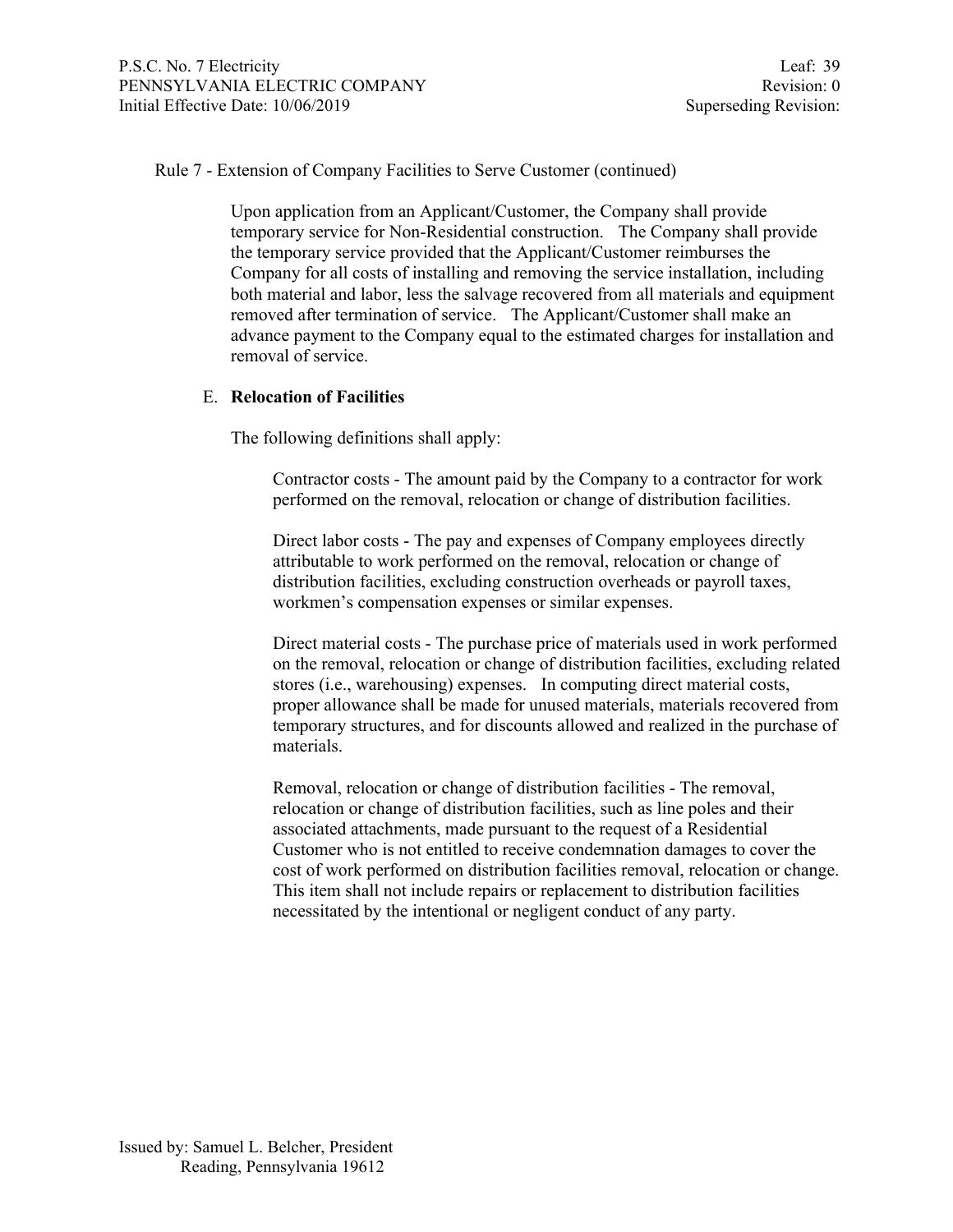The Company shall remove, relocate or change the Company's facilities or temporarily interrupt service to a Customer's premises, upon the Customer's request, where such removal, relocation, change or interruption is acceptable to the Company.

The Company shall provide the Residential Customer with an estimate of the costs of removing, relocating, or changing the Customer's service, and the Residential Customer shall pay that amount to the Company prior to performing the work.

The Company shall bill the Residential Customer based upon the contractor costs and/or direct labor and direct material costs associated with the removal, relocation or change of distribution facilities, less an amount equal to any maintenance expenses avoided as a result of such work.

The Company may, in its sole discretion, request a Non-Residential Customer or other party to pay to the Company in advance the estimated cost to perform such work. The Company shall bill Non-Residential Customers the total cost of the work, including the total direct and indirect costs.

After completion of the work, the Company shall bill, or refund to the Residential, Non-Residential Customer or other party, the difference between the estimated cost and the total direct and indirect cost of such work.

The Company may waive charges if, in the Company's sole judgment, the location of the Company's existing distribution and/or service facilities on the Customer's property restricts the growth of the Customer's operation.

A Customer desiring the removal, relocation, or change of Company facilities shall submit a request the Company.

The Company may accept or reject said request in its sole and exclusive discretion. If the Company accepts said request, the Customer shall pay in advance the Company's total estimated cost for any Customer requested temporary interruption in the Customer's service due to construction, maintenance or other activities.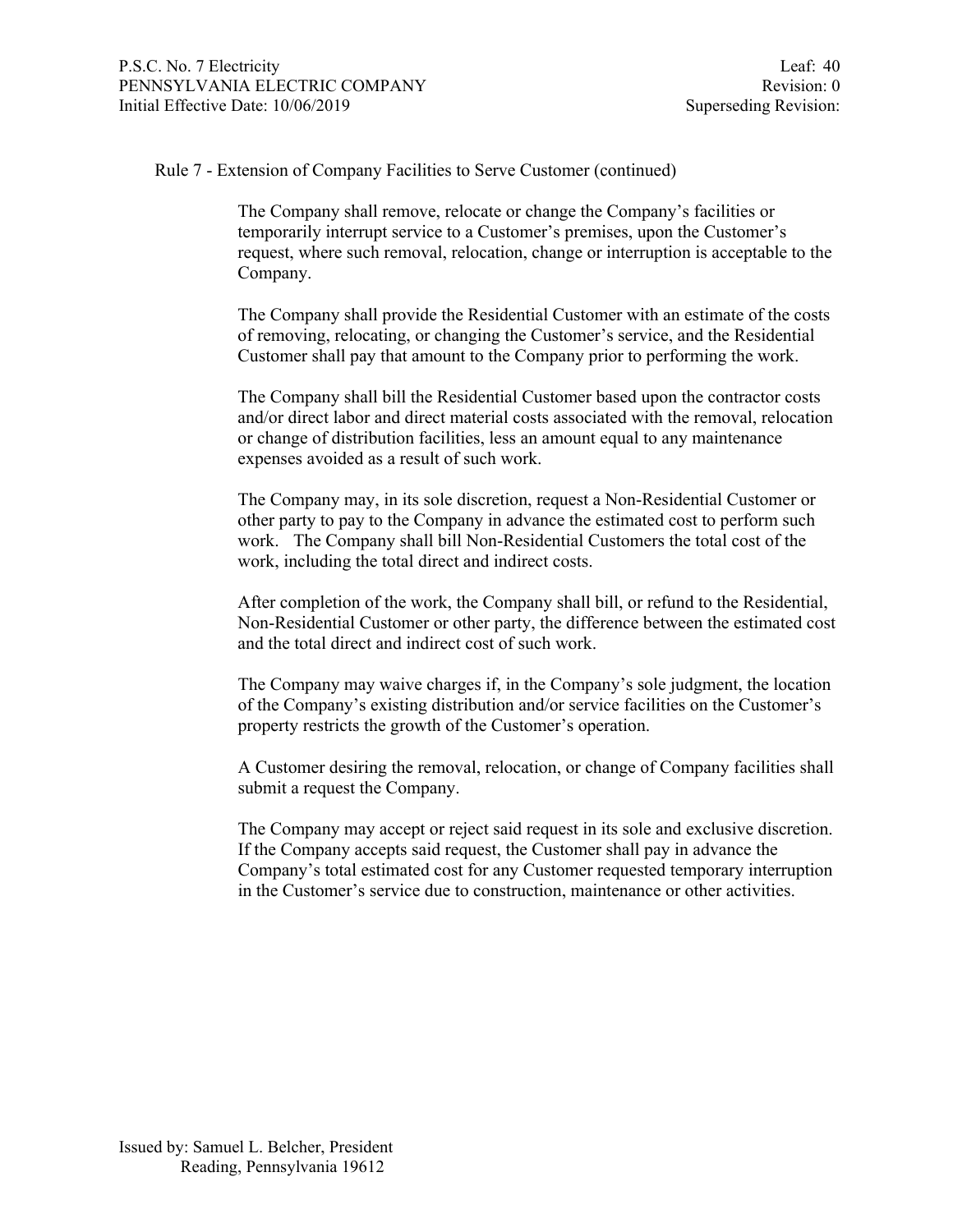All Customers or other parties that request the removal, relocation or change of Company facilities shall furnish, without expense to the Company, satisfactory rights-of-way acceptable to the Company for the construction, maintenance and operation of the relocated facilities.

 Except as otherwise provided by law, a Non-Residential property owner, such as a builder, developer or contractor (owner), shall be responsible for the costs of relocating Company facilities or equipment to accommodate the owner or in fulfillment of the owner's obligation to any public authority.

### 8. **Taxes on Applicant/Customer Advances**

Any Applicant/Customer advance or other like amount received from an Applicant/Customer under this Tariff, under any contract executed under this Tariff or any other prior Tariff shall constitute taxable income to the Company as defined by the Internal Revenue Service and shall be increased to include a payment by the Applicant/Customer equal to the applicable taxes. Such payment for taxes associated with such Applicant/Customer advance shall provide for the effect of current tax obligations offset by the present value of future tax deductions associated with the facility(ies) to be provided by the Company. The discount rate to be used for present value calculations shall be the Company's Allowance for Funds Used During Construction ("AFUDC") rate adjusted to a net of tax basis. Payments for taxes associated with Applicant/Customer advances shall not be discounted since any refunds of Applicant/Customer advances shall include a pro rata refund of amounts previously collected for applicable taxes.

## 9. **Minimum Insulation Standards for Residential Construction of Buildings**

All new dwellings in the State of New York for which an application for a building permit was made and plans were filed on or after January 1, 1979, and all new dwellings within the state for which construction was begun on or after January 1, 1979, shall not be eligible for gas and electric service unless these dwellings comply with the prevailing New York State Energy Conservation Construction Code ("Code"). Compliance with this Code shall be satisfied under any of the following circumstances: (i) a building permit is obtained for the dwelling from a building code authority or similar authority empowered by local law to issue building permits; (ii) an affirmation is given by the contractor or builder on a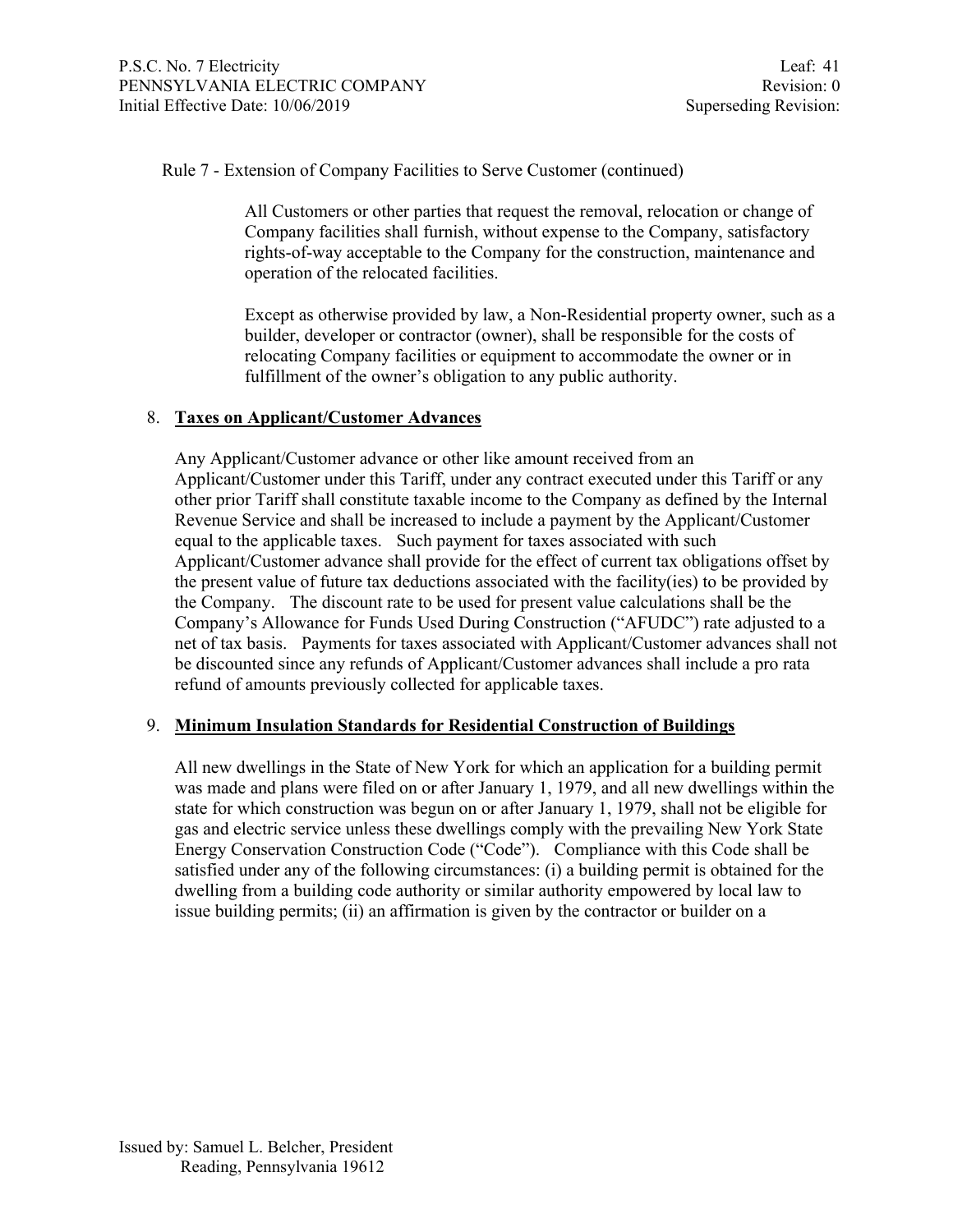Rule 9 - Minimum Insulation Standards for Residential Construction of Buildings (continued)

Minimum Insulation Standard Certificate of Compliance Code, and submission of all required documents including, without limitation the form shown in Rule 31, Form #6 that the construction of the dwelling shall comply with the Code within thirty (30) days after occupancy; or (iii) a modification or variance from the requirements of the Code is issued by the State Board of Review as constituted pursuant to the Executive Law.

For any dwelling constructed after April 1, 1977, but before January 1, 1979, electric service shall not be provided without compliance with the Minimum Insulation Standards promulgated by the Commission in Opinion 77-10 (Case 26286, November 2, 1977) as amended.

An Applicant for expanded electric service to an existing dwelling for the purpose of supplying electric heat must provide to the Company a Certificate of Compliance.

### 10. **Wiring, Apparatus and Inspection**

### **Company Obligations**

The Company shall furnish, install and maintain electric service meters, unless otherwise allowed by the Commission. In addition, the Company shall install and maintain the transformers and service lines it deems necessary to provide secondary service, unless specified otherwise in an applicable, valid and binding agreement. All equipment/facilities supplied by the Company shall remain its exclusive property and may be removed, in the Company's sole discretion, after termination of service for whatever cause.

The Company shall extend only one service lateral to a Customer's premises and install one (1) meter except where, in the Company's sole judgment, special conditions warrant the installation of additional facilities. Any type of service supplied by the Company to the same Customer at other points of delivery shall be metered and billed separately.

The Company shall repair and maintain any equipment/facilities it has installed on a Customer's premises. However, the Customer shall pay the full cost of inspection, repairs and/or replacement of all such equipment/facilities that may be damaged due to a Customer's negligence. No one shall break any seals or perform any work on any Company facilities including, but not limited to, meters without first receiving the Company's consent and approval.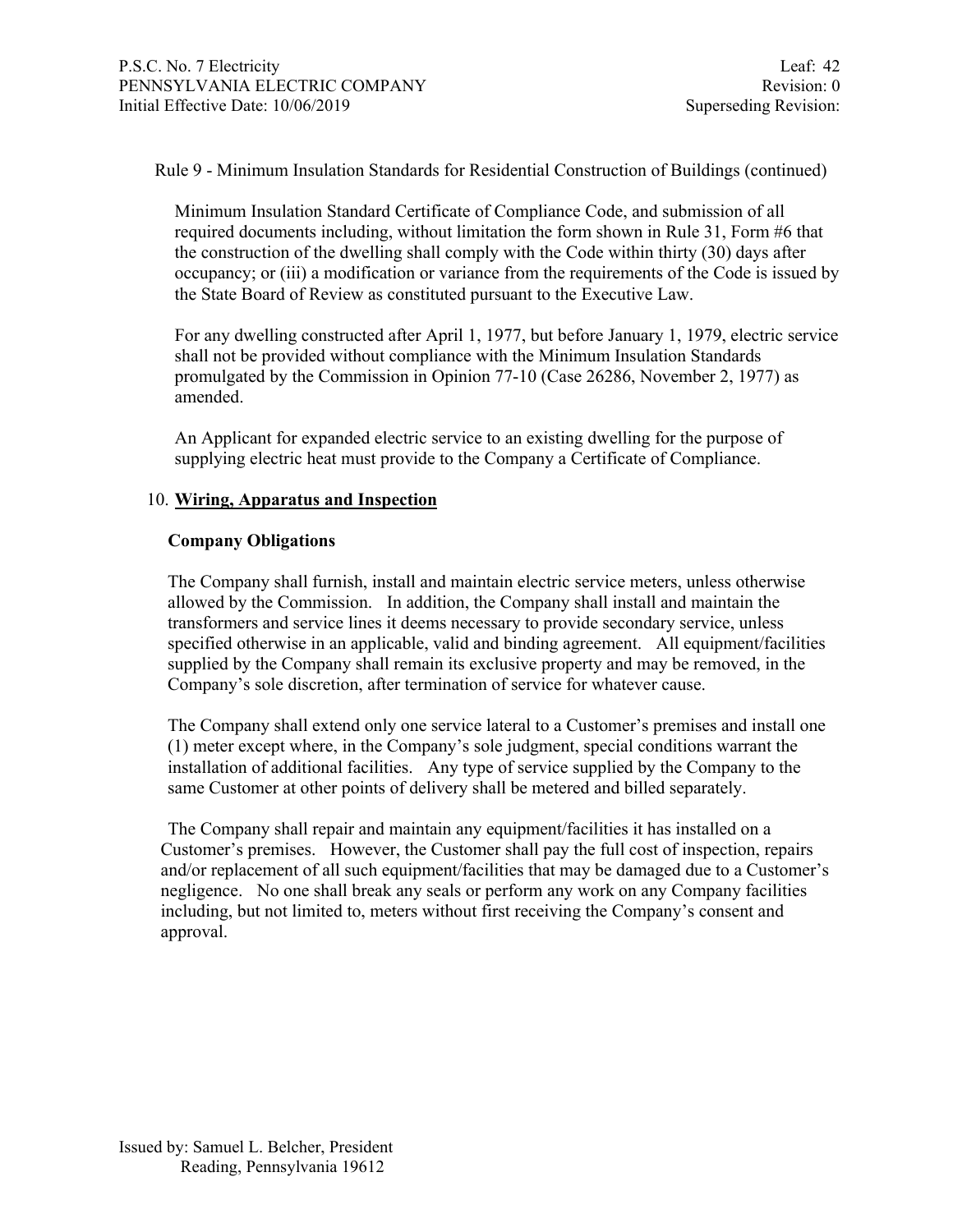Rule 10 - Wiring, Apparatus and Inspection (continued)

## **Applicant/Customer Obligations**

Electric service installations shall be in accordance with the National Electrical Code, and all applicable local, state and federal codes, statutes and regulations, except as modified by the Company's then-applicable handbooks, booklets or other documents covering such installations, as may be amended by the Company from time to time. A copy of the Company's requirements for electric service installations shall be provided to an Applicant/Customer upon request.

In the event that the Company is required by any state, federal or local governmental or public authority to place or relocate all or any portion of its facilities (including, but not limited to,) mains, wires or services, poles or underground feeders, the Applicant/Customer shall, without cost or expense to the Company, change the location of the Applicant's/Customer's point of delivery to a point specified by the Company.

Upon the Company designating a point of delivery at which its service line shall terminate, the Applicant/Customer shall provide, at its sole cost and expense, a place suitable to the Company for the installation of metering and all other electric facilities needed for the supply of electric energy by the Company or an ESCO. Meters shall be located on the outside of a building as near as possible to the service entrance or under certain circumstances, when approved by the Company, inside of a building.

The Company may refuse to connect with any Applicant's / Customer's installation or to make additions or alterations to the Company's service connection when such installation is not in accordance with the National Electrical Code, and all applicable local, state and federal codes, statutes and regulations, and where a certificate approving such installations, additions or alterations has not been issued by (i) an electrical inspection authority contained on a list of such authorities maintained by the Company and updated from time to time or (ii) any city or county inspection entity having exclusive authority to make electrical inspections in that area.

When a Customer's use of equipment having operating characteristics which impose high instantaneous demand such as, but not limited to, welders, hoists, electric furnaces and x-ray equipment, adversely affects or has the potential to adversely affect, in the Company's sole judgment, the Company's electric system, the Customer shall install at its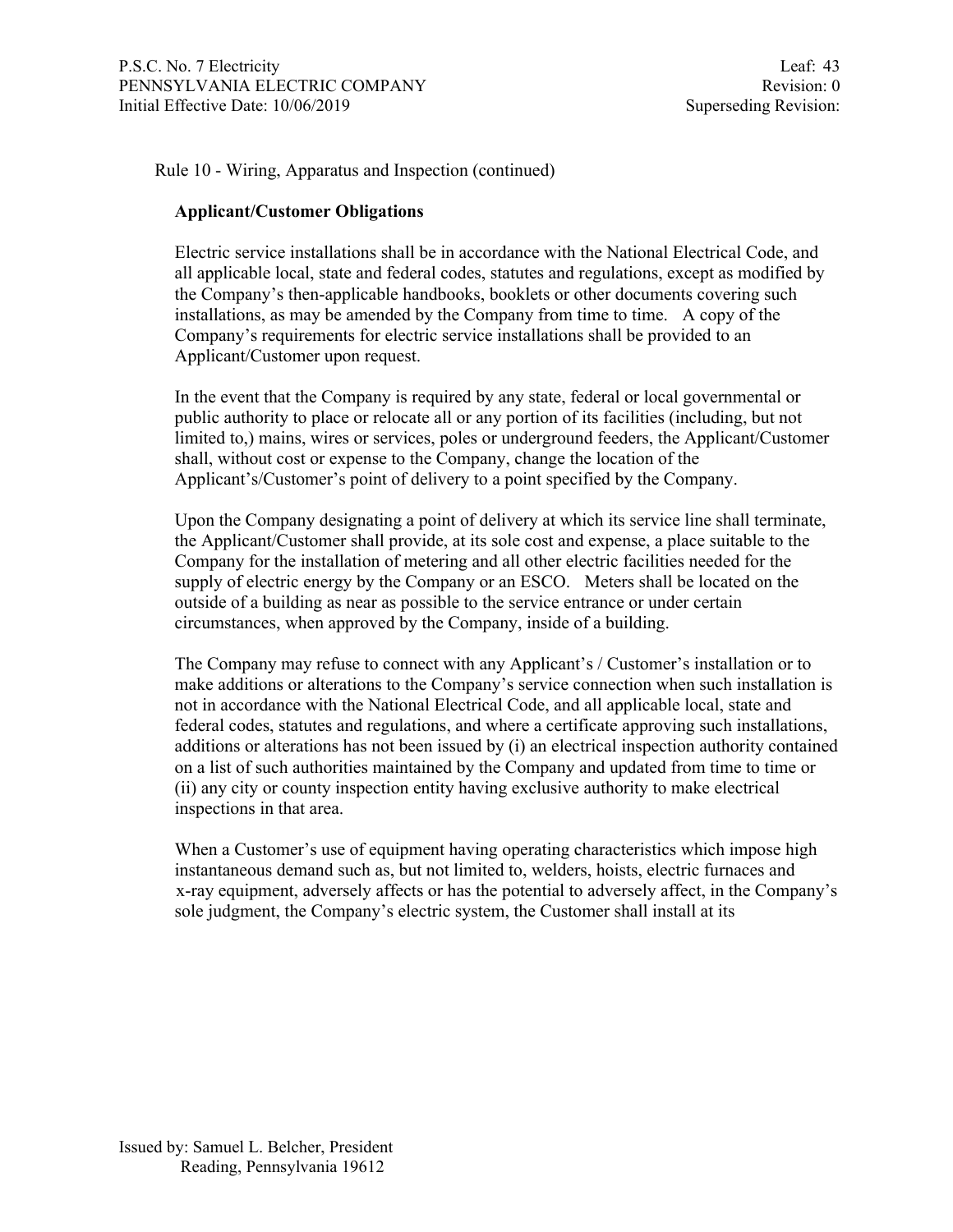Rule 10 - Wiring, Apparatus and Inspection (continued)

sole expense such corrective equipment as may be directed by the Company. The Company shall not serve or continue to serve Customer loads where, in the Company's sole judgment, such loads have or may have voltage and phase characteristics that result (or may result) in intolerable harmonic distortions.

Each Applicant/Customer shall provide to the Company such service information described in Rule 4 of this Tariff. The Applicant/Customer shall be responsible and liable to the Company for any damages resulting from the Customer's failure to provide such service information.

The Company shall have the right to require Customers to provide, at their sole expense, Power Factor corrective equipment which shall maintain their average Power Factor at no less than eighty-five percent (85%) lagging. Unless corrective equipment is installed, the Company is under no obligation to serve or to continue to serve such Customers.

## 11. **Metering**

## **Company Obligations**

The Company maintains, installs and operates a variety of meters, including Advanced Meters, and related equipment designed to measure and record Customers' consumption and usage of all electric services provided under this Tariff. The Company may, in its sole and exclusive discretion, install such meters and related equipment (including, but not limited to, telemetering equipment, and Advanced Meters) it deems reasonable and appropriate to provide electric service to Customers under this Tariff. The Company may, in its sole and exclusive discretion, install such special metering equipment as may be requested by a Customer subject to the Customer paying all of the Company's incremental material, labor, overheads and administrative and general expenses relating to such facilities. Where additional metering services and the associated costs for the additional metering services are contained within this Tariff, those costs shall be applicable and in compliance with prevailing Commission regulations.

The Company shall conduct inspections and tests of its meters in accordance with prudent electric practices and as otherwise prescribed by all applicable and prevailing Commission Rules and Regulations in 16 NYCRR § 92.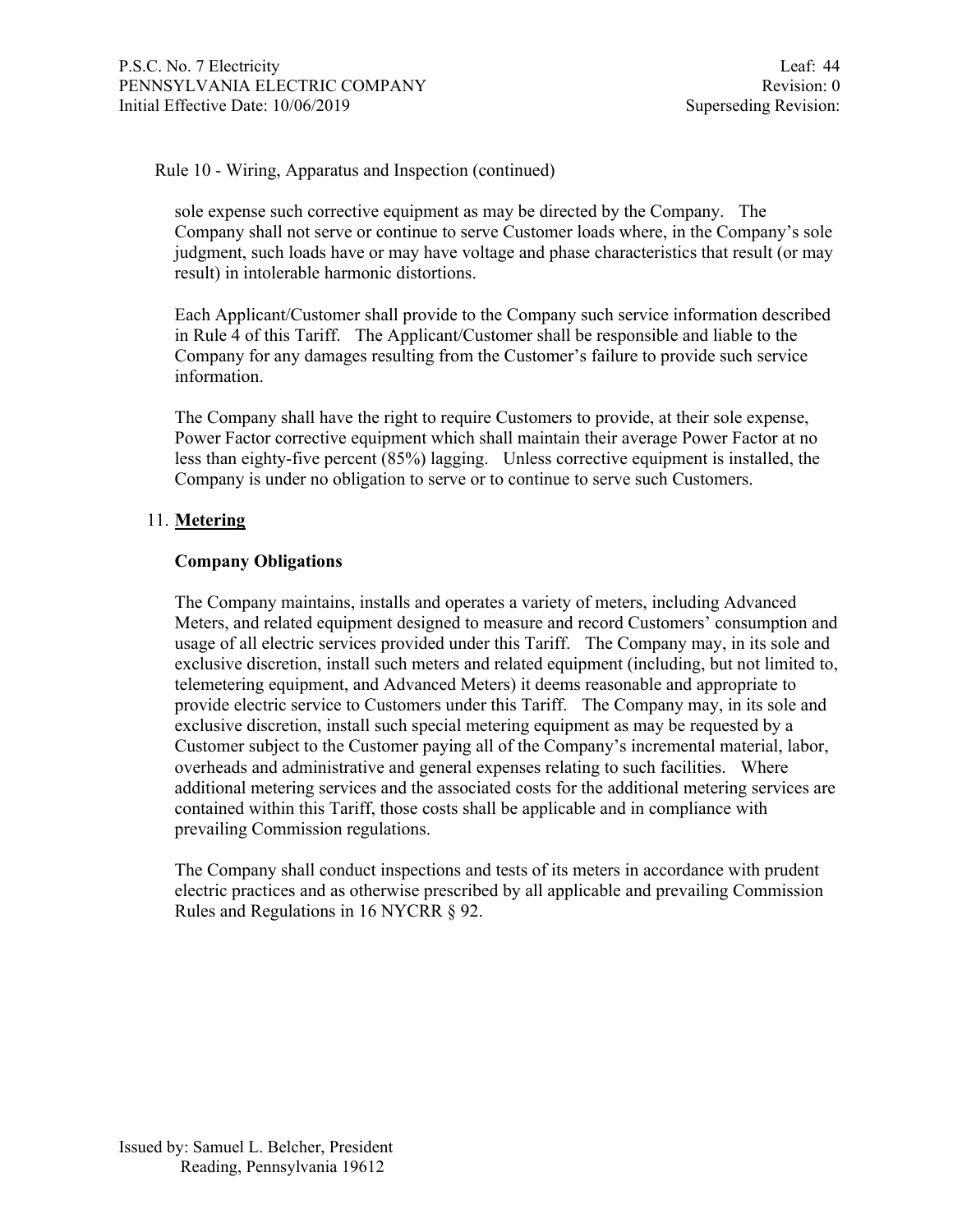Rule 11 - Metering (continued)

## **Customer Obligations**

The Customer shall install all metering equipment, other than the electric service meters, in accordance with the Company's then applicable handbooks, booklets or other documents as amended from time to time.

Any Customer requesting a test of its meter(s) shall pay such fee(s) as may be established or approved from time to time by the Commission. If a tested meter does not meet Commission accuracy standards, the fee shall be returned to the Customer and the meter shall be repaired or replaced.

If requested by a Customer, the Company may, in its sole discretion, elect to supply kilowatt-hour pulses and/or time pulses from the Company's metering equipment. All costs for providing the meter pulses shall be paid by the Customer. If a Customer's subsequent consumption of kilowatts and/or kilowatt-hours increases as a result of interruptions in the supply of pulses due to, among other things, power outages or equipment failure which prevents the delivery of pulses, the Company shall not be responsible or liable, in damages or otherwise, for resulting increases in the Customer's bill.

If requested by a Customer, the Company may, in its sole discretion, elect to provide metering to a service location other than what is presently installed or otherwise proposed to be installed by the Company at that location. All costs for special metering facilities provided by the Company including, but not limited to, all material, labor, overheads and administrative and general expenses, shall be billed to and paid by the Customer.

# 12. **Access to Customer Premises**

The Company shall have the right to construct, operate and/or maintain any and all facilities it deems necessary to render electric service (including, but not limited to, billing and meter reading) to the Customer upon, over, across and/or under lands owned or controlled by the Customer. Each Customer shall grant the Company's employees or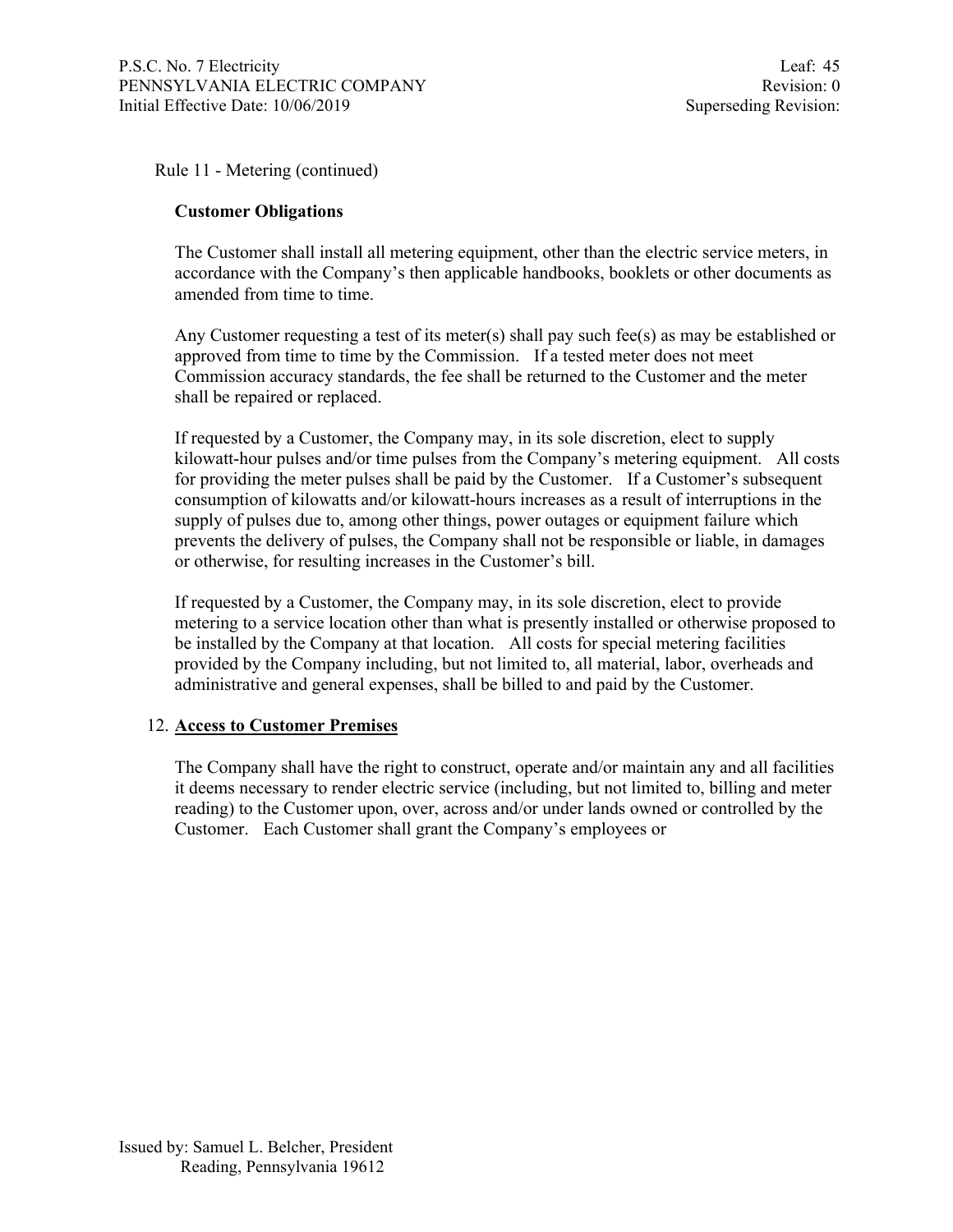## Rule 12 - Access to Customer Premises (continued)

agents access to their premises at all reasonable times for any and all purposes relating to the supply of electric energy including, but not limited to, reading meters, testing or inspecting the Customer's wiring and connected load, repairing, removing or exchanging any or all equipment belonging to the Company, and for the purpose of removing the Company's property and/or facilities upon the termination of any applicable contract or the discontinuance of service from whatever cause.

## 13. **Limitation of Use**

## A. **Residential Buildings**

Submetering, remetering, or resale of electric service shall not be permitted except as provided in this Rule.

Master Metered, New or Renovated Rental Units Owned or Operated by Private or Government Entities: Permitted upon Commission approval of application containing the information required by 16 NYCRR, §§ 96.2(b)(1) through (8) for Master Metered Units and (1) through (7) for New or Renovated Units.

Master Metered Cooperatives and Condominiums: (i) Permitted upon certification that a majority of its shareholders, where all tenants are shareholders, and all nonshareholders, where one (1) or more tenants are non-shareholders, favor submetering, that a rate cap equivalent to the Company's rate for directly metered service is provided, that grievance procedures are established, and that savings shall be used for conservation efforts; and (ii) where one (1) or more non-shareholder tenants refuse to agree, submetering shall be permitted only upon Commission approval of an application meeting the conditions set forth in 16 NYCRR,  $\S$ § 96.2(b)(1) through (7), Residential Submetering.

 Directly Metered Cooperatives and Condominiums: (i) Permitted where all tenants are shareholders (a) upon certification that seventy percent (70%) of shareholders favor submetering; and (b) provided that conditions set forth in Section (i) of the third paragraph of this Rule are met; and (ii) where one or more tenants are nonshareholders, submetering shall be permitted upon certification that all non-shareholder tenants have approved a plan that meets conditions set forth in Section (i) of the third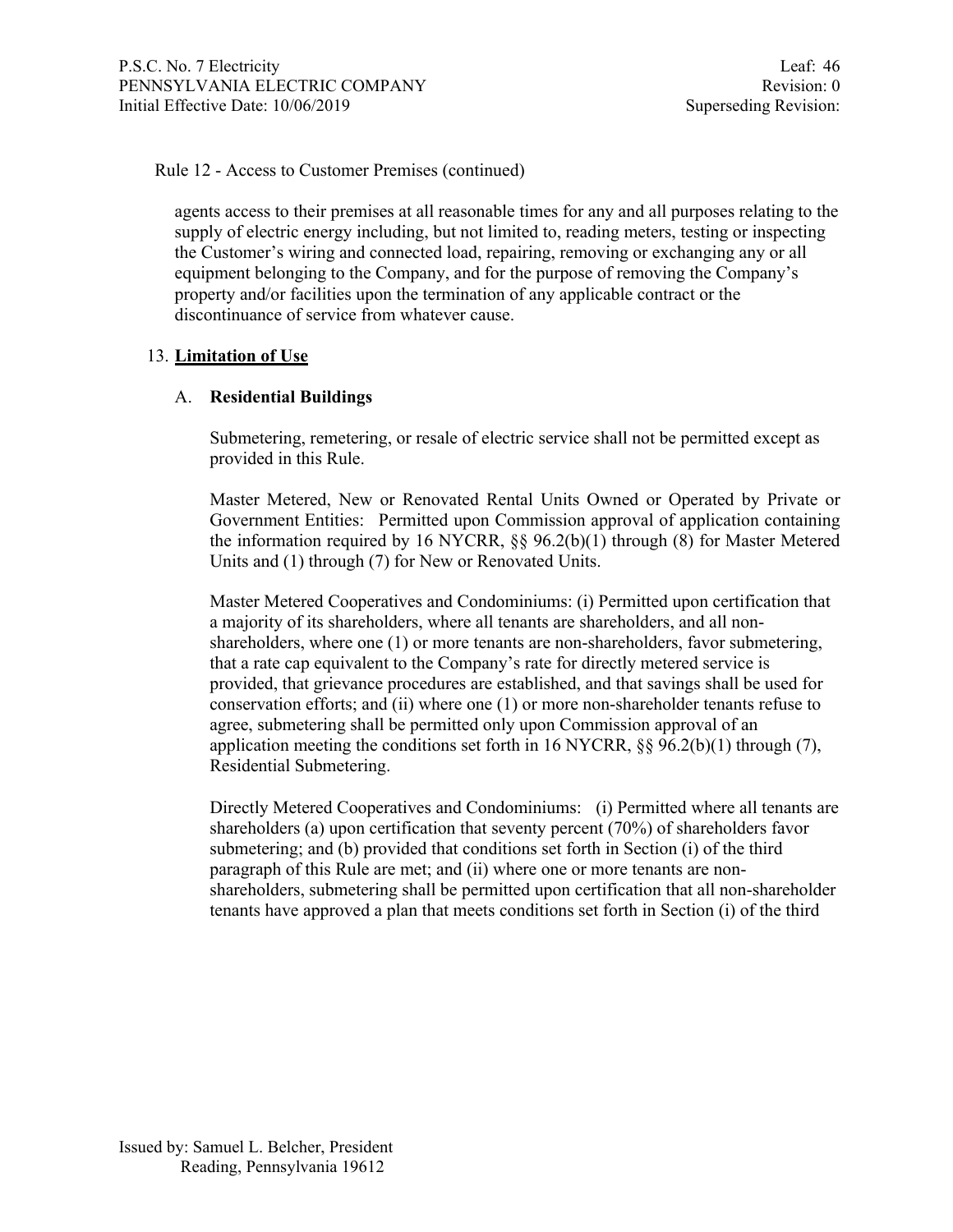## Rule 13 - Limitation of Use (continued)

paragraph of this Rule, or where one or more non-shareholders refuse to agree, submetering shall be permitted only upon Commission approval of an application meeting the conditions set forth in 16 NYCRR, §§ 96.2(b)(1) through (7), Residential Submetering.

New or Renovated Cooperatives and Condominiums, Where All Tenants Shall Be Shareholders: (i) Permitted upon Commission approval of (a) application containing verification that the building shall be a condominium or cooperative; and (b) certification that the requirements as to rate cap, grievance procedures, and tenant protections are met, as provided in 16 NYCRR, § 96.2(f), Residential Submetering; and (ii) upon certification that, in the event of transfer of control to the appropriate Cooperative or Condominium Board, the Board shall submeter electricity according to the plan set forth in Section (i) of the third paragraph of this Rule.

Submetering shall be permitted in Master Metered and New or Renovated Campgrounds, Recreational Trailer Parks and Marinas.

On and after January 1, 1977, residential dwelling units shall be separately metered. Electric service shall not be provided to rent-inclusive residential buildings in which the internal wiring has not been installed prior to January 1, 1988, except upon a waiver of this provision by the Commission.

### B. **Non-Residential Buildings**

A Customer may purchase electricity for resale under any Service Classification of this Tariff that would be available if such electricity were not for resale and said Customer may resell the electricity purchased to tenants on an individually metered basis subject to approval by the Commission in response to individual proposals concerning electric service furnished to: (i) master metered, new or renovated Non-Residential buildings; and (ii) commercial occupants of cooperatives, condominiums, campgrounds, recreational trailer parks or recreational marinas whose occupants were purchasing individually metered electric service on May 21, 1980.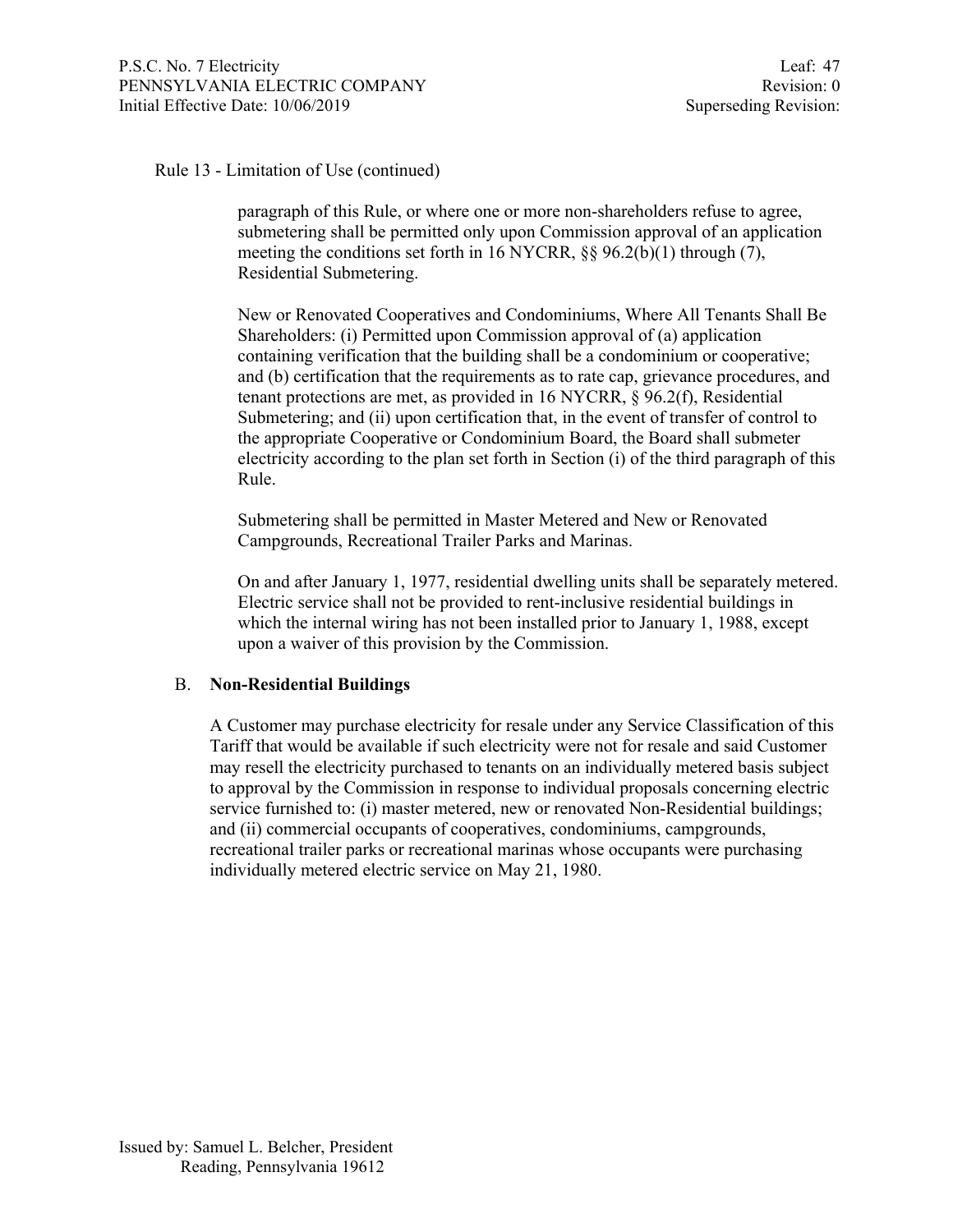# 1. **Shared Meters**

When a tenant's electric service meter also registers electric use other than the tenant's dwelling, the tenant is not required to pay the charges for that electric use, in accordance with 16 NYCRR §§ 11.30 through 11.32, and Section 52 of the Public Service Law. The Company shall establish an account in the owner's name for all electric use registered on the shared meter after that date and shall rebill for past electric use in accordance with Section 52 of the Public Service Law.

# 2. **Meter Reading and Rendering of Bills**

# **A. Meter Reading**

Meters shall be read and bills for service shall be rendered monthly by the Company based upon its meter reading and billing schedule, except as otherwise provided in this Tariff. The Company reserves the right to read meters in all or any part of its service area on bimonthly or quarterly schedules, and to render standard bills for the recorded use of service based upon the time interval between meter readings. In addition, the Company may elect, in its sole discretion, to read meters in all or any part of its service area less frequently than on a quarterly schedule and to render standard bills for the recorded use of service based upon the time interval between meter readings for (i) General Service Customers with constant use patterns such as, but not limited to, billboards, traffic signals, and pumps, and (ii) Seasonal Customers such as, but not limited to, camps and cottages.

Residential and small business Customers are entitled to receive, at no charge and at least once per year, historical billing data from whomever reads the meter for billing purposes.

Upon written request from a prospective tenant or lessee, the Company will provide, at no cost, the total electricity charges incurred at the prospective residential rental premises for the life of the premises, or the preceding two-year period, whichever is shorter. Prior to the commencement of the tenancy or execution of a lease, the Company will provide such information to the landlord or lessor and to the prospective tenant, or other authorized person, within ten days of receipt of the written request.

# **B. Rendering of Bills**

# **(1) Content of Bills**

 Company bills to Customers shall state the charges for service(s) performed, materials furnished or other charges made by the Company and shall be itemized on the applicable bill form in accordance with and subject to 16 NYCRR § 11.16 (Residential Customers) and 16 NYCRR § 13.11 (Non-Residential Customers).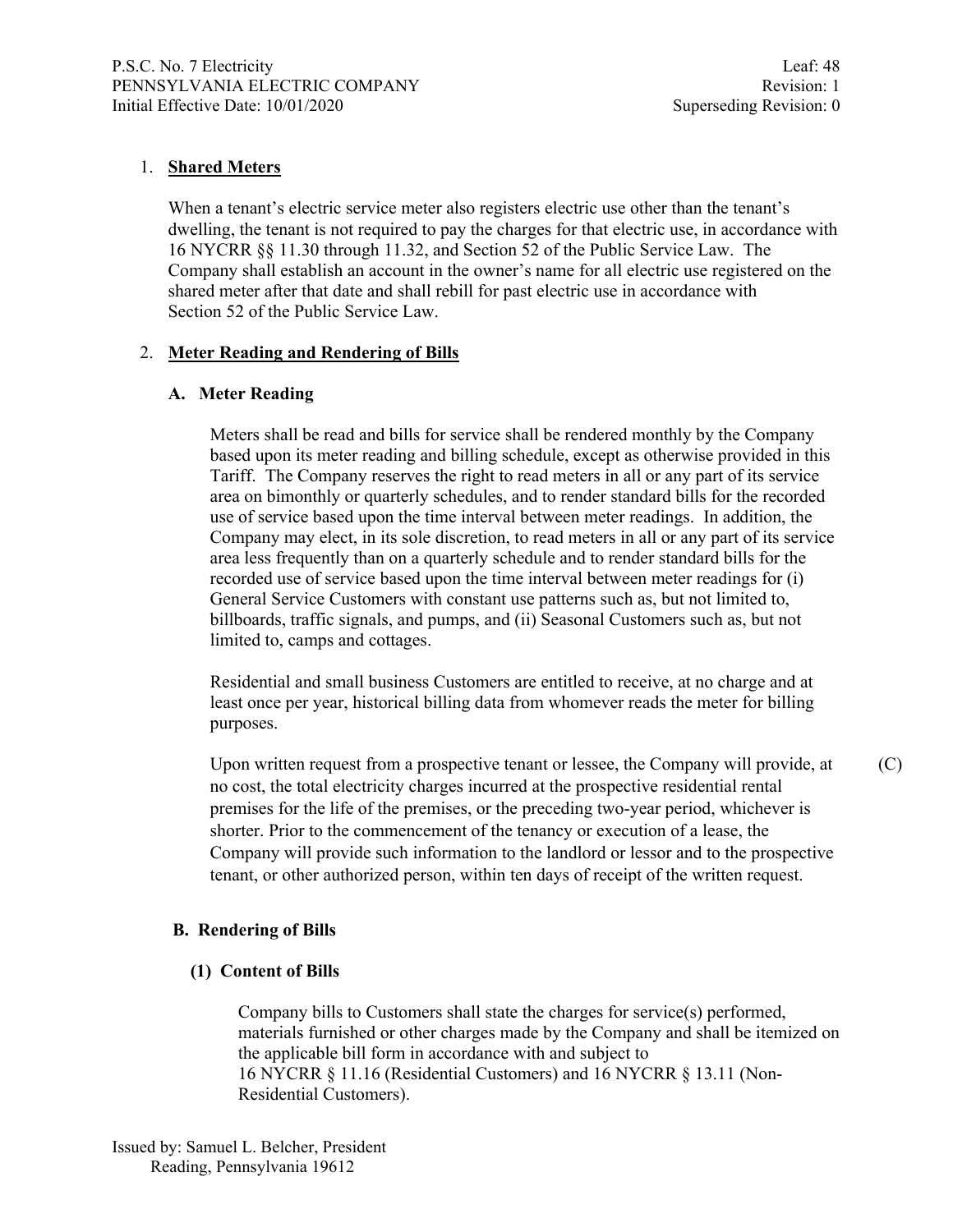For Non-Residential Customers where size limitations do not allow the itemization of charges to be placed on the bill, the total charges shall be shown on the bill and a separate document listing the itemized charges shall be sent with the bill.

## **(2) Estimated Bills**

The Company shall estimate bills and render estimated bills to Customers in accordance with the prevailing provisions of the Commission's regulations at 16 NYCRR § 11.13 (for Residential Customers) and 16 NYCRR § 13.8 (for Non-Residential Customers). Without limiting the applicability of the foregoing Commission regulations, the following describes the general method and manner in which the Company shall estimate and render estimated bills.

At its option, when meters are read on other than a monthly schedule, the Company may render estimated bills to Customers on a monthly basis for the periods when meter readings are not obtained, and such bills shall be due and payable by each Customer upon presentation by the Company, subject to the Company's standard payment terms.

Upon request, the Company shall provide to a Customer a card upon which the Customer can mark their meter readings for any month, mail them to the Company, and receive a bill for the month's electric service. Customer-supplied reads may also be entered on the Company's website, or called in to the Customer Service Contact Center.

When monthly bills are not rendered by the Company, a Customer, at its option, may voluntarily pay the Company its own estimate of a monthly bill, and such payment shall be shown by the Company as a credit on the next bill rendered to that Customer.

In the event the Company is unable to gain access to the meter location to obtain meter readings, it may, at its option, estimate the amount of electric service supplied based upon the Customer's past use and render a bill, which shall be paid in accordance with the Company's standard payment terms. Any bills covering subsequent meter readings shall reflect any adjustment due to under- or overestimation, or any unusual circumstances known to have affected the quantity of electricity used by the Customer or consumed at the premises.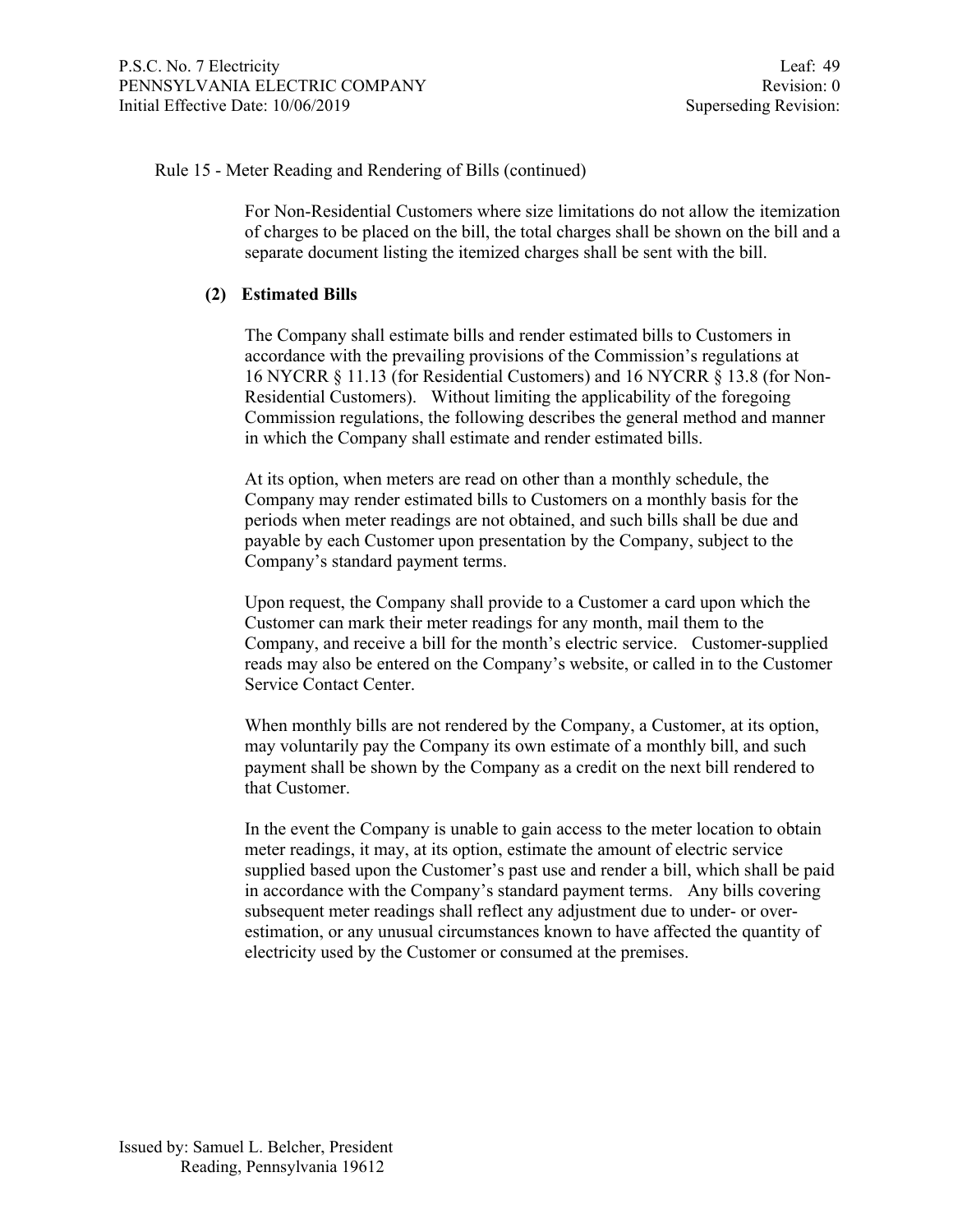The Company shall issue an estimated bill to a Customer for energy used when, during any current or prior periods, a Customer's meter fails to register the amount of electricity consumed or, upon test, said meter is found to be operating incorrectly. The amount of the bill or adjustments to prior bills shall be estimated by the Company, giving due consideration to the amount of use for the periods preceding and subsequent to such defective registration(s) by the meter.

Where the Company did not obtain an actual reading from the meter(s) of a Non-Residential demand account at the time of a regularly scheduled or follow-up reading attempt, the Company shall make another reading attempt as soon as possible and within seven (7) calendar days after its last attempt.

Where the Company has billed a Non-Residential Customer's account based on the readings of a remote registration device for six (6) consecutive months, the Company shall, at the time of every subsequent reading attempt and, until successful, try to gain access to and read the meter.

Where the Company has billed a Non-Residential Customer's account based on Customer readings for six (6) consecutive months, and did not obtain an actual reading at the time of the next regularly scheduled or follow-up reading attempt thereafter, the Company shall, within seven (7) calendar days after the last attempt, either make another reading attempt or an appointment with the Customer to read the meter.

Unless a Non-Residential Customer does not have access to the meter or the Customer shall be unable to obtain a reliable meter reading, the Company shall, at the time of any unsuccessful reading attempt, leave at the premises or mail to the Customer a meter reading card for the non-demand meter.

The Company shall render an estimated bill for a regular cycle billing period for a Non-Residential Customer only when: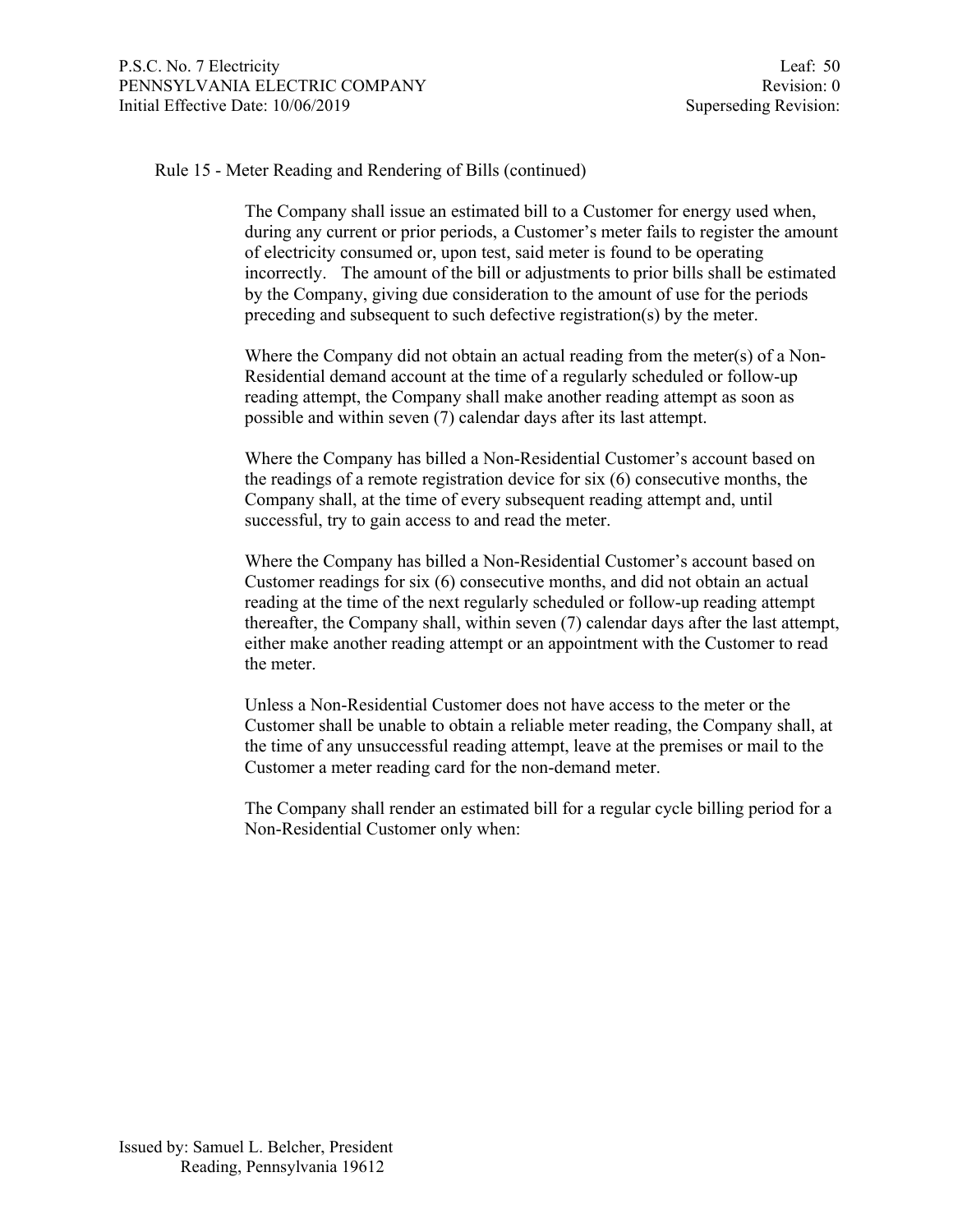The Company has failed to obtain access to the meter(s);

Circumstances beyond the control of the Company made obtaining an actual reading of the meter(s) extremely difficult, despite having access to the meter area; provided, however, that estimated bills for this reason may be rendered no more than twice consecutively without the Company advising the Customer in writing of the specific circumstances and the Customer's obligation to have the circumstances corrected;

The Company has good cause for believing that an actual or Customer reading obtained is likely to be erroneous; provided, however, that estimated bills for this reason may be rendered no more than twice consecutively without the Company initiating corrective action before the rendering of the next cycle bill;

Circumstances beyond the control of the Company prevented the meter reader from making a premises visit;

An actual reading was lost or destroyed; provided, however, that an estimated bill for this reason shall be rendered no more than once without the Company initiating corrective action before the rendering of the next cycle bill;

An estimated reading has been prescribed or authorized by the Commission for a particular billing cycle;

An estimated reading is the approved billing method in accordance with the Company's Tariff for the billing; or

An unmetered condition was in existence during the period.

The Company shall begin providing no access notices to a Non-Residential Customer commencing with the second consecutive bill estimated in the case of accounts billed for demand, or the fourth consecutive bill estimated in the case of accounts not billed for demand, or the tenth consecutive bill estimated based on a remote registration device or a Customer reading.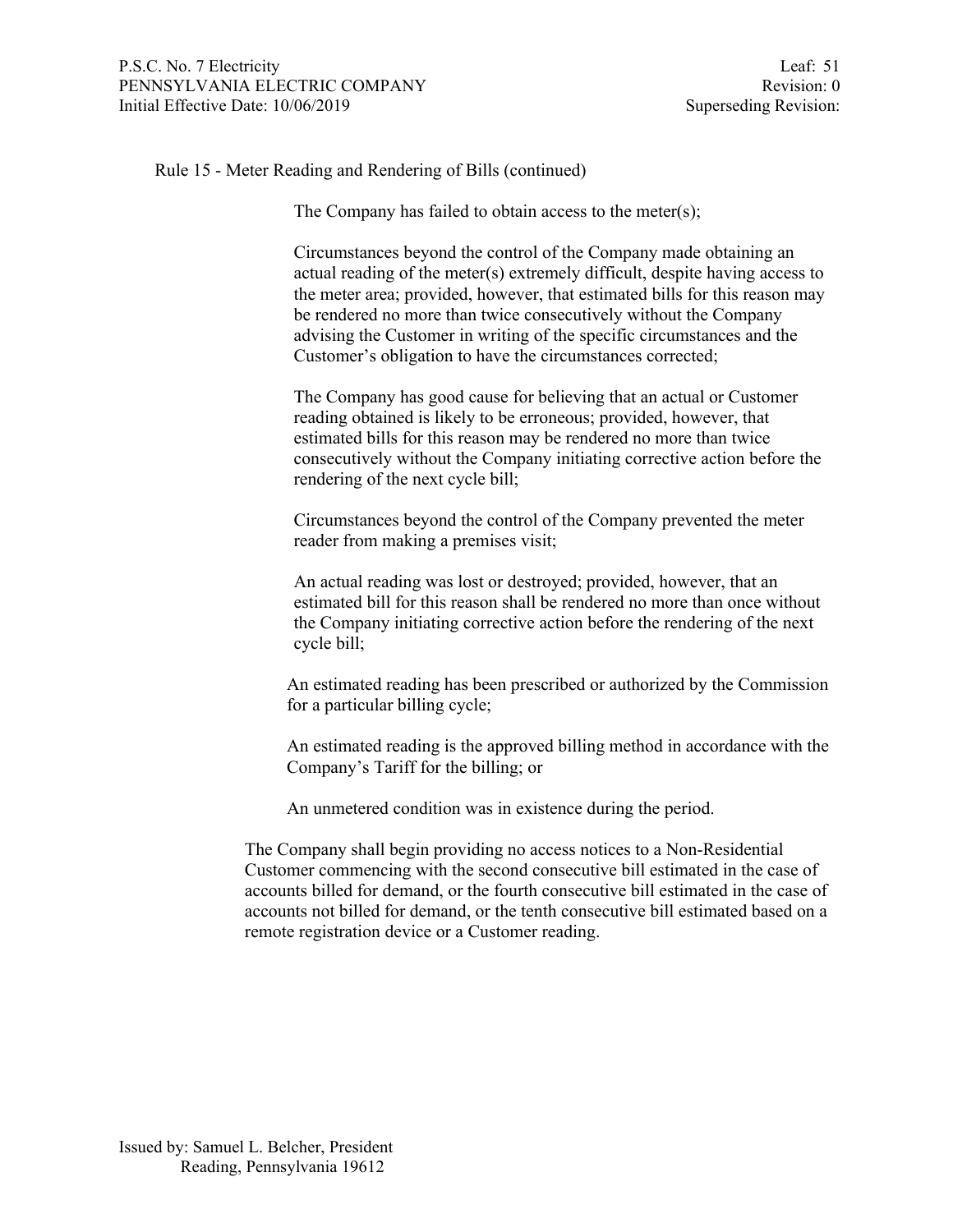The no access notices and charges shall be directed only to the access controller. In any case where the access controller is not the Non-Residential Customer of the subject account, a copy of these no access notices shall also be sent to the Customer at the same time.

The no access charge is One Hundred Dollars (\$100) per building or premises to be added to any single bill of the access controller even though more than one meter may be located there.

The Company may, at its discretion, suspend temporarily the issuance of no access notices and/or penalties if the access controller contacts the Company and provides a legitimate reason for postponing the provision of access; provided, however, that such suspension may not be utilized in the case of any account that is billed for demand charges and in no event for more than ninety (90) calendar days.

# **(3) Collective Billing**

 Upon a Customer's request and the Company's approval, a Customer with multiple accounts may receive Collective Billing. Collective Billing may be permitted by the Company in those cases where meter read and due dates of the multiple accounts allow for Collective Billing without adversely affecting the timely payment of bills and does not have an adverse financial impact on the Company. The Company may, in its sole discretion, charge Customers an additional fee for Collective Billing to offset any actual or potential adverse financial impact on the Company. A single due date for those accounts subject to Collective Billing shall be established by the Company and provided to the Customer. Collective Billing shall not commence unless and until the Customer agrees to the due date established for such Collective Billing.

### **(4) Prorated Bills**

 When the interval between readings of Customers' meters is substantially greater or less than the normal billing period, specified in this Rule 15.B(8), the Company shall compute bills by prorating charges based on the relationship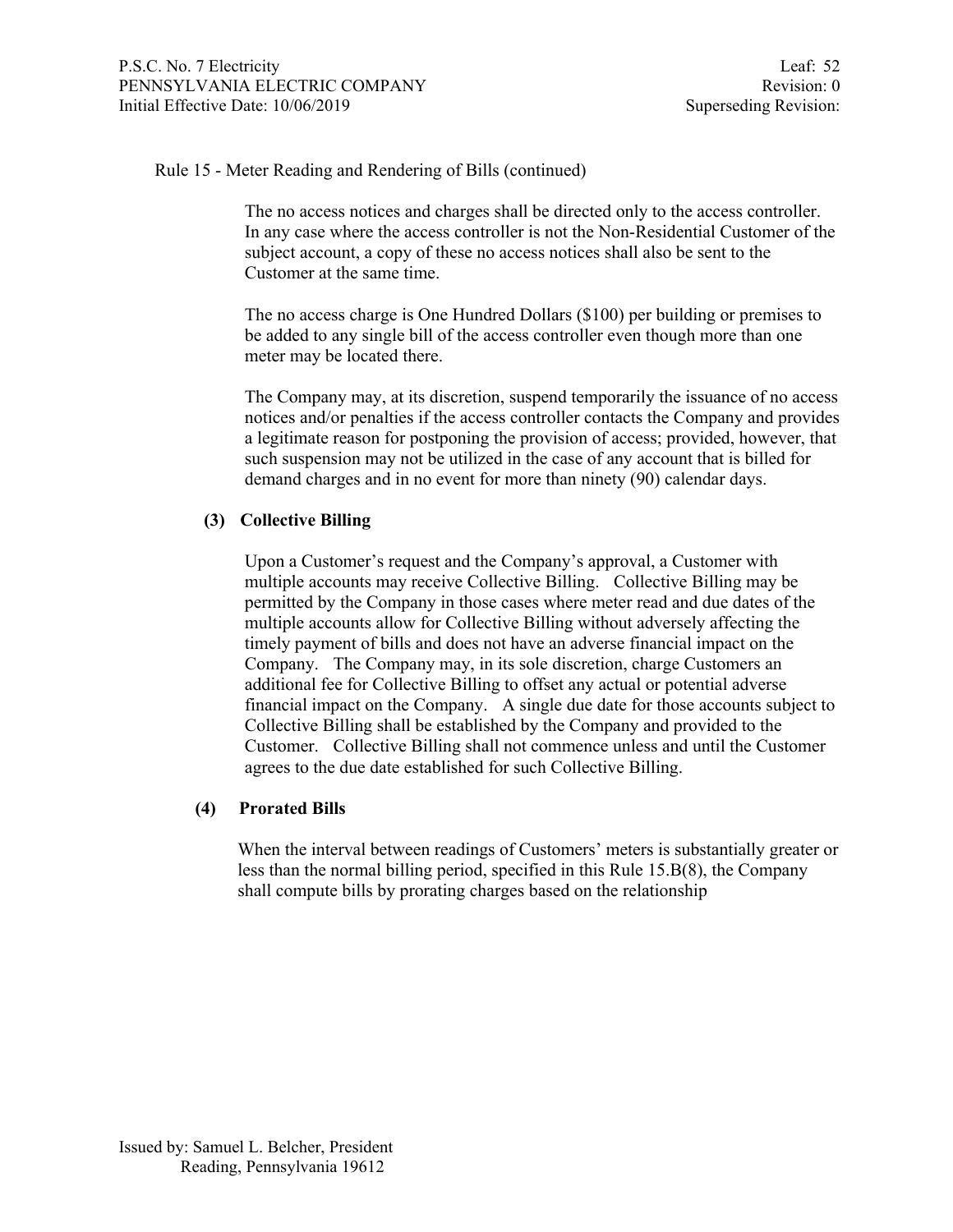between the time covered by the meter reading and one (1) month. If a bill is paid by a Customer within the period specified on the bill, the net amount on said bill shall apply; otherwise the net amount on the bill plus a late payment charge shall be payable by the Customer and due to the Company.

# **(5) Special Billing**

The Company shall consider all requests from Customers to deviate from the Company's standard billing practices and procedures, including those described in this Tariff. The Company may, in its sole discretion, agree to provide special billing to a Customer, subject to such terms and conditions as the Company may prescribe including, but not limited to, payment by the Customer of all costs associated with the Company providing such special billing.

## **(6) Levelized Billing**

### **Residential Customers**

At the request of a Residential Customer for Levelized Billing , the Company shall estimate the Customer's applicable charges, for a twelve (12) month period. A levelized bill for approximately one-twelfth (1/12) of such estimate shall be rendered monthly by the Company subject to a monthly historical review by the Company which may result in a change in the levelized monthly amount to be paid by the Customer. The Company shall reflect on the final bill any and all billing charges/adjustments for the Customer's actual usage during the twelve (12) month period. When a Customer desires Levelized Billing prior to having twelve (12) months of usage history, the estimated total charge during such period shall be divided by the number of months in the period. If a Customer fails to pay any outstanding bill by the time its next monthly bill is rendered, the Company may, in its sole discretion, terminate that Customer's Levelized Billing arrangements.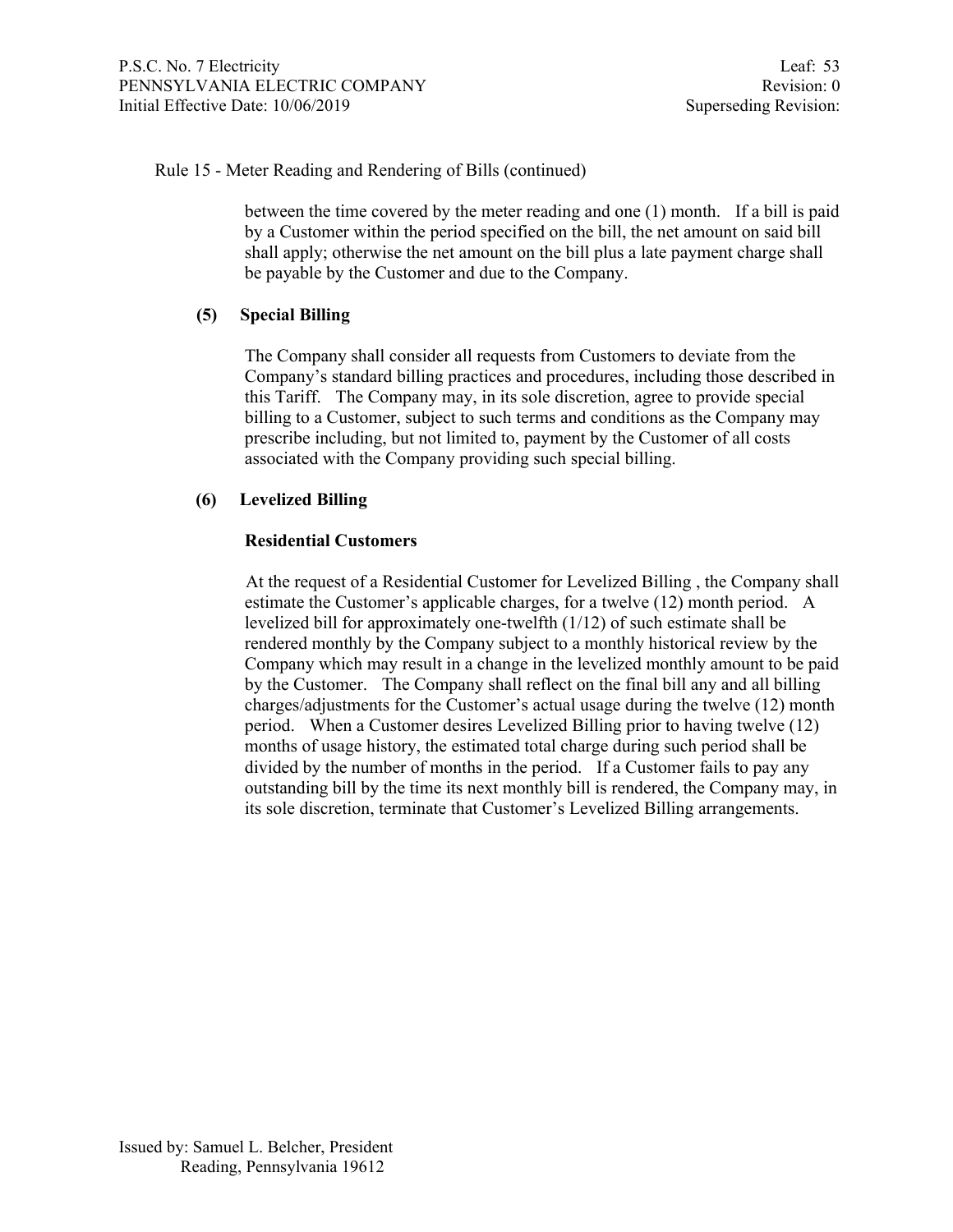#### **Non-Residential Customers**

 The Company will provide a written notice offering a voluntary levelized payment plan to eligible Customers at least once in each 12-month period whereby an annual billing will be estimated and a bill rendered monthly for one-twelfth of such estimated annual bill. Any adjustment necessary in applying for the full annual period the actual charges herein established will be made in the final bill for the annual period.

All Customers can apply for a levelized payment plan except those Customers who have less than twelve (12) months of billing history at the premises, seasonal, short-term or temporary Customers, Customers who have arrears, Customers who, for any reason, ceased being billed on a previous levelized payment plan before the end of the plan year in the past twenty-four (24) months, or Customers whose pattern of consumption is not sufficiently predictable to be estimated on an annual basis with any reasonable degree of certainty.

A Customer may request that the Company remove him from the levelized payment plan and reinstate regular billing at any time, in which case the Company will render a final levelized settlement bill, and will do so no later than by the time of the next cycle bill that is rendered more than ten (10) business days after the request. The Company will only remove a Customer from its levelized payment plan if the Customer becomes ineligible under the prior paragraph and provided that the Company has given the Customer an opportunity to become current in payment, if delinquency is the cause of the Customer's ineligibility, provided further that such opportunity need only be given once in any 12-month period.

### **(7) Quarterly Payment Plan**

 The Company shall offer any Residential Customer, sixty-two (62) years of age or older, a plan for payment on a quarterly basis of charges for service rendered provided that such Customer's average annual billing is not more than One Hundred Fifty Dollars (\$150) in accordance with Section 38 of the Public Service Law.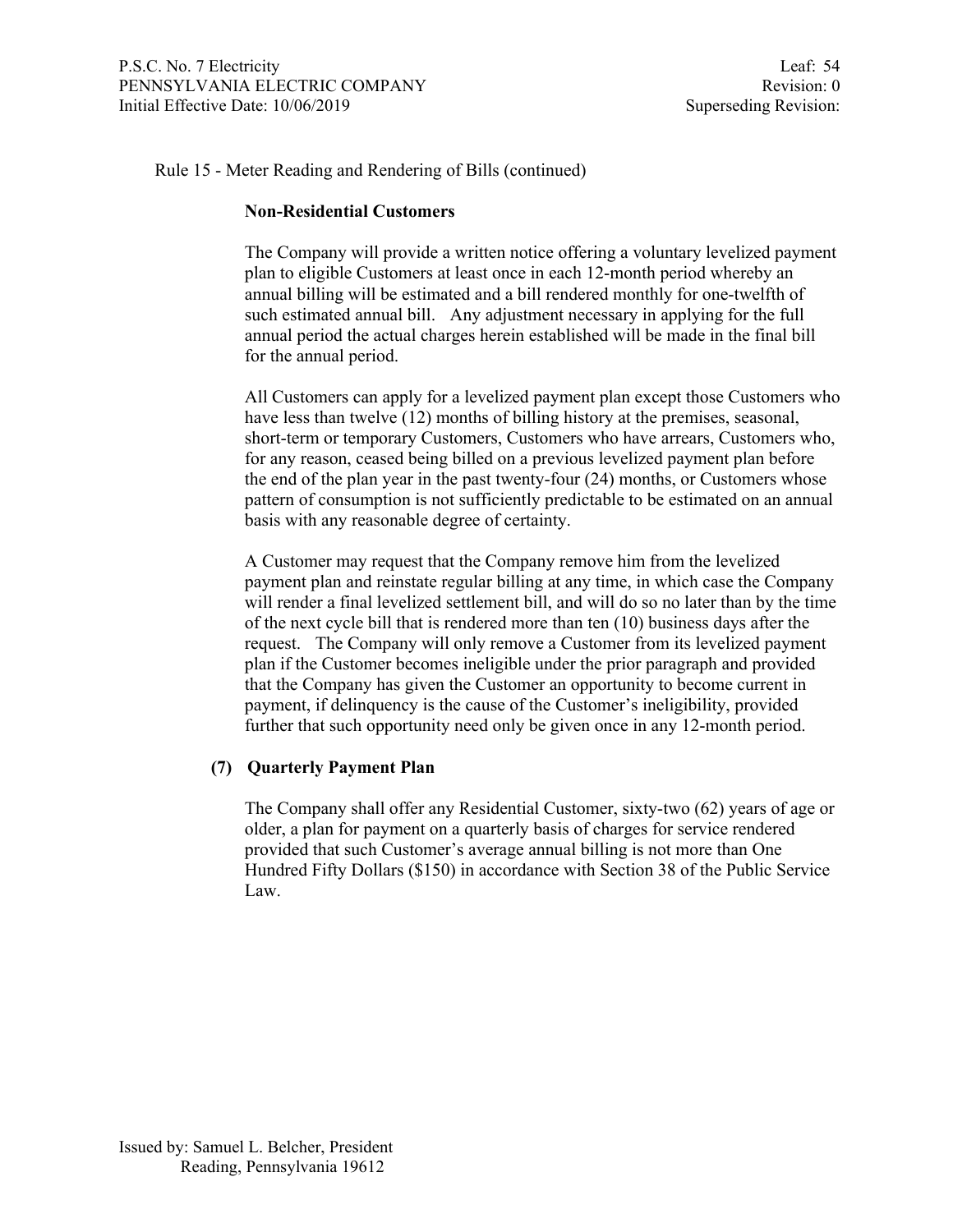## **(8) Billing Month**

The Company shall read and bill Customers based on a predetermined meter reading schedule. The Company's billing month is one-twelfth (1/12) of a year, or the period of approximately thirty (30) days between two (2) regular consecutive readings of the Company's meter(s) installed on the Customer's premises, but not less than twenty-six (26) days and not more than thirty-five (35) days.

# **(9) Combined Billing**

Residential Customers with both a metered Residential Service and a Private Outdoor Lighting Service may request to receive Combined Billing from the Company for the two services.

Combined Billing for Non-Residential Customers shall be restricted as stated in the applicable Service Classification No. 3 of this Tariff.

A Delivery Service Customer shall receive Combined Billing from the Company for its Delivery Service and ESCO Service unless the Customer requests separate billing.

### **(10) Minimum Billing**

Each Service Classification of this Tariff applicable to Residential and Non-Residential Customers shall specify the minimum billing applicable to all service and Customers taking service under such Service Classification.

### **(11) Transformer Losses Adjustment**

The Company may, at its option, meter its electric service at Primary Voltage of Company-owned transformers or at the Secondary Voltage of Customer-owned transformers. In such cases, the applicable kilowatt demand charge shall be increased (in the case of metering at Secondary Voltage) or decreased by (in the case of metering at Primary Voltage) 2.5% to compensate for transformer losses.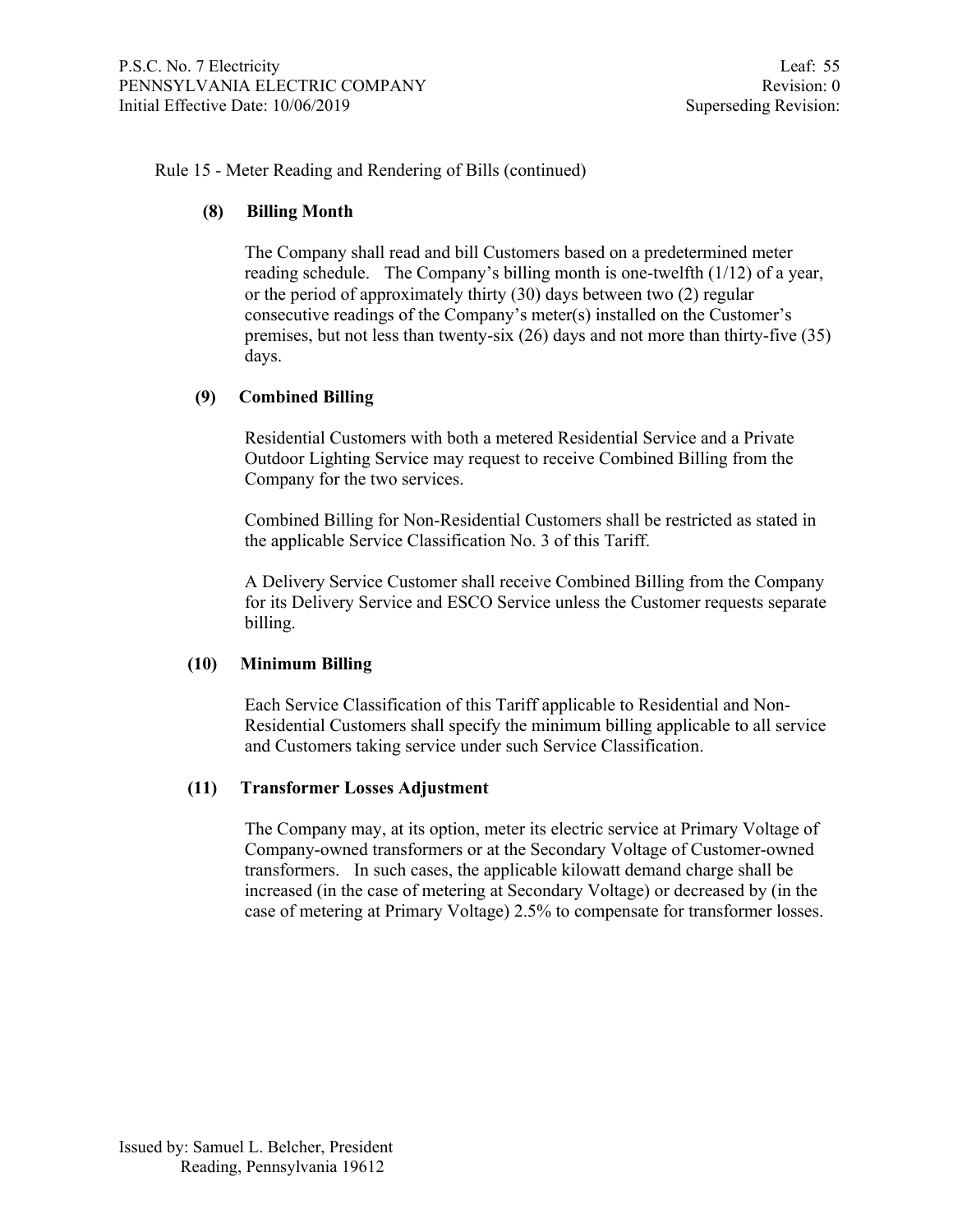#### **(12) Billing for Vandalism, Theft or Deception**

 In the event there is any evidence that the Company's meters or other equipment on the Customer's premises have been tampered or interfered with by any means whatsoever, resulting in improper or non-registration of service supplied, the Customer being supplied through such equipment shall pay to the Company the amount the Company estimates is due for service used but not registered on the Company's meter, and the cost of any repairs or replacements, inspections and investigations relating thereto including, but not limited to, all administrative expenses associated with the investigation(s) (e.g., Legal, Accounting / Billing, etc.). Under these circumstances, the Company may, at its option, terminate its service immediately and/or require the Customer to pay all costs correcting any and all unauthorized conditions at the premises. In the event service has been terminated under these circumstances, it shall not be restored to the Customer's premises until (i) the Customer has a certificate of compliance with the provisions of the National Electric Code and the regulations of the National Fire Protection Association has been issued by the municipal inspection bureau or by any Company-accepted inspection agency: (ii) the Customer has complied with all of the Company's requirements; and (iii) the Customer pays the Company a reconnection fee and deposit.

 In the event there is any evidence that a Customer knowingly and willfully obtained service for themselves or for another by creating or reinforcing a false impression, statement or representation and fails to correct the same, the Company shall immediately correct the account information it questions and issue an adjustment for all current or previous amounts. The Customer shall be required to show proof of identity and sign an agreement for payment of all electric service received, plus any and all costs and administrative expenses associated with any investigation(s) (i.e., Legal, Accounts / Billing, etc.) which shall be added to their account. The Customer shall have three (3) business days in which to provide proof of identity. The Company may, in its sole discretion, terminate a Customer's electric service if the Customer fails to provide such proof of identity within the aforementioned time period.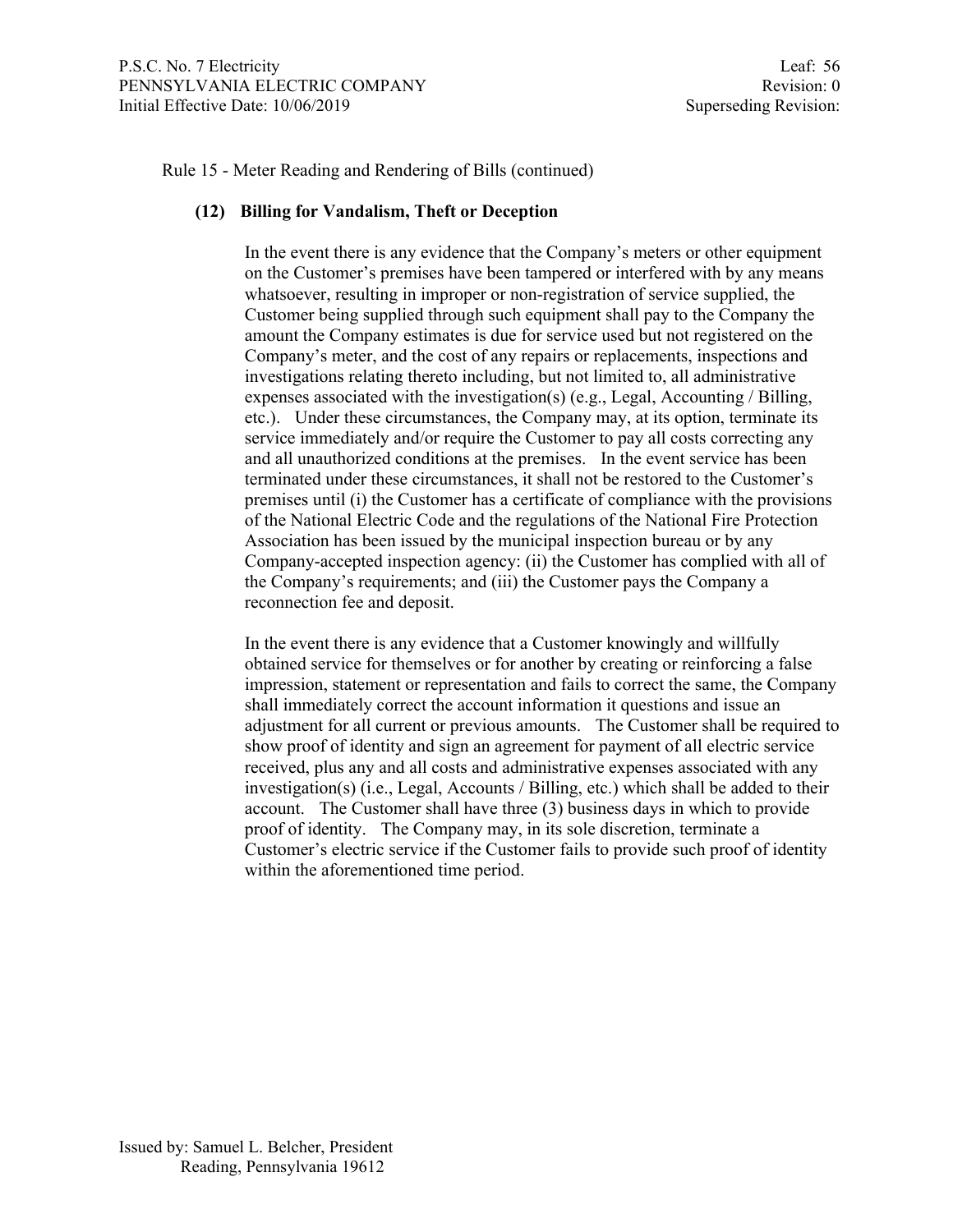# 16. **Payment of Bills**

Except as otherwise provided in this Tariff, bills for electric service shall be rendered monthly based upon the Company's read and billing schedule and are due and payable by the Customer to the Company upon presentation by the Company for service furnished during the preceding period.

Remittances mailed by the Customer for the amount(s) due shall be accepted by the Company as if tendered within the period to avoid late payment charges, if such payment is received by the Company no more than five (5) days after the due date of the bill.

All bills for Residential and Non-Residential Customers are due when personally served or three (3) days after the mailing of the bill except for state agencies. Residential bills paid more than twenty-two (22) days after the bill is due and Non-Residential bills paid more than twenty (20) days after the bill is due, except for state agencies, shall be required to pay a late payment charge. If payment is not made on or before the date shown on the bill, a late payment charge of 1.50%, per month, shall be applied to all unpaid and overdue amounts, and may be applied to unpaid late payment charges applied to previous bills.

Late payment charges are applicable to Non-Residential Customers where the amount billed for service used that was previously unbilled because the service was being provided through tampered equipment and the Company can demonstrate either that the condition began since the Customer initiated service or that the Customer actually knew or reasonably should have known the original billing was incorrect; and where there is a balance due under a Deferred Payment Agreement.

Service to state agencies shall be rendered in accordance with the provisions of Article XI-A of the State Finance Law (Chapter 153 of the Laws of 1984, effective July 1, 1984).

All payments made by or on behalf of a Customer shall be applied to a Customer's account in accordance with the Commission's payment posting rules should any posting rules exist.

A Customer's account is delinquent when not paid in full by the due date stated on the bill or otherwise agreed upon by the Customer and the Company. The Company shall pursue collections of outstanding Residential delinquent account balances in accordance with this Tariff and Commission Regulations. Termination of service shall occur only for nonpayment of undisputed delinquent accounts associated with the Company's regulated charges.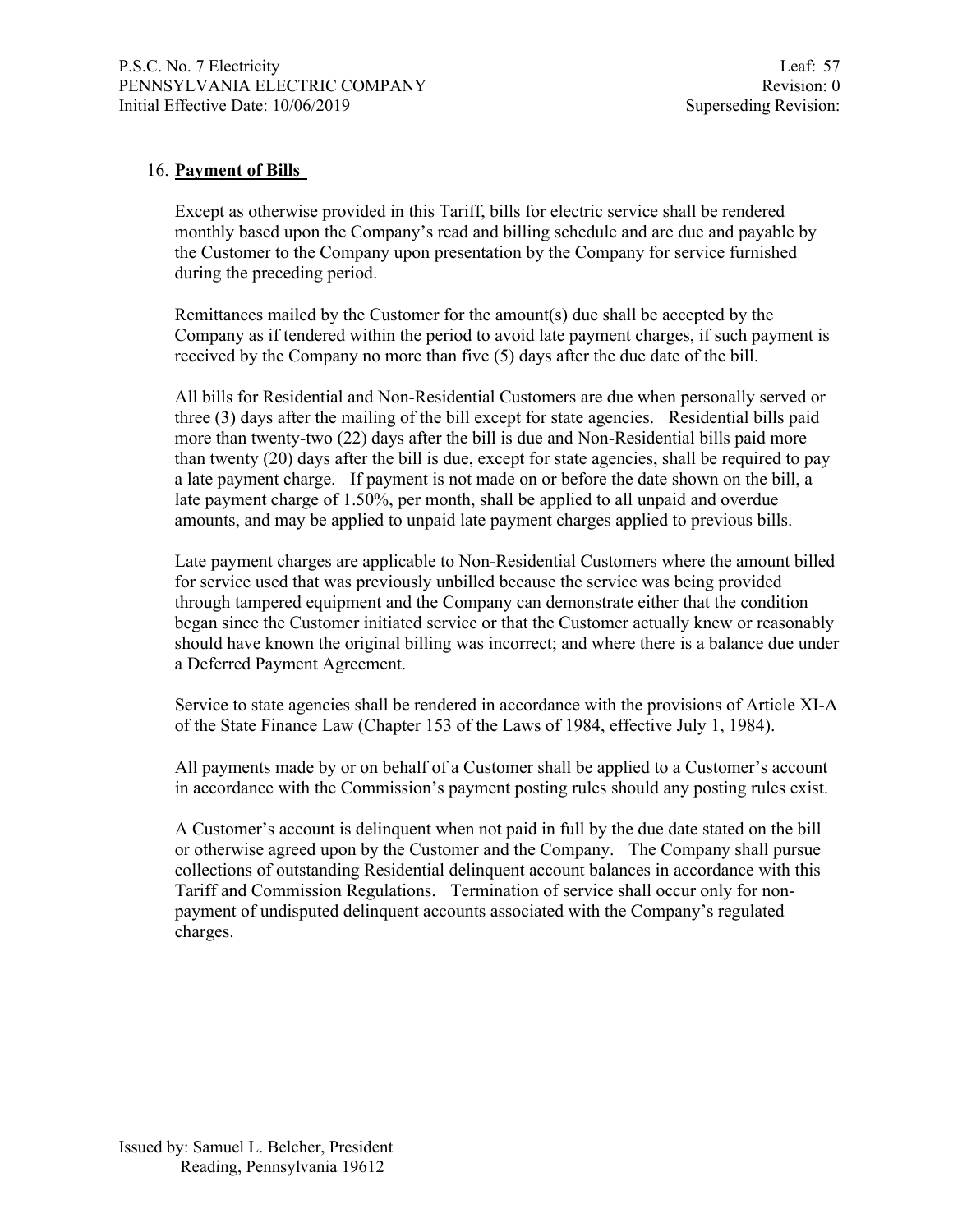Rule 16 - Payment of Bills (continued)

In the case of non-payment of a Customer's delinquent bill applicable to the Company's charges, the Company may, in its sole discretion, terminate its electric service and remove its equipment in accordance with this Tariff and Commission Regulations. The Company shall not condition restoration of service on payment of ESCO charges.

## **17. Backbilling for Company Charges - Non-Residential Customers**

Every backbill shall contain a written explanation of the reason for the backbill and if the backbill covers more than a twenty-four (24) month period, a statement setting forth the reason(s) the Company did not limit the backbill as specified in this Rule 17.

Every backbill shall contain, or be accompanied by, all required normal bill information.

Every backbill covering more than a one (1) month period, other than a catch-up backbill, shall contain a notice advising the Customer that he may obtain upon request a detailed billing statement showing how the charges were calculated, including any late payment charges. All catch-up backbills shall clearly indicate how the backbill was calculated, whether as if the service were used during the current cycle, or as if redistributed back to the last actual reading.

A backbill shall be accompanied by an offer of a Deferred Payment Agreement, if applicable.

The Company shall not render a backbill more than six (6) months after the Company actually became aware of the circumstance, error or condition that caused the underbilling, unless a court extends the time to render a backbill.

The Company shall not upwardly revise a backbill unless (i) the first backbill explicitly stated that the Company reserved the right to do so; (ii) the revised backbill is rendered within twelve (12) months after the Company actually became aware of the circumstance, error, or condition that caused the underbilling; and (iii) the Customer knew or reasonably should have known that the original billing or the first backbill was incorrect, or new information shows that the first backbill was incorrect.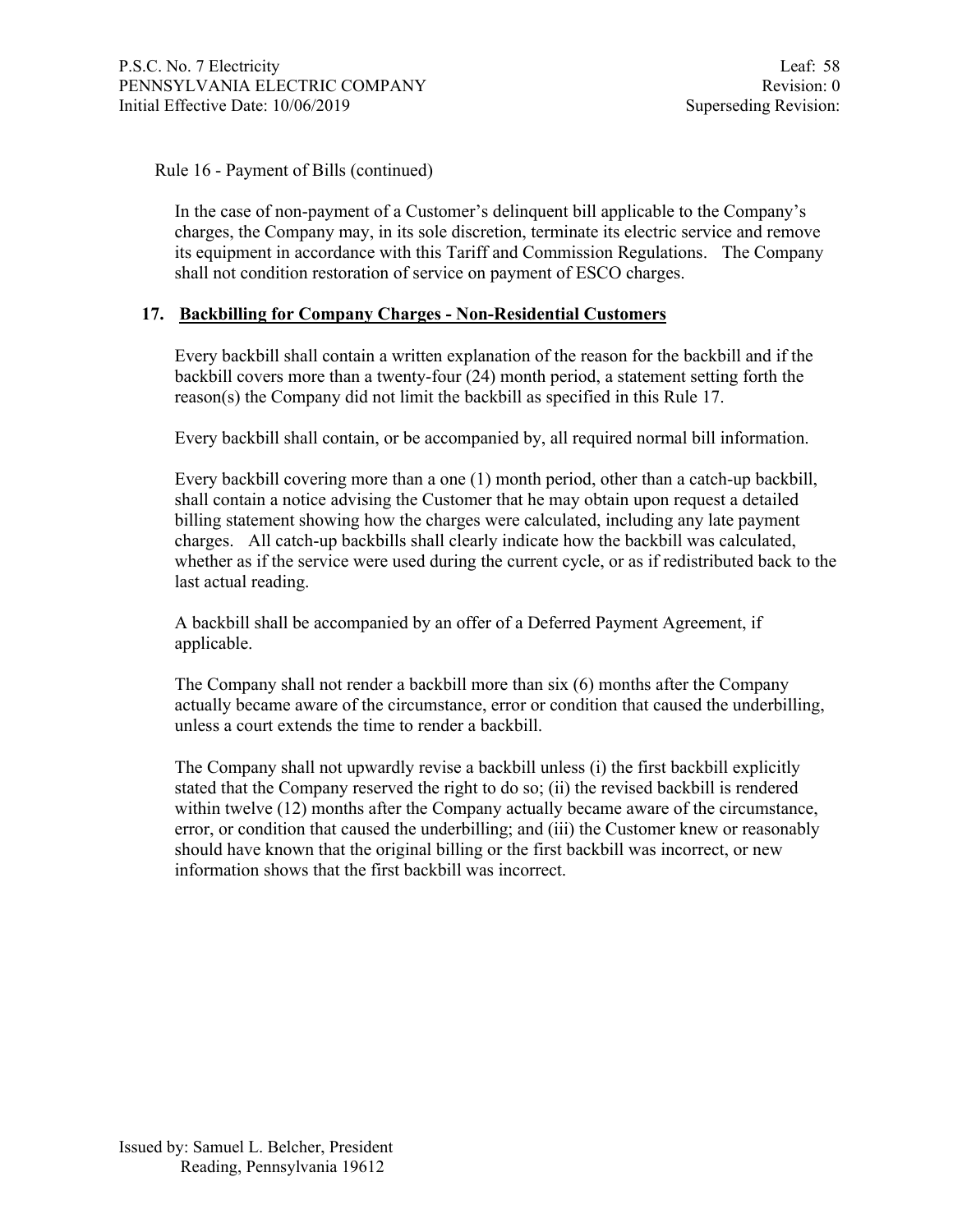Rule 17 - Backbilling for Company Charges - Non-Residential Customers (continued)

The Company shall render a downwardly revised backbill as soon as reasonably possible and within two (2) months after the Company becomes aware that the first backbill was excessive.

The Company shall not render a backbill for any underbilling when the reason for the underbilling is apparent from the Customer's service application, or could have been revealed in a service application and the Company failed to obtain and retain one.

When the failure to bill at an earlier time was due to Company deficiency, the Company shall not bill a Customer for service rendered more than twelve (12) months before the Company actually became aware of the circumstance, error, or condition that caused the underbilling, unless the Company can demonstrate that the Customer knew or reasonably should have known that the original billing was incorrect.

The Company shall not bill a Customer for service rendered more than twenty-four (24) months before the Company actually became aware of the circumstance, error, or condition that caused the underbilling, unless the Company can demonstrate that the Customer knew or reasonably should have known that the original billing was incorrect.

The Company shall not upwardly revise an estimated demand unless it can demonstrate that, for the period during which the demand was estimated, it complied with the meter reading requirements and the no access procedures.

All revised demands shall be based on the best available information including the Customer's present and historical energy consumption and load factor.

No revised demand shall exceed ninety-five percent (95%) of the subsequent actual demand, unless the Company has, along with the estimated demand bill, offered a special appointment to read the meter, and the Customer failed to arrange and keep such appointment, in which case the estimated demand may be revised up to the level of the subsequent actual demand.

The Company shall downwardly revise any estimated demand that exceeds the subsequent actual demand, within thirty (30) calendar days after such actual demand was obtained.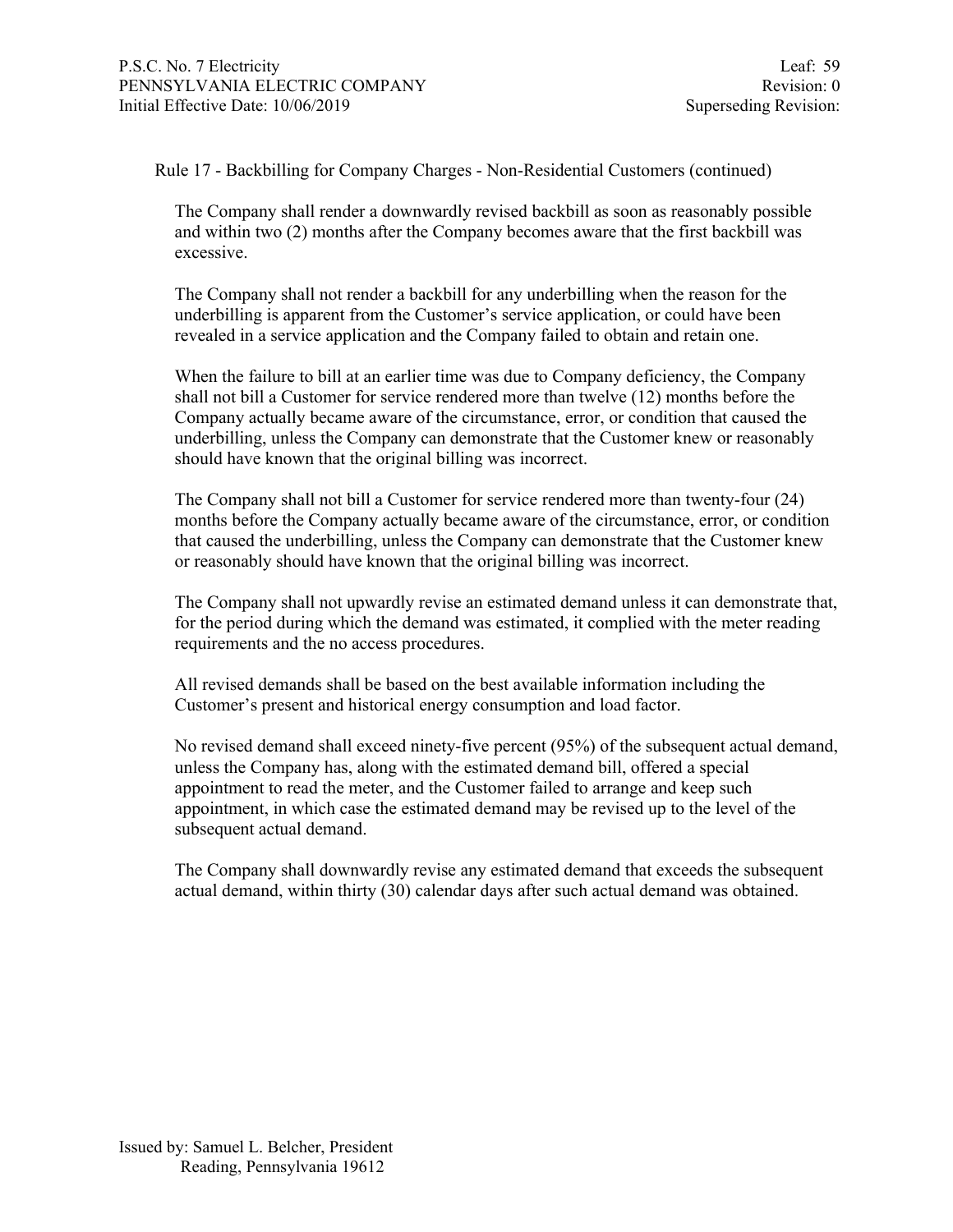Rule 17 - Backbilling for Company Charges - Non-Residential Customers (continued)

The Company shall only upwardly revise an estimated demand within sixty (60) calendar days after the subsequent actual demand was obtained.

## **18. Interest on Customer Overpayments**

 The Company shall provide interest on Customer overpayments in accordance with 16 NYCRR, § 145, Interest on Customer Overpayments to Electric Utilities.

A Customer overpayment is defined as payment by the Customer to the Company in excess of the correct charge for electric service supplied to the Customer which was caused by erroneous billing by the Company.

The rate of interest on Customer overpayments shall be the greater of the unadjusted Customer deposit rates or the applicable late payment rate, if any, for the Service Classification under which the Customer was billed. Interest shall be paid from the date when the Customer overpayment was made, adjusted for any changes in the deposit rate or late payment rate, and compounded monthly, until the date when the overpayment was refunded.

The Company shall pay interest on any Customer refunds in accordance with 16 NYCRR, § 145, Interest on Customer Overpayments to Electric Utilities, described in Case 91-M-0667 and 28570 after August 24, 1992, except where Customer overpayments are refunded within thirty (30) days after such overpayment is received by the Company.

# **19. Administrative Charges**

### **A. Returned Check Charges**

If a check or electronic transfer of funds received by the Company in payment of a Customer's account is returned unpaid or denied to the Company by the Customer's bank, a Twelve Dollar (\$12.00) charge for the returned check shall be added by the Company to the Customer's account and the Customer shall pay this amount to the Company in addition to all other applicable charges.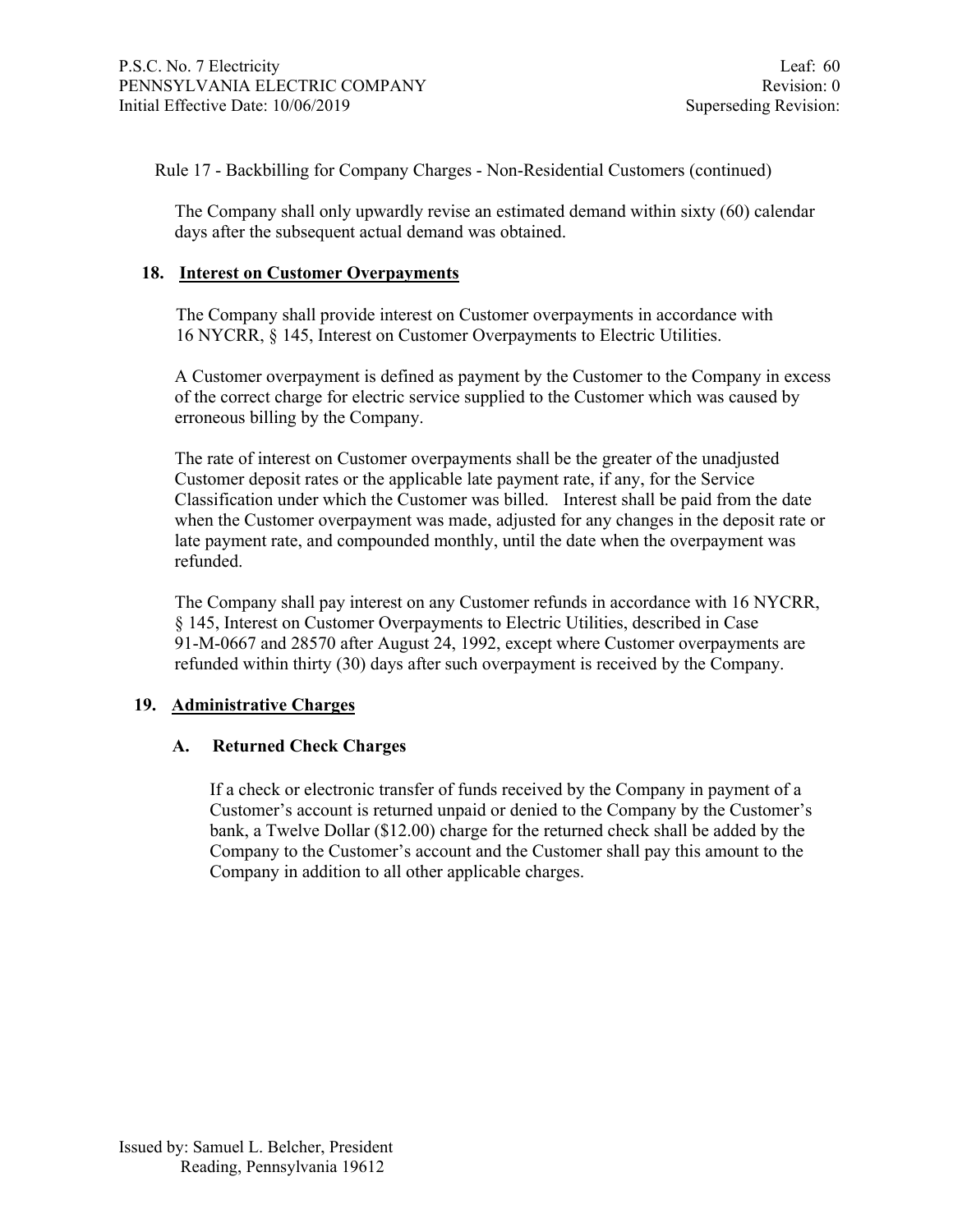Rule 19 - Administrative Charges (continued)

# **B. Reconnect Charges**

 A Residential Customer who requests a disconnection and reconnection of service at the same location within a 12-month period shall pay the Company a reconnect charge equivalent to the monthly minimum charge stated in the Customer's applicable Service Classification multiplied by the number of months between the disconnect and reconnect period, or the minimum reconnect charge stated below, whichever is greater.

Every Residential Customer that requests a connection or a reconnection that permits the Company to use personnel who actually perform the required work during the Company's normal work day, the Residential Customer shall pay the Company a fee of Thirty Two Dollars (\$32.00).

Every Non-Residential Customer shall pay the Company a reconnection fee / charge that is the higher of (i) the Residential Customer reconnect fees / charges or (ii) the Company's actual cost for reconnection of that particular Non-Residential Customer.

# **C. Exit Fees**

 If a Customer installs on-site generation after January 1, 2001 that (i) operates in parallel with generation of the Company's transmission distribution system and (ii) which serves all or a portion of a Customer's electrical load that results in a decrease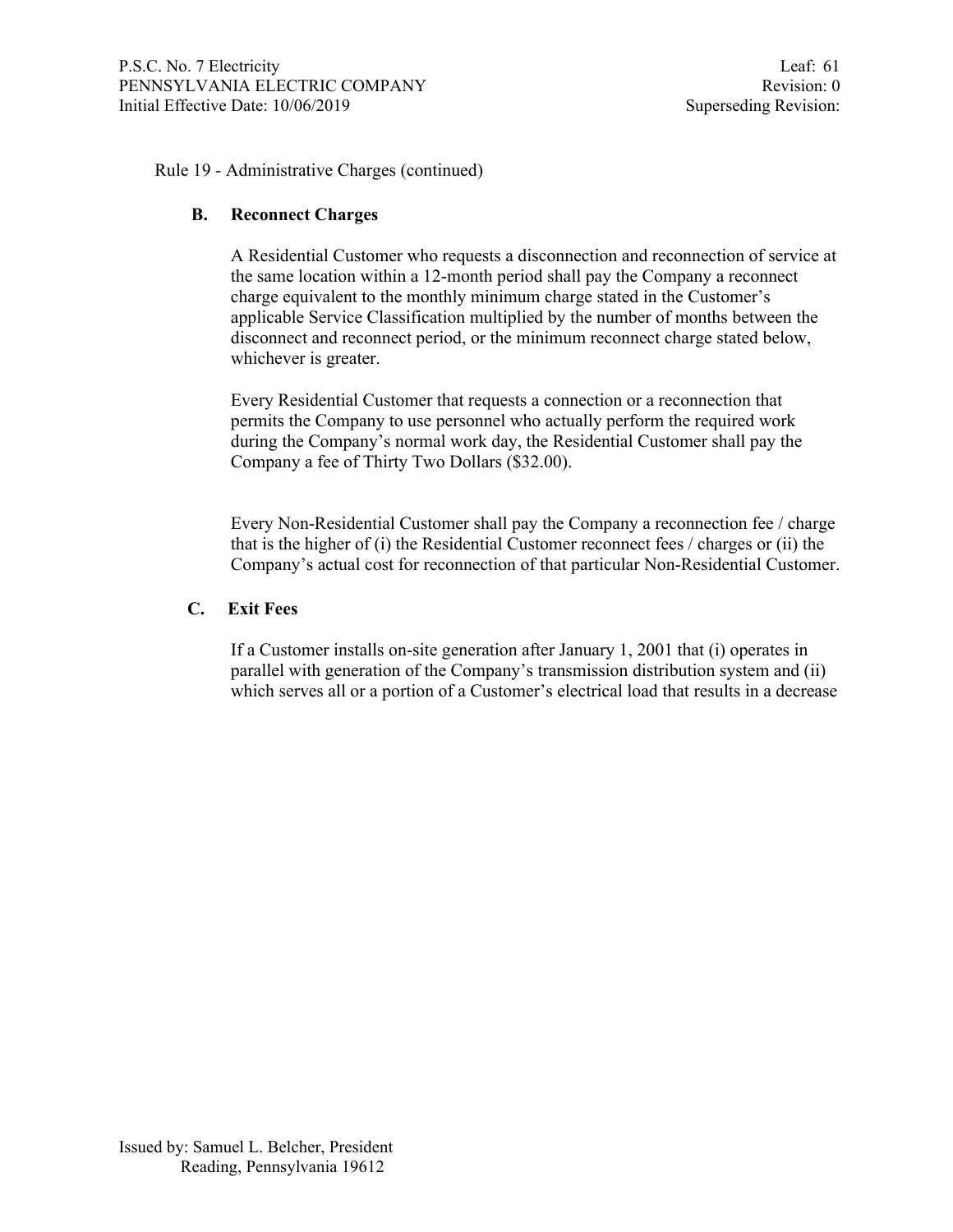## Rule 19 - Administrative Charges (continued)

 of kWh consumption of at least ten percent (10%) when compared to the Customer's year 2000 kWh consumption, the Customer shall be liable for and pay to the Company an exit fee. The monthly exit fee charge shall be equal to the Customer's year 2000 billing month kWh consumption minus the Customer's same current billing month kWh consumption times the Customer's applicable service classification Non-Utility Generation Charge per kilowatt-hour. The charges in this Rule 19 are in addition to any applicable Tariff charges.

# **20. Cable TV Pole Attachment Charges**

Where cable TV companies have attachments to Company owned poles, the annual rental charge to the cable TV company shall be Eight Dollars and Eight Cents (\$8.08) per pole. The rate, which may change from time to time, shall be calculated in accordance with the Provisions of Opinion 83-4 in Case 26494 and Case 91-M-1166.

## **21. Determination of Demand**

A Customer's active and/or reactive demand (if applicable) shall be measured by a meter acceptable to the Company registering the rate of use of energy and reactive energy during a specified time interval during each billing period. If, for any reason, the Company is unable to supply the Customer kilowatt or kilovar meters, the Company may, at its option, determine the Customer's use by means of periodic kilowatt or kilovar tests or estimates.

### **22. Discontinuance of Service**

### **A. Residential Customers**

The Company may discontinue the supply of electricity for non-payment of bills rendered for service or for failure to post a lawfully required deposit at least fifteen (15) days after written notice has been served personally upon the Residential Customer or mailed to the Residential Customer. This notice may not be issued until at least twenty (20) days have elapsed from the date payment was due.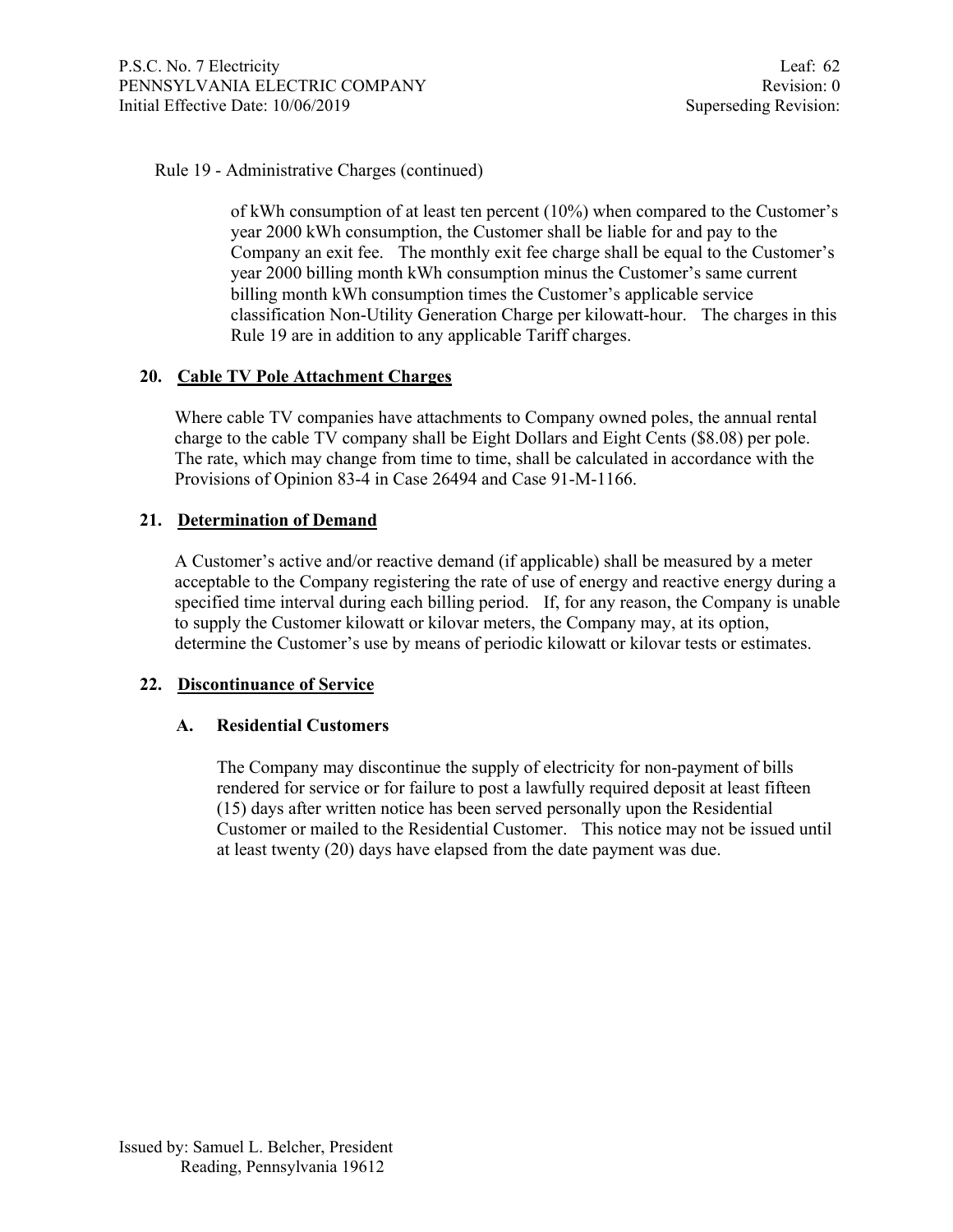If the Customer has specified to the Company in writing an alternate address for billing purposes, the notice shall be sent to such alternate address rather than to the premises where service is rendered.

 Every notice indicating discontinuance of service shall clearly indicate in nontechnical language: (i) the reason for service discontinuance; (ii) the total amount required to be paid indicating the amount for which the Customer's account is either in arrears or the required deposit, if any, which must be posted by the Customer to avoid discontinuance of service, or both; (iii) a method whereby the Customer may tender payment of the full sum due and owing, including any required deposit, to avoid the discontinuance of service; (iv) the availability of Company procedures for handling complaints prior to discontinuance, including the address and telephone number of the office of the Company the Customer may contact in reference to his or her account; (v) the earliest date on which discontinuance may be attempted; (vi) have printed on the face thereof in a size type capable of attracting immediate attention, the following:

 "THIS IS A FINAL TERMINATION NOTICE. PLEASE BRING THIS NOTICE TO THE ATTENTION OF THE COMPANY WHEN PAYING THIS BILL."

 and (vii) shall include a summary to Residential Customers as prepared or approved by the Commission stating the protections available to them together with a notice that any Customers eligible for such protections should contact the Company.

 The Company shall not discontinue service for nonpayment of bills rendered or for failure to post a required deposit unless: (i) it has verified that payment has not been received at any office of the Company or at any office of an authorized collection agent through the end of the required notice period, and (ii) it has verified on the day discontinuance occurs that payment has not been posted to the Customer's account as of the opening of business on that day, or has complied with procedures established for rapid posting of payments.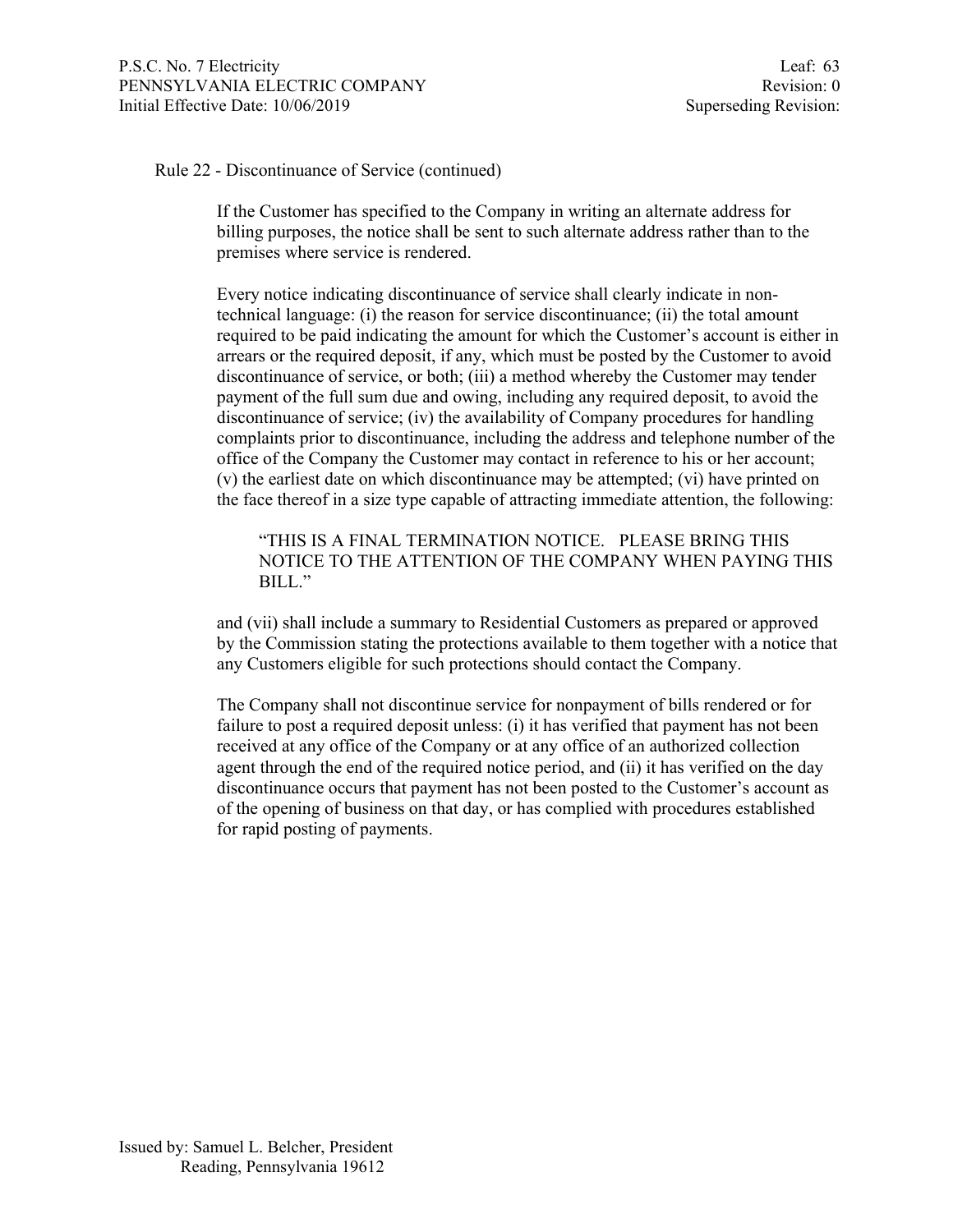The Company shall take reasonable steps to establish procedures to insure that any payments made in response to notices of discontinuance, when the Customer brings the fact that such a notice has been issued to the attention of the Company or its authorized collection agents, are either: (i) posted to the Customer's account on the day payment is received or (ii) processed in some manner so that discontinuance shall not occur.

The Company shall not discontinue service to any person for nonpayment of bills or for failure to post a required deposit on a Saturday, Sunday, public holiday, or day on which the main business office of the Company is not open for business. For purposes of this Section, the term "public holiday" refers to those holidays enumerated in the General Construction Law.

 The Company shall not discontinue service to any Residential Customer for nonpayment of bills or for failure to post a required deposit on a Friday, or the day immediately preceding a day on which the main business office of the Company is not scheduled to be open for business, or the day immediately preceding a public holiday, or during a two-week period encompassing Christmas and New Year's Day. Residential disconnection shall be made only between the hours of 8:00 a.m. and 4:00 p.m.

 The Company shall permit a Residential Consumer to designate a third party to receive a copy of every notice of discontinuance of service sent to such Residential Customer, provided that such third party indicates in writing his or her willingness to receive such notices.

The Company shall not discontinue service to an entire multiple dwelling (as defined in the Multiple Dwelling Law or the Multiple Residence Law) unless the notices specified in the Public Service Law have been given, provided that where any of the notices required thereunder are mailed in a post-paid envelope there shall be no discontinuance of service until at least eighteen (18) days after the mailing of such notices.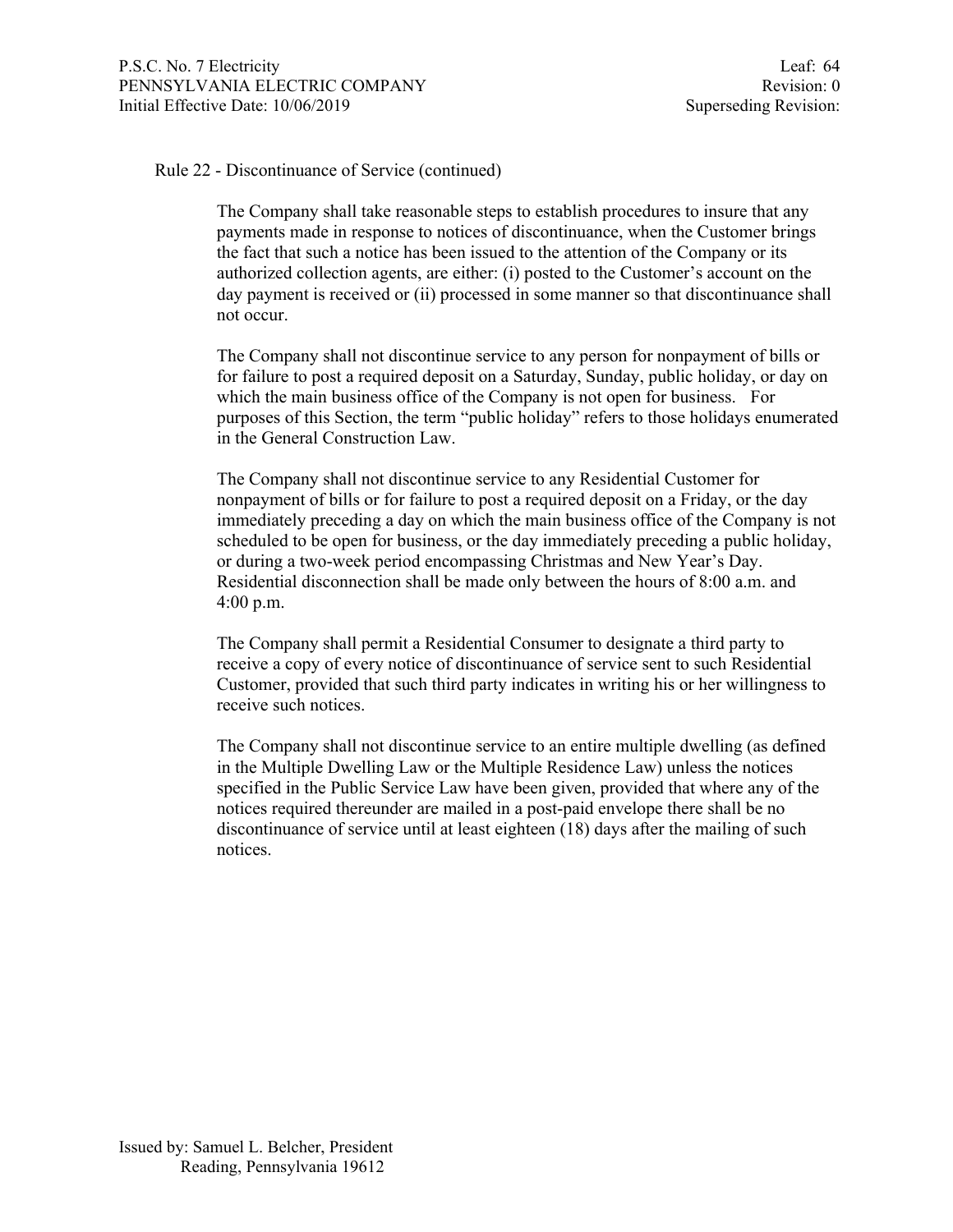The Company shall not discontinue service to a two-family dwelling that is known by the Company to contain residential units where service is provided by a single meter, unless the notices specified in the Public Service Law have been given.

 Paragraphs contained in this Rule 22 for Residential Customers which provides for (i) verification of delinquent account prior to discontinuance, (ii) rapid posting of payments in response to notices of discontinuance, (iii) days and time when discontinuance of service is not permitted and (iv) voluntary third party notice prior to discontinuance of service shall be applicable with respect to the discontinuance of service to entire multiple dwellings. During the cold weather period beginning November 1 of each year and ending April 15 of the following year, the written notices required in the paragraphs contained in this Rule 22 dealing with discontinuance of service to (i) entire multiple dwellings and (ii) two-family dwellings shall be provided not less than thirty (30) days before the intended termination.

 The Company may disconnect service when an emergency may threaten the health or safety of a person, a surrounding area or the utility's distribution system. The Company shall act promptly to assure restoration of service as soon as feasible. Service shall be restored before it may be terminated again for any other reason.

 Special emergency procedures, required by 16 NYCRR, Part 11, Section 11.5, Termination of Residential Service - Special Procedures, provide special protections for specified Residential Customers regarding the termination and restoration of service in cases involving medical emergencies, the elderly, blind or disabled individuals, and terminations during cold weather. Copies of the Company's special procedures are on file with the Commission and are available to the public upon request at Company offices where application for service may be made.

Receipt of a subsequently dishonored negotiable instrument in response to a notice of discontinuance shall not constitute payment of the Customer's account, and the Company shall not be required to issue additional notice prior to discontinuance.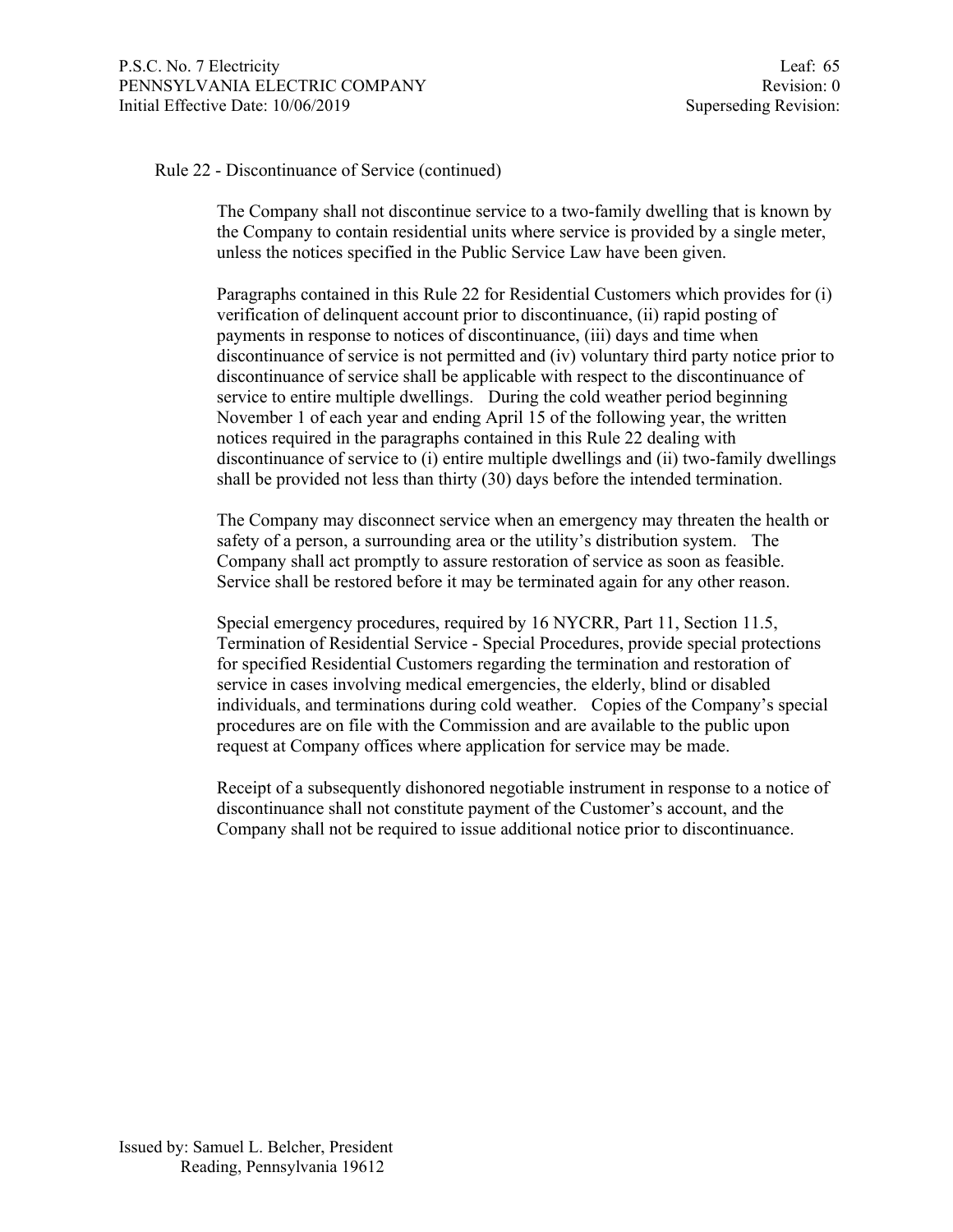## **B. Non-Residential Customers**

 The Company, after providing advance final notice of termination and fulfilling all other requirements under 16 NYCRR, Part 13, § 13.3, Termination of Service, may discontinue service when the Non-Residential Customer fails to pay any tariff charge due on his account for which a written bill itemizing the charge has been sent, except for charges that reflect service used more than six (6) years prior to the time the bill first containing these charges was rendered, fails to pay amounts due under a Deferred Payment Agreement, fails to pay a required security deposit, fails to provide reasonable access to the premises for rendering of the Company's service, or fails to comply with provisions of the Tariff which permits the Company to refuse to supply or terminate electric service.

 The Company may terminate electric service to a Customer without providing advance notice of the termination when it finds electric service being supplied through tampered Company equipment and has evidence that the Customer opened the account and used the service prior to the creation of the condition or that the Customer knew, or reasonably should have known, that service was not being fully billed; and has rendered a written unmetered service bill, and has made reasonable efforts to provide to a person in charge of the premises the written unmetered service bill, and oral notice of the conditions, if any, under which the Company shall continue service, which may include the payment by cash, certified check, or money order within two (2) hours, of some portion of the bill up to, but not exceeding, fifty percent (50%), and has not received the required payment.

A final notice of termination shall state the reason(s) for termination including (i) the total amount required to be paid, if any; (ii) the manner in which termination may be avoided; (iii) the earliest date on which termination may occur; (iv) the address and telephone number of the office of the Company that the Customer may contact in reference to his account; (v) Company procedures that are available for considering Customer complaints prior to discontinuance; (vi) Commission procedures that are available for considering Customer complaints when a Customer is not satisfied with the Company's handling of the complaint, including the address and telephone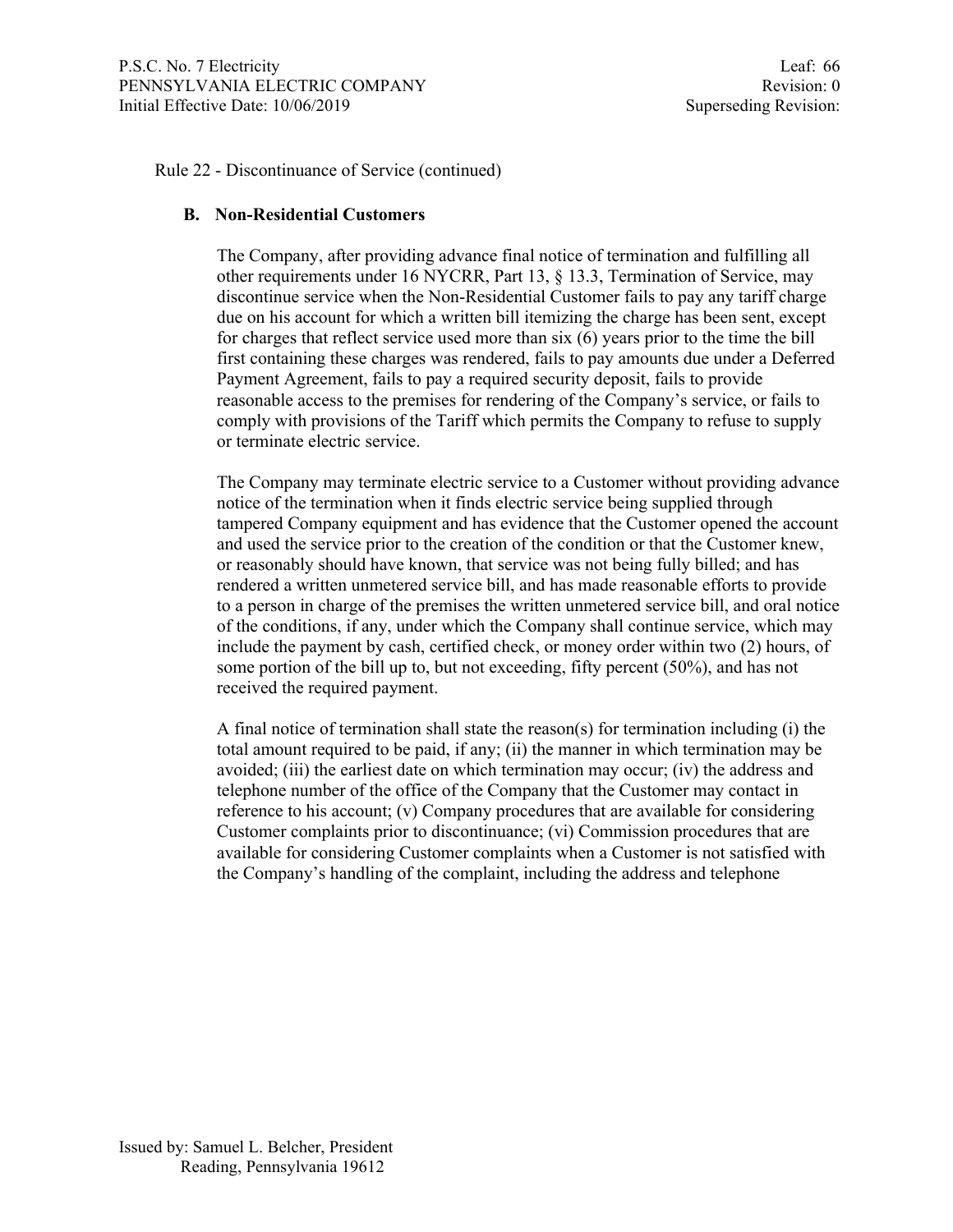number of the appropriate Commission office' (vii) that it is a termination notice which should be brought to the attention of the Company when the bill is paid; (viii) that payment of the charges with a check that is subsequently dishonored may result in immediate termination of service without further notice; and (ix) that at the time the Company goes to the premises to terminate service, it may require any payment to be made with cash, certified check, or money order if the Customer has, within the last twenty-four (24) months, paid with a check that was dishonored.

 A final notice of termination may be issued when at least twenty (20) calendar days have elapsed from the date payment was due, which is three (3) calendar days after mailing of the bill or upon personal service of the bill, or the date given in a written notice to cure a tariff violation, or where the reason for the notice is the failure to provide access, except that a final notice of termination for non-payment may be issued or sent on or after the date payment was due when any portion of the charge that the Customer has failed to pay is for unmetered service that was being supplied through tampered equipment and for which an unmetered service bill in accordance with the Tariff has been rendered, or when the charge that the Customer has failed to pay is the installment amount due in accordance with a Deferred Payment Agreement - Non-Residential, shown in Rule 31 as Form #9, or when the Company has accepted a written waiver of the Customer's right not to be sent a termination notice in accordance with this Tariff.

 A final notice of termination shall not be sent while a complaint is pending before the Company or the Commission for non-payment of the disputed charges or for any other reason that is the subject of the complaint. Nothing bars the Company from sending such notice for non-payment of undisputed charges or for reasons not at issue in the complaint.

 The Company shall not terminate service for the reasons set forth in this Rule 22 for Non-Residential Customers for five (5) calendar days after a final notice of termination has been personally served upon the Customer or for eight (8) calendar days after a final notice of termination has been mailed to the Customer at the location where service is rendered or to any alternative address for mailing purposes previously provided to the Company.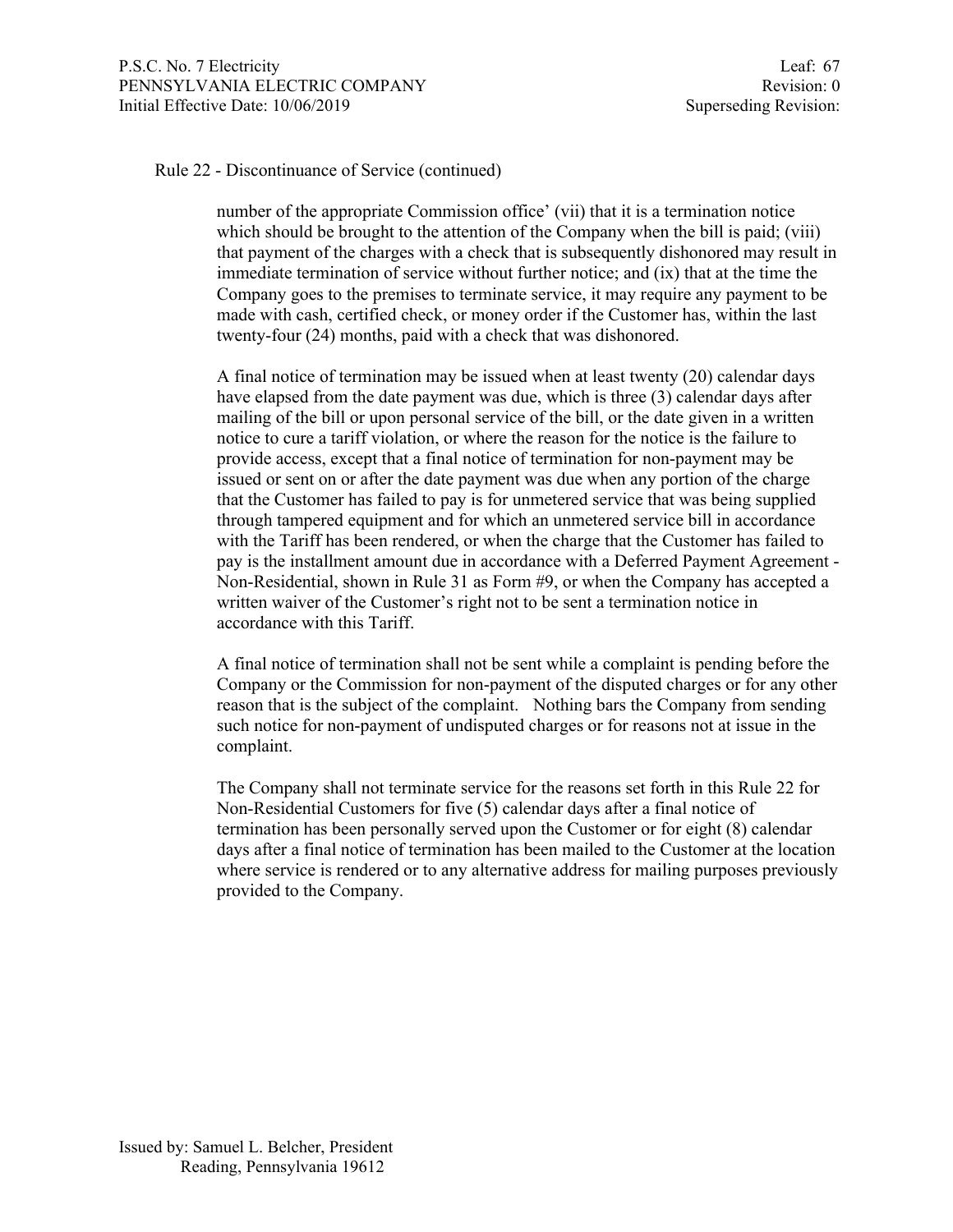The Company shall not terminate service on a Saturday or Sunday, Public Holiday as defined in the General Construction Law, a day on which the business offices of the Company are closed for business, or a day on which the Commission is closed.

 On days when termination may occur, the Company may terminate service between the hours of 8:00 a.m. to 6:00 p.m., except that on days preceding the days listed in this Rule 22 for Non-Residential Customers, termination may only occur after 3:00 p.m. if the Customer or any person in charge of the premises is informed prior to termination in a personal contact that termination is about to occur and the Company is prepared to accept a check for any payment required to avoid termination.

 The Company shall not terminate service unless it has verified on the day termination is scheduled that payment has not been posted to the Customer's account as of the opening of business on that day.

 The Company shall strive to physically terminate service whenever a final notice of termination is sent.

 The Company shall not terminate service more than sixty (60) calendar days after issuance of the final termination notice, unless it has, during that time, issued a termination reminder notice that states the current arrears due, if applicable. The Company shall not terminate service more than ninety (90) calendar days after issuance of the final termination notice unless it has, during that time, issued a termination reminder notice that contains all the information as required in the final notice of termination.

 The Company shall not terminate service while a complaint is pending before the Company or the Commission and for eight (8) calendar days after resolution by the Company or by the Commission or its authorized designee, for non-payment of the disputed charges or for any reason that is the subject of the complaint. Nothing bars the Company from termination for non-payment of undisputed charges or for reasons not at issue in the complaint.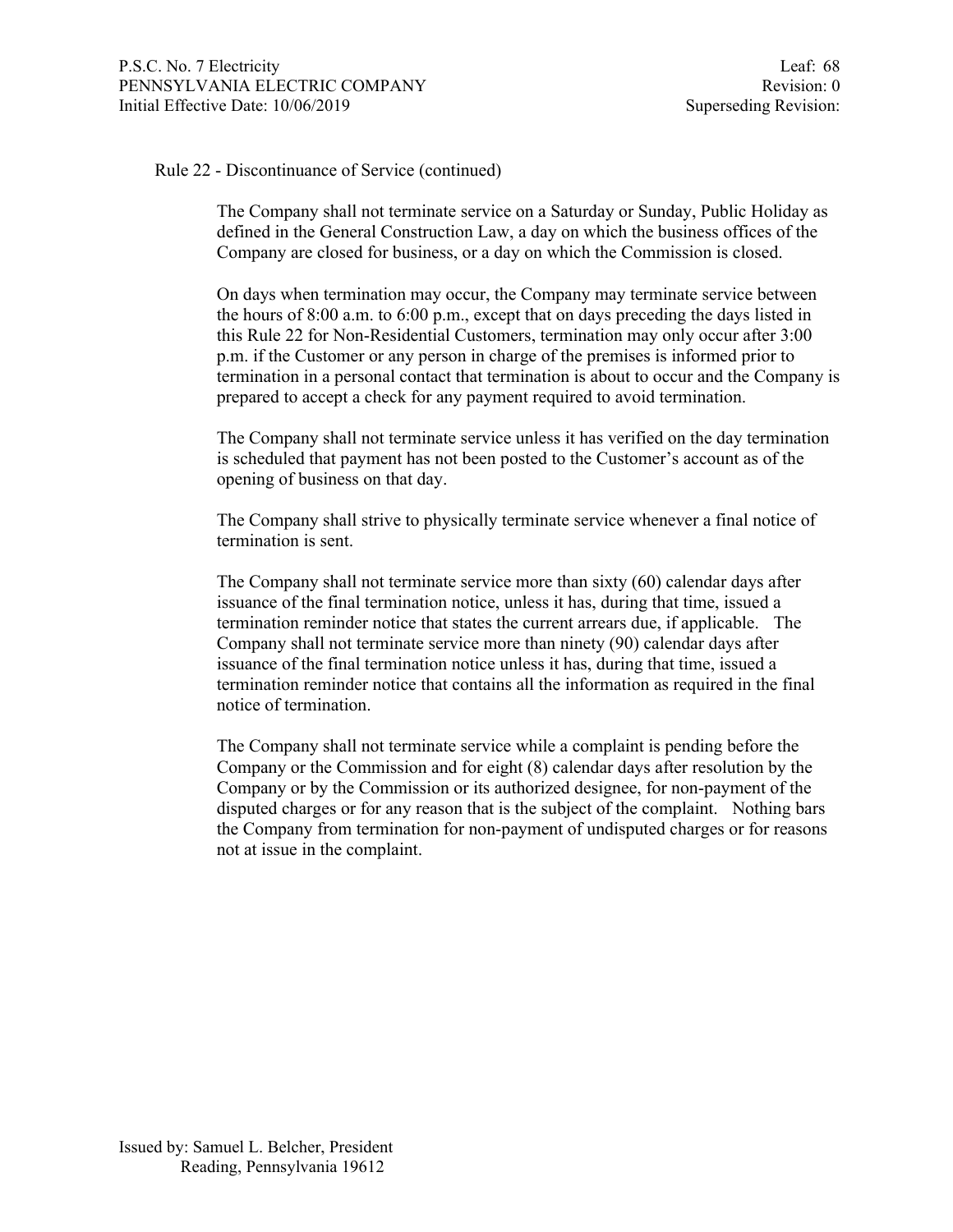The Company shall ensure that any payments made in response to final notices of termination when the Customer brings the fact that such a notice has been issued to the attention of the Company or its collection agents are posted to the Customer's account on the day payment is received, or are processed in some manner so that termination shall not occur.

 If a Customer claims, at the time that termination for non-payment is to take place, that payment has already been made and produces a written business record of payment, or claims that there is a complaint pending before the Company or the Commission with regard to the charges demanded, the Company's field representative shall make a reasonable effort to verify this information with a Company office representative and shall not terminate service for non-payment of any verified disputed amount.

 If a Customer offers payment of the full amount that forms that basis for a scheduled termination at the time of termination, the Company representative shall accept such payment and not terminate service.

 If an eligible Customer signs a Deferred Payment Agreement for the full amount that forms the basis for a scheduled termination and offers payment of the required down payment at the time of termination, the Company representative shall accept such down payment and not terminate service. If the Company allows the Customer an extension of time to go to a business office to sign the Deferred Payment Agreement - Non-Residential, and the Customer agrees to do so and offers payment of the required down payment, the Company representative shall accept such down payment and not terminate service; provided, however, that the Company may terminate service without further notice if the Customer fails to sign the agreement within the specified time.

If a Customer has, within the last twenty-four (24) months, paid for service with a check that was dishonored, the Company has the right to accept only cash, certified check, or money order as payment.

 Whenever payment is made at the time of termination, the Company's field representative shall provide a Customer with a receipt showing the date, the account number, the amount received, the form of the payment and either the name or identification number of the Company representative.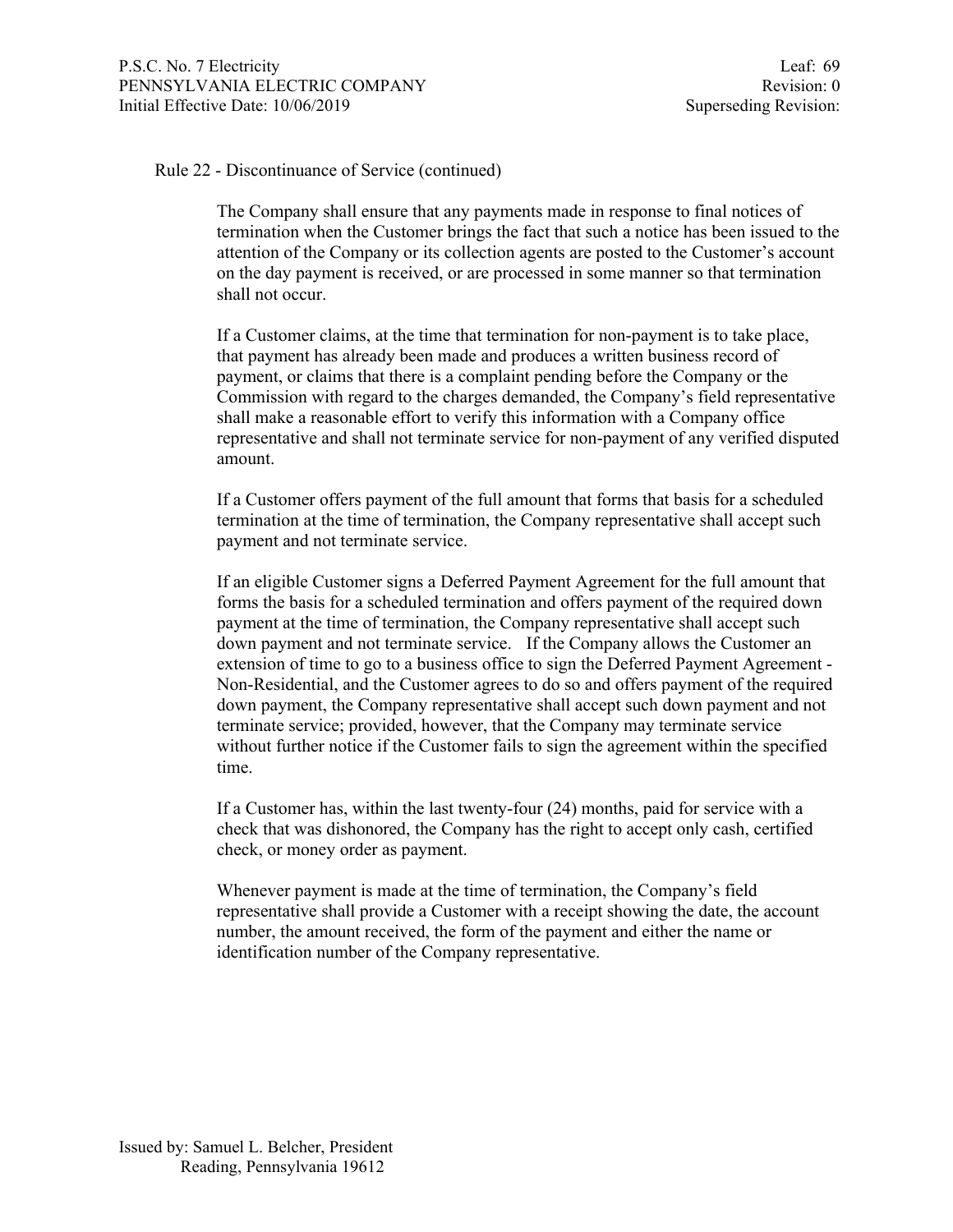Receipt of a subsequently dishonored check or other form of payment in response to a notice of termination or tendered to a Company representative shall not constitute payment of a Customer's account, and the Company shall not be required to issue additional notice prior to termination.

 Nothing in this Section shall affect the Company's right to suspend, curtail or disconnect service (i) when there is no Customer and the Company can show that the user shall require service for a period of less than one (1) week, provided that it makes a reasonable effort to advise the user before disconnection and to provide the user an opportunity to apply for service, or (ii) when there is no Customer and the Company has provided advance written notice to the occupant either by posting it forty-eight (48) hours or by mailing it least five (5) and no more than thirty (30) calendar days before disconnection, or permitted under Rule 27, advising the occupant of the location of the nearest Company business office where application can be made, stating its intent to disconnect service unless the responsible party applies for service and is accepted as a Customer.

 Nothing is this Section shall affect the Company's obligation to comply with the additional requirements relating to termination of service to entire multiple dwellings and two-family homes.

# **C. Discontinuance of Service to Illegal Highway Signs**

Electrical service to illuminated outdoor advertising signs, displays, or devices shall be discontinued upon notice from the New York State Department of Transportation (DOT) that such signs, displays, or devices have been declared illegal under Sec. 88 (8) of the Highway Law, subject to the following conditions:

 Service to an illegal sign display, or device shall be discontinued only if there shall be no adverse effect on electric service supplied for any other purpose.

Discontinuance of service shall be made only after receipt of written notice and request for discontinuance, signed by an authorized DOT official, stating that (i) the necessary finding has been made and (ii) the 30-day statutory notice has been given and has not been stayed, modified, or revoked. The notification shall contain DOT's statement that its personnel shall immediately remove an illegal sign, display, or device and the anticipated removal date.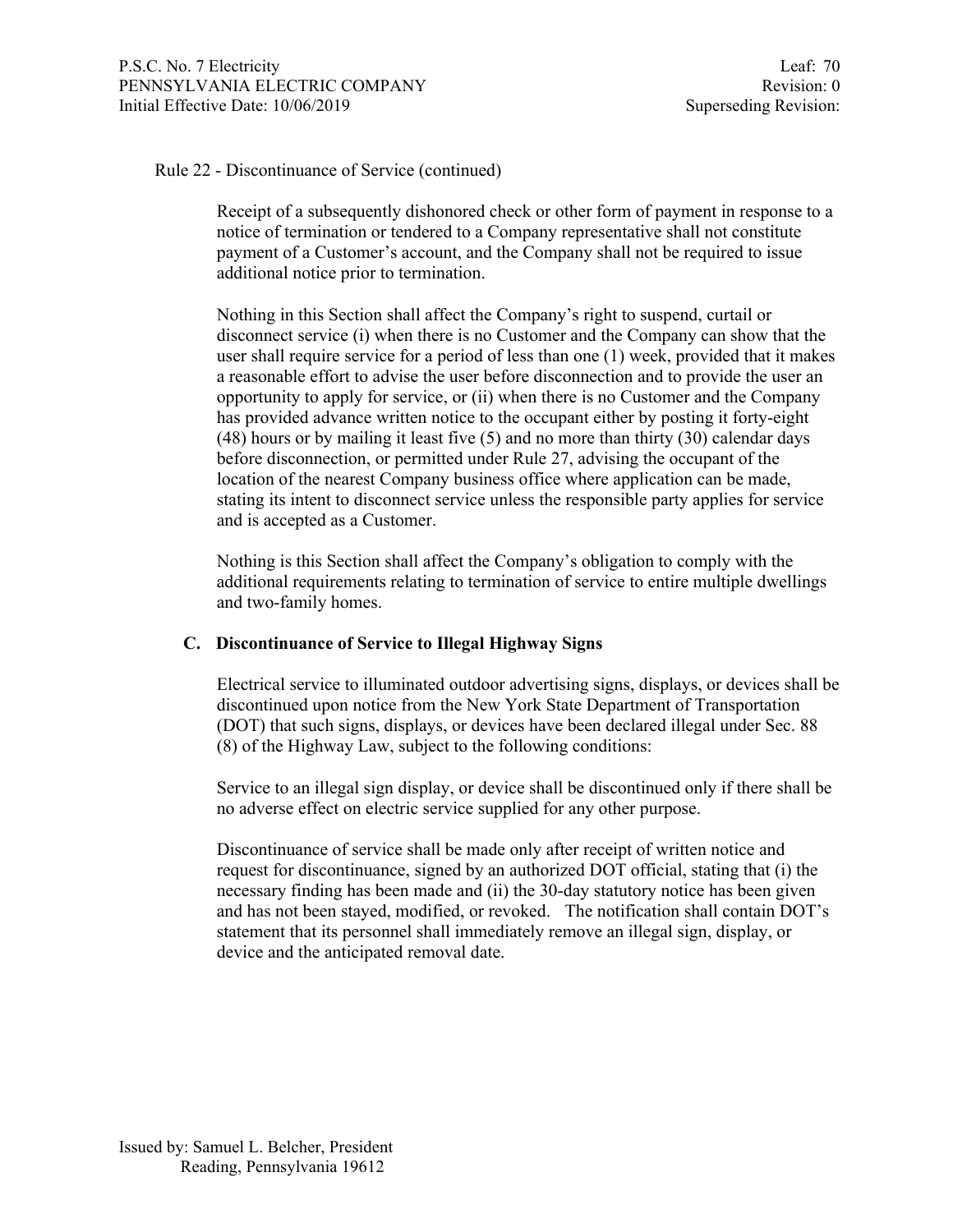DOT's request for discontinuance of electric service to the illegal sign, display, or device shall contain a statement that the cost of terminating service shall be reimbursed to the Company by DOT.

 Service to the illegal sign, display, or device shall be discontinued no later than fifteen (15) days after Company's receipt of written notice from DOT.

## **23. Reconnection of Service**

# **A. Residential Customers**

 Where a Residential Customer's service is discontinued for nonpayment of bills, the Company reserves the right to refuse to furnish service until: (i) the Company receives the full amount of arrears for which service was terminated; (ii) the Company and the Customer reach agreement on a Deferred Payment Plan and the payment of a down payment, if required, under that plan; (iii) upon the direction of the Commission or its designee; (iv) upon the receipt by the Company of a commitment of a direct payment or written guarantee of payment from the social services official of the social services district in which the Customer resides; or (v) where the Company has notice that a serious impairment to health or safety is likely to result if service is not reconnected. Doubts as to whether reconnection of service is required for health or safety reasons shall be resolved in favor of reconnection.

The Company shall reconnect electric service, unless prevented by circumstances beyond its control or where a Customer requests otherwise, to any disconnected Residential Customer not more than twenty-four (24) hours after the conditions stated in Rule 16 have been satisfied. Whenever circumstances beyond the Company's control prevent reconnecting of electric service within twenty-four (24) hours, electric service shall be reconnected within twenty-four (24) hours after those circumstances cease to exist.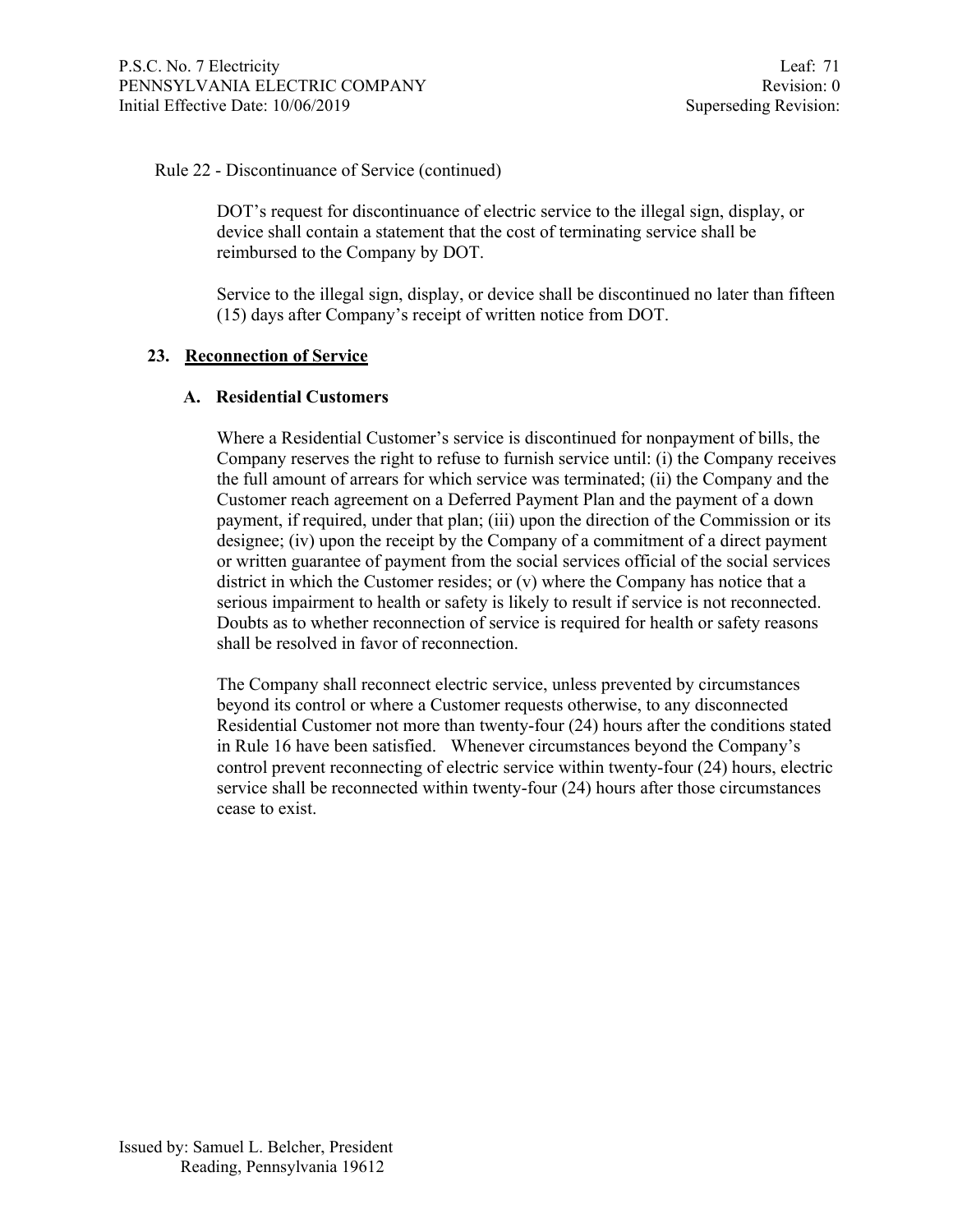Rule 23 - Reconnection of Service (continued)

## **B. Non-Residential Customers**

 The Company shall reconnect electric service that has been terminated solely for nonpayment of bills for any tariff charge or a security deposit within twenty-four (24) hours of the Non-Residential Customer's request for reconnection, upon receipt by the Company of the reconnection charge, any other charges, fees or penalties due, legal fees, court costs, and disbursements, if applicable, and either the full amount of arrears and/or a security deposit for which service was terminated, and any other tariff charges billed after the issuance of the termination notice which are in arrears at the time reconnection is requested, or the signing of a Deferred Payment Agreement - Non-Residential for said amounts and the receipt of a down payment, if required under the Deferred Payment Agreement.

 The Company shall reconnect electric service that has been terminated solely for failure to provide access within twenty-four (24) hours of the Customer's request for reconnection, provided the Customer has allowed access and has made a reasonable arrangement for future access.

 The Company shall reconnect electric service that has been terminated solely for a violation of the Tariff within twenty-four (24) hours of a Customer's request for reconnection and, at the option of the Company, either upon receipt by the Company of adequate notice and documentation, or a field verification by the Company, that the violation has been corrected; provided, however, that the field verification, if required, shall be arranged within two (2) business days of the Customer's request or such later time as may be specified by the Customer.

 The Company shall reconnect electric service that has been terminated for two (2) or more independent reasons when the Customer has requested reconnection and has satisfied all conditions for reconnection. The reconnection shall be accomplished within the time period applicable to the last condition satisfied under the three (3) preceding paragraphs for Non-Residential Customers.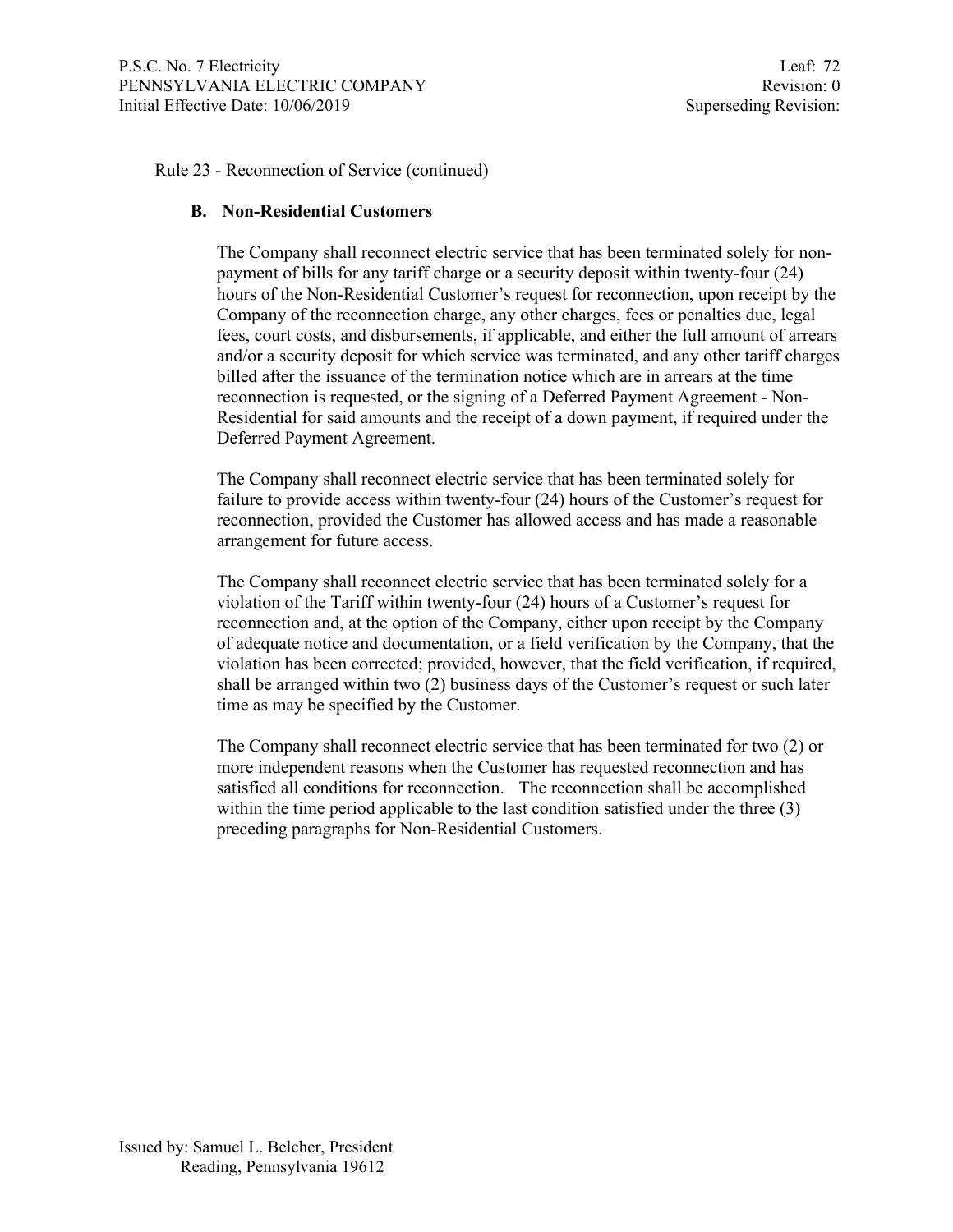### Rule 23 - Reconnection of Service (continued)

 The Company shall reconnect electric service that has been terminated within twentyfour (24) hours after the direction of the Commission or its designee, which direction may occur only where the termination was in error, or the Customer has filed a complaint with the Commission and has either paid in full the undisputed amount, or has entered into a Deferred Payment Agreement - Non-Residential for such amount and has paid the required down payment.

 Whenever circumstances beyond the Company's control prevent reconnection of electric service within twenty-four (24) hours of any of the events specified above, electric service shall be reconnected within twenty-four (24) hours after those circumstances cease to exist.

#### **24. Deferred Payment Agreement**

#### **A. Residential Customers**

 Generally the Company shall offer any eligible Residential Customer or Applicant a Deferred Payment Agreement - Residential with specified terms as required by 16 NYCRR, § 11.10, Deferred Payment Agreements, which sets forth in detail the procedures summarized here. The agreement offer shall be made in duplicate on the Deferred Payment Agreement - Residential as shown in Rule 31, Form #8.

 All Residential Customers and Applicants are eligible for an agreement unless the Customer has broken an existing payment agreement which required payment over a period at least as long as the standard agreement described below, or the Commission determines that the Customer or Applicant has the resources to pay the bill.

 A specific written offer shall be made to eligible Customers before any date of threatened termination of service, where payment of outstanding charges is a requirement for reconnection or acceptance of an application for service, and when a Customer has broken an agreement that was for a shorter period than the standard agreement.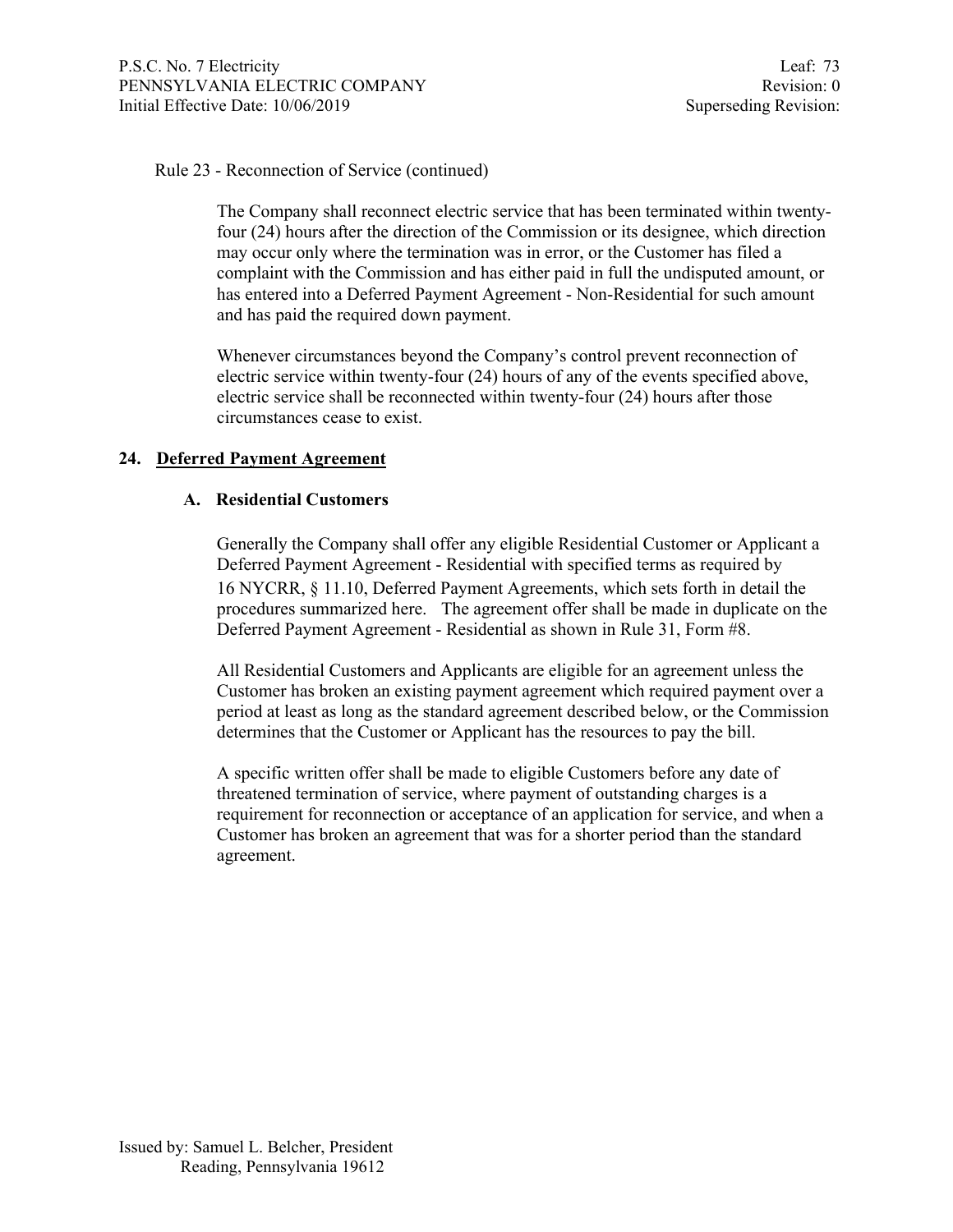Before making a written offer, the Company shall make a reasonable effort to contact eligible Customers or Applicants in order to negotiate agreement terms that are fair and equitable considering the Customer's financial circumstances. The Company may, at its discretion, require the Customer to complete a form showing his or her assets, income and expenses and provide reasonable substantiation of such information, and if it does so, shall treat all such information confidentially. The Company also may postpone a scheduled termination for up to (ten) 10 days for the purpose of negotiating an agreement.

 If the Company and the Customer or Applicant are unable to agree upon specific terms, the Company shall offer an agreement with the following terms: (i) a down payment up to fifteen percent (15%) of the amount covered by the payment agreement or the cost of one-half of one month's average usage, whichever is greater, or if the amount covered by the agreement is less than one-half of one month's average usage, fifty percent (50%)of such amount and (ii) monthly installments up to the cost of onehalf of one month's average use or one-tenth of the balance, whichever is greater.

 A copy of the written agreement must be signed by the Customer and returned to the Company in order to be valid and enforceable. In the case of Customers who are subject to a final notice of termination, the signed agreement must be returned to the Company by the day before the earliest day on which termination may occur in order to avoid termination. If the agreement is not signed and returned as required, the Company may terminate service on or after the date specified on the final notice of termination.

If a Customer or Applicant demonstrates that his or her financial circumstances have changed significantly because of circumstances beyond his or her control, the Company shall amend the terms of the agreement to reflect such changes.

 If a Customer fails to make timely payment of installments in accordance with a Deferred Payment Agreement, the Company shall send a reminder notice before sending a final notice of termination. If a Customer fails to pay an installment by the 20th day after payment was due and has not negotiated a new agreement, the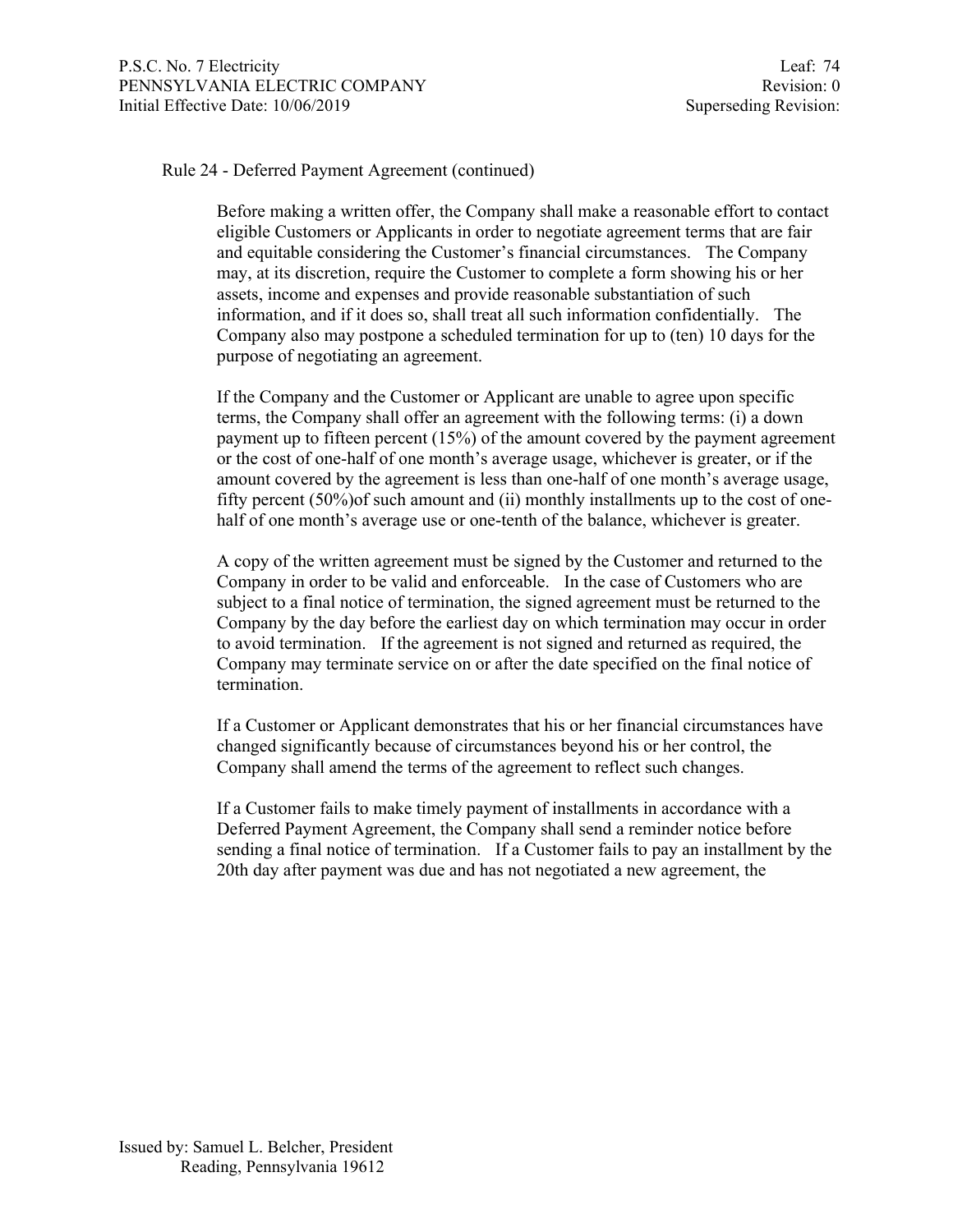Company shall demand full payment and send a final notice of termination in accordance with 16 NYCRR, § 11.4, Termination of Residential Service, 16 NYCRR, § 11.10, Residential Customer Deferred Payment Agreements, and Rule 22, Discontinuance of Service Residential of this Tariff.

### **B. Non-Residential Customers**

 The Company shall provide a written notice offering a Deferred Payment Agreement - Non-Residential as shown in Rule 31, Form #9 to an eligible Non-Residential Customer not less than five (5) calendar days before the date of a scheduled termination of service for non-payment of arrears, as indicated on a final termination notice, or eight (8) calendar days if mailed, provided the Customer has been a Customer for at least six (6) months and the arrears on which the outstanding termination notice is based exceeds two (2) months average billing, and when a backbill is rendered, which exceeds the cost of twice the Customer's average monthly usage or One Hundred Dollars (\$100), whichever is greater; provided, however, that the Company shall not be required to offer an agreement when the Customer knew, or reasonably should have known, that the original bill was incorrect.

 If the Company and a Customer agree to terms of a Deferred Payment Agreement - Non-Residential in a telephone conversation, the Company shall send the Customer two (2) fully completed copies of the agreement, signed by the Company, for the Customer to sign and return.

 Any Customer is eligible for a Deferred Payment Agreement - Non-Residential except the Company does not have to offer a Deferred Payment Agreement - Non-Residential to a Customer who owes any amounts under a prior Deferred Payment Agreement - Non-Residential, or a Customer who failed to make timely payments under a prior Deferred Payment Agreement in effect during the previous twelve (12) months, or a Customer that is a publicly held company, or a subsidiary thereof, or a seasonal, shortterm or temporary Customer, or a Customer who, during the previous twelve (12) months, had a combined average monthly billed demand for all its accounts with the Company in excess of 20 kW, or who registered any single demand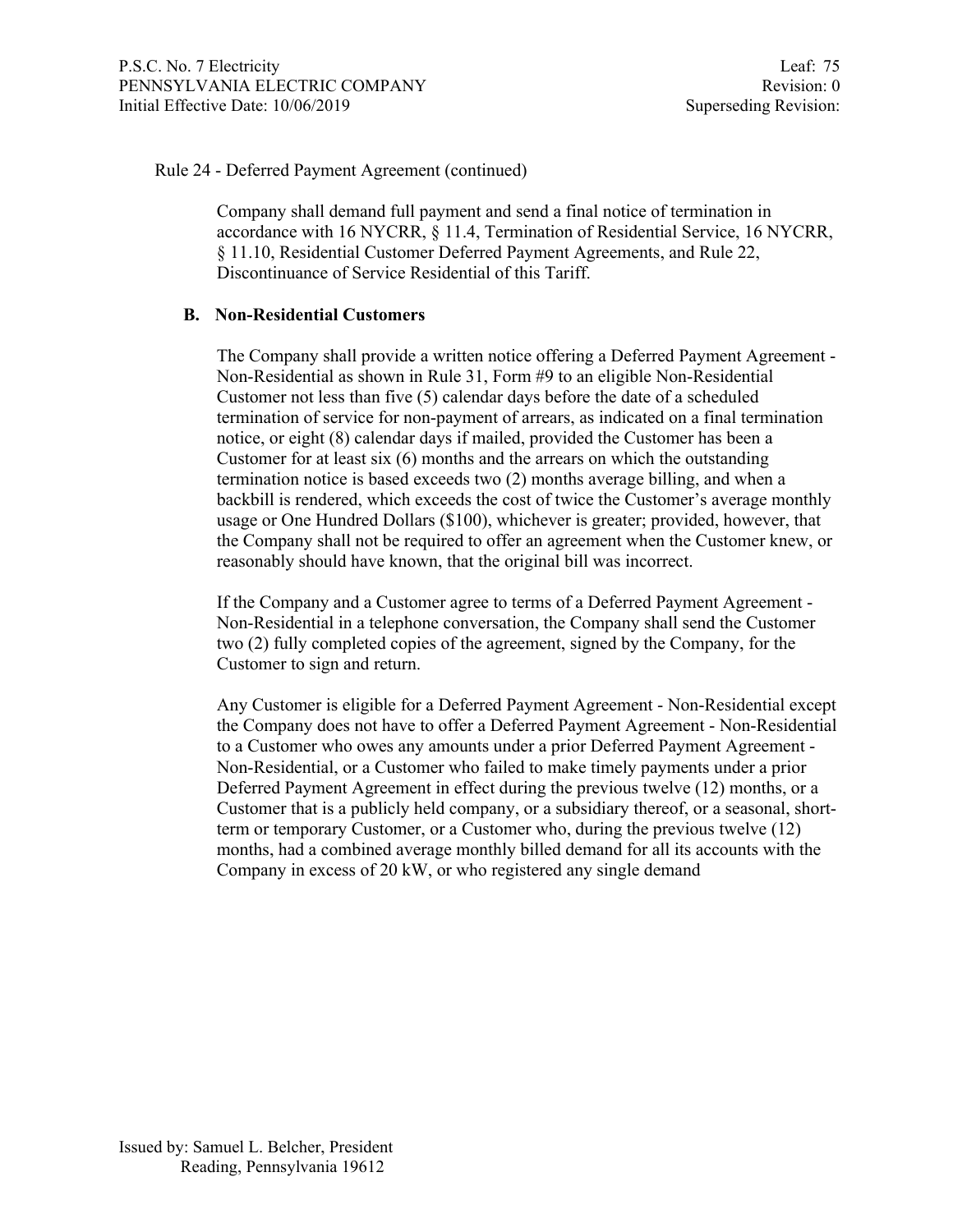on any account in excess of 40 kW, or a Customer who the Company can demonstrate has the resources to pay the bill, provided that the Company notifies the Customer of its reasons and of the Customer's right to contest this determination through the Commission's complaint procedures.

 The Commission or its authorized designee may order the Company to offer a Deferred Payment Agreement - Non-Residential to a Customer when an agreement is necessary for a fair and equitable resolution of an individual complaint.

 Every offer of a Deferred Payment Agreement - Non-Residential shall inform the Customer of the availability of a Deferred Payment Agreement - Non-Residential for eligible Customers, set forth generally the minimum terms to which such Customer is entitled, explain that more generous terms may be possible, and specify the telephone number and the times to call in order to discuss an agreement.

 An offer shall also state the date by which the Customer must contact the Company in order to avoid termination, and explain that the Company has the right to a larger down payment if the Deferred Payment Agreement - Non-Residential is not entered into until after a field visit to physically terminate service has been made.

The Customer shall be obligated to make timely payments of all current charges.

 Prior to a field visit to physically terminate service, the Customer may be required to make a down payment of up to thirty percent (30%) of the arrears on which an outstanding termination notice is based, or the cost of twice the Customer's average monthly usage, whichever is greater, plus the full amount of any charges billed after the issuance of the termination notice which are in arrears at the time the agreement is entered into, or if the offer is made at the time of a field visit to physically terminate service, the Customer may be required to make a down payment of up to fifty percent (50%) of the arrears on which an outstanding termination notice is based or the cost of four (4) times the Customer's average monthly usage, whichever is greater, plus the full amount of any charges billed after the issuance of the termination notice which are in arrears at the time the agreement is entered into, and to pay the balance in monthly installments of up to the cost of the Customer's average monthly usage or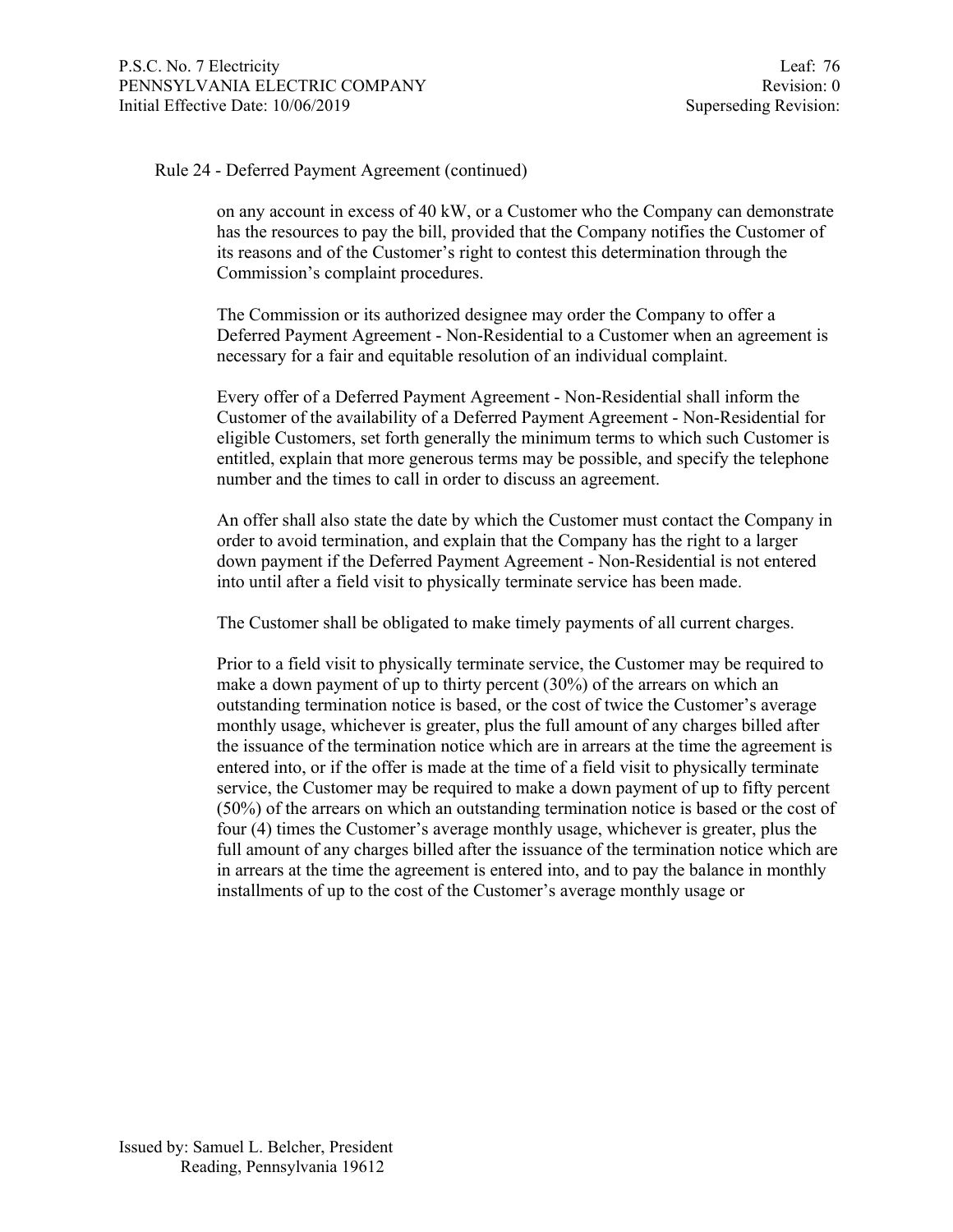one-sixth of the balance, whichever is greater, and to pay late payment charges during the period of the agreement, and to pay a security deposit in three (3) installments, fifty percent (50%) down and two (2) monthly payments of the balance, if previously requested.

 When the Company renders a backbill, which exceeds the cost of twice the Customer's average monthly usage or One Hundred Dollars (\$100), whichever is greater, provided, however, that the Company shall not be required to offer an agreement when the Customer knows, or reasonably should have known, that the original billing was incorrect, the Customer may be required to pay the outstanding charges in monthly installments of up to the cost of one-half of the Customer's average monthly usage or one twenty-fourth of such charges, whichever is greater.

 The Deferred Payment Agreement - Non-Residential may provide for a greater or lesser down payment, a longer or shorter period of time, and payment on any schedule, if mutually agreed upon by the parties.

 The first time a Customer fails to make timely payment in accordance with a Deferred Payment Agreement - Non-Residential, the Company shall give the Customer a reasonable opportunity to keep the agreement in force by paying any amounts due under the agreement.

 Except as provided in the preceding paragraph, if a Customer fails to comply with the terms of a Deferred Payment Agreement - Non-Residential, the Company may demand full payment of the total outstanding charges and send a final termination notice.

# **25. Complaint Procedures**

Any complaint filed regarding the Company's disputed bills, charges or deposits shall be promptly investigated in accordance with the procedures and form of notice required by the Commission rules contained in 16 NYCRR, Section 11.20, Complaints to the Utility, Part 143, Notice of Discontinuance and Complaint Procedures, and 16 NYCRR, § 13.15, Complaint-Handling Procedures.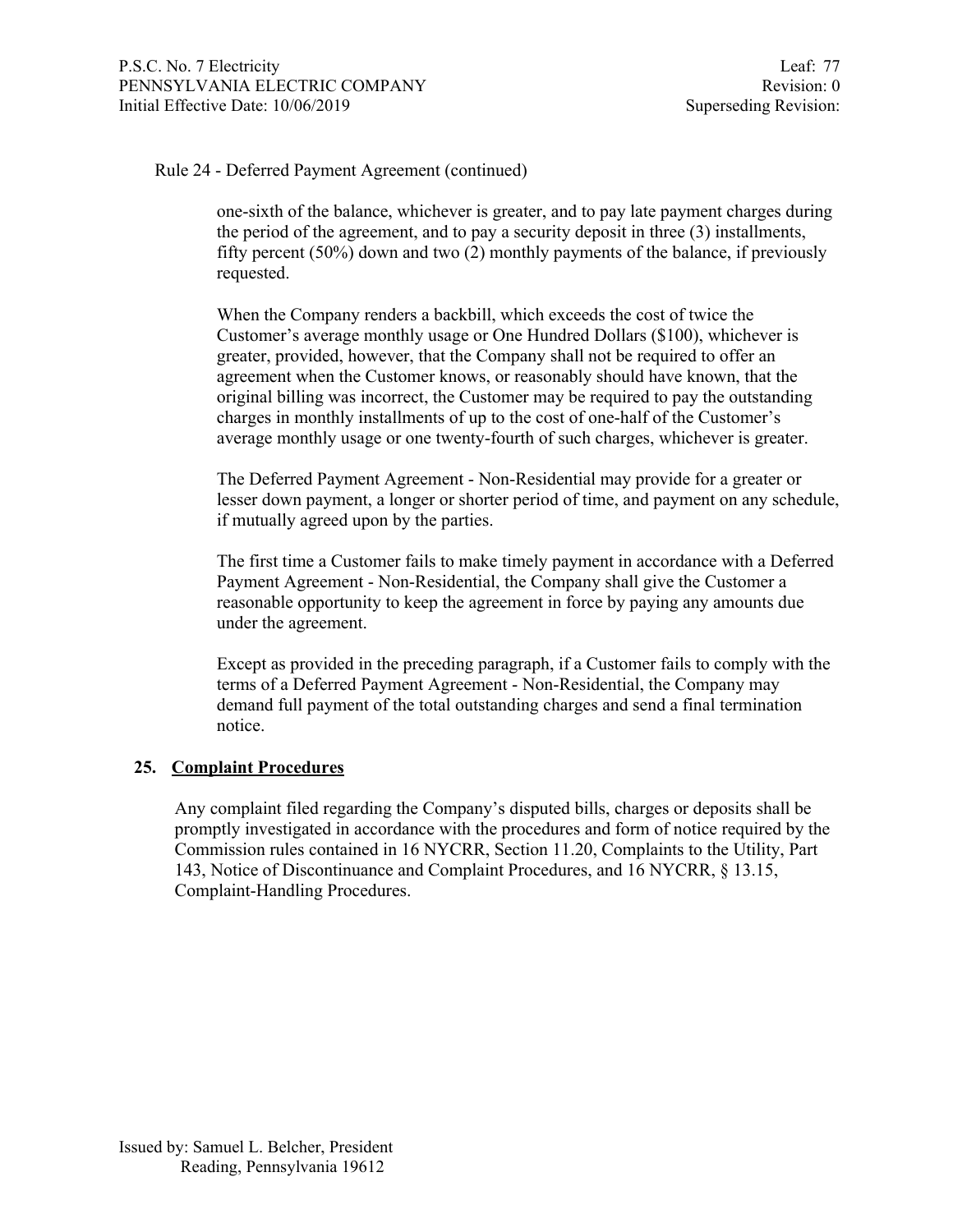Rule 25 - Complaint Procedures (continued)

The Company shall promptly acknowledge such complaints fairly, investigate in a reasonable period of time the complaints and report the results of such investigations promptly to the complainants in plain language. If the report of the investigation is made orally, the Company shall provide the Customer with the report in writing upon request. The Company shall refrain from sending a final notice of termination or from terminating service after the filing of a complaint with the Company as set forth in Rule 22, Discontinuance of Service. At the time, the Company communicates its final response to a Customer's complaint, it shall, if the complaint resolution is wholly or partially in the Company's favor, inform the Customer of the Commission's complaint handling procedures, including the Commission's address and telephone number.

The Company shall not discontinue service regarding a disputed bill or deposit until it has complied with said Commission rules.

If a Customer is unable to reach a satisfactory resolution of a dispute with the Company, the Customer may complain, either orally or in writing, to the Commission, pursuant to 16 NYCRR, Part 12, Consumer Complaint Procedures. The complaint of a Customer to the Commission shall be handled in accordance with the procedures set forth in 16 NYCRR, Part 12, Consumer Complaint Procedures.

Copies of the Company's complaint handling procedures and form of notice are on file with the Commission and are available to the public upon request at Company offices where application for service may be made.

 **26.** This rule intentionally left blank.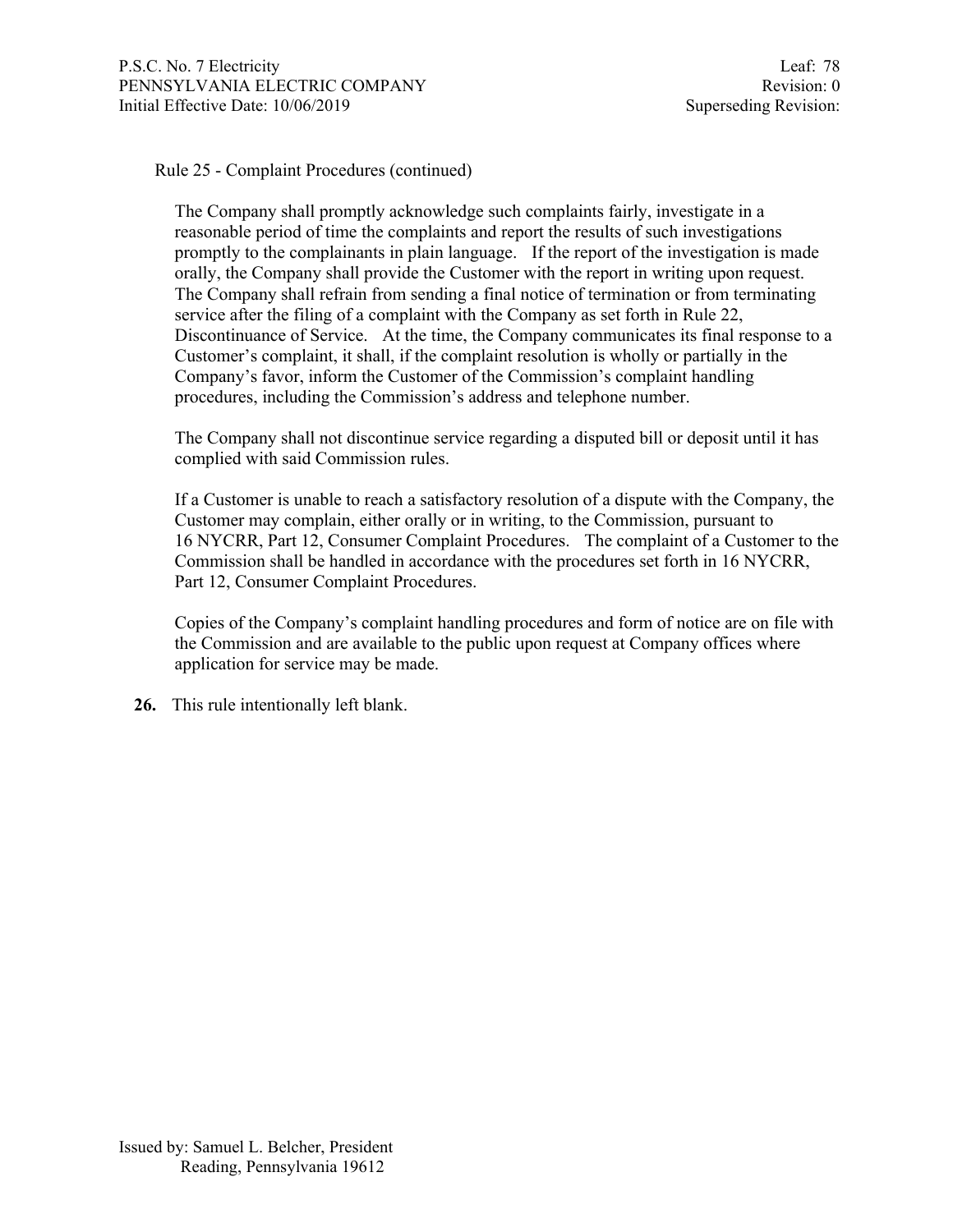This Page Left Intentionally Blank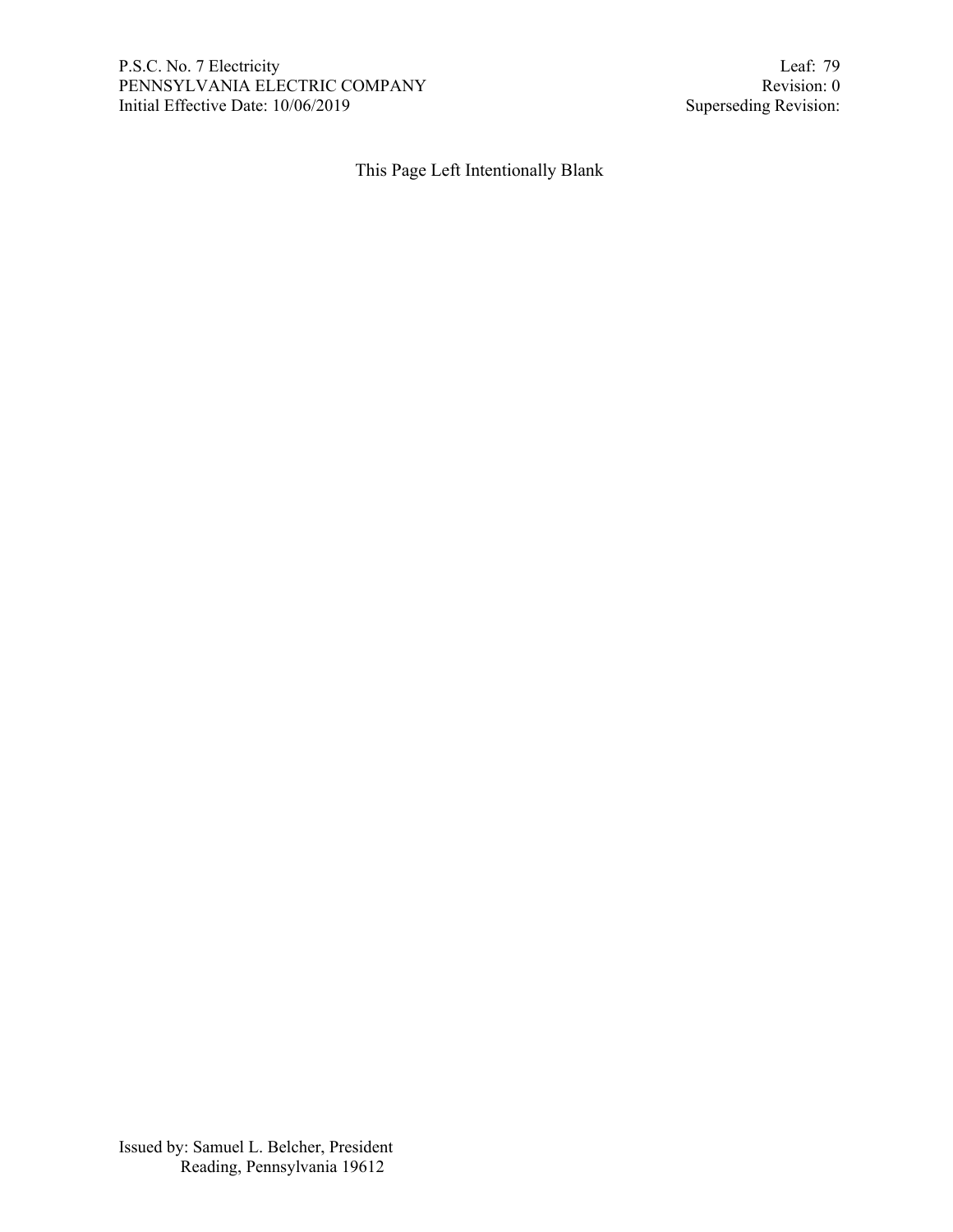This Page Left Intentionally Blank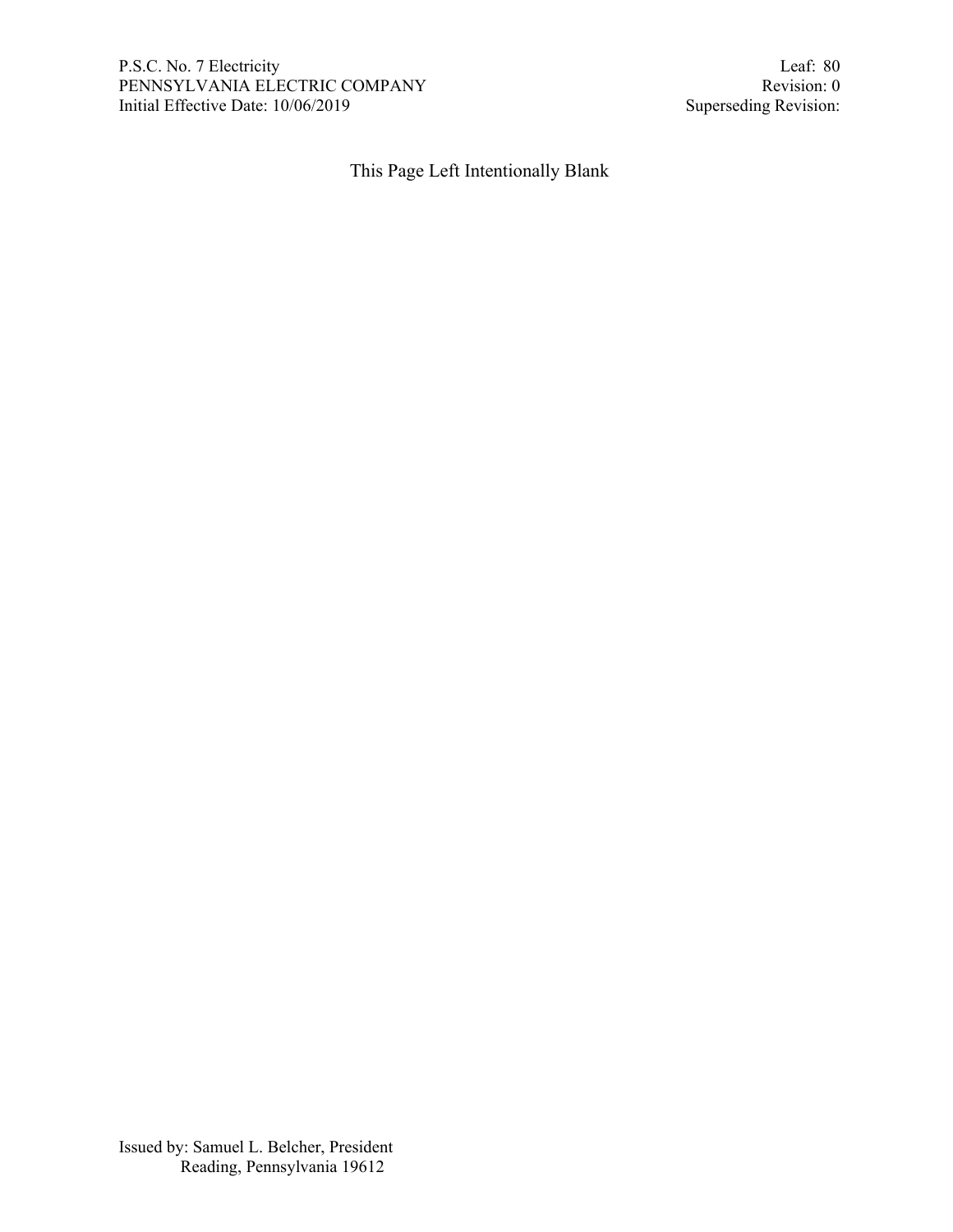### **27. Disconnection Without Notice**

The Company may suspend, curtail or disconnect service to a residential or non-residential building, unit or piece of equipment without notice when an emergency may threaten the health or safety of a person, a surrounding area, or the Company's generation, transmission or distribution systems. In addition, the Company may suspend, curtail or disconnect service to Non-Residential Customers when there is a need to make permanent or temporary repairs, changes or improvements in any part of the Company's system and when there is a governmental order or directive requiring the Company to do so. The Company shall, to the extent reasonably feasible under the circumstances, provide advance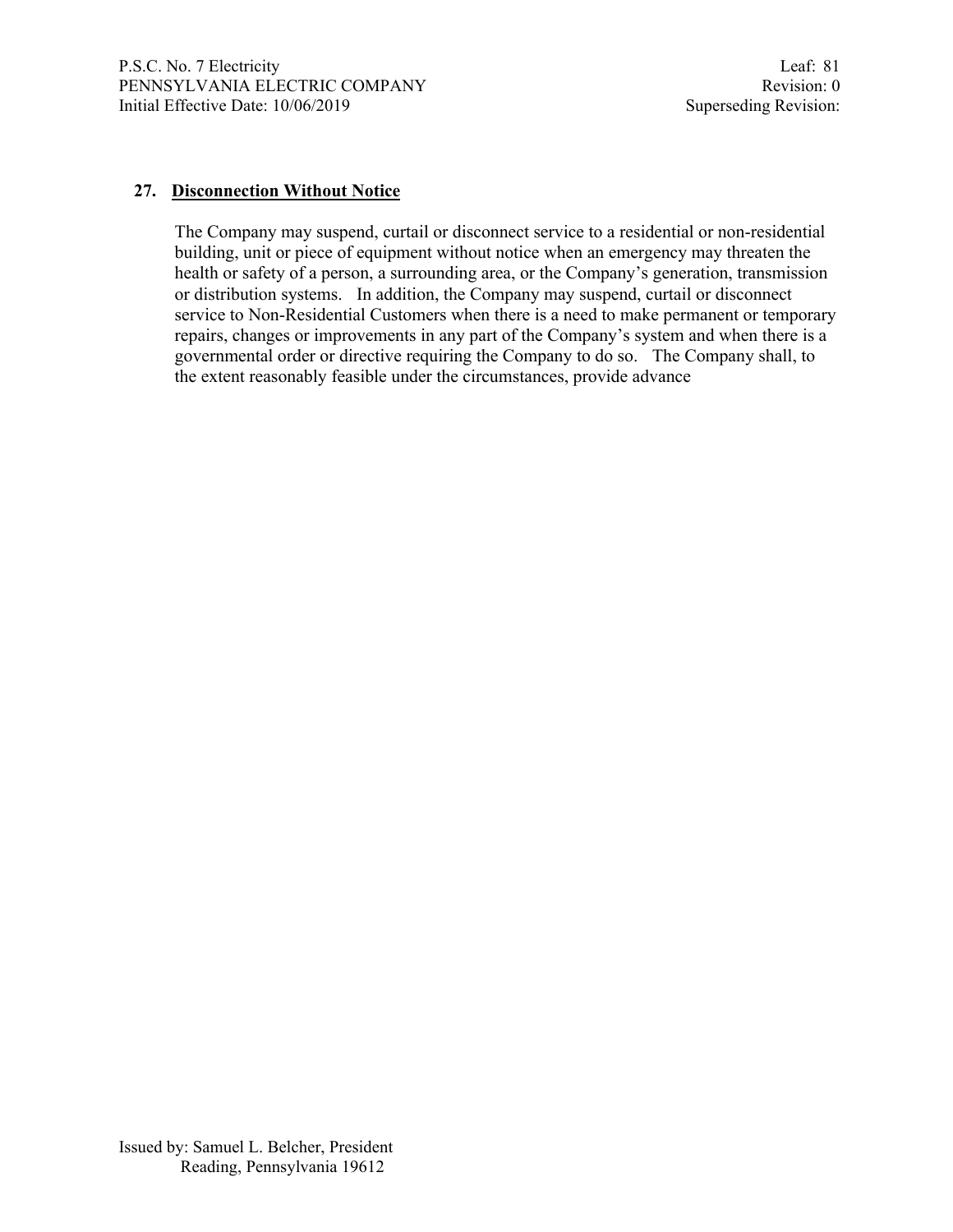#### Rule 27 - Disconnection Without Notice (continued)

notice to those Customers whose service shall be interrupted for any of the above reasons. The Company shall act promptly to restore service as soon as possible after disconnection, provided, however, that service need not be restored to any building, unit, or piece of equipment if, at the time restoration is to occur, the Company has the lawful right to terminate service for another reason. The Company may disconnect service under the conditions specified in Rule 22 relating to tampered Company equipment.

### **28. Liability**

The Customer, by accepting service from the Company, assumes responsibility for the safety and adequacy of the wiring and equipment installed by the Customer. The Customer agrees to indemnify and save harmless the Company from any liability which may arise as a result of the presence or use of the Company's electric service or property or defects in wiring or devices upon the Customer's premises. The Company shall use reasonable diligence to maintain uninterrupted service, but does not guarantee a constant or regular supply of electrical energy and shall not be liable for any damages, including loss of business or loss of production due to variations or cessations in electric supply. Further, the Company shall not be liable for any damages due to accident, strike, storm, riot, fire, flood, legal process, state or municipal interference, or any other cause beyond the Company's control. The Company shall not be responsible for any damage or injury arising from the presence or the use of electric service supplied to the Customer by the Company after it passes from the Company's facilities to the Point of Delivery, unless such damages or injury is caused by the sole negligence or willful misconduct of the Company. Any damage or injury arising from occurrences or circumstances beyond the Company's reasonable control or from its conformance with electric system design, or operation practices shall be conclusively deemed not to result from the negligence of the Company. No charge shall be made to the Customer for the affected service during the period in which such interruption, reversal, spike, surge or variation in supply of electricity occurs. A variety of protective devices and alternate power supplies that may prevent or limit such damages are available. Due to the sensitive nature of computers and other electronically controlled equipment, the Customer, especially three-phase Customers, should provide protection against variations in supply.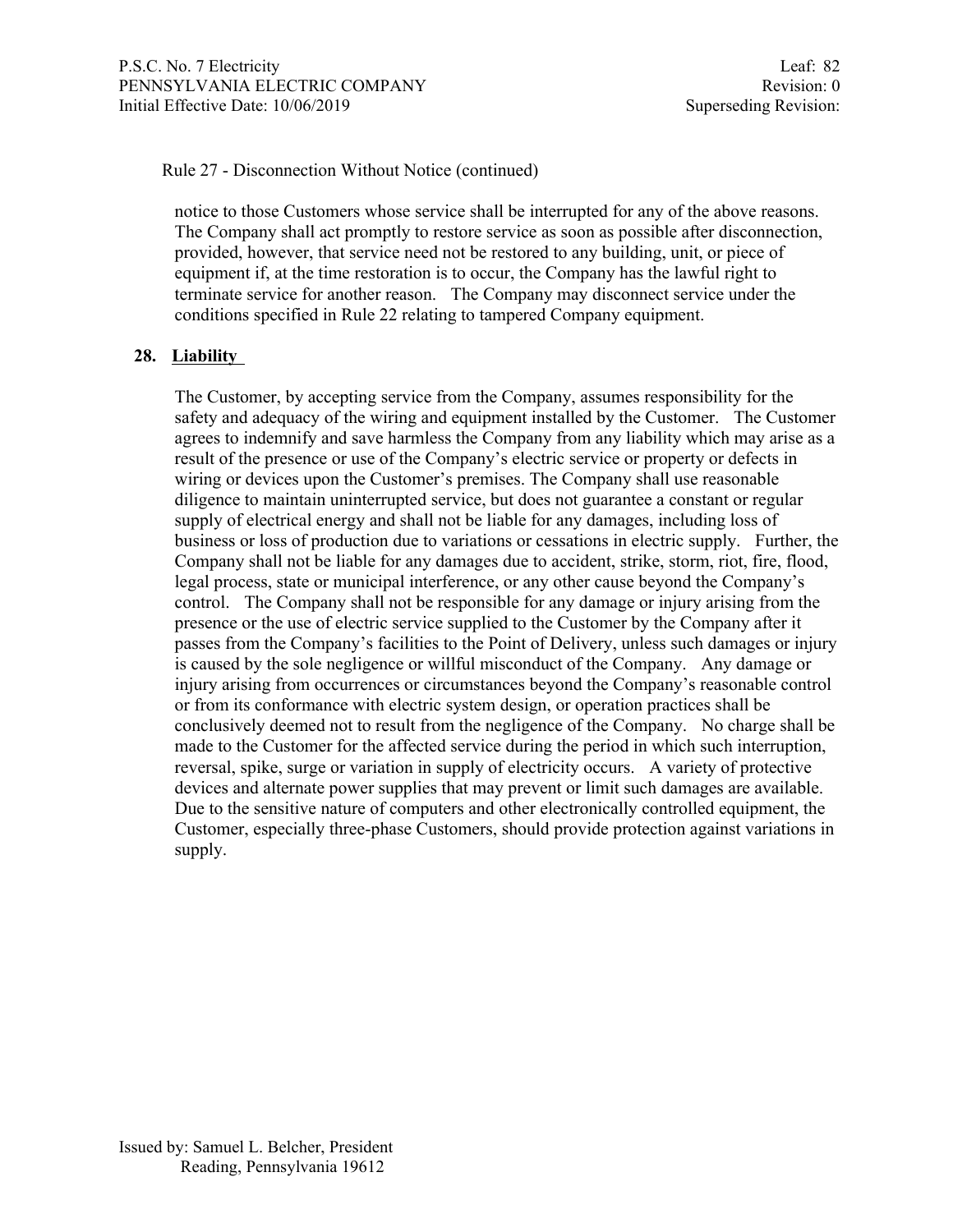Rule 28 - Liability (continued)

If the Company becomes liable for any Pennsylvania or New York state taxes not paid by an ESCO, the non-compliant ESCO shall indemnify the Company for the amount of additional state tax liability imposed upon the Company by the Commonwealth of Pennsylvania or State of New York due to the failure of the ESCO to pay or remit to the State of New York or the Commonwealth of Pennsylvania the tax so imposed on its gross revenues.

### **29. Transfer of Energy Service Company**

The Company shall process the request to initiate, terminate or change a Customer's ESCO ("Request") in accordance with this Rule.

The Customer, person or entity that is authorized to act on the Customer's behalf, should contact their chosen ESCO to initiate the Request. When a Customer, person or entity authorized to act on the Customer's behalf contacts the Company with a Request, the Company shall inform such party to contact the ESCO directly.

After the Company has received notification from the ESCO of the Customer's Request, the Company shall send the Customer a confirmation letter noting the proposed change of ESCO. This letter shall include the notice of a ten (10) day waiting period in which the Request may be canceled by the Customer before the change of the ESCO takes place. The notice shall include the date service with the new ESCO shall commence. The ten (10) day waiting period shall start on the day the confirmation letter is mailed.

The Company shall mail the confirmation letter by the end of the next business day following the receipt of the notification from the ESCO of the Customer's selection of an ESCO.

If the Customer does not contact the Company within the ten (10) day notification period, the Company shall make the change of ESCO at the beginning of the next billing period following the ten (10) day waiting period, provided that the Request was received by the Company from the ESCO at least sixteen (16) days prior to the next scheduled meter reading date. If the Request was not received from the ESCO at least sixteen (16) days prior to the next scheduled meter reading date, the Company shall change the ESCO at the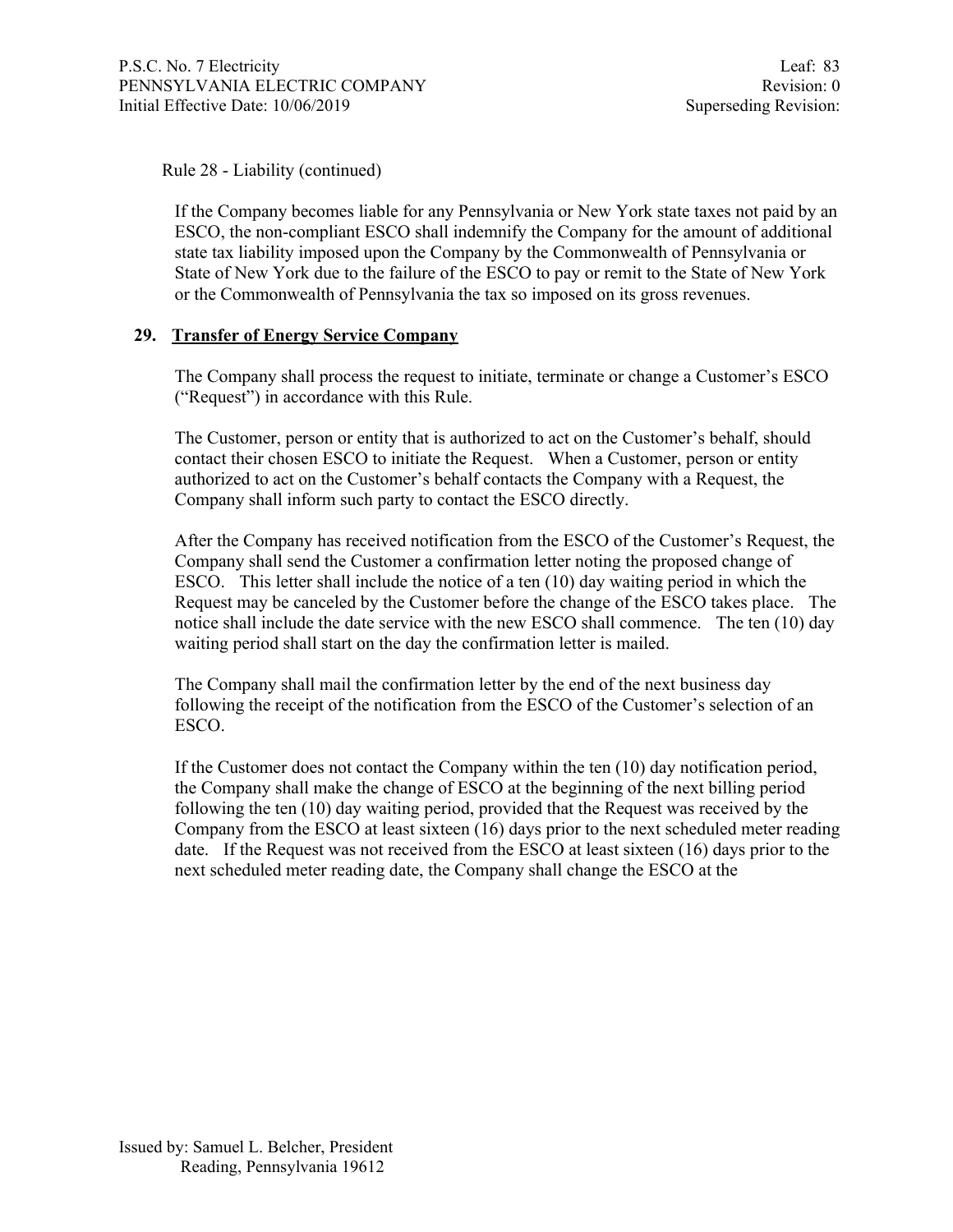Rule 29 - Transfer of Energy Service Company (continued)

beginning of the following billing period. If the Customer notifies the Company of an error after the ten (10) day waiting period specified in the confirmation letter, the Customer shall remain with the selected ESCO for at least one (1) billing period.

The Company may, in its sole discretion, change the ESCO on a day other than the meter reading date if: (i) requested by a Customer, person or entity authorized to act on the Customer's behalf; (ii) the Company can reasonably accommodate the change of ESCO on a more expedited basis; and (iii) the Customer pays the Company for all additional costs associated with the expedited change of ESCO.

Under no circumstances shall the Company be liable or otherwise responsible to an ESCO, Customer, person or entity acting on the Customer's behalf for any damages, claims, penalties or obligations (i) contained in any contract or other arrangement between a Customer and an ESCO or (ii) for its reasonable implementation of this Rule including, without limitation, its reasonable reliance upon any notification and/or representations made to it.

### **30. Tax Surcharges**

### **A. Utility Gross Revenue Taxes**

The rates and charges for service under all Service Classifications shall be increased or decreased, as applicable, to reflect the aggregate percentage rate of taxes imposed on the Company's revenues pursuant to Sections 186 and 186-a of the Tax Law, Section 20-b of the General City Law and Section 5-530 of the Village Law, or any successor provision of New York law and any applicable and prevailing order, rule or regulation of the Commission.

All base rates and charges shall be increased or decreased by a factor determined as the quantity:

$$
\frac{t}{1-T}
$$

where  $t =$  the aggregate percentage rate of taxes in excess of the amount of gross revenue taxes recovered through base rates and charges, expressed in decimal form;

and  $T =$  the New York gross receipts tax rate in effect during the billing months, expressed in decimal form.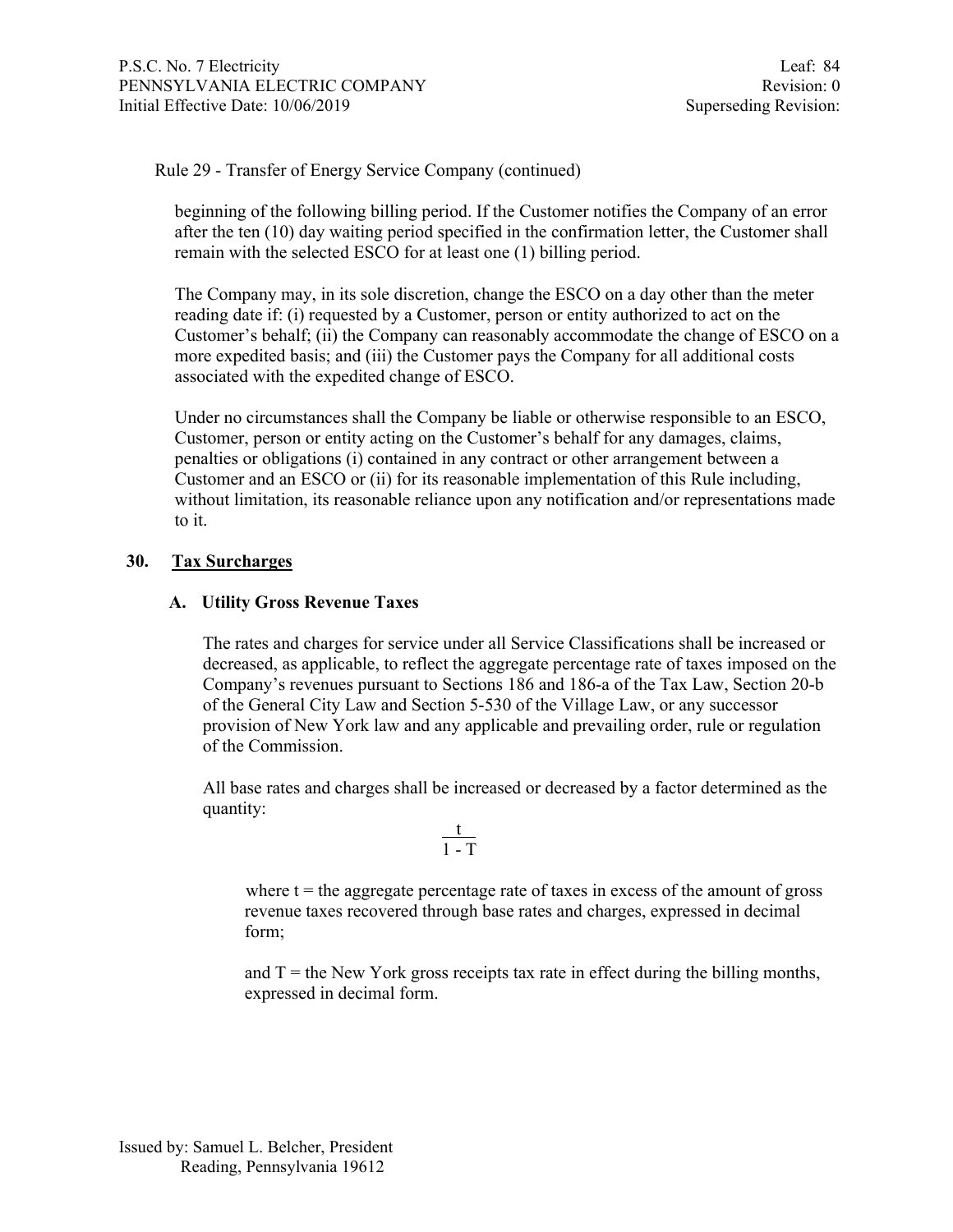### Rule 30 - Tax Surcharges (continued)

The applicable surcharge factor shall be set forth on statements filed with the Commission. Whenever a city or village levies a new tax on the Company's gross revenue, repeals such a tax or changes the rate of such a tax, the Company shall file a new statement. Every such statement shall be filed not less than fifteen (15) business days before the date on which it is proposed to be effective, and no sooner than the date of the tax enactment to which the statement responds; shall become effective no sooner than the date when the tax enactment is filed with the Secretary of State; shall be applicable to bills subject to the tax enactments that are rendered on or after the effective date of the statement; and shall be cancelled not more than five (5) business days after the tax enactment either ceases to be effective or is modified so as to reduce the tax rate. Such statements shall be duly filed with the Commission, apart from this Tariff, and shall be available to the public by contacting the Company.

### **B. State Income Taxes**

 The rates and charges for service under all Service Classifications shall be increased or decreased, as applicable, to reflect the percentage of rate of taxes imposed on the Company's revenues pursuant to Chapter 63 of the Laws of 2000, signed May 15, 2000, for State Income Tax (SIT) and any applicable and prevailing order, rule or regulation of the Commission.

The applicable taxes shall be set forth on statements filed with the Commission. Whenever the State of New York repeals such a tax or changes the rate of such a tax, the Company shall file a new statement. Every such statement shall be filed not less than (15) business days before the date on which it proposed to be effective, and not sooner than the date of the tax enactment to which the statement responds; shall become effective no sooner than the date. When the tax enactment is filed with the Secretary of State; shall be applicable to bills subject to the tax enactment that are rendered on or after the effective date of the statement; and shall be cancelled not more than five (5) business days after the tax enactment either ceases to be effective or is modified so as to reduce the tax rate. Such statements shall be duly filed with the Commission, apart from this Tariff, and shall be available to the public by contacting the Company.

.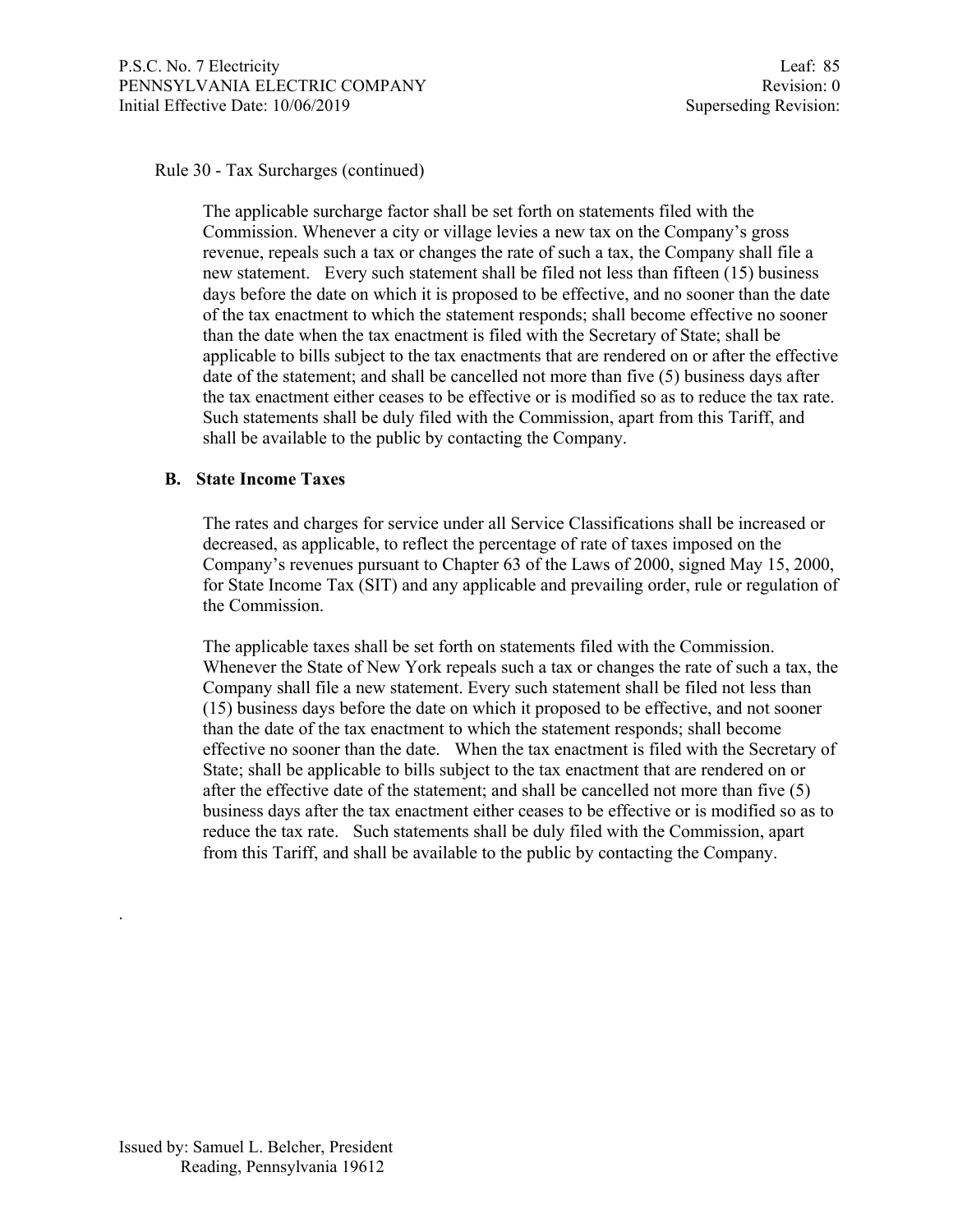### **31. Forms**

Form #1 - Application for Electric Service - Residential

Pennsylvania Electric Company Application for Electric Service - Residential

| Shall Customer / Applicant reside at the above service address for this account?  Yes<br>N <sub>0</sub><br>Type of Heat: Electric _______ Oil _______ Gas _______ Other (specify)___________<br>Electric Water Heater? Yes<br>No If yes, what is the gallon capacity?<br>Was Customer / Applicant previously a Customer of the Company?<br>Yes<br>N <sub>0</sub><br>$Year$ <sub>_________</sub><br><u> 2008 - Jan James James James James James James James James James James James James James James James James J</u><br>Was service received from another utility during the past 24 months? Yes<br>N <sub>o</sub><br>If yes, provide the following information:<br>Name of Utility<br>Average monthly bill amount \$<br>Was service ever terminated by this utility? Yes<br>No<br>If yes, provide the reason:<br>Does Customer / Applicant Rent? Yes<br>N <sub>o</sub><br>Is the duration of the lease one year or longer? Yes<br>No |  |  |  |
|------------------------------------------------------------------------------------------------------------------------------------------------------------------------------------------------------------------------------------------------------------------------------------------------------------------------------------------------------------------------------------------------------------------------------------------------------------------------------------------------------------------------------------------------------------------------------------------------------------------------------------------------------------------------------------------------------------------------------------------------------------------------------------------------------------------------------------------------------------------------------------------------------------------------------------------|--|--|--|
|                                                                                                                                                                                                                                                                                                                                                                                                                                                                                                                                                                                                                                                                                                                                                                                                                                                                                                                                          |  |  |  |
|                                                                                                                                                                                                                                                                                                                                                                                                                                                                                                                                                                                                                                                                                                                                                                                                                                                                                                                                          |  |  |  |
|                                                                                                                                                                                                                                                                                                                                                                                                                                                                                                                                                                                                                                                                                                                                                                                                                                                                                                                                          |  |  |  |
|                                                                                                                                                                                                                                                                                                                                                                                                                                                                                                                                                                                                                                                                                                                                                                                                                                                                                                                                          |  |  |  |
|                                                                                                                                                                                                                                                                                                                                                                                                                                                                                                                                                                                                                                                                                                                                                                                                                                                                                                                                          |  |  |  |
|                                                                                                                                                                                                                                                                                                                                                                                                                                                                                                                                                                                                                                                                                                                                                                                                                                                                                                                                          |  |  |  |
|                                                                                                                                                                                                                                                                                                                                                                                                                                                                                                                                                                                                                                                                                                                                                                                                                                                                                                                                          |  |  |  |
|                                                                                                                                                                                                                                                                                                                                                                                                                                                                                                                                                                                                                                                                                                                                                                                                                                                                                                                                          |  |  |  |
|                                                                                                                                                                                                                                                                                                                                                                                                                                                                                                                                                                                                                                                                                                                                                                                                                                                                                                                                          |  |  |  |
|                                                                                                                                                                                                                                                                                                                                                                                                                                                                                                                                                                                                                                                                                                                                                                                                                                                                                                                                          |  |  |  |
|                                                                                                                                                                                                                                                                                                                                                                                                                                                                                                                                                                                                                                                                                                                                                                                                                                                                                                                                          |  |  |  |
|                                                                                                                                                                                                                                                                                                                                                                                                                                                                                                                                                                                                                                                                                                                                                                                                                                                                                                                                          |  |  |  |
|                                                                                                                                                                                                                                                                                                                                                                                                                                                                                                                                                                                                                                                                                                                                                                                                                                                                                                                                          |  |  |  |
|                                                                                                                                                                                                                                                                                                                                                                                                                                                                                                                                                                                                                                                                                                                                                                                                                                                                                                                                          |  |  |  |
|                                                                                                                                                                                                                                                                                                                                                                                                                                                                                                                                                                                                                                                                                                                                                                                                                                                                                                                                          |  |  |  |
|                                                                                                                                                                                                                                                                                                                                                                                                                                                                                                                                                                                                                                                                                                                                                                                                                                                                                                                                          |  |  |  |

Issued by: Samuel L. Belcher, President Reading, Pennsylvania 19612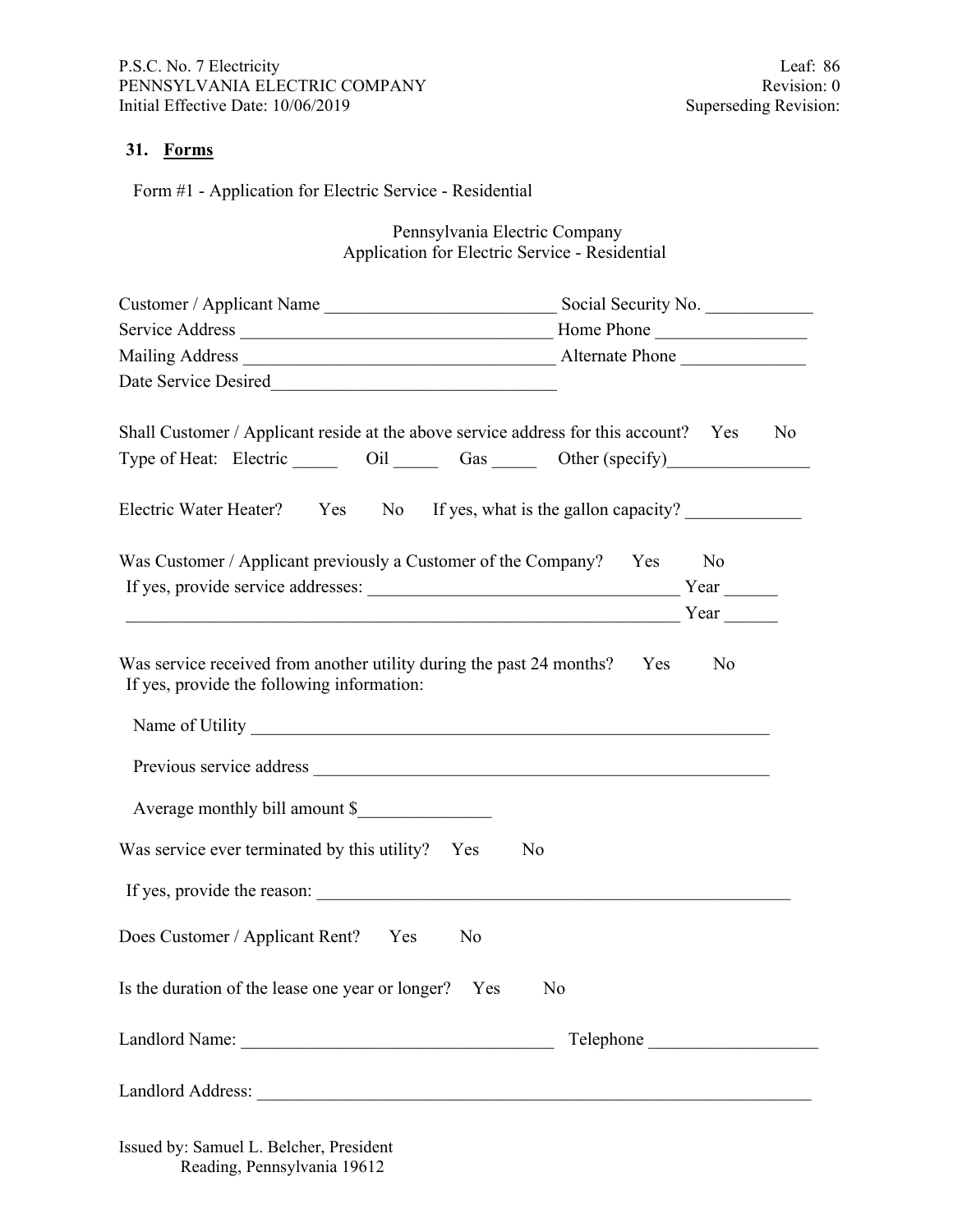Rule 31 - Forms: Form #1 - Application for Electric Service - Residential (continued)

| The following questions are not used to determine deposit requirements.                                                                                                                                                        |  |  |      |               |
|--------------------------------------------------------------------------------------------------------------------------------------------------------------------------------------------------------------------------------|--|--|------|---------------|
| Number of occupants in household:                                                                                                                                                                                              |  |  |      |               |
| Senior citizen in household? Yes No Refused Age(s): _____________________________                                                                                                                                              |  |  |      |               |
| Low income? Yes No Refused Medical disability? Yes No Refused                                                                                                                                                                  |  |  |      |               |
| Life sustaining equipment? Yes No Refused                                                                                                                                                                                      |  |  |      |               |
| Any occupant received Energy Assistance? Yes No Year Type:  Type:  Type:  Type:  Type:  Type:  Type:  Type:  Type:  Type:  Type:  Type:  Type:  Type:  Type:  Type:  Type:  Type:  Type:  Type:  Type:  Type:  Type:  Type:  T |  |  |      |               |
|                                                                                                                                                                                                                                |  |  |      | Contact Phone |
| Customer / Applicant Signature                                                                                                                                                                                                 |  |  | Date |               |
| PENNSYLVANIA ELECTRIC COMPANY                                                                                                                                                                                                  |  |  |      |               |
| Approved by:                                                                                                                                                                                                                   |  |  |      |               |

| $T$ itle $\cdot$ |  |  |  |
|------------------|--|--|--|
| Date:            |  |  |  |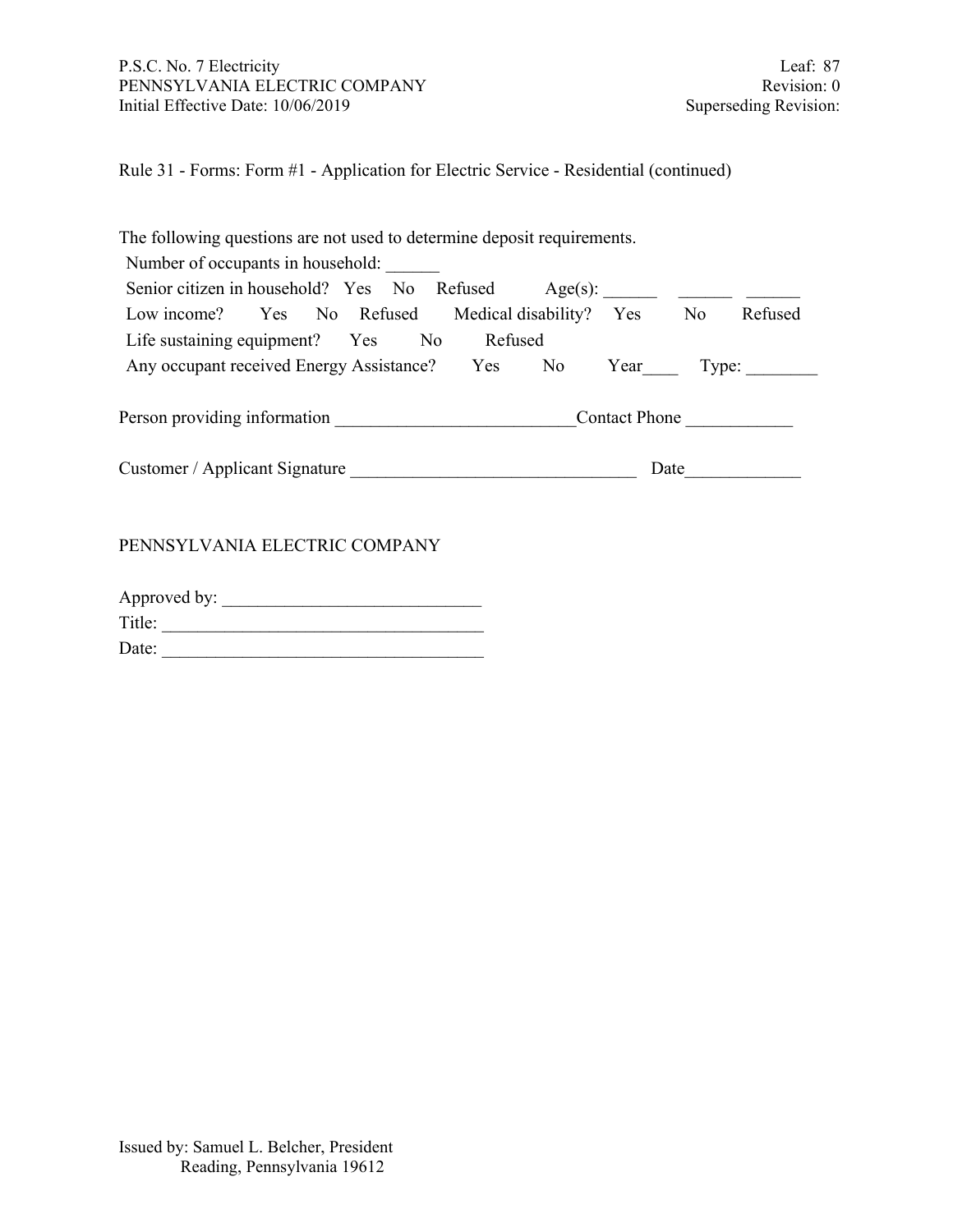Form # 2 - Application for Electric Service - Non-Residential

# Pennsylvania Electric Company Application for Electric Service - Non-Residential

Please read and complete this Service Application. If you should have any questions or need assistance, Company service representatives are available to help you.

### General Information

# **Questions in this Application are designed to assist the Company in placing you on the proper and most beneficial Service Classification. The Company shall rely on this information in classifying your service.**

Along with this Application is a brochure entitled which describes the Company's different Service Classifications. The cost of service may vary under the Company's different Service Classifications, and there are eligibility requirements for each classification of service. A copy of the Company's Tariff is available for examination on the Company website. Company service representatives are available to answer any questions you may have concerning electric service and billing.

 If your use of service or equipment changes in the future, you must notify the Company of these changes in order to insure that you shall continue to be properly billed. If the information you provide relevant to the Service Classification is inaccurate or incomplete, you may be subject to backbilling on the correct Service Classification or may be precluded from receiving a refund for overcharge based on the correct Service Classification.

 If you qualify for state sales tax exemption, you must provide the Company with a completed tax exemption certificate, which is provided with this Application.

# Customer Service Information (To be completed by Customer)

| Name of Customer                             | Owner | Occupant |
|----------------------------------------------|-------|----------|
| Service Location                             |       |          |
| Telephone No. (<br>Alternate Telephone No. ( |       |          |
| Mailing Address<br>Type of Business          |       |          |
| Official in Charge<br>Title                  |       |          |
| Person Controlling Access to Meter(s)        |       |          |
| Telephone No. (                              |       |          |
| Landlord's Name                              |       |          |
| Landlord's Address                           |       |          |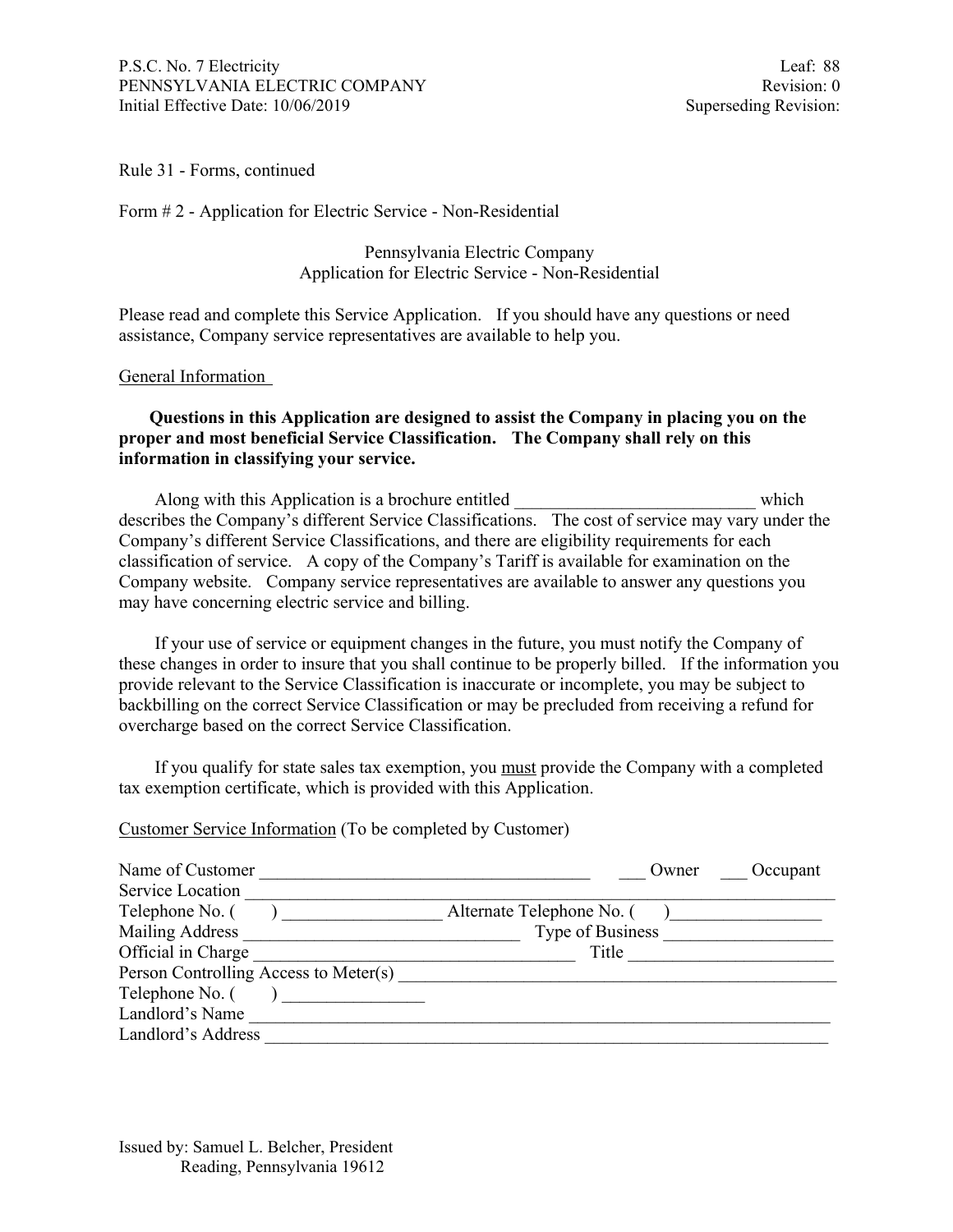Rule 31 - Forms: Form # 2 - Application for Electric Service - Non-Residential (continued)

| Landlord's Alternate Telephone No. ()<br>Application for Electric Service - Non-Residential, continued             |                                                  |                                                                                                                                                                                                                                                                                                             |
|--------------------------------------------------------------------------------------------------------------------|--------------------------------------------------|-------------------------------------------------------------------------------------------------------------------------------------------------------------------------------------------------------------------------------------------------------------------------------------------------------------|
| Type of Service Requested:                                                                                         | Overhead<br>Underground Three-Phase<br>Temporary | Single Phase                                                                                                                                                                                                                                                                                                |
| Voltage Requested<br>Voltage Requested Load (List all equipment in kW or HP, lighting, motor, electric heat, etc.) |                                                  |                                                                                                                                                                                                                                                                                                             |
| If yes, please explain.                                                                                            | Yes                                              | DOES THIS ACCOUNT PROVIDE SERVICE FOR ANY TYPE OF RESIDENTIAL UNIT?<br>N <sub>o</sub>                                                                                                                                                                                                                       |
|                                                                                                                    |                                                  | Rate and Applicable Charges for Service Information (To be completed by the Company)                                                                                                                                                                                                                        |
| Service Classification _______________                                                                             |                                                  | Route Folio                                                                                                                                                                                                                                                                                                 |
| Amount of Deposit \$                                                                                               |                                                  | Deposit No.                                                                                                                                                                                                                                                                                                 |
|                                                                                                                    |                                                  | Meter Voltage                                                                                                                                                                                                                                                                                               |
|                                                                                                                    |                                                  |                                                                                                                                                                                                                                                                                                             |
| for by the undersigned in accordance with the applicable rate.                                                     |                                                  | Pennsylvania Electric Company is hereby requested to furnish the undersigned with electric service<br>at the above address; such service is to be supplied by the Company under its Tariff Rates, Rules,<br>and Regulations on file with the Commission, as may be revised from time to time and to be paid |
|                                                                                                                    |                                                  |                                                                                                                                                                                                                                                                                                             |
|                                                                                                                    |                                                  |                                                                                                                                                                                                                                                                                                             |
|                                                                                                                    | Title:                                           | <u> 1989 - Johann Stoff, deutscher Stoffen und der Stoffen und der Stoffen und der Stoffen und der Stoffen und der</u>                                                                                                                                                                                      |
|                                                                                                                    |                                                  | Date:                                                                                                                                                                                                                                                                                                       |
| PENNSYLVANIA ELECTRIC COMPANY                                                                                      |                                                  |                                                                                                                                                                                                                                                                                                             |
|                                                                                                                    |                                                  |                                                                                                                                                                                                                                                                                                             |
|                                                                                                                    |                                                  |                                                                                                                                                                                                                                                                                                             |
| Date:                                                                                                              |                                                  |                                                                                                                                                                                                                                                                                                             |
|                                                                                                                    |                                                  |                                                                                                                                                                                                                                                                                                             |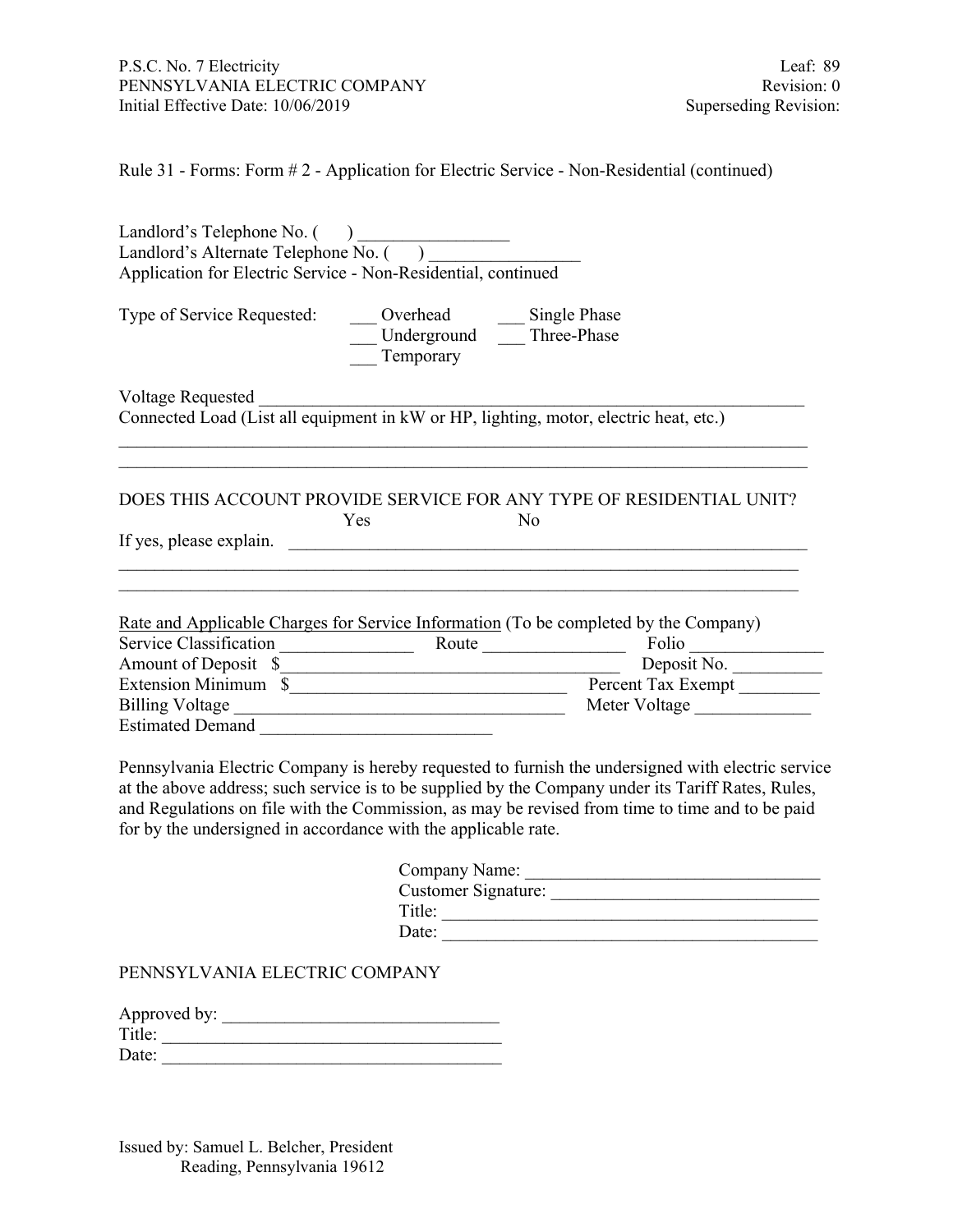Form #3 - Deposit Alternative Notice

Pennsylvania Electric Company Deposit Alternative Notice

| Name of Company       | Date |
|-----------------------|------|
| Service Address       |      |
|                       |      |
|                       |      |
| <b>Account Number</b> |      |

In consideration of Pennsylvania Electric Company's agreement to furnish electric service to me at the above service address and in lieu of a security deposit, I hereby guarantee that all future bills for electric service shall be promptly paid upon receipt.

I further waive my right to be sent a final Termination Notice until twenty (20) calendar days after payment if due. I understand that if payment of any bill is days overdue, Pennsylvania Electric Company may immediately terminate service to the premises.

| Company Name:       |  |
|---------------------|--|
| Customer Signature: |  |
| Title:              |  |
| Date:               |  |

# PENNSYLVANIA ELECTRIC COMPANY

| Approved by: |  |
|--------------|--|
| Title:       |  |
| Date:        |  |

Issued by: Samuel L. Belcher, President Reading, Pennsylvania 19612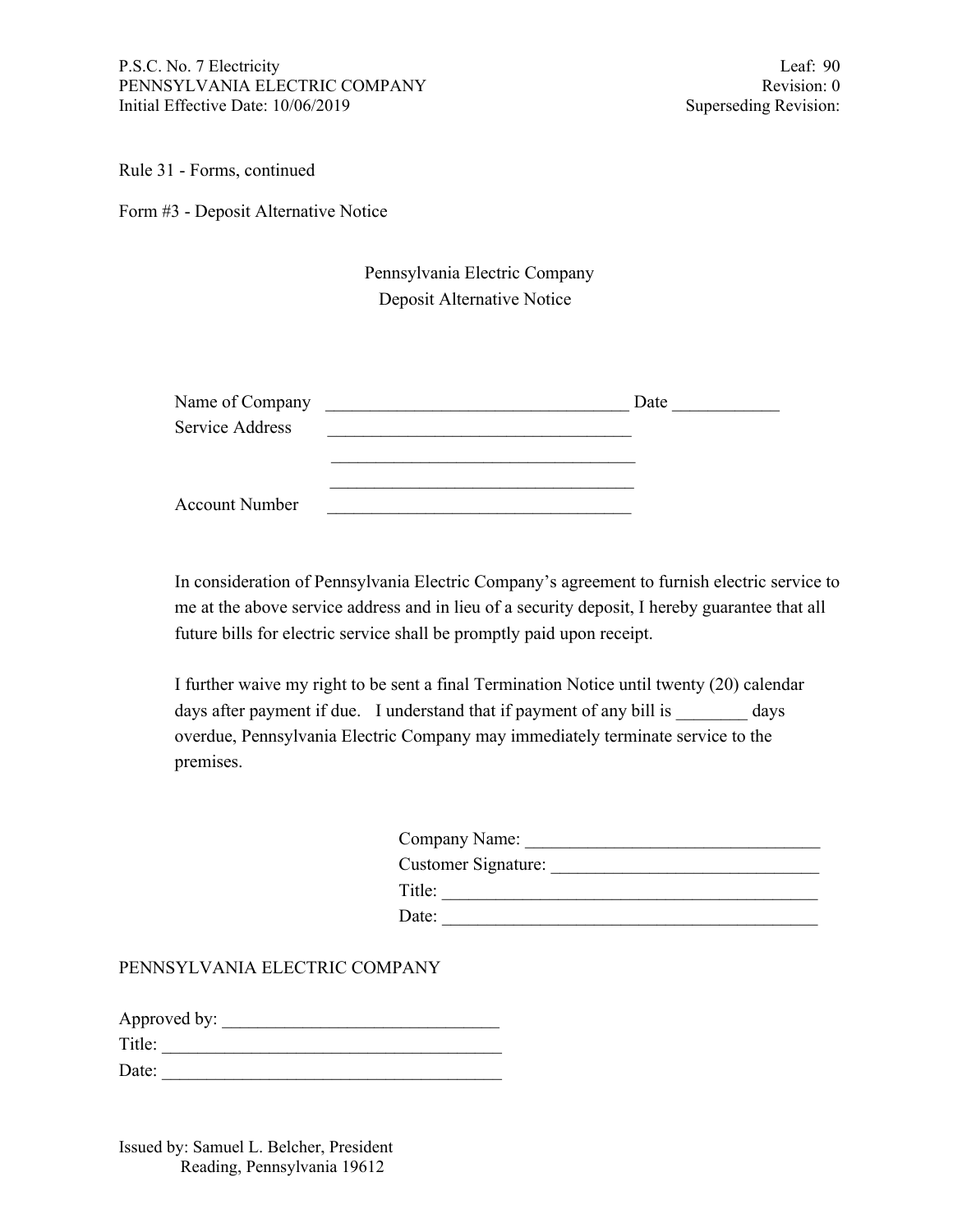Form #4 - Application for Electric Overhead Line Extension

# Pennsylvania Electric Company Application for Electric Overhead Line Extension

| <b>Applicant Name</b>                                                  |        | Date |
|------------------------------------------------------------------------|--------|------|
| This Application hereby requests an electric line extension located at |        |      |
|                                                                        | in the |      |
| County of                                                              |        |      |

The Applicant agrees to:

1. Grant the Company, free of cost, satisfactory permits, Right-of-Way Agreement(s), easements for tree trimming, construction, maintenance and operation of the electric line and the facilities through, upon, under and along the Applicant's property.

2. Sign the Company's Application for Electric Service.

3. Pay a lump sum payment or a monthly surcharge for the cost of any Right-of-Way Agreement(s), easements, permits, distribution costs (in excess of any allowances) and service line costs (in excess of any allowances). The terms of the lump sum payment or monthly surcharge are detailed in the Company's Tariff. If the Applicant qualifies and elects a surcharge, this surcharge shall continue even if the property is sold. The surcharge shall be collected from any subsequent owners of the property. THE APPLICANT HEREBY AGREES TO INFORM ALL PROSPECTIVE PURCHASERS OF THIS PROPERTY THAT A UTILITY SURCHARGE IS IN EFFECT.

Cost of Facilities

| Distribution Length - Allowances | $=$ Distribution Footage       |
|----------------------------------|--------------------------------|
| Service Length                   | - Allowances = Service Footage |

Issued by: Samuel L. Belcher, President Reading, Pennsylvania 19612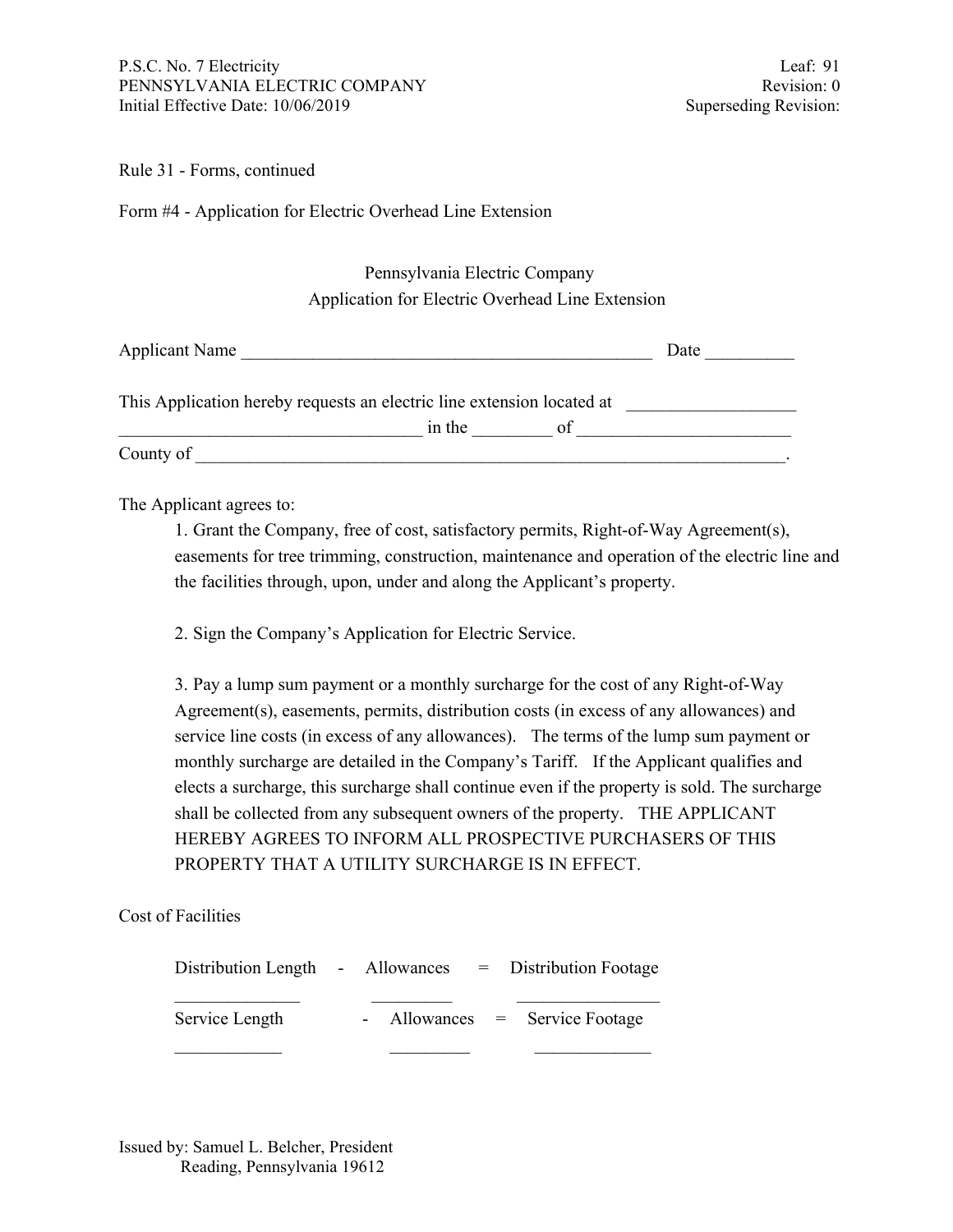Rule 31 - Forms: Form #4 - Application for Electric Overhead Line Extension (continued)

| Distribution Footage - $Cost/ Foot$ = Distribution Cost |                               |                   |
|---------------------------------------------------------|-------------------------------|-------------------|
|                                                         |                               |                   |
| Service Footage                                         | - $Cost/ Foot$ = Service Cost |                   |
|                                                         |                               |                   |
| Total Cost of Facilities \$                             |                               | (Lump Sum Amount) |

Surcharge Calculation

Total Cost of Facilities  $x$  Interest Factor/12 = Monthly Ten (10) Year Surcharge Amount  $\text{\$\$}$   $\text{\$\$}$   $\text{\$\$}$   $\text{\$\$}$   $\text{\$\$}$   $\text{\$\$}$   $\text{\$\$}$   $\text{\$\$}$ 

The Applicant shall pay: Lump Sum ( ), or Monthly Surcharge ( ).

 $\_$  , and the set of the set of the set of the set of the set of the set of the set of the set of the set of the set of the set of the set of the set of the set of the set of the set of the set of the set of the set of th

 $\_$  , and the contribution of the contribution of  $\mathcal{L}_\mathcal{A}$  , and the contribution of  $\mathcal{L}_\mathcal{A}$ 

The Applicant understands that the electric line(s) and facilities shall not be built until the Applicant has signed for electric service from the extension, all easements or Right-of-Way Agreements are granted, permits obtained, and the premises of the Applicant are properly wired and inspected by the appropriate agency.

Applicant Signature Date

Accepted by Pennsylvania Electric Company Date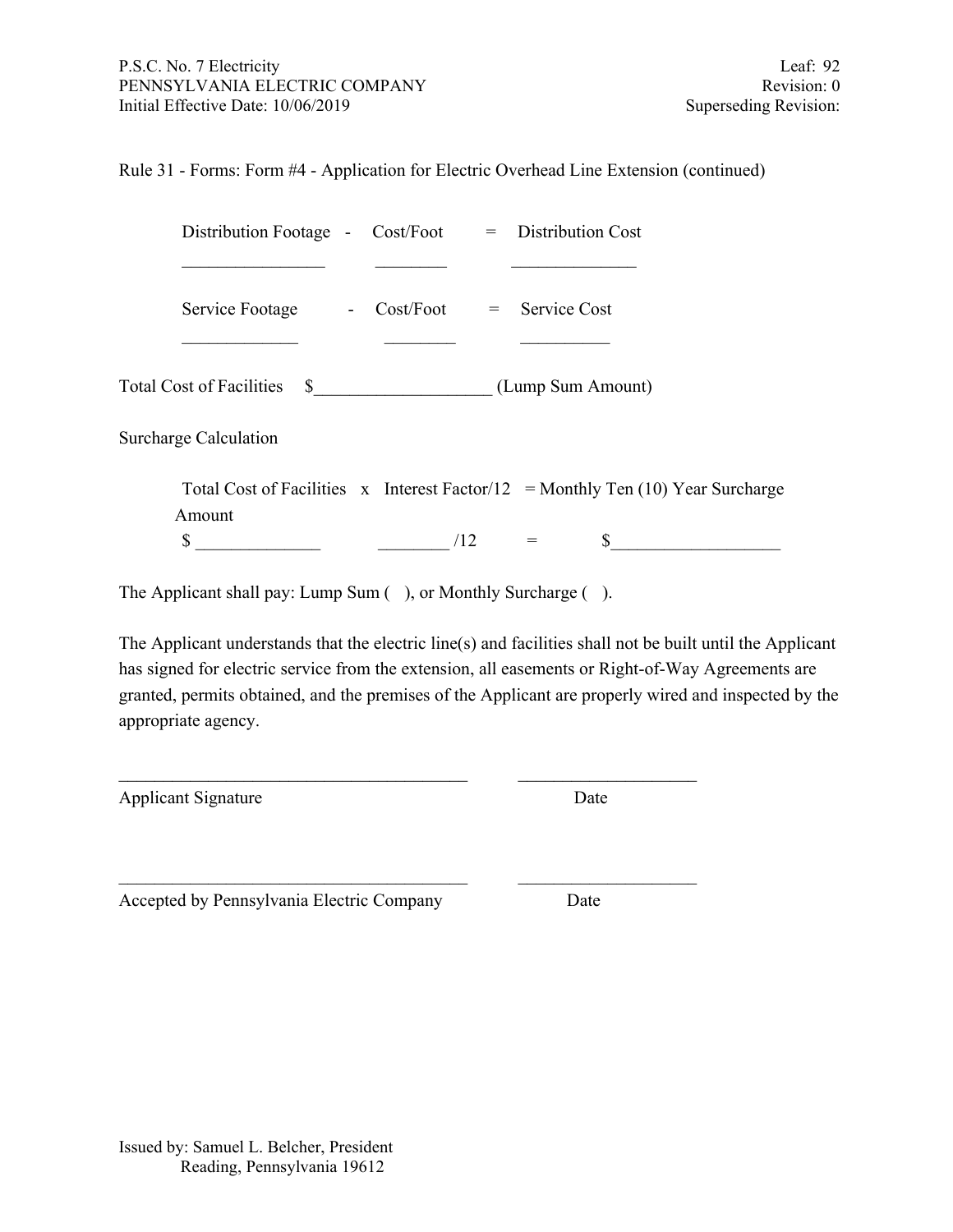Form # 5 - Application & Contract for Underground Residential Distribution System

### Pennsylvania Electric Company Application and Contract for Underground Residential Distribution System

 THE UNDERSIGNED, (hereinafter called "Applicant") hereby applies to PENNSYLVANIA ELECTRIC COMPANY (hereinafter called "Company") to have the Company furnish an underground electric distribution system for permanent Residential Service in a subdivision known as

 $\_$  , and the contribution of the contribution of the contribution of the contribution of  $\mathcal{L}_\text{max}$ and consisting of \_\_\_\_\_\_\_\_\_\_ dwelling units or building sites situated in the \_\_\_\_\_\_\_\_\_\_\_\_\_\_\_\_\_\_\_\_\_ \_\_\_\_\_\_\_\_\_\_\_\_\_\_\_ of \_\_\_\_\_\_\_\_\_\_\_\_\_\_\_\_\_\_\_\_\_\_\_\_, County of \_\_\_\_\_\_\_\_\_\_\_\_\_\_\_\_\_\_\_\_\_\_\_\_.

\_\_\_\_\_\_\_\_\_\_\_\_\_\_\_\_\_\_\_\_\_\_\_\_\_\_\_\_\_\_\_\_\_\_\_\_\_\_\_\_\_\_\_\_\_\_\_\_\_\_\_\_\_\_\_\_\_\_\_\_\_\_\_\_\_\_\_\_\_\_\_\_\_\_\_\_

Upon the acceptance of this application, the Company agrees to:

- 1. Install underground electric distribution lines of sufficient capacity, along with such appurtenant devices, equipment and materials which shall be needed in the judgment of the Company, to provide safe and adequate permanent electric service.
- 2. Install underground service laterals at the Applicant's expense as the Applicant may elect.
- 3. Own, operate and maintain the distribution system and with the Applicant's consent, the Company shall also own, operate and maintain the service lateral on private property.

 The Applicant agrees that before the Company shall be obligated to make such installations, the Applicant shall:

1. Furnish a survey map approved by all governmental authorities having jurisdiction, and certified to by a licensed professional engineer or land surveyor and certified as final by the Applicant showing the location of each lot, sidewalk and roadway and prior to and during construction by the Company, shall place and maintain survey stakes indicating grade and property lines. A map showing the location of all other existing and proposed underground facilities shall be furnished to the Company by the Applicant as soon as the location of such facilities shall be known, but prior to the installation of the underground electric distribution facilities.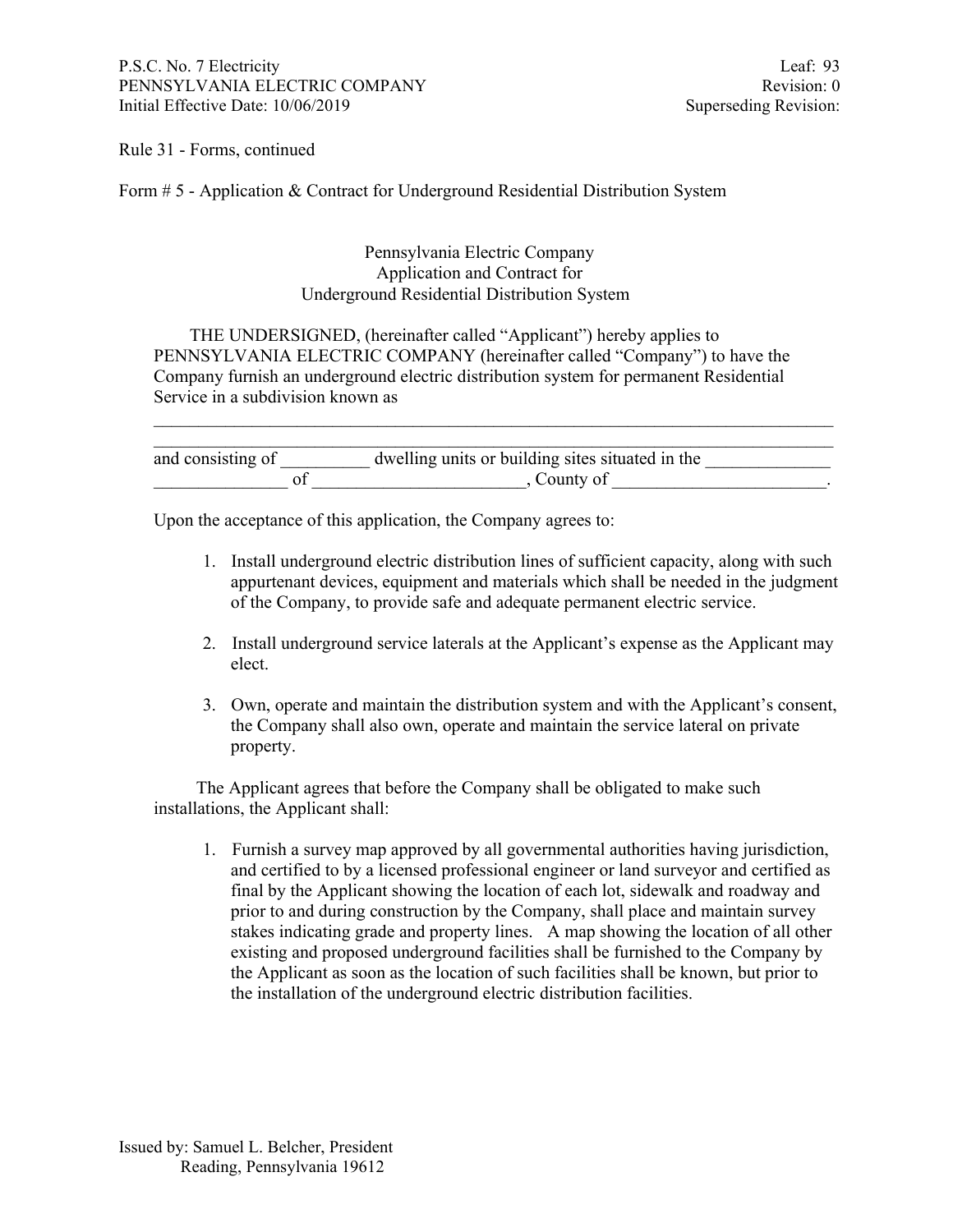# Rule 31 - Forms: Form # 5 - Application & Contract for Underground Residential Distribution System (continued)

- 2. Execute and deliver to the Company, free from cost, suitable permanent easements or rights-of-way insofar as the initial installation or subsequent additions thereto affect the property owned by the Applicant for placing and maintaining said distribution facilities or agree to pay a surcharge of twelve percent (12%) per annum of such costs as may be incurred by the Company, if at the Applicant's request, it obtains such easements or rights-of-way.
- 3. Clear rights-of-way and easements of tree stumps, brush and obstructions at no charge to the Company, and grade to within six (6) inches of final grade. Such clearance and grading must be maintained by the Applicant during construction by the Company. Restoration of top surface after construction shall be by the Applicant at the Applicant's expense. All sewers, water facilities and drainage facilities shall be installed before the Company commences construction.
- 4. Make a non-refundable contribution of \$ based on distribution trench footage within the subdivision in excess of sixty (60) feet per dwelling unit. The contribution is based upon the number of dwelling units to be served from the distribution system, as indicated on the map furnished under Paragraph 1 above. If additional dwelling units are constructed within the subdivision, the contribution shall be recalculated as provided in Rule 7 of this Tariff.
- 5. Make a deposit in the amount of  $\$\quad$  but not to exceed the incremental cost above the equivalent cost for overhead facilities. This deposit shall be returned to the Applicant quarterly, with interest, on a pro rata basis as each new Customer is connected with service.

Any new portion of the deposit remaining unrefunded five (5) years from the date the Company is first ready to render service from the underground electric distribution lines shall be retained by the Company. Upon the mutual agreement of both the Company and the Applicant, a bond may be posted in lieu of any deposit.

6. Pay the Company for the cost of that portion of the service lateral on the Applicant's property if he elects to have the Company make this installation.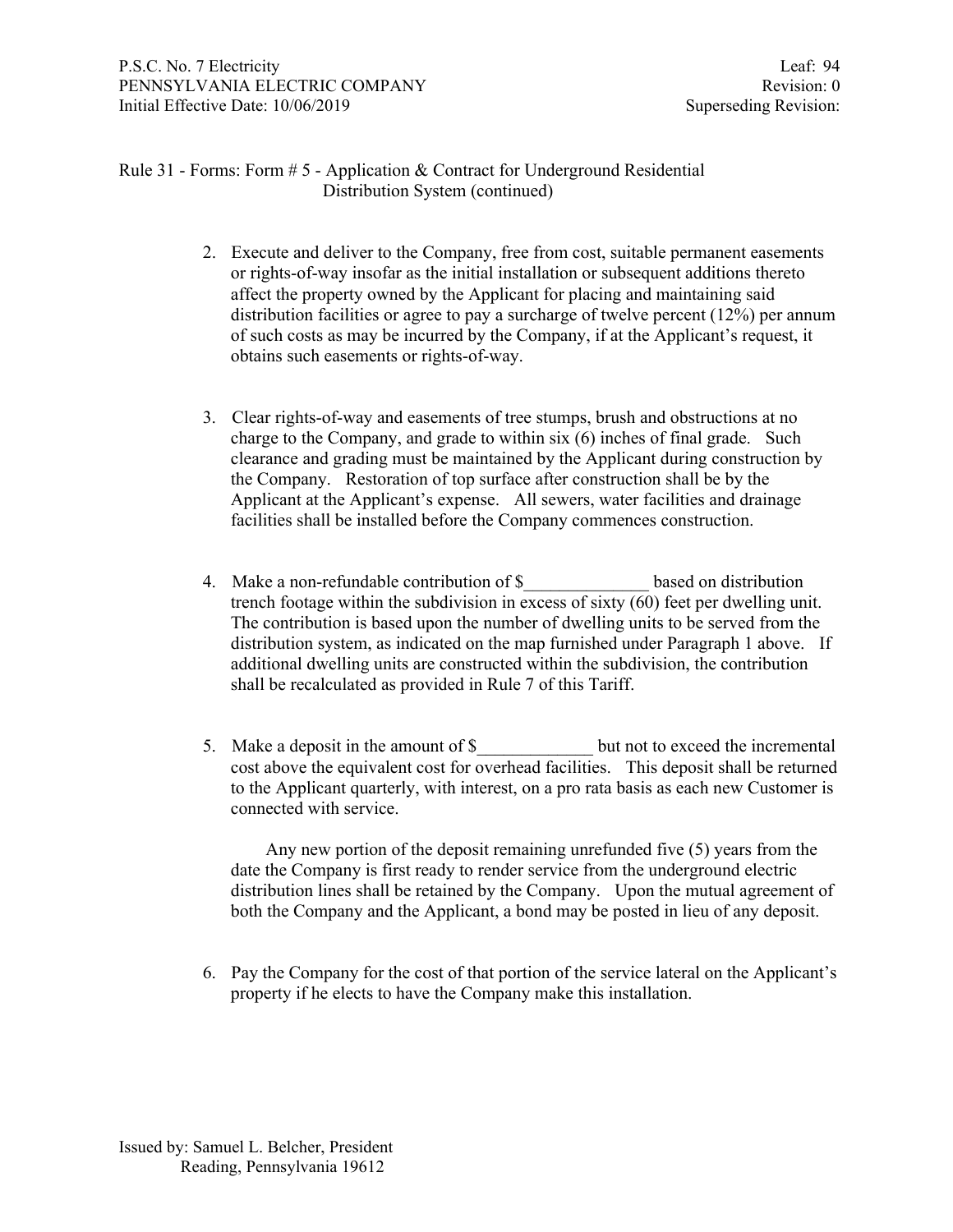# Rule 31 - Forms: Form # 5 - Application & Contract for Underground Residential Distribution System (continued)

7. Upon demand, reimburse the Company for costs incurred in the replacement or relocation of Company facilities caused by subsequent changes in the Applicant's plans, if any.

 The above deposits and non-refundable contributions are based upon the Applicant's plans as of this date and the Company's costs as set forth in P.S.C. No. 6. The deposit and contribution shall be subject to change based on the changes in cost reflected in P.S.C. No. 6 and changes in the Applicant's plans as of the date the facilities are constructed. Changes, if any, shall be reflected in a revised agreement.

 This is an Application to have the Company furnish an underground distribution system, not an Application for electric service. It is understood that the Company shall have no obligation to render service by means of such system unless and until the Applicant shall have executed, and the Company shall have approved, an application for service and the Applicant shall have fulfilled his obligations hereunder and otherwise complied with the Company's Rule 4 of P.S.C. No. 6.

 Notwithstanding the obligations specified herein, the Applicant shall be entitled to the benefit of any pertinent regulations, order or directive of the Commission of the State of New York which is intended to be effective as of the date of this Application.

 The terms and conditions herein shall bind the parties hereto, and their respective heirs, executors, administrators, successors and assigns.

 The Applicant shall not assign this Agreement without first obtaining the written consent of the Company, which consent shall not be unreasonably withheld.

 $\_$  , and the state of the state of the state of the state of the state of the state of the state of the state of the state of the state of the state of the state of the state of the state of the state of the state of the

Applicant's Signature Date

Approved by Pennsylvania Electric Company Date

 $\_$  , and the state of the state of the state of the state of the state of the state of the state of the state of the state of the state of the state of the state of the state of the state of the state of the state of the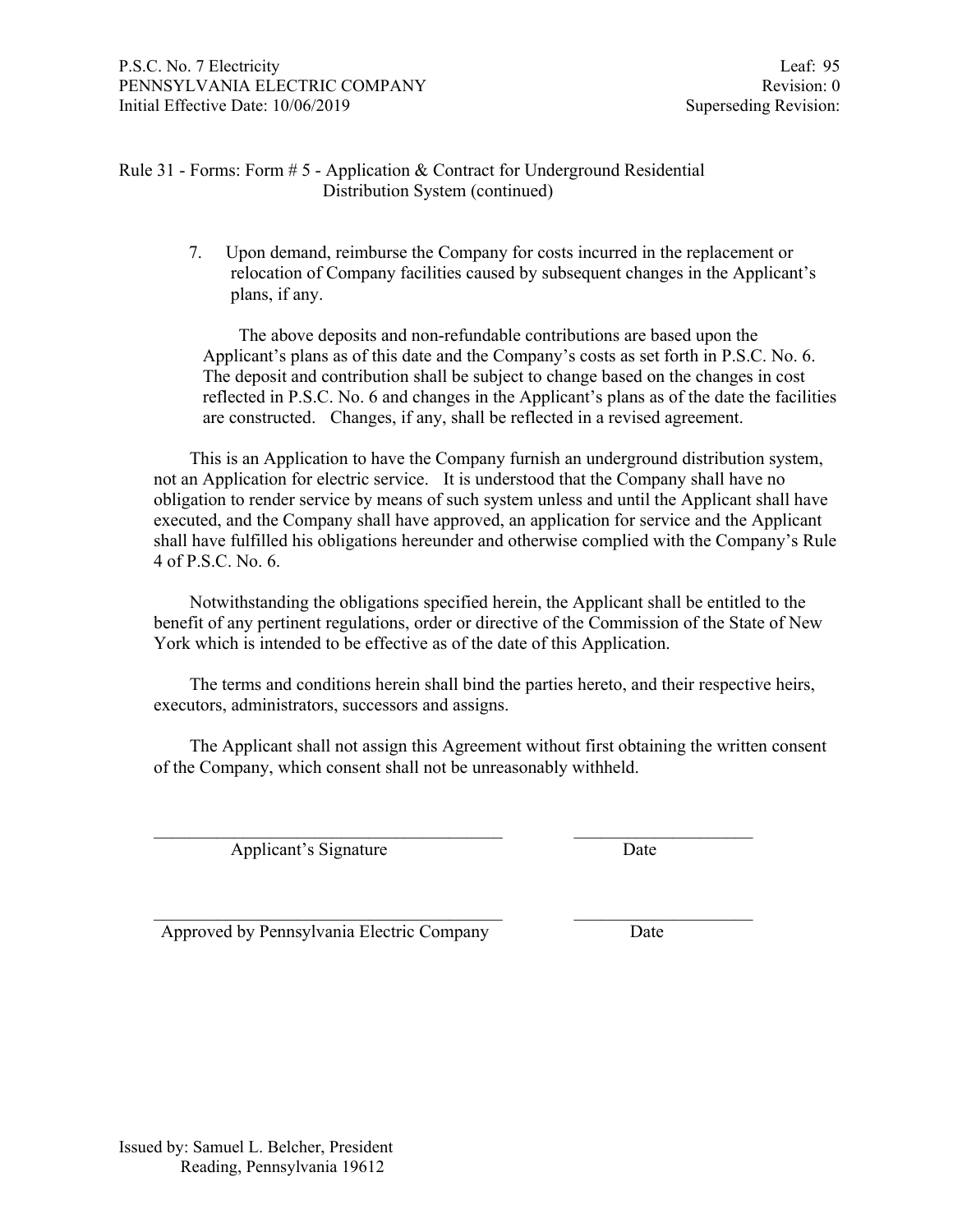Form #6 - Minimum Insulation Standards for New or Additions to Existing Residential Structures

Pennsylvania Electric Company Certificate of Compliance Minimum Insulation Standards for New or Additions to Existing Residential Structures

The undersigned certifies that the (check one)

\_\_\_\_\_ 1 or 2 family residence \_\_\_\_\_ multi-family residence

at \_\_\_\_\_\_\_\_\_\_\_\_\_\_\_\_\_\_\_\_\_\_\_\_\_\_\_\_\_\_\_\_\_\_\_\_\_\_\_\_\_\_\_\_\_\_\_\_\_\_\_\_\_\_\_\_\_\_\_\_

(Location)

is or shall be, not later than thirty (30) days after time of occupancy, in compliance with one of the following statute provisions (check one):

| Part 1:E101.6     |                                                                 |
|-------------------|-----------------------------------------------------------------|
| Part 3            | New York State Energy Conservation                              |
| Part 4            | <b>Construction Code</b>                                        |
| Part 5            |                                                                 |
|                   | Appendix A, Opinion 77-10, Minimum Insulation Standards,        |
|                   | New York State Public Service Commission (applies only to       |
|                   | buildings on which construction began between April 1, 1977 and |
| January 1, 1979). |                                                                 |
|                   |                                                                 |

It is understood that electric service shall, depending on the applicable circumstance, not be connected, be subject to a twenty-five percent (25%) surcharge on the utility bill until all violations are eliminated, or be disconnected, if, upon inspection the structure is found not to be in compliance with the conditions set forth above.

The undersigned certified that a properly executed copy of this certificate shall be delivered to the owner prior to closing and further attests that all statements and representations contained in this certificate are true and accurate.

 $\_$  , and the set of the set of the set of the set of the set of the set of the set of the set of the set of the set of the set of the set of the set of the set of the set of the set of the set of the set of the set of th

Date Signature of Builder or Contractor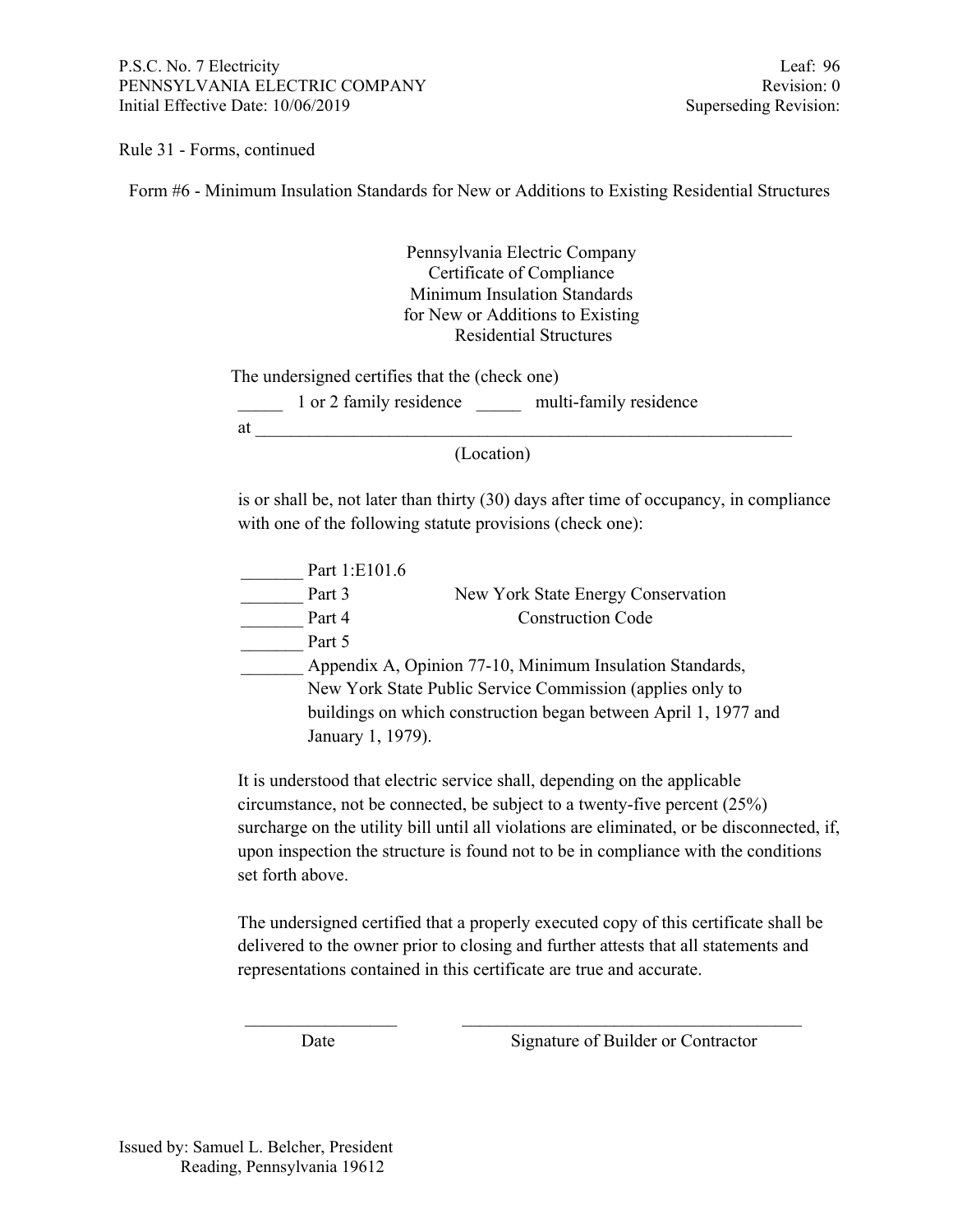Form #7 - Minimum Insulation Standards for Dwelling Converting to Electric Space Heat

Pennsylvania Electric Company Certificate of Compliance Minimum Insulation Standards for Dwelling Converting to Electric Space Heat

1. I, \_\_\_\_\_\_\_\_\_\_\_\_\_\_\_\_\_\_\_\_\_\_\_\_\_\_\_\_ am aware that the Minimum Insulation (Owner)

for Dwellings Converting to Electric Space Heat require my dwelling to have storm doors, storm windows and at least R-19 (usually six inches) roof insulation. I certify that my dwelling at the meets those meets those meets those meets those (Location)

requirements, or that I have obtained a waiver; and I understand that should my dwelling be found not in compliance, a twenty-five percent (25%) surcharge on my utility bill may be imposed or electric service may be discontinued.

The undersigned attests that all statements and representations contained in this certificate are true and accurate.

Signature of Owner

Address

\_\_\_\_\_\_\_\_\_\_\_\_\_\_\_\_\_\_\_\_\_\_\_\_\_\_\_\_\_\_\_\_\_\_

\_\_\_\_\_\_\_\_\_\_\_\_\_\_\_\_\_\_\_\_\_\_\_\_\_\_\_\_\_\_\_\_\_\_

2. I have inspected the dwelling at \_\_\_\_\_\_\_\_\_\_\_\_\_\_\_\_\_\_\_\_\_\_\_\_\_\_\_\_\_\_\_\_\_ owned (Location)

by and certify that it meets the requirements of the (Owner)

Minimum Insulation Standards for Dwellings Converting to Electric Space Heat.

The undersigned certifies that a properly executed copy of this certificate shall be delivered to the owner and further attests that all statements and representations contained in this certificate are true and accurate.

\_\_\_\_\_\_\_\_\_\_\_\_\_\_\_ \_\_\_\_\_\_\_\_\_\_\_\_\_\_\_\_\_\_\_\_\_\_\_\_\_\_\_\_\_\_\_\_\_\_\_\_\_\_\_

Date Signature of Contractor or Utility Representative

Issued by: Samuel L. Belcher, President Reading, Pennsylvania 19612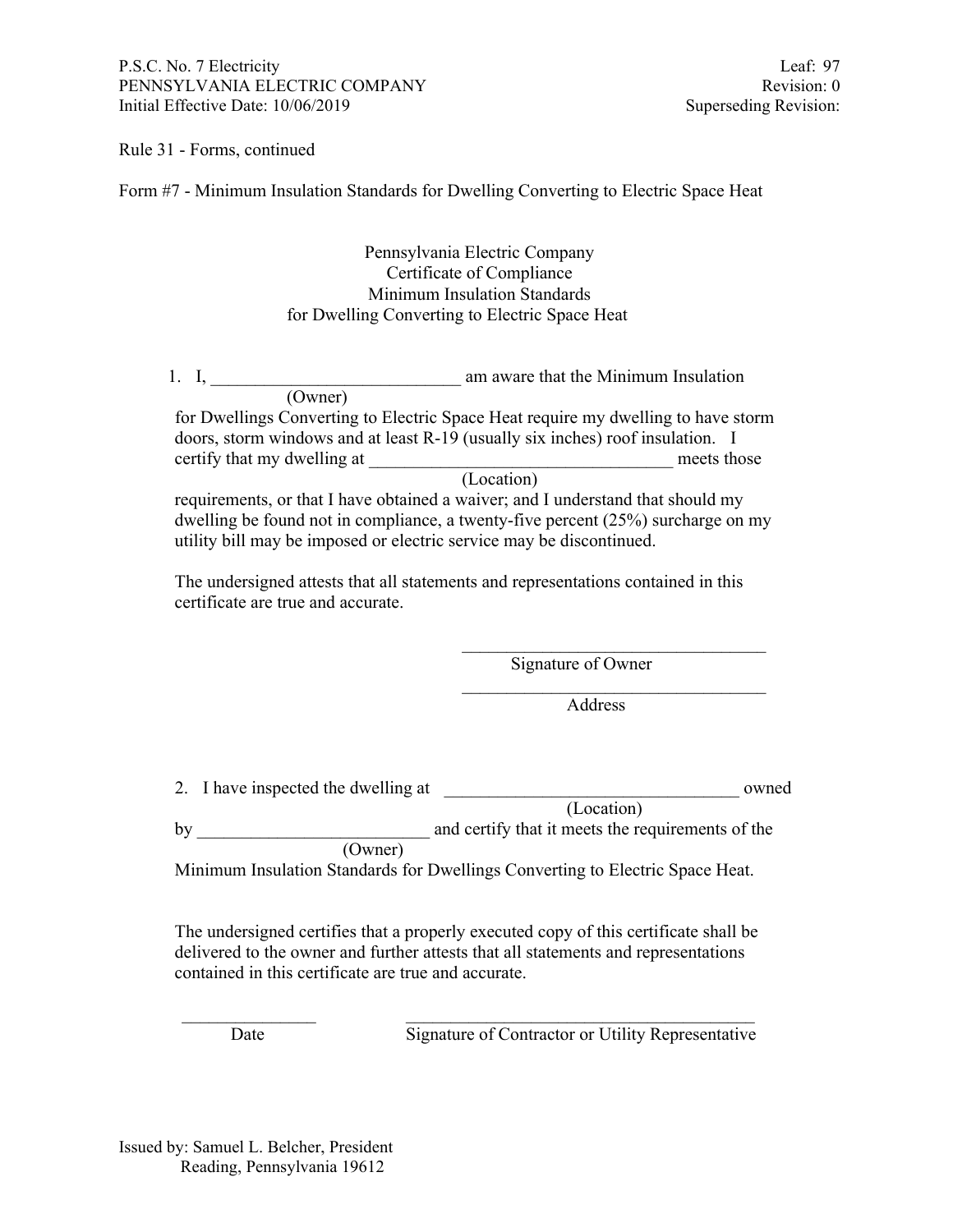Form #8 - Deferred Payment Agreement - Residential

# **PENNSYLVANIA ELECTRIC COMPANY DEFERRED PAYMENT AGREEMENT - RESIDENTIAL**

| <b>Customer Name</b>       | Telephone No. |
|----------------------------|---------------|
| Service Address            | Account No.   |
|                            | Date          |
| <b>Outstanding Balance</b> |               |

#### ABOUT THIS AGREEMENT

 This is an Agreement by the above named customer to make payments to Pennsylvania Electric Company for amounts owed. All monthly charges must be paid by the due date shown on the bill, and a down payment may be required. Electric service to the above listed address shall not be turned off if payments are made on time. PLEASE READ THIS FORM COMPLETELY BEFORE SIGNING.

#### PAYMENT AGREEMENT RULES

 This Agreement must be fair and must be based on your ability to pay. If you cannot meet the terms of this Agreement, do not sign it; instead contact our office immediately.

 This Agreement can be changed if your ability to pay changes significantly for reasons you cannot control. If you can show financial need, alternate terms shall be arranged.

 Depending on your circumstances, a down payment may not be required; and installments may be as low as Ten Dollars (\$10.00) a month.

 If you are a recipient of public assistance or supplemental security income, you may be eligible for help in paying your bills. If so, please call or visit your local Social Services Office.

#### AMOUNT TO BE PAID

.

| n a<br>אנר<br>m<br>аэ<br>-ran<br>41 I I<br>. | -- | œ |
|----------------------------------------------|----|---|
|                                              |    |   |

# HOW PAYMENT SHALL BE MADE

A down payment of \$

. Installments of \$\_\_\_\_\_\_\_\_\_\_\_\_\_\_\_\_\_\_\_\_\_\_\_\_\_\_\_\_\_\_ plus the current bill shall be paid by the due date shown on the bill.

**- over -**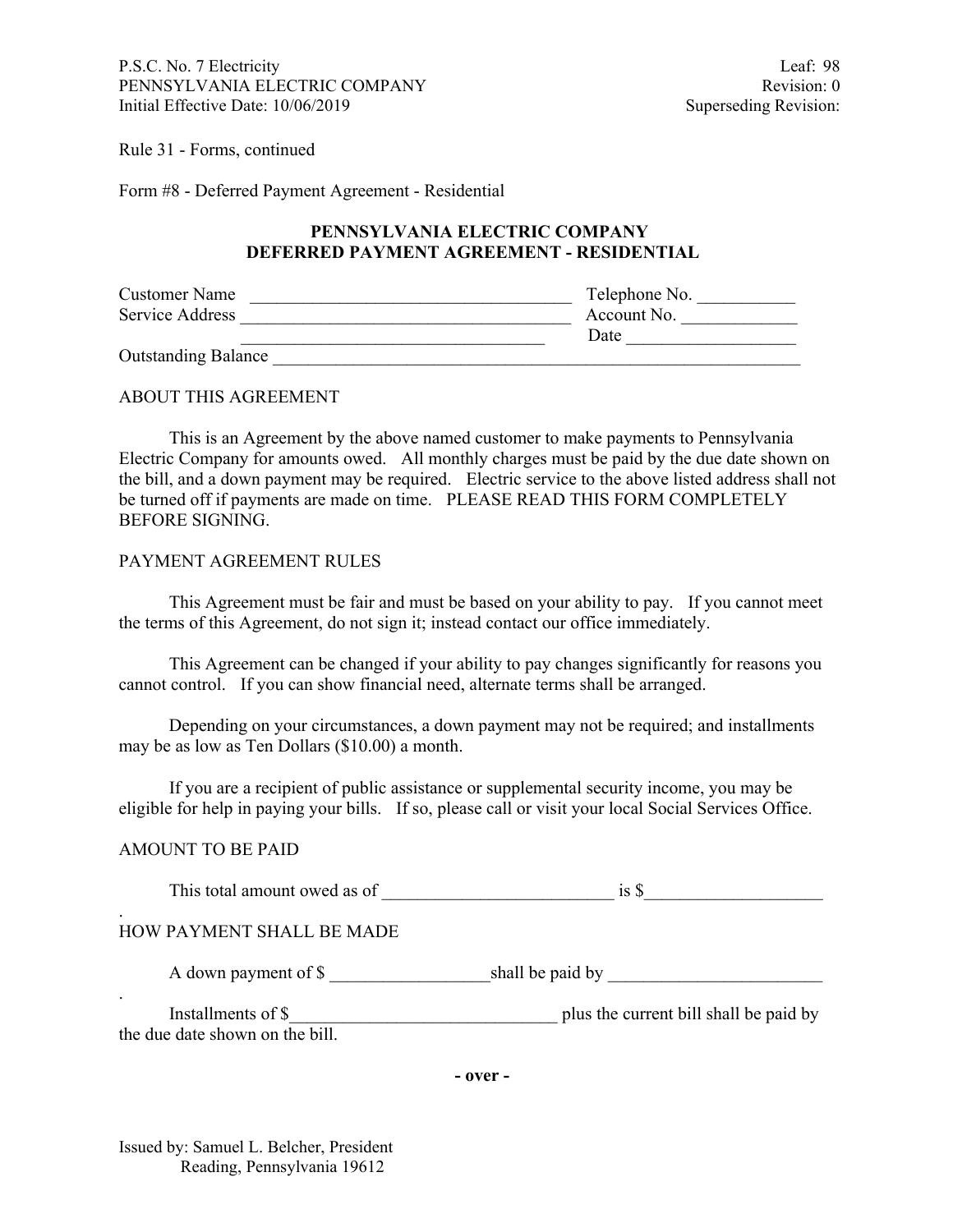Rule 31 - Forms: Form #8 - Deferred Payment Agreement - Residential (continued)

(Side 2)

### LATE PAYMENT CHARGES

 If this Agreement is fully complied with, no Late Payment Charges shall be applied. However, Late Payment Charges of 1.5% per month (18% per year) shall be calculated on any installment amount and/or current bill amount paid late.

### WHAT HAPPENS IF PAYMENTS ARE NOT MADE

 If you do not comply with the terms of this Agreement, we can require you to pay the total amount owed on your account; and we can terminate your electric service.

#### ASSISTANCE

 If a change is needed or if you wish to discuss this Agreement for any reason, please call us at (800) 962-4848 between 8:00 a.m. and 8:00 p.m., Monday through Friday.

 If further help is needed, call the Public Service Commission at 1-800-342-3377 between 8:30 a.m. and 4:30 p.m., Monday through Friday.

#### LEVELIZED BILLING OPTION

A levelized billing program is available. Please check here if you wish to be placed on levelized billing. You shall be placed on the program beginning with your next bill. If you need more information about this program, please call our office at (800) 962-4848.

#### ACCEPTANCE OF AGREEMENT

 The original of this form must be signed and returned in the enclosed envelope along with your down payment of \$ sign and return by \_\_\_\_\_\_\_\_\_, electric service shall be terminated on or after \_\_\_\_\_\_\_\_.

I HAVE READ, UNDERSTAND, AND ACCEPT THIS AGREEMENT.

Customer Signature \_\_\_\_\_\_\_\_\_\_\_\_\_\_\_\_\_\_\_\_\_\_\_\_\_\_\_\_\_\_\_\_\_\_\_\_\_\_\_\_\_ Date \_\_\_\_\_\_\_\_\_\_\_\_\_

# PENNSYLVANIA ELECTRIC COMPANY

Representative Signature  $\Box$ 

Issued by: Samuel L. Belcher, President Reading, Pennsylvania 19612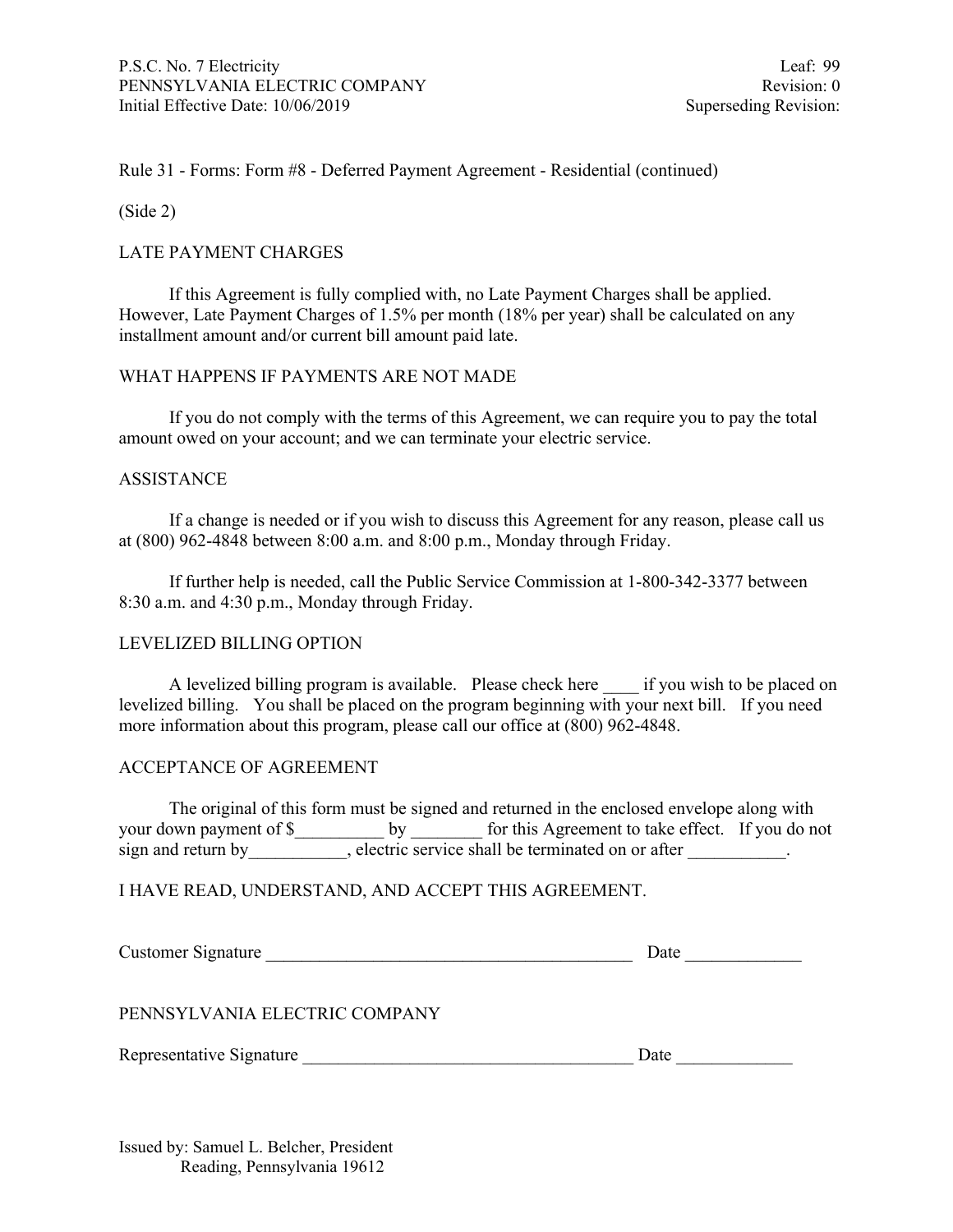Rule 31 - Forms, continued Form #9 - Deferred Payment Agreement - Non-Residential

> Pennsylvania Electric Company Deferred Payment Agreement - Non-Residential

| Customer Name   | Acct. No.                  |
|-----------------|----------------------------|
| Service Address | <b>Outstanding Balance</b> |
|                 |                            |

Requested Security Deposit **Deposit** Date Agreement Arranged

I/We agree to pay Pennsylvania Electric Company \$ \_\_\_\_\_ per the terms outlined below, in addition to keeping the current bills paid. Payment of all monthly charges must be paid by the due date shown on the bill.

Appropriate late payment charges of 1.5% per month/18% per year shall be applied to any unpaid agreement amounts and shall be calculated on this unpaid amount. However, if this Agreement is fully complied with, no late payment charge shall be applied.

Failure to sign and return this Agreement or to comply with the terms of this Agreement may result in the termination of your electric service in accordance with the Public Service Commission's prevailing Rules and Regulations.

#### **TERMS**

Payment terms for past due balance:

\$ + current bill shall be paid by the due date shown on the bill.

Payment terms for deposit:

Entire payment of \$\_\_\_\_\_\_\_\_\_\_\_\_\_\_\_\_ by \_\_\_\_\_\_\_\_\_\_\_\_\_\_\_\_\_\_\_\_.

Installments:

1. \$  $\qquad \qquad$  by  $\qquad \qquad$  2. \$  $\qquad \qquad$  by  $\qquad \qquad$  3. \$  $\qquad \qquad$  by (Date) (Date) (Date)

 If you are not satisfied with this Agreement, you can write to the Consumer Services Division, Public Service Commission at Three Empire State Plaza, Albany, New York, 12223, or call the PSC toll-free HELPLINE at 1-800-342-3377.

This form must be signed and returned along with the requested down payment by in order for this Agreement to take effect.

| Customer Signature            | Date |
|-------------------------------|------|
| PENNSYLVANIA ELECTRIC COMPANY |      |
| Representative Signature      | Date |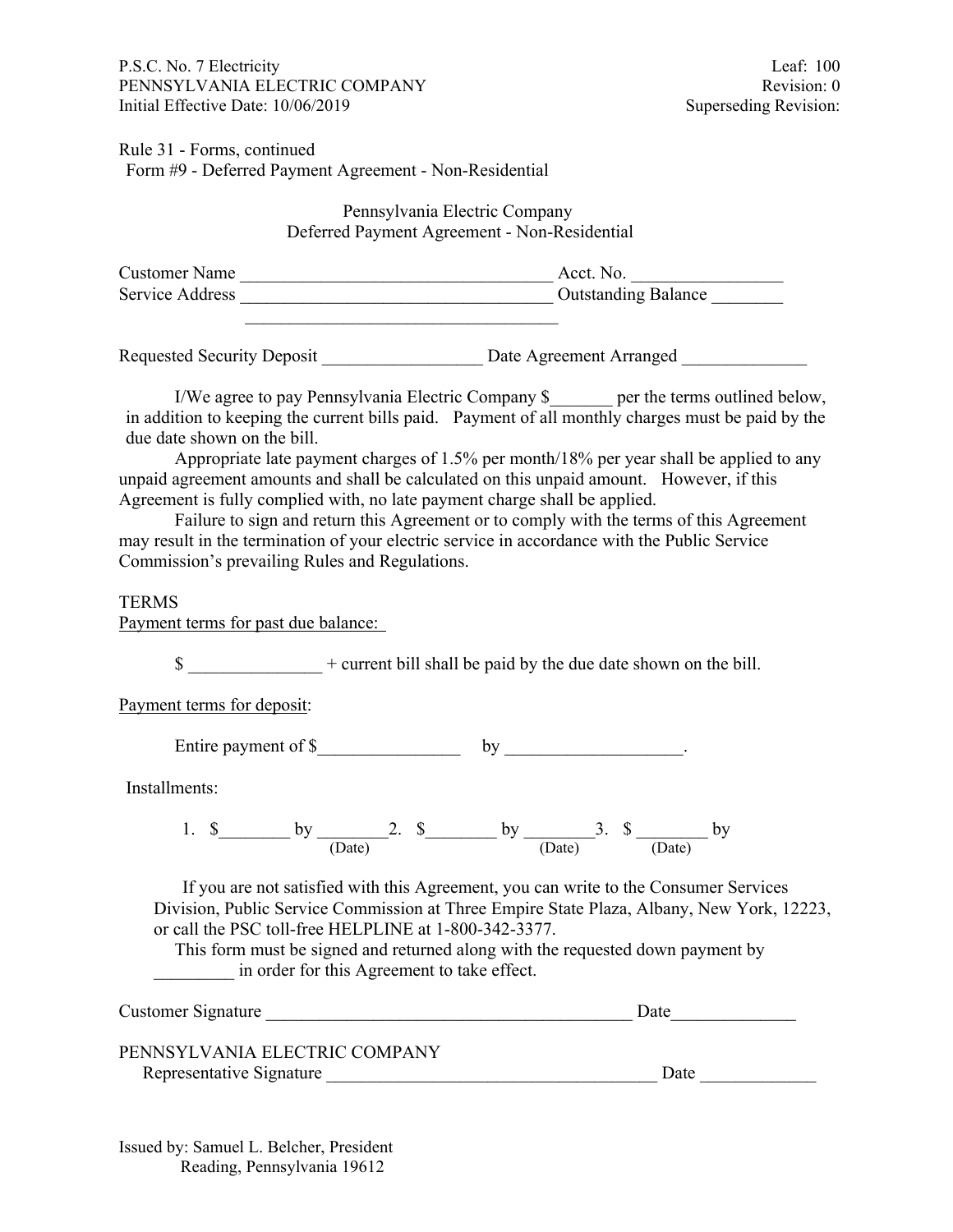# **SERVICE CLASSIFICATION NO**. **1**

#### **RESIDENTIAL SERVICE**

#### AVAILABILITY:

This Service Classification is available to Delivery Service Residential Customers using the Company's standard service for residential lighting, appliance operation, cooking, water heating, space heating and general household purposes; also for similar service supplied to any corporation or association organized and conducted in good faith for religious purposes. Also applicable for Delivery Service community residences as defined in subdivision 28, 28-a or 28-b of section 1.03 of the Mental Hygiene Law, provided that such residence is operated by a not-for-profit corporation and if supervisory staff is on site on a twenty-four hour per day basis, that the residence provides living accommodations for fourteen (14) or fewer residents and to any Delivery Service not-forprofit corporations that are a veterans organization that owns or leases a post or hall.

Electric service shall be provided at 120/240 volts, single phase, except three phase electric service shall be available to any corporation or association organized and conducted in good faith for religious purposes or for use exclusively in connection with a community residence as defined in subdivision 28, 28-a or 28-b of section 1.03 of the Mental Hygiene Law.

All of the following general monthly charges are applicable to Delivery Service Customers.

#### GENERAL MONTHLY CHARGES:

#### **Distribution Charge**

\$7.49 per month (Minimum Charge), plus

3.387 cents per kWh for all kWh

#### **NUG Charge**

The Company will charge for NUG Charges to Customers taking Delivery Service in accordance with the provisions of Rider C – NUG Cost Adjustment Clause, which charge shall apply to all kWh billed under this Service Classification. Such statement can be found on the Company website.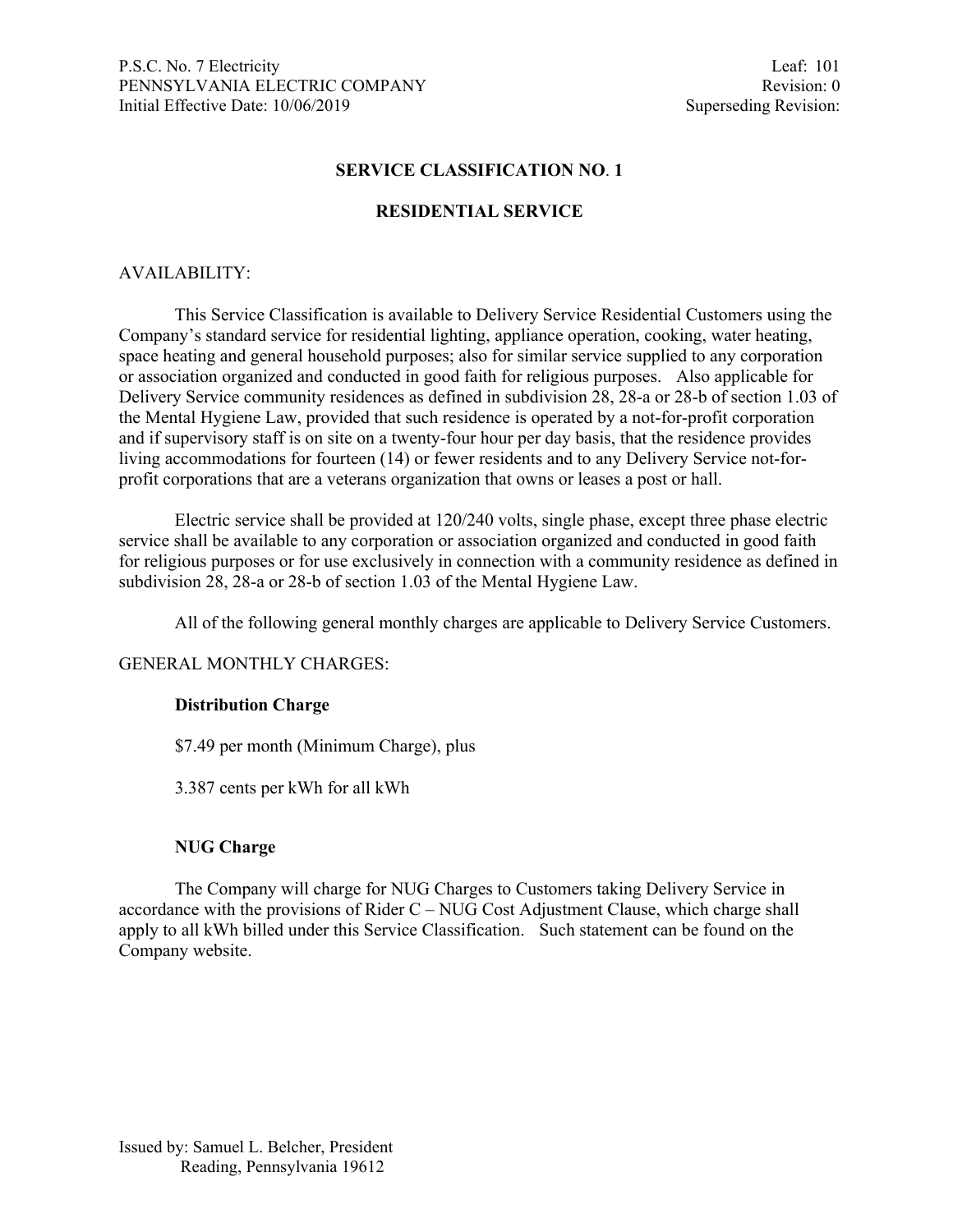Service Classification No. 1 (continued)

#### **DSS Charge**

The Company will provide and charge for Default Service Support to Customers taking Delivery Service in accordance with the provisions of Rider B – Default Service Support Rate Rider, which charge shall apply to all kWh billed under this Rate Schedule. Such statement can be found on the Company website.

# DEFAULT SERVICE CHARGES:

For Customers receiving Default Service from the Company, Rider A – Price to Compare Default Service Rate Rider, Residential Customer Class Rate applies. Such statement can be found on the Company website.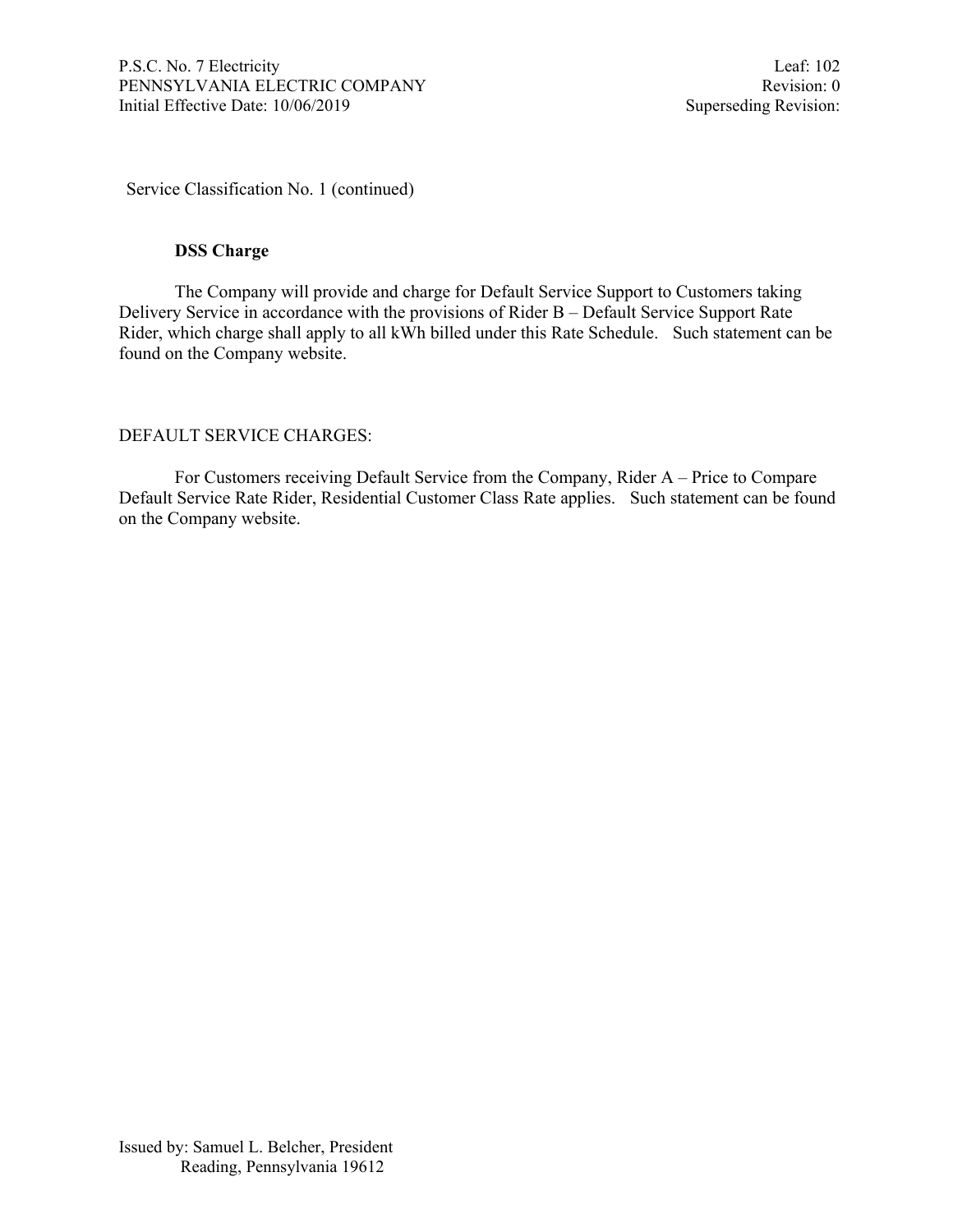Service Classification No. 1 (continued)

### TAX SURCHARGES:

The base rates and charges set forth herein shall be increased or decreased, as applicable, pursuant to Rule 30-A, Utility Gross Revenue Taxes and Rule 30-B, State Income Taxes.

#### MINIMUM CHARGE:

The minimum monthly charge shall be the Customer Charge. In no event shall the minimum monthly charge be less than any monthly guarantee established under Rule 7, Extension of Company Facilities to Serve Customer.

#### PAYMENT TERMS:

All bills are rendered at the above Rate and are subject to late payment charges in accordance with the provision of Rule 16, Payment of Bills

#### GENERAL PROVISIONS:

- A. Multiple Dwellings: As of May 2, 1980, this provision is limited to the conversion of existing structures to multiple occupancy. When it is impractical for the Company to separately meter and bill each dwelling unit in a multiple dwelling, service to a maximum of five (5) such dwelling units in a single structure may be supplied through a single meter. When more than five (5) dwelling units are served through a single meter, billing shall be on the appropriate General Service Classification.
- B. Combined Service: Where a Customer conducts a business in the same premises as his residence and the combined energy requirements are measured by a single meter, the energy so used shall be billed at the above rate, provided that the connected load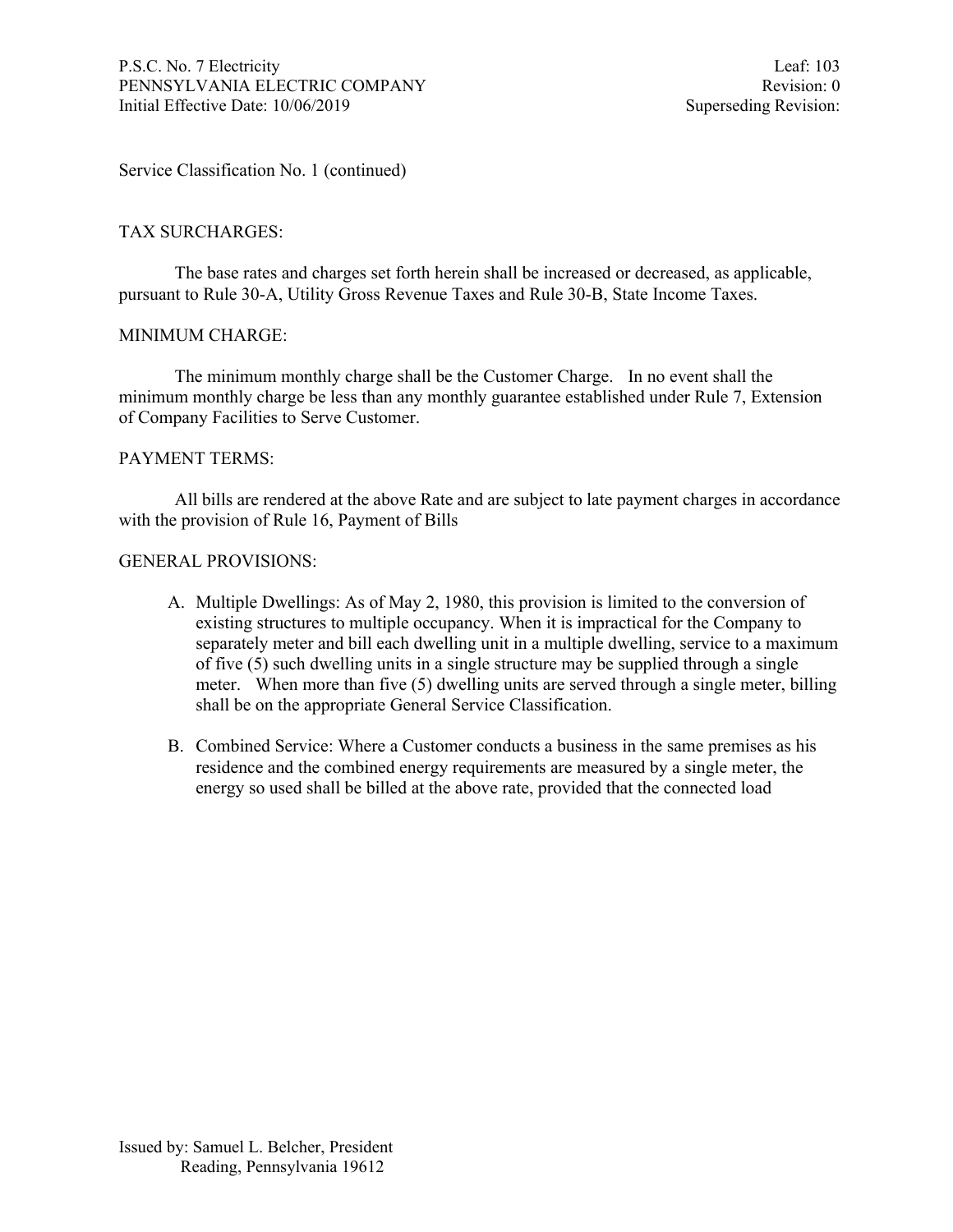Service Classification No. 1 (continued)

in lighting and power used for business or commercial purposes does not exceed 2,000 watts. Where the commercial portion of the total load is in excess of 2,000 watts, separate meters must be installed for the residential and for the commercial requirements, or the combined service shall be billed under Service Classification No. 3.

C. Levelized Billing: Levelized billing shall be offered to a Customer in accordance with Rule 15.B.(6), Levelized Billing and Payment Plan - Residential.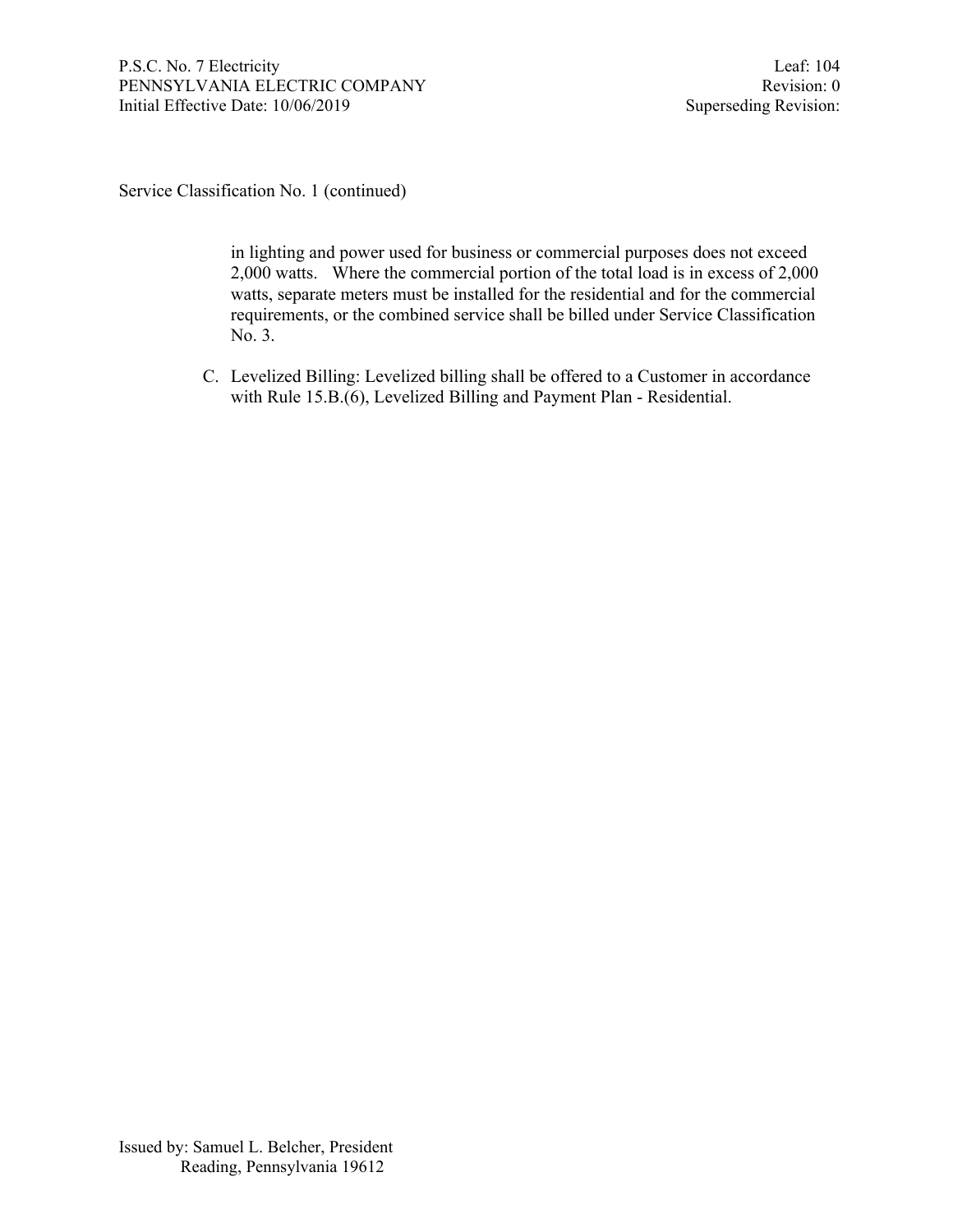# **SERVICE CLASSIFICATION NO. 2**

#### **RESIDENTIAL TIME-OF-DAY SERVICE**

#### AVAILABILITY:

This Service Classification is available to Delivery Service Residential Customers using the Company's standard service for residential lighting, appliance operation, cooking, water heating, space heating and general household purposes; also for similar service supplied to any corporation or association organized and conducted in good faith for religious purposes. Also applicable for Delivery Service community residences as defined in subdivision 28, 28-a or 28-b of section 1.03 of the Mental Hygiene Law, provided that such residence is operated by a not-for-profit corporation and if supervisory staff is on site on a twenty-four hour per day basis, that the residence provides living accommodations for fourteen (14) or fewer residents and to any Delivery Service not-forprofit corporations that are a veterans organization that owns or leases a post or hall.

Electric service shall be provided at 120/240 volts, single phase, except three phase electric service shall be available to any corporation or association organized and conducted in good faith for religious purposes or for use exclusively in connection with a community residence as defined in subdivision 28, 28-a or 28-b of section 1.03 of the Mental Hygiene Law.

All of the following general monthly charges are applicable to Delivery Service Customers.

#### GENERAL MONTHLY CHARGES:

#### **Distribution Charge**

\$10.81 per month (Minimum Charge), plus

On-Peak Hours

6.620 cents per kWh for all On-Peak kWh

Off-Peak Hours

1.185 cents per kWh for all Off-Peak kWh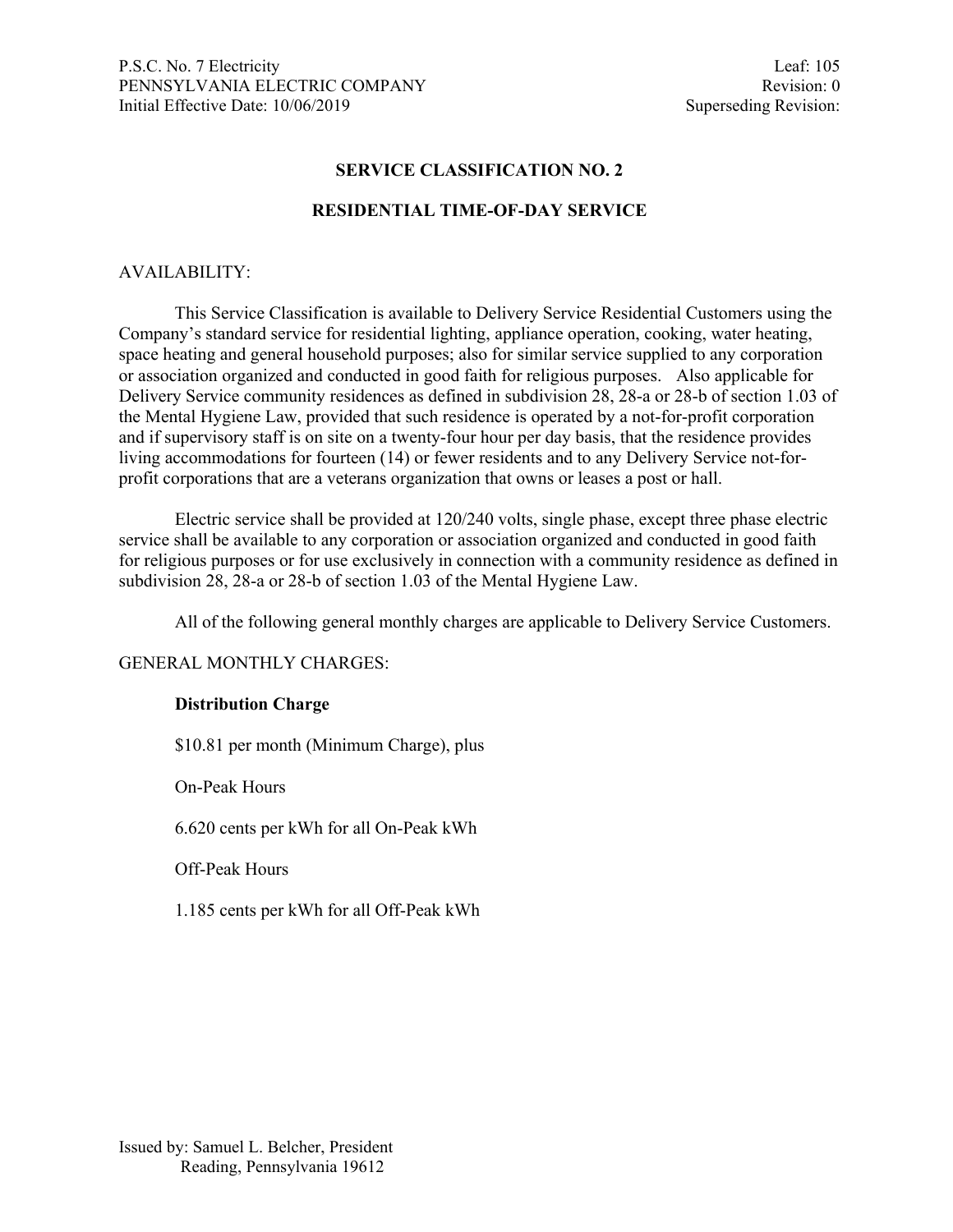Service Classification No. 2 (continued)

### **NUG Charge**

The Company will charge for NUG Charges to Customers taking Delivery Service in accordance with the provisions of Rider C – NUG Cost Adjustment Clause, which charge shall apply to all kWh billed under this Service Classification. Such statement can be found on the Company website.

### **DSS Charge**

The Company will provide and charge for Default Service Support to Customers taking Delivery Service in accordance with the provisions of Rider B – Default Service Support Rate Rider, which charge shall apply to all kWh billed under this Service Classification. Such statement can be found on the Company website.

# DEFAULT SERVICE CHARGES:

For Customers receiving Default Service from the Company, Rider A – Price to Compare Default Service Rider, Residential Customer Class Rate applies. Such statement can be found on the Company website.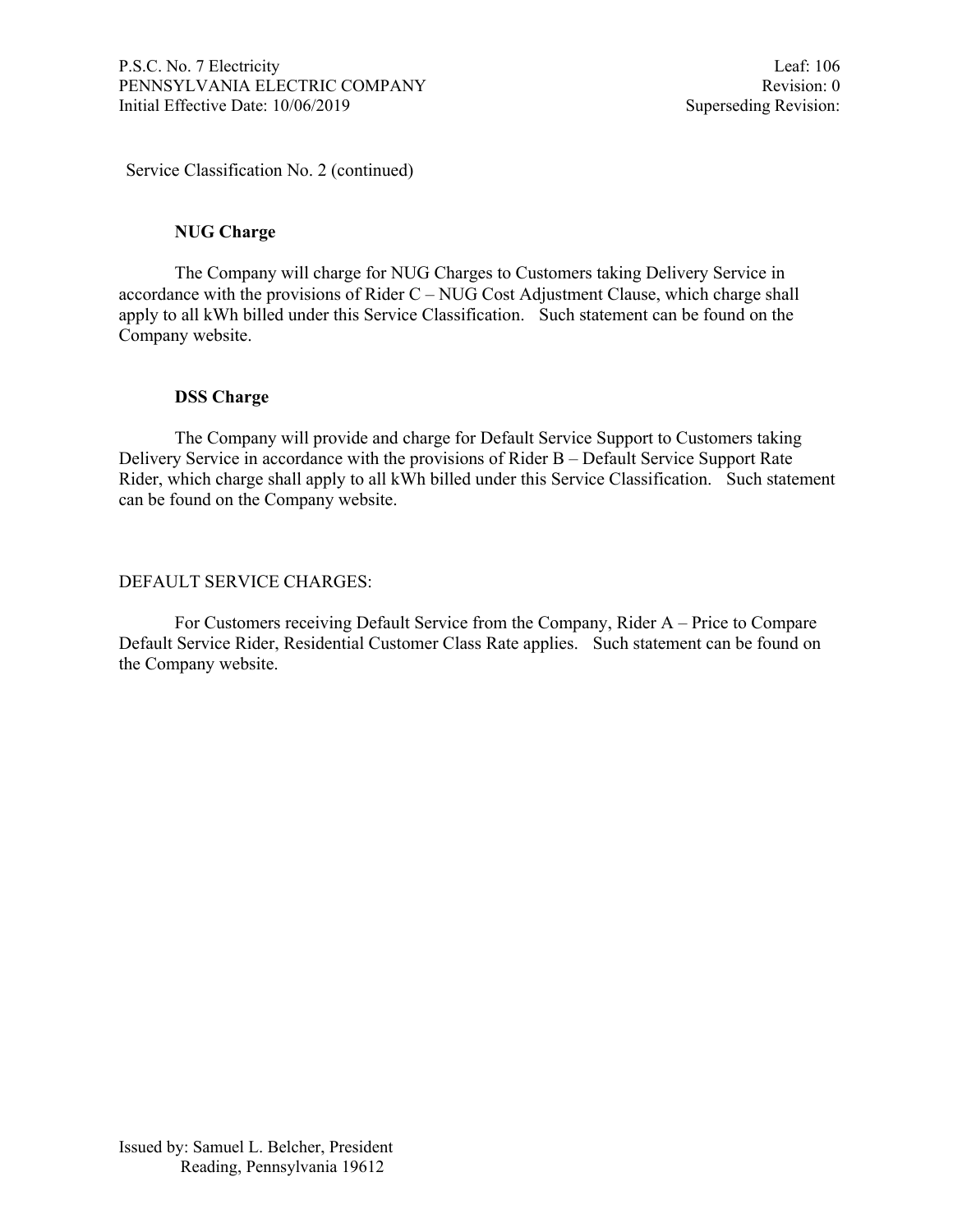Service Classification No. 2 (continued)

### TAX SURCHARGES:

The base rates and charges set forth herein shall be increased or decreased, as applicable, pursuant to Rule 30-A, Utility Gross Revenue Taxes, and Rule 30-B, State Income Taxes.

#### MINIMUM CHARGE:

The minimum monthly charge shall be the Customer Charge. In no event shall the minimum monthly charge be less than any monthly guarantee established under Rule 7, Extension of Company Facilities to Serve Customer.

#### PAYMENT TERMS:

All bills are rendered at the above Rate and are subject to late payment charges in accordance with the provision of Rule 16, Payment of Bills

#### GENERAL PROVISIONS:

- A. Multiple Dwellings: Service to multiple dwellings shall not be billed on this Rate and must be billed on the appropriate Service Classification No. 1 or Service Classification No. 3.
- B. Combined Service: Where a Customer conducts a business in the same premises as his residence and the combined energy requirements are measured by a single meter, the energy so used shall be billed at the above Rate, provided that the connected load in lighting and power used for business or commercial purposes does not exceed 2,000 watts. Where the commercial portion of the total load is in excess of 2,000 watts, separate meters must be installed for the residential and for the commercial requirements, or the combined service shall be billed under Service Classification No. 3.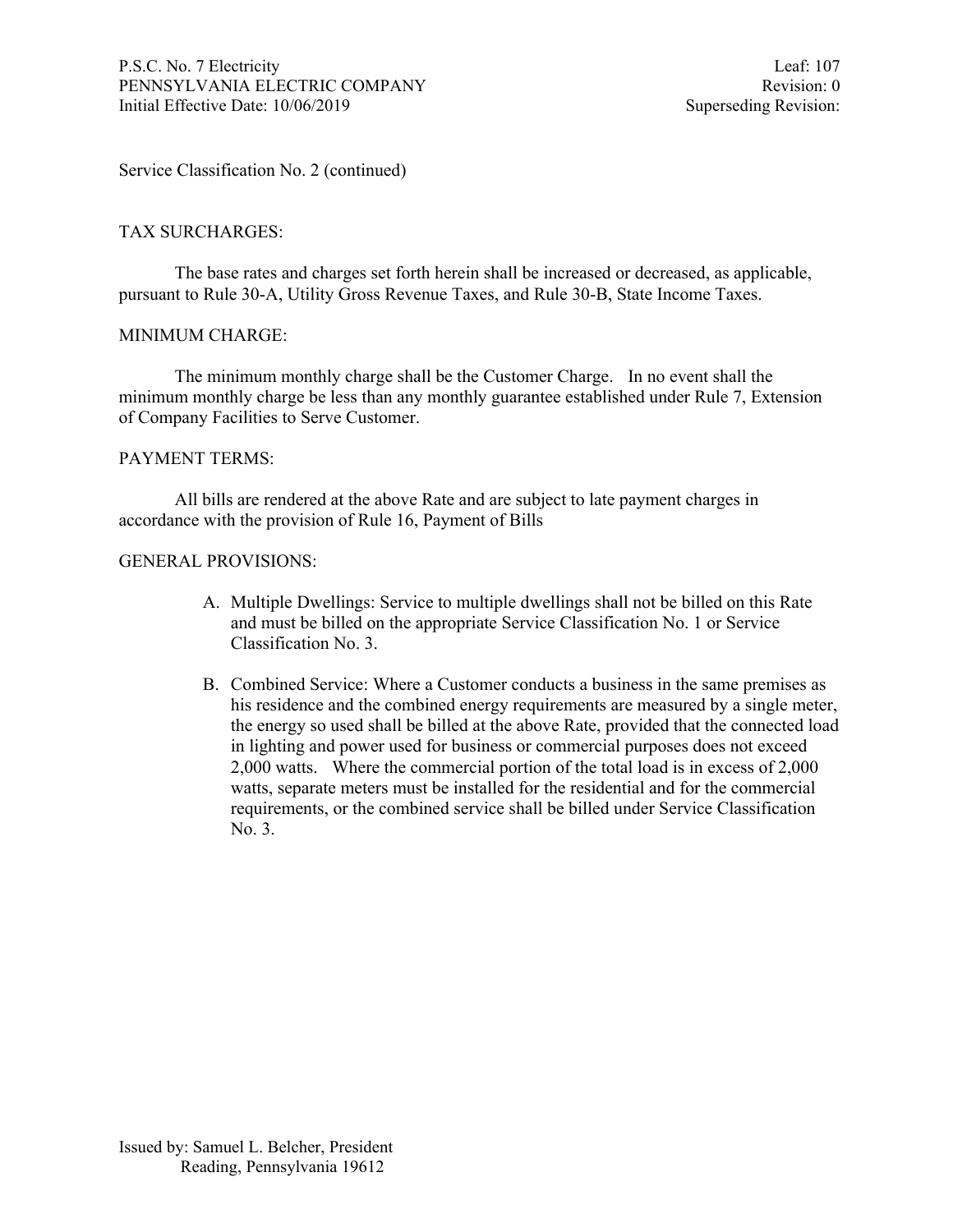Service Classification No. 2 (continued)

- C. Off-Peak Hours: The off-peak hours shall be 8 p.m. 8 a.m. (EST) on weekdays and all day Saturday and Sunday. These hours are subject to change only at the Company's discretion. The Customer shall be responsible for the setting and accuracy on any time-controlled switches or indicators associated with the Customer's electrical wiring or equipment.
- D. Levelized Billing: Levelized billing shall be offered to a Customer in accordance with Rule 15.B.(6), Levelized Billing and Payment Plan - Residential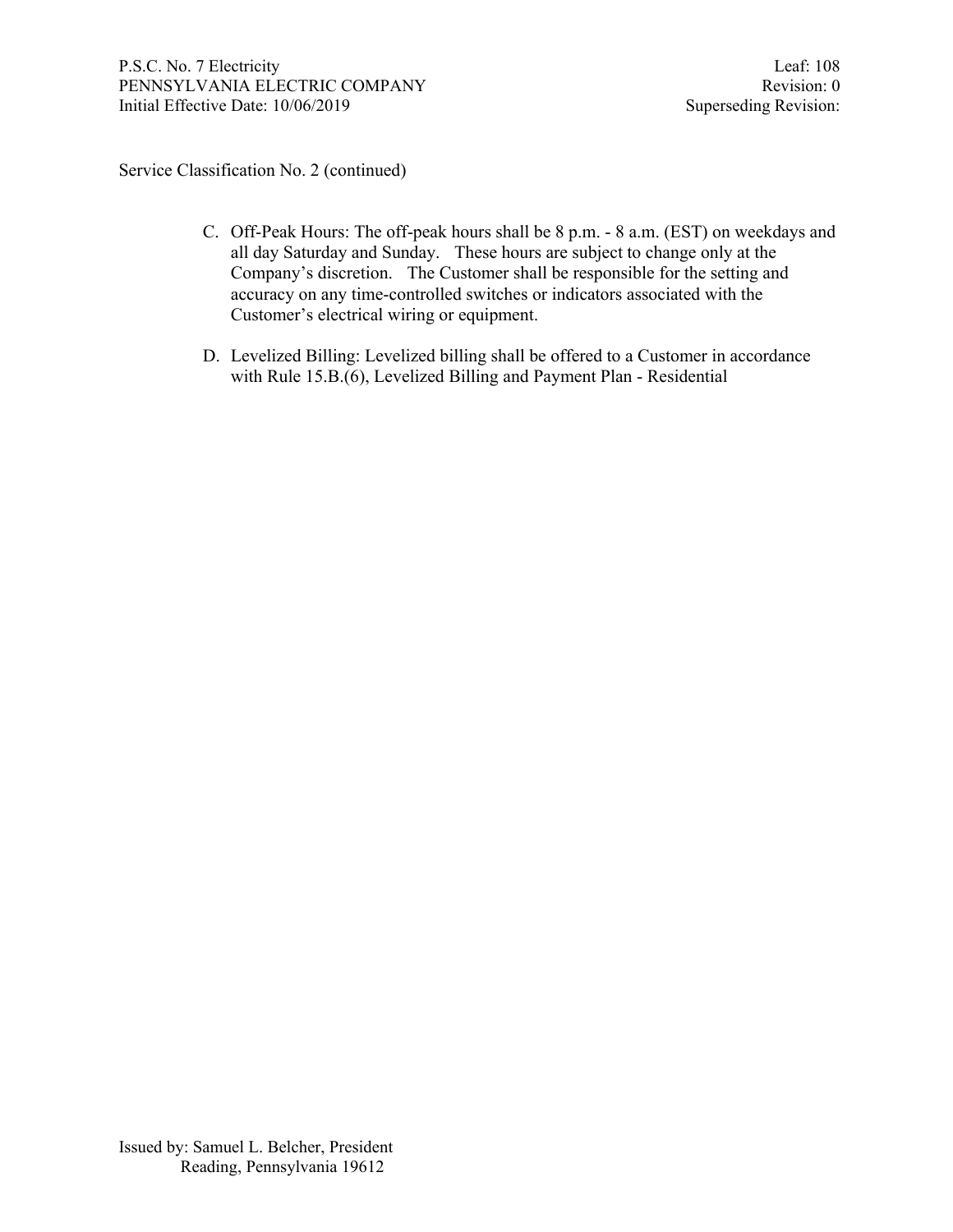## **SERVICE CLASSIFICATION NO**. **3**

### **GENERAL SERVICE - SECONDARY**

#### AVAILABILITY:

Available to Delivery Service Customers using electric service through a single delivery location for lighting, heating and/or other power services, not included within the availability of Service Classification No. 1 or Service Classification No. 2.

Secondary voltage shall be supplied to Customers at a single transformer location when load does not require transformer capacity in excess of 2,500 KVA. Transformers with capacity of greater than 2,500 KVA, if available, may be provided, upon Customer request and at the sole option of the Company.

New Customers requiring transformer capacity in excess of 2,500 KVA and existing Customers whose load increases such that a transformer change is required (over 2,500 KVA), shall be required to take electric service at primary voltage.

All of the following general monthly charges are applicable to Delivery Service Customers.

#### GENERAL MONTHLY CHARGES:

#### **Distribution Charge**

\$9.26 per month for Single Phase or \$18.18 per month for Three-Phase, plus

Demand: \$0.00 per kW for first 5 kW \$2.15 per kW for next 195 kW \$2.15 per kW for all kW over 200 kW \$0.341 per KVAR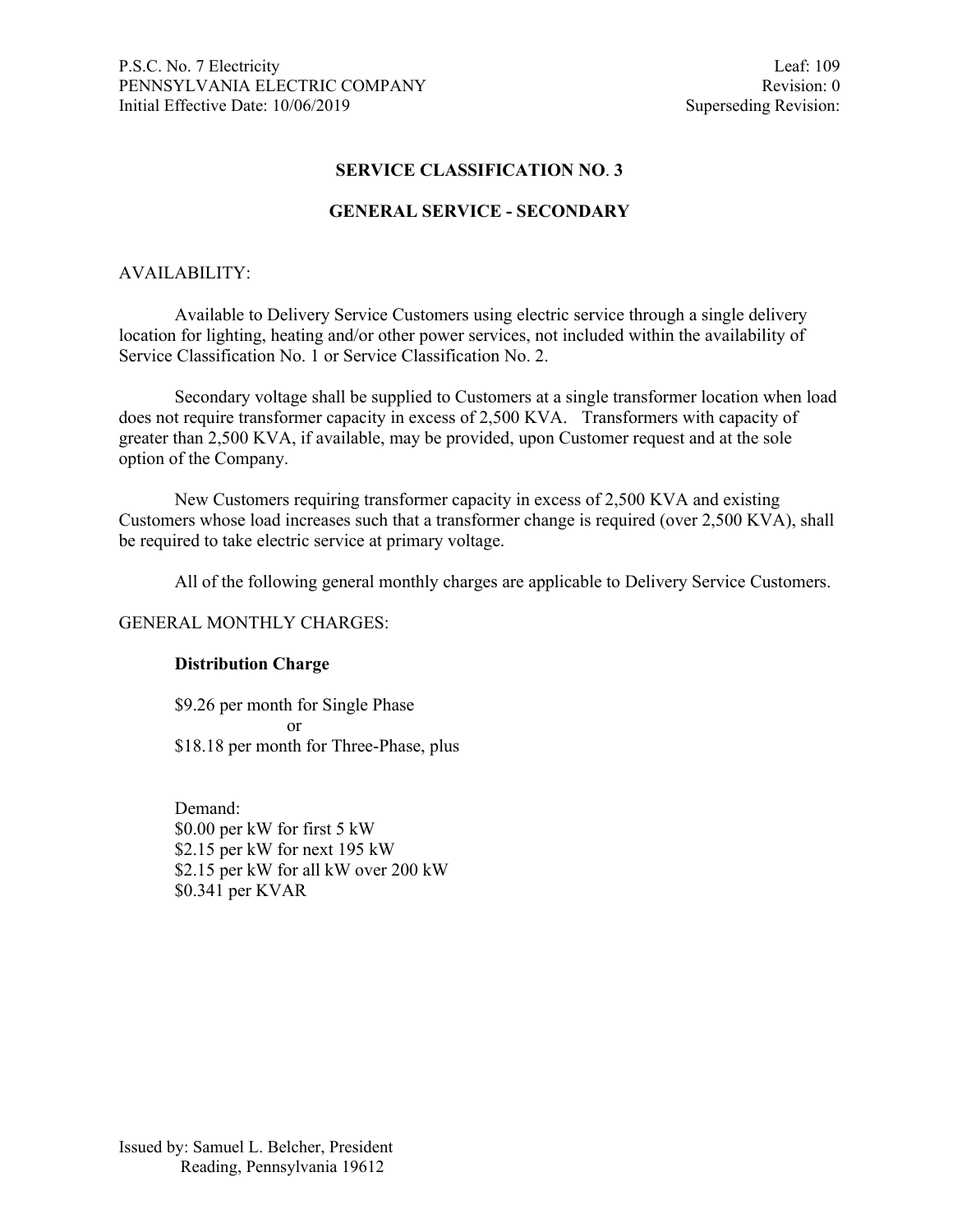Energy:

- A. When billing demand is less than or equal to 5 kW: 3.475 cents per kWh for first 2,000 kWh 2.028 cents per kWh for all kWh over 2,000 kWh
- B. When billing demand is greater than 5 kW 3.475 cents per kWh for first 2,000 kW 2.028 cents per kWh for kWh over 2,000 kWh & Less than 200 Hours Use 1.253 cents per kWh for Over 200 Hours Use 0.456 cents per kWh for Over 400 Hours Use

## **NUG Charge**

The Company will charge for NUG Charges to Customers taking Delivery Service in accordance with the provisions of Rider C – NUG Cost Adjustment Clause, which charge shall apply to all kWh billed under this Service Classification. Such statement can be found on the Company website.

## **DSS Charge**

The Company will provide and charge for Default Service Support to Customers taking Delivery Service in accordance with the provisions of Rider B – Default Service Support Rate Rider, which charge shall apply to all kWh billed under this Service Classification. Such statement can be found on the Company website.

## DEFAULT SERVICE CHARGES:

For Customers receiving Default Service from the Company, Rider A – Price to Compare Default Service Rider, Commercial Customer Class Rate applies. Such statement can be found on the Company website.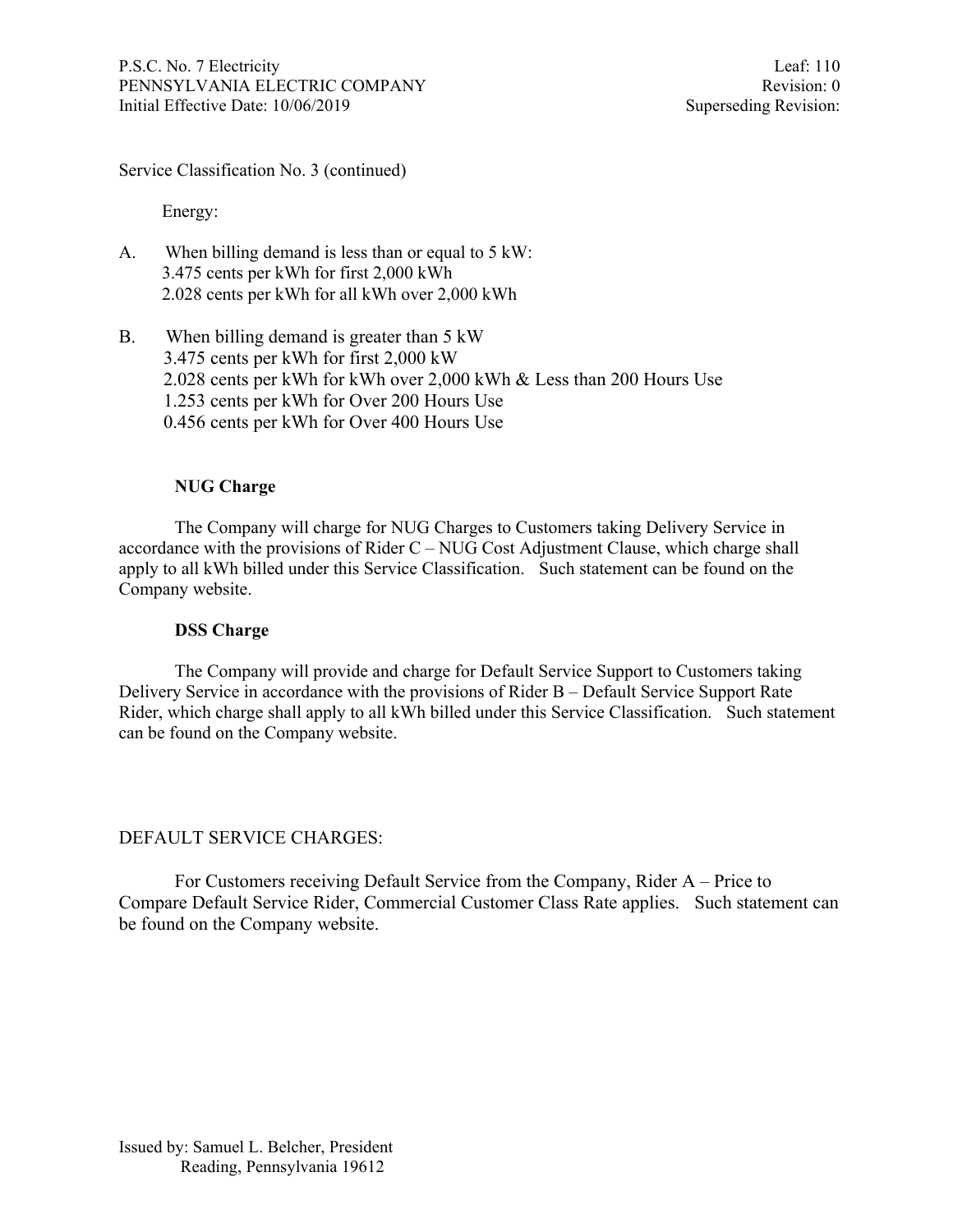### TAX SURCHARGES:

The base rates and charges set forth herein shall be increased or decreased, as applicable, pursuant to Rule 30-A, Utility Gross Revenue Taxes, and Rule 30-B, State Income Taxes.

### DETERMINATION OF BILLING DEMAND:

The Company shall install suitable demand meters to determine the maximum 15-minute integrated demand when (i) the connected load being served equals fifteen (15) kilowatts or more, or (ii) the Company estimates that a demand greater than five (5) kilowatts shall be established. The Company may install a demand meter on new or upgraded electric services.

A determination of connected load or estimated demand may be made by the Company at any time and shall be made when the Customer's total consumption exceeds 1,500 kWh per month for two (2) consecutive months.

For existing Customers that remain on Combined Billing, billing demand shall be the sum of the individual demands of each metered service.

The Company shall install suitable reactive demand meters to determine the maximum 15 minute integrated reactive demand when the Customer's total billing demand exceeds 100 kilowatts for two (2) consecutive months or when the Company estimates that a demand greater than 100 kilowatts shall be established.

### MINIMUM CHARGE:

No bill shall be rendered by the Company for less than:

The Customer Charge plus one-half of the demand charge at current rate levels for the highest kilowatt demand billed during the current and preceding eleven (11) months, plus energy charges stated in or calculated by an applicable Rider.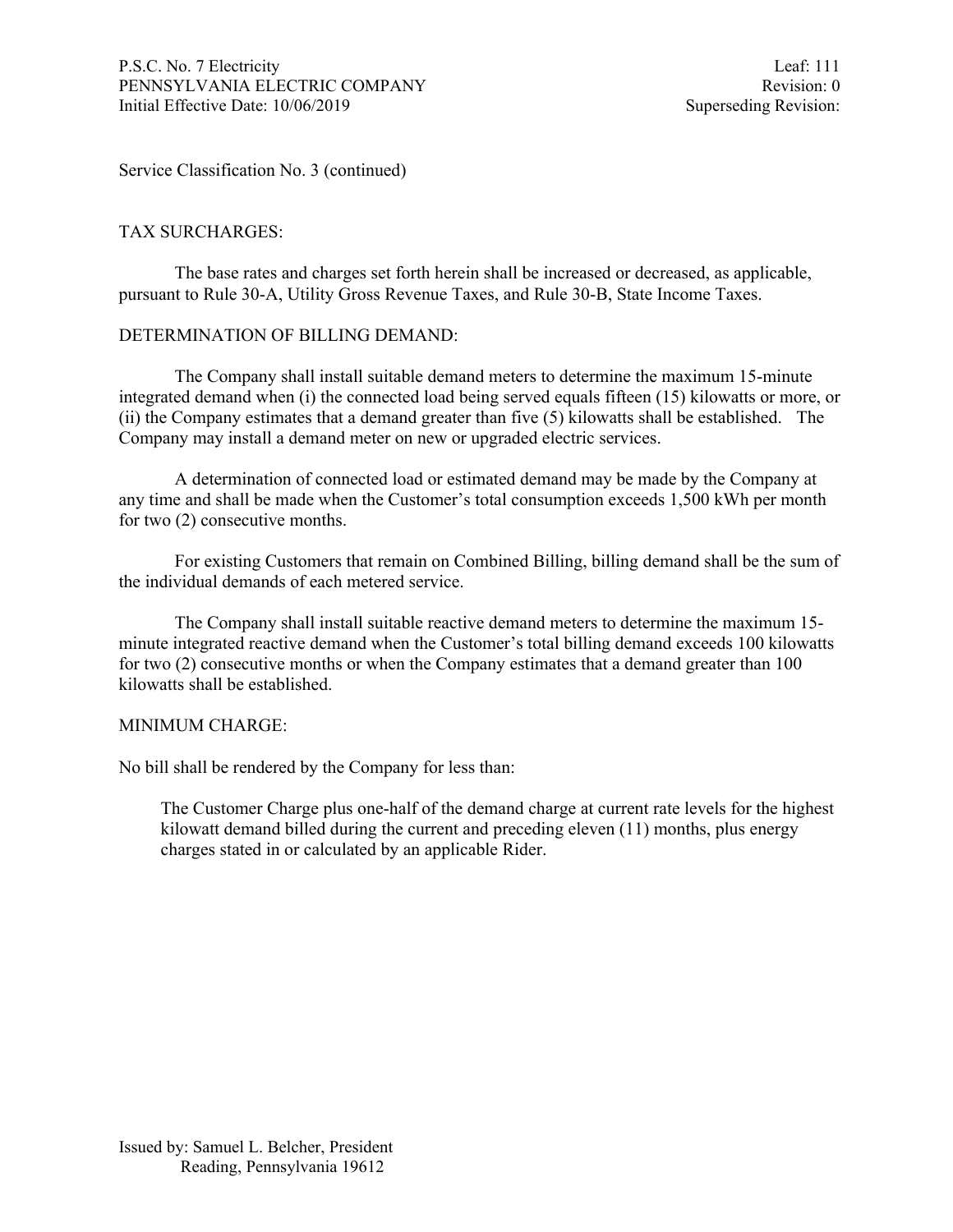### PAYMENT TERMS:

All bills are rendered at the above Rate and are subject to late payment charges in accordance with Rule 16, Payment of Bills.

### TERM OF CONTRACT:

Each Customer shall be required to enter into a contract with the Company for a minimum one (1) year term. The contract shall be automatically renewable from year to year after the expiration of the original term, unless a notice of cancellation of greater than thirty (30) days is given by either party. If the contract is terminated by the Customer prior to its expiration, the minimum bill provisions of this Service Classification shall apply. If the Customer's capacity or service facility requirements increase, the Company, in its sole and exclusive judgment, may require the Customer to enter into a new contract.

### GENERAL PROVISIONS:

- A. Service to Schools: Service to public schools shall be rendered at the charges set forth herein, provided that the minimum monthly charge may be waived during any of three (3) months from June to September inclusive. Any kilowatt-hours used during the period of waiver shall be included in subsequent billing.
- B. Combined Billing: This provision is restricted as of May 2, 1980, to existing loads at existing locations. Combined billing shall not be permitted except where Customers are supplied with single phase and polyphase service at secondary voltage at a single location. In such instances, only one single phase and one polyphase service may be combined for billing purposes. Locations and loads billed under this provision may not continue to be so served if there is a substantial increase in load necessitating any increase in the capacity of the Company's facilities or in the capacity of the Customer's service entrance wiring.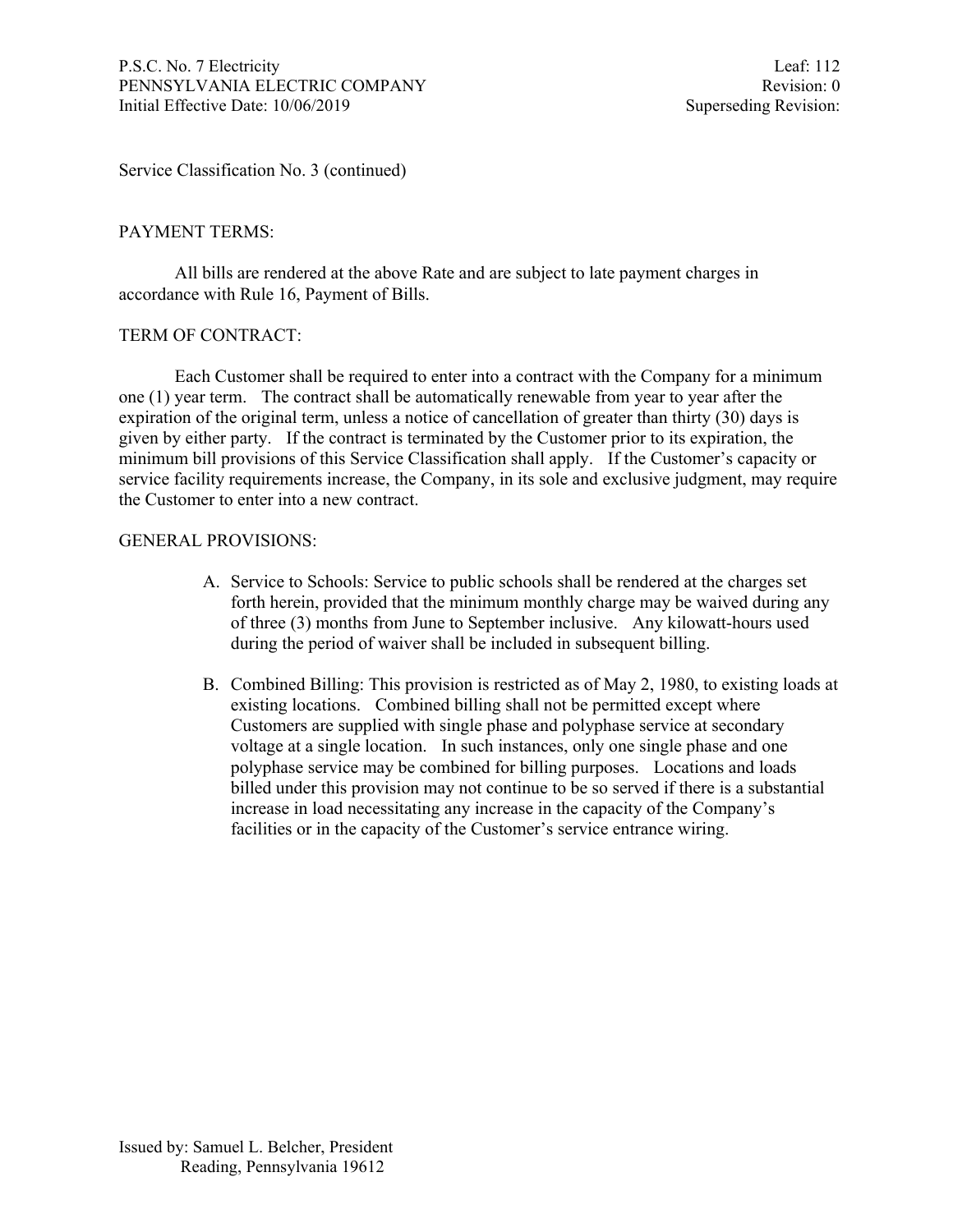C. Space Heating Service: This provision is restricted as of May 2, 1980, to existing loads in existing locations. Upon request, space heating service may be supplied through a separate metered circuit for Customers utilizing electricity as the primary method of space heating. Air conditioning and cooking equipment may also be connected to the heating circuit. Service rendered under this provision shall have no effect on the application of other charges and provisions of the Service Classification to Customer's other service.

### GENERAL MONTHLY CHARGES:

### **Distribution Charge**

\$7.18 per month (Minimum Charge), plus

2.681 cents per kWh for all kWh

### **NUG Charge**

The Company will charge for NUG Charges to Customers taking Delivery Service in accordance with the provisions of Rider C – NUG Cost Adjustment Clause, which charge shall apply to all kWh billed under this Service Classification. Such statement can be found on the Company website.

### **DSS Charge**

The Company will provide and charge for Default Service Support to Customers taking Delivery Service in accordance with the provisions of Rider B – Default Service Support Rate Rider, which charge shall apply to all kWh billed under this Service Classification. Such statement can be found on the Company website.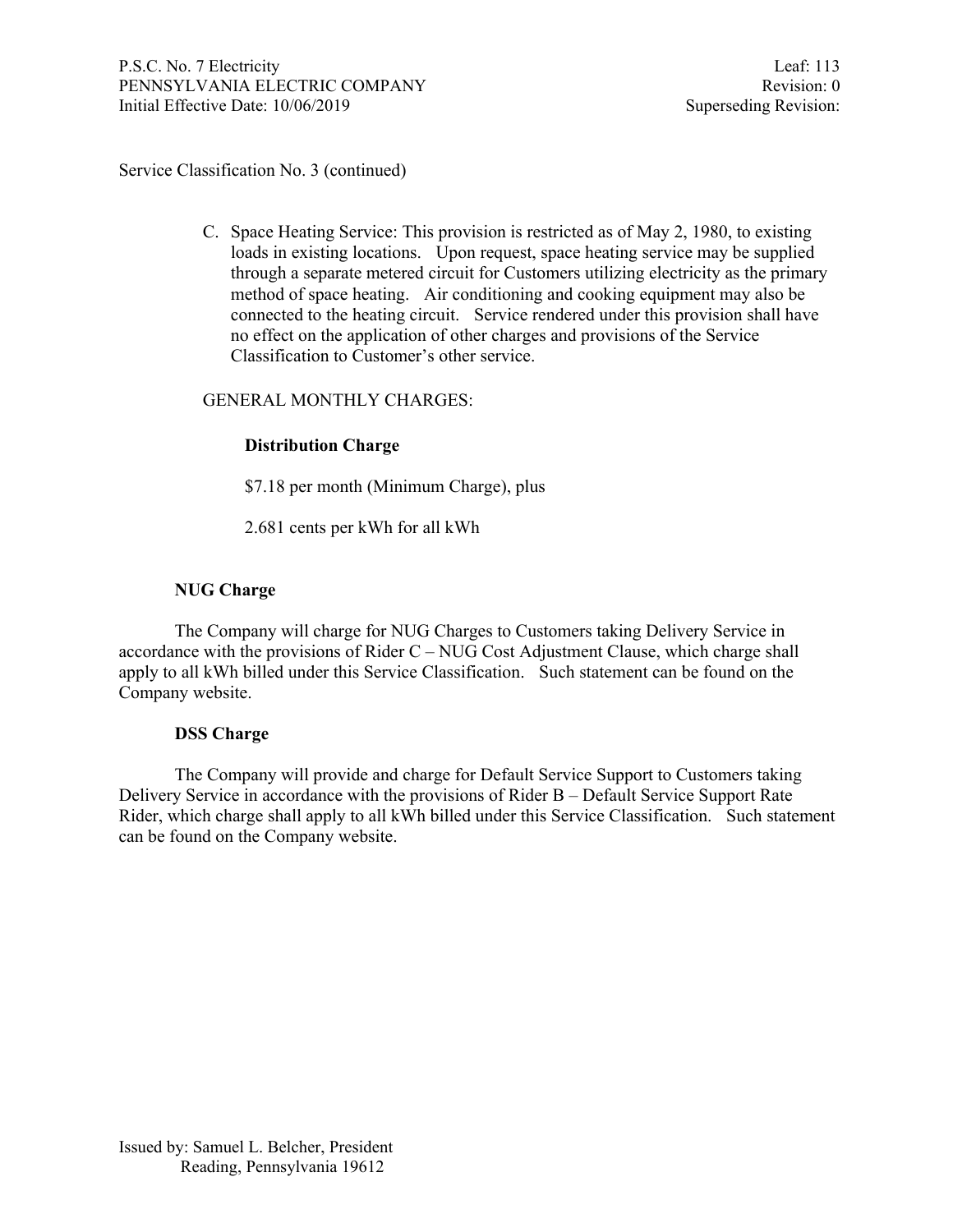### DEFAULT SERVICE CHARGES:

For Customers receiving Default Service from the Company, Rider A – Price to Compare Default Service Rider, Commercial Customer Class Rate applies. Such statement can be found on the Company website.

- D. Levelized Billing: Levelized billing shall be offered to Customer in accordance with the Rule 15.B.(6), Levelized Billing and Payment Plan – Non-Residential.
- E. Seasonal Service: Service for less than one (1) year shall be supplied only if the Company has available capacity, and only under Company's yearly schedules, and in no case shall service be billed for a total period less than one (1) month. The rates and minimum charges are subject to:
	- 1. A charge payable in advance to cover the estimated net cost of installing and removing the necessary facilities and transferring or closing the account which charge shall not be less than Twenty Six Dollars (\$26.00).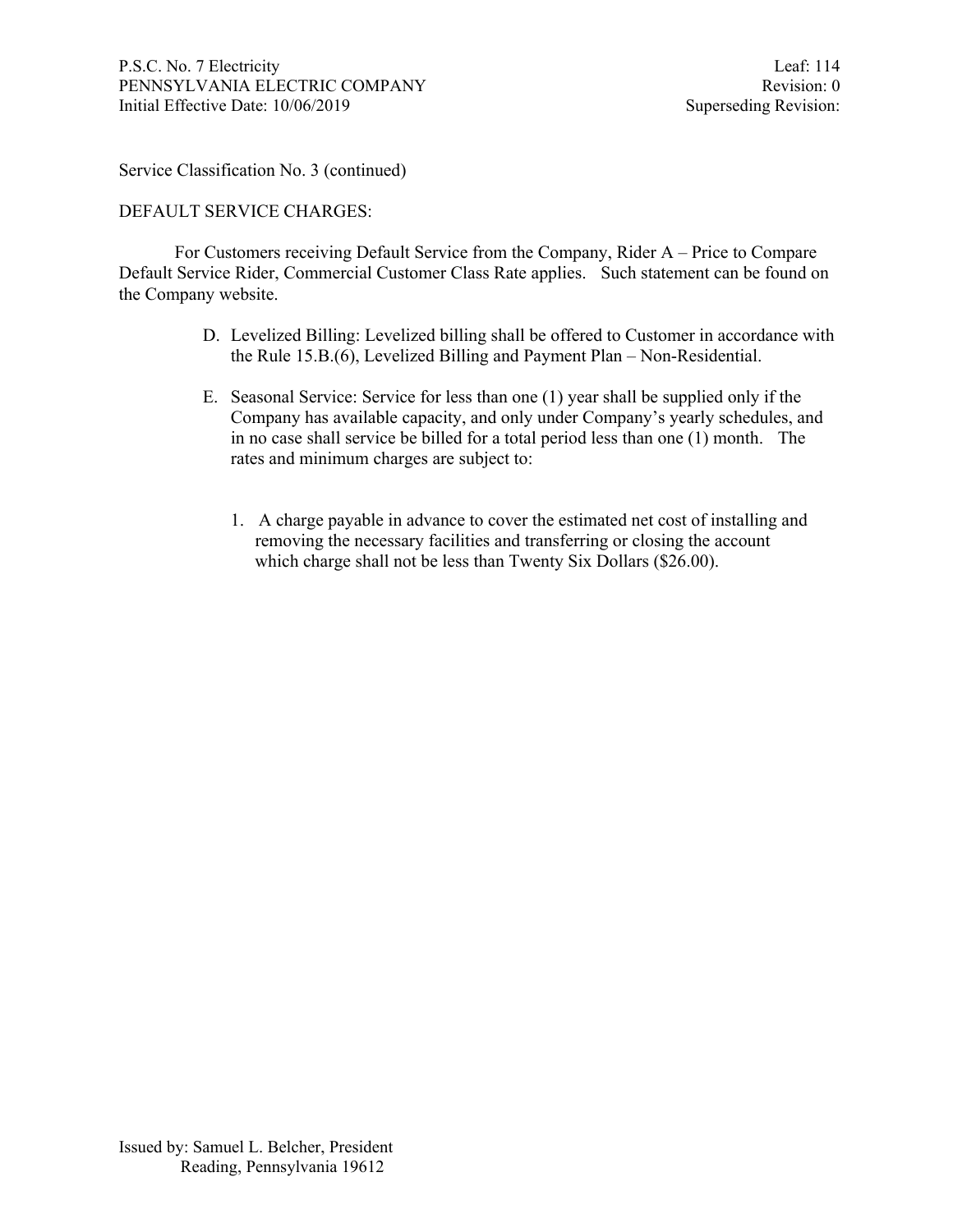2. A charge determined by applying the following factors to the bills calculated under this schedule:

| Period of Service          | <b>Multiplying Factor</b> |
|----------------------------|---------------------------|
| <b>First Month</b>         | 1.25                      |
| Second Month               | 1.20                      |
| Third Month                | 1.15                      |
| Fourth Month               | 1.10                      |
| Fifth Month                | 1.05                      |
| Sixth Month and thereafter | 1 OO                      |

For Customers served under this General Provision E, on a recurring annual basis, the first month for application of multiplying factors at the start of the Customer's season of higher use shall be the first month during which a billing demand is established equal to or greater than twenty-five percent (25%) of the highest billing demand established during the preceding eleven (11) months. The Customer shall be responsible for notifying the Company in writing to establish the first month for the season of lower use. The multiplying factors shall also be applied starting with the first month multiplying factor for the season of low use.

- F. Off-Peak Service: When a Customer normally creates a greater demand during offpeak hours, the demand for billing purposes shall be the maximum demand during the on-peak period. The billing demand in no case shall be taken at less than forty percent (40%) of the maximum demand created at any time during the month. The off-peak period shall be from 8:00 p.m. to 8:00 a.m., EST Monday through Friday, and the entire day on Saturdays and Sundays. The Customer Charge shall be increased to Sixteen Dollars and Fourteen Cents (\$16.14) per month for single phase service and to Twenty Three Dollars and Seventy-Three Cents (\$23.73) per month for polyphase service.
- G. Submetering: Submetering may be available according to certain conditions as set forth in Rule 13.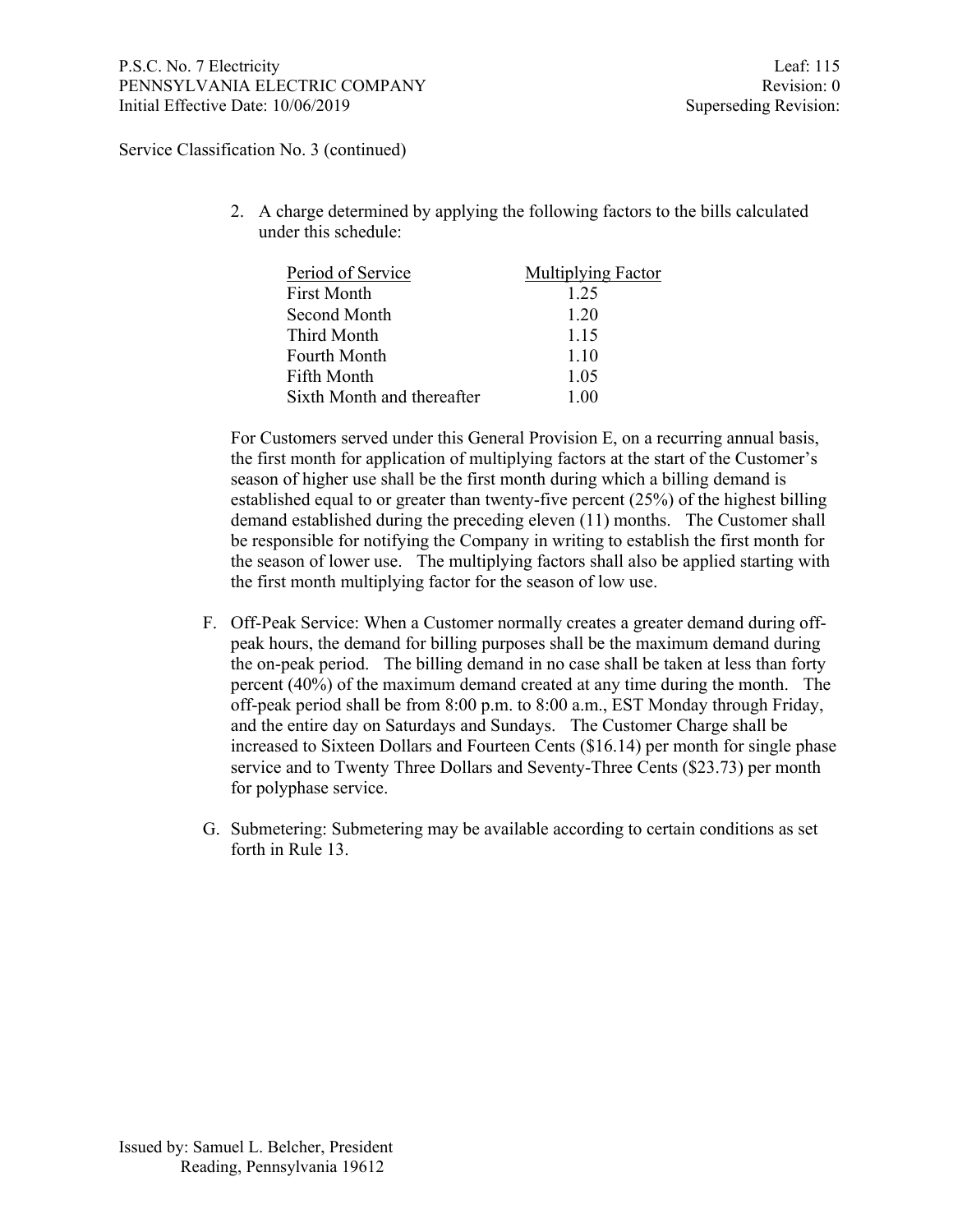- H. Service at Primary Voltage: Service at primary voltage may be supplied under this Service Classification under any of the following conditions:
	- 1. A Customer with an estimated maximum demand of 1,000 kW or less requires primary service at a voltage less than the nearest available primary voltage.
	- 2. A Customer served at primary voltage takes service under General Provision E, Seasonal Service.
	- 3. Customer's maximum billing demand does not exceed 100 kW for more than two (2) consecutive months in any 12-month period and service is supplied through Customer-owned transformer at the nearest available primary voltage.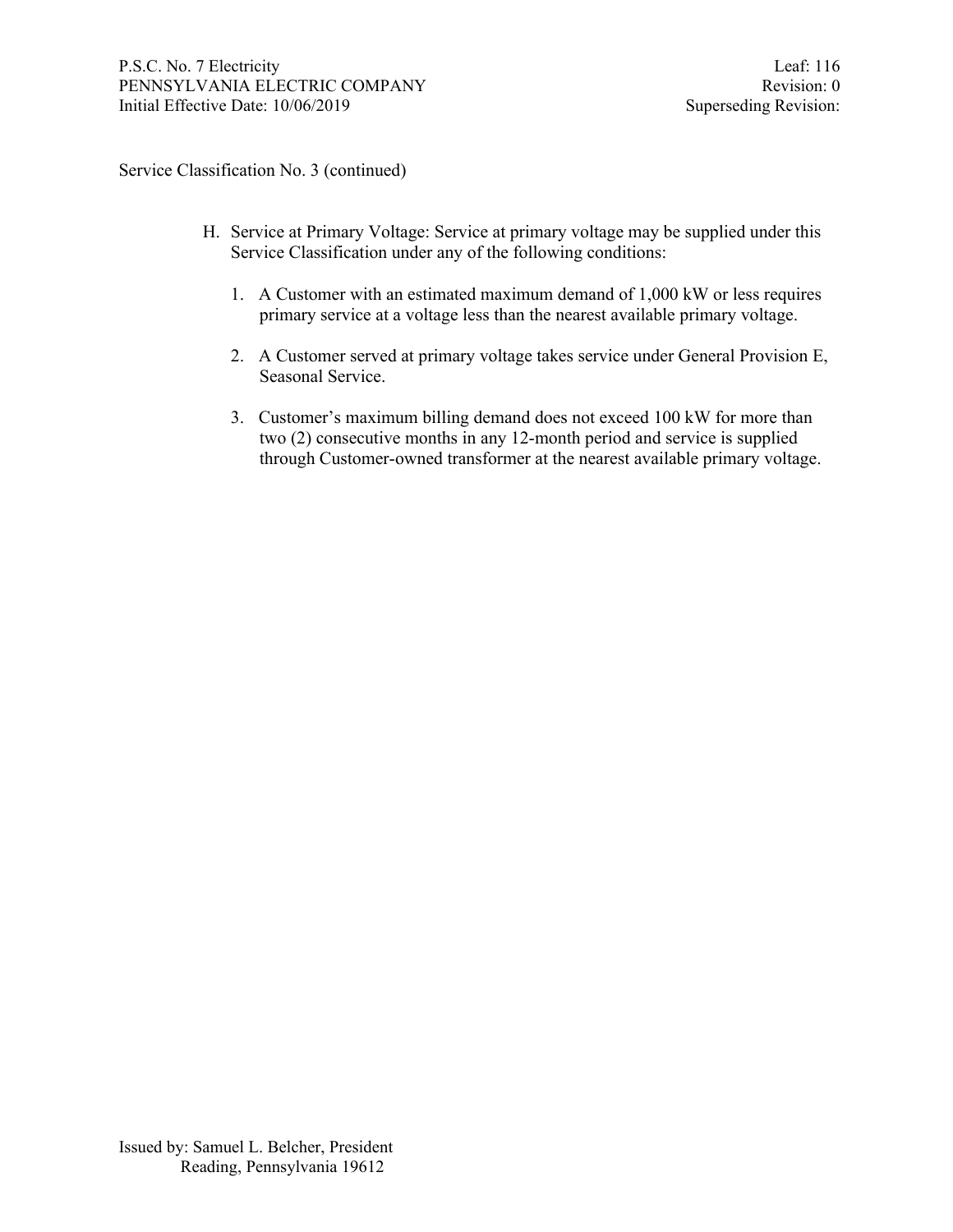### **SERVICE CLASSIFICATION NO**. **4**

### **GENERAL SERVICE - PRIMARY**

#### AVAILABILITY:

Available to Delivery Service Customers using electric power and/or lighting service through a single delivery location at 2,400 volts or higher. Choice of voltage shall be at the sole option of the Company. All substation and transformer equipment required for utilization of the delivery voltage shall be owned and maintained by the Customer.

Minimum billing demand shall not be less than 25 kW.

All of the following general monthly charges are applicable to Delivery Service Customers.

#### GENERAL MONTHLY CHARGES:

#### **Distribution Charge**

\$234.41 per month (Minimum Charge), plus

Demand: \$4.99 per kW for all billed kW \$0.344 per KVAR

Energy: 0.013 cents per kWh for all On-Peak kWh 0.013 cents per kWh for all Off-Peak kWh

### **NUG Charge**

The Company will charge for NUG Charges to Customers taking Delivery Service in accordance with the provisions of Rider C – NUG Cost Adjustment Clause, which charge shall apply to all kWh billed under this Service Classification. Such statement can be found on the Company website.

#### **DSS Charge**

The Company will provide and charge for Default Service Support to Customers taking Delivery Service in accordance with the provisions of Rider B – Default Service Support Rate Rider, which charge shall apply to all kWh billed under this Service Classification. Such statement can be found on the Company website.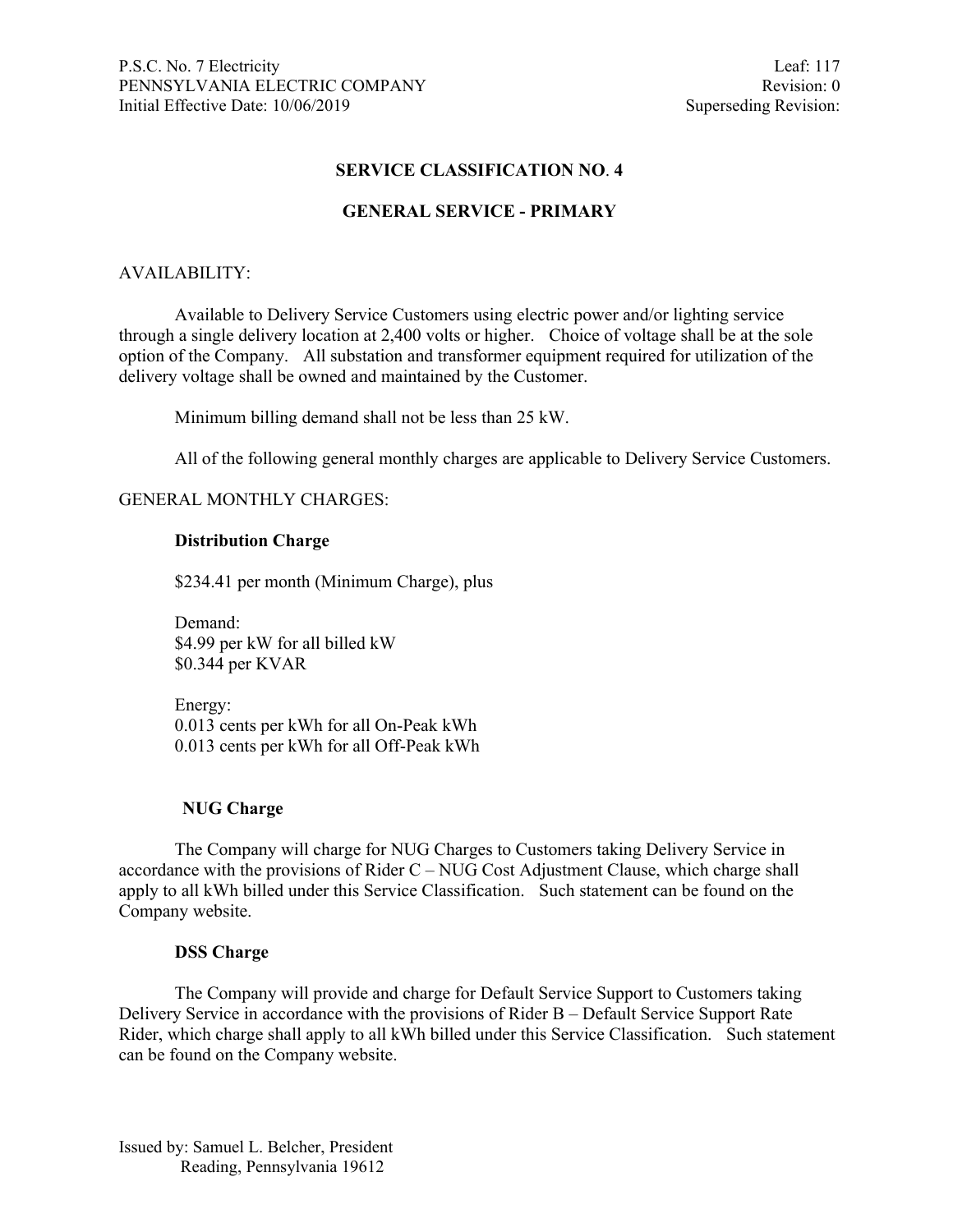General Service Primary (continued)

# DEFAULT SERVICE CHARGES:

For Customers receiving Default Service from the Company, Rider A – Price to Compare Default Service Rider, Industrial Customer Class Rate applies. Such statement can be found on the Company website.

# TAX SURCHARGES:

The base rates and charges set forth herein shall be increased or decreased, as applicable, pursuant to Rule 30-A, Utility Gross Revenue Taxes, and Rule 30-B, State Income Taxes.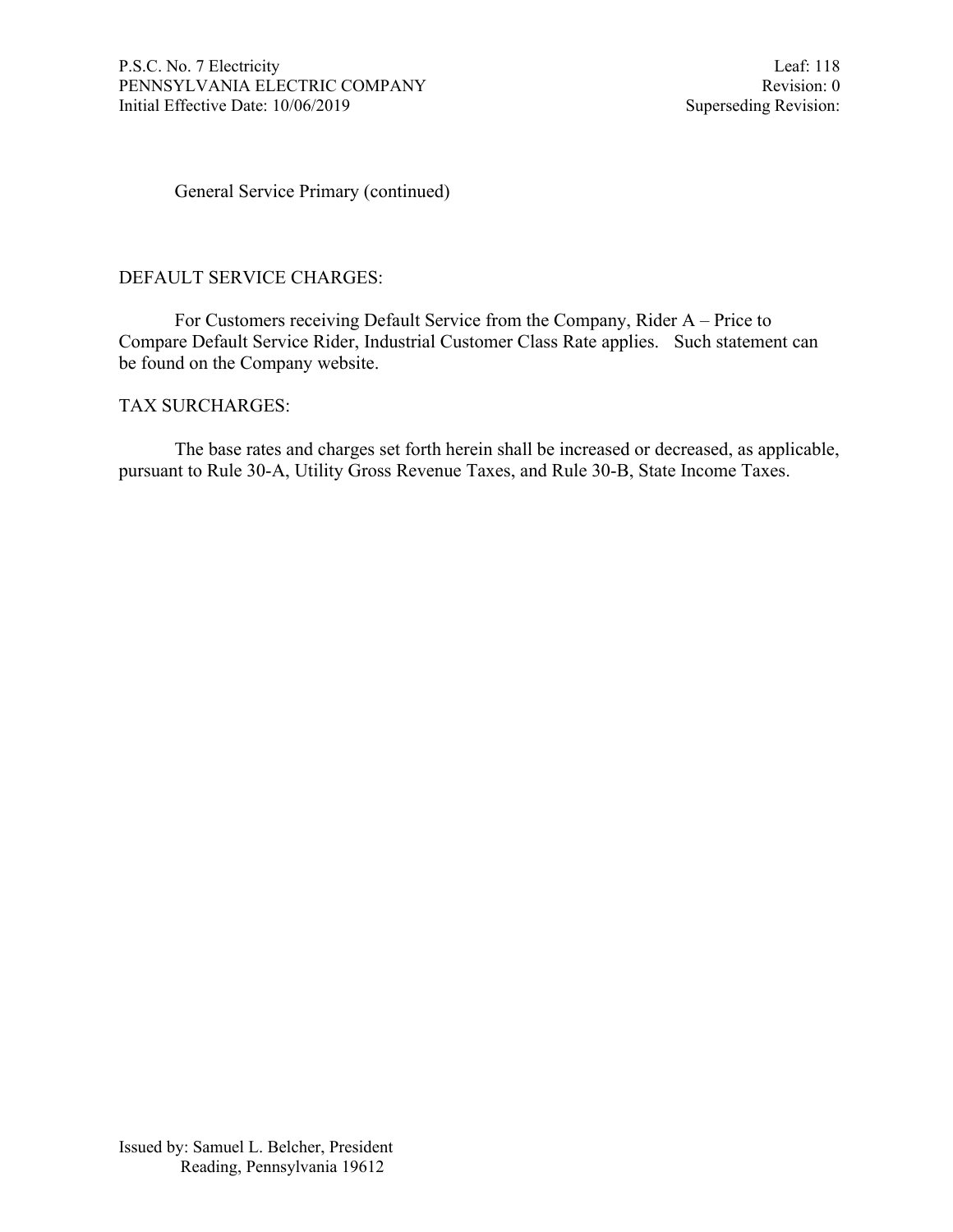### MINIMUM CHARGE:

No bill shall be rendered by the Company for less than the higher of:

(i) the Customer Charge plus \$236.25 or, (ii) the Customer Charge plus one-half of the demand charge at current rate levels for the highest kilowatt demand billed during the current and preceding eleven (11) months, plus energy charges stated in or calculated by an applicable Rider.

### DETERMINATION OF BILLING DEMAND:

The monthly billing demand shall be the higher of:

1. Twenty Five (25) kW;

2. The maximum 15-minute integrated demand registered during the On-peak hours during the month;

3. Forty percent (40%) of the maximum 15-minute integrated demand registering at any time during the month.

The monthly reactive billing demand shall be the maximum 15-minute integrated reactive demand registered at any time during the month.

The On-peak hours shall be from 8:00 a.m. to 8:00 p.m., prevailing time, Monday through Friday excluding holidays. All other hours shall be Off-peak. The Off-peak holidays are: New Year's Day, Memorial Day, Independence Day, Labor Day, Thanksgiving Day and Christmas Day.

### PAYMENT TERMS:

All bills are rendered at the above Rate and are subject to late payment charges in accordance with Rule 16, Payment of Bills.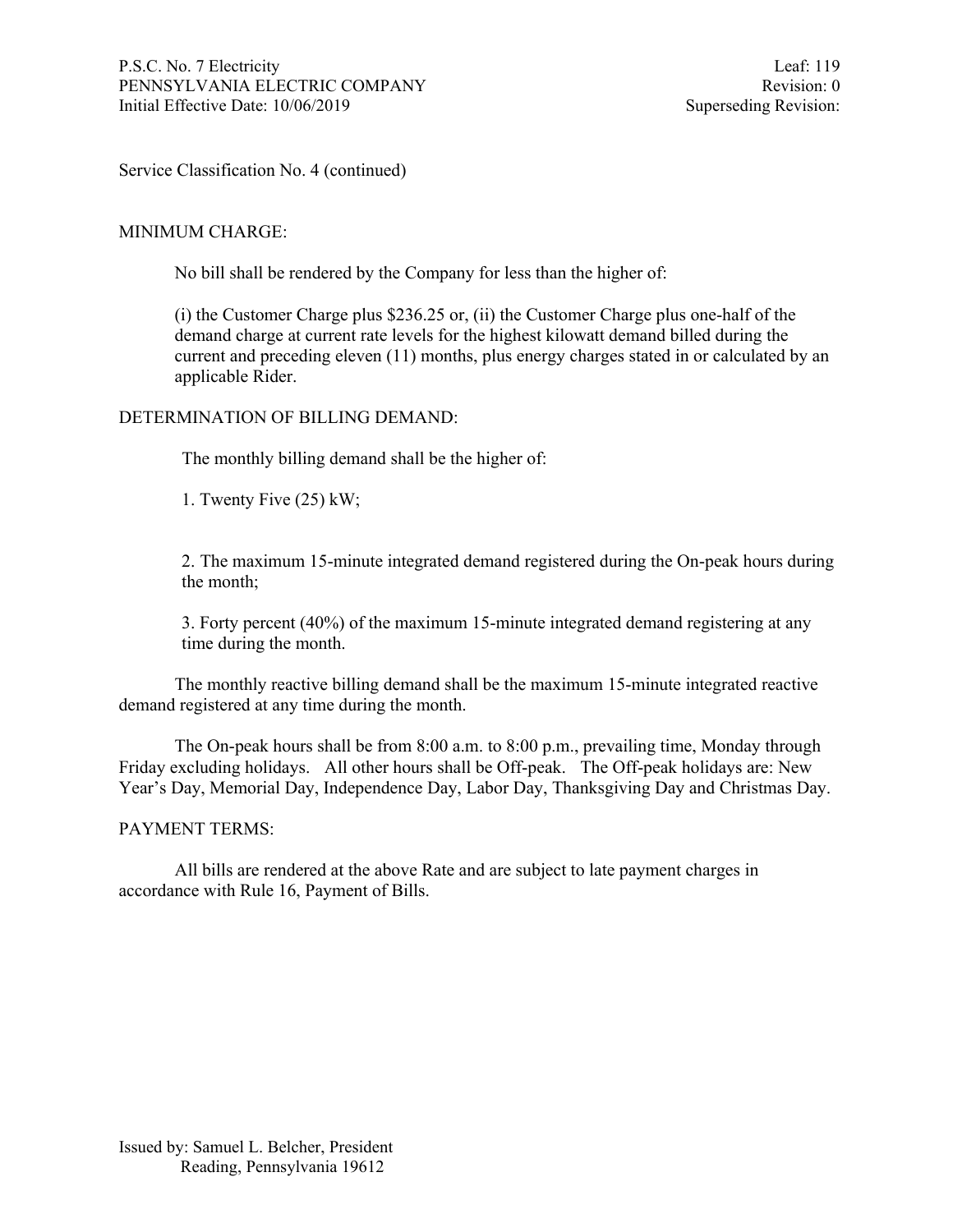### TERM OF CONTRACT:

Each Customer shall be required to execute a contract with the Company for a minimum one (1) year term. The contract is automatically renewable from year to year after the expiration of the original term, unless a notice of cancellation of greater than thirty (30) days is given by either party. If the contract is terminated by the Customer prior to its expiration, the minimum bill provisions of this Service Classification shall apply. If the Customer's capacity or service facility requirements increase, the Company, in its sole and exclusive judgment, may require the Customer to enter into a new contract.

### GENERAL PROVISIONS:

- A. Service to Schools: Service to public schools shall be rendered at the charges set forth herein, provided that the minimum monthly charge may be waived during any of three (3) months from June to September inclusive. Any kilowatt-hours used during the period of waiver shall be included in subsequent billing.
- B. Multi-point Delivery: This provision is restricted as of May 2, 1980, to existing loads at existing locations. Where the load of a Customer located on single or contiguous premises becomes greater than the capacity of the standard circuit or circuits established by the Company to supply the Customer, additional delivery points may be established for such premises upon written request of the Customer, provided multi-point delivery is not disadvantageous to the Company. When such additional points of delivery are established, billing shall be based on the sum of the meter readings. Locations and loads billed under this provision may not continue to be so served if there is a substantial increase in load necessitating any increase in the capacity of the Company's facilities or in the capacity of the Customer's service entrance wiring.
- C. Levelized Billing: Levelized billing shall be offered to a Customer in accordance with Rule 15.B.(6), Levelized Billing and Payment Plan - Non-Residential.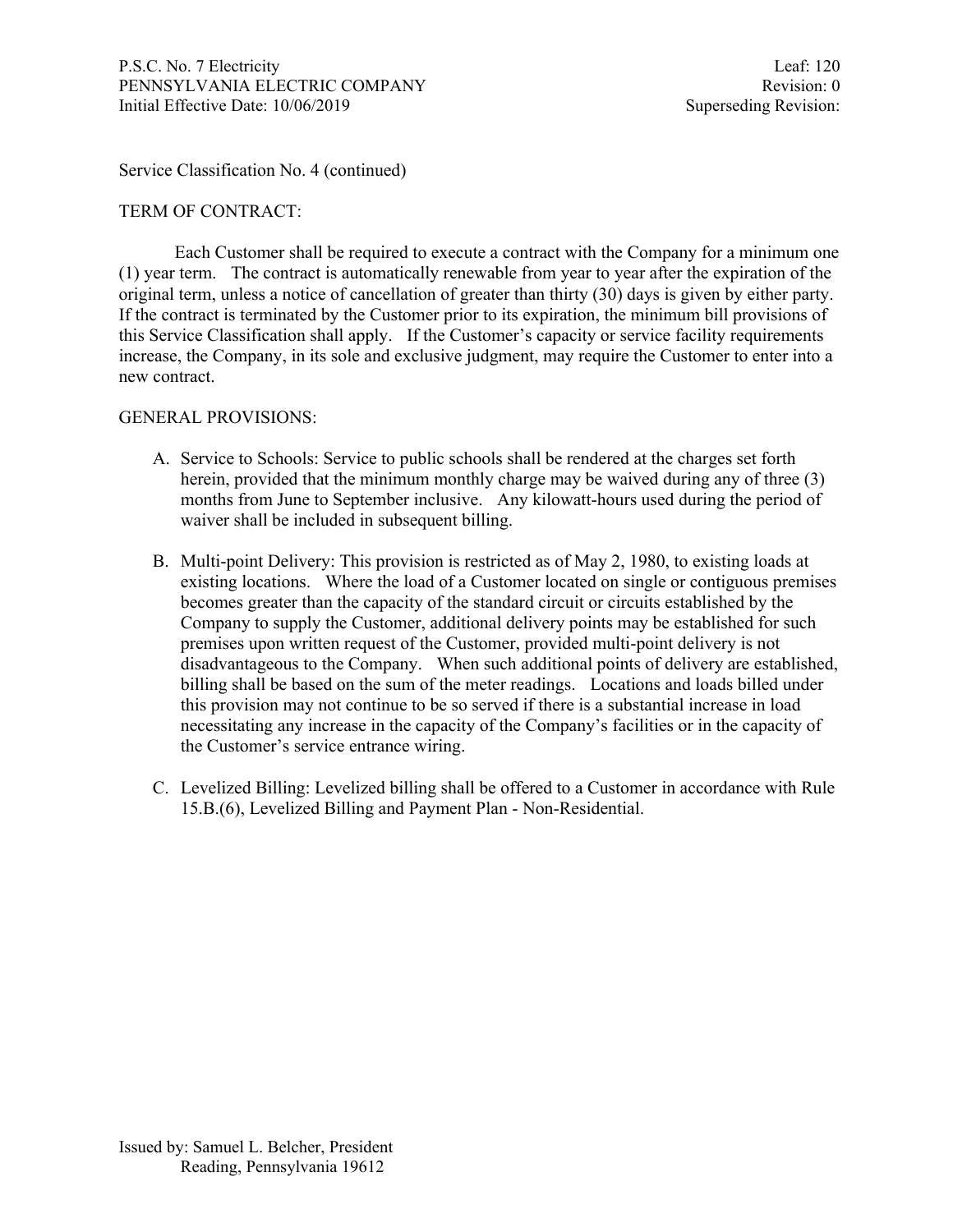This Page Intentionally Left Blank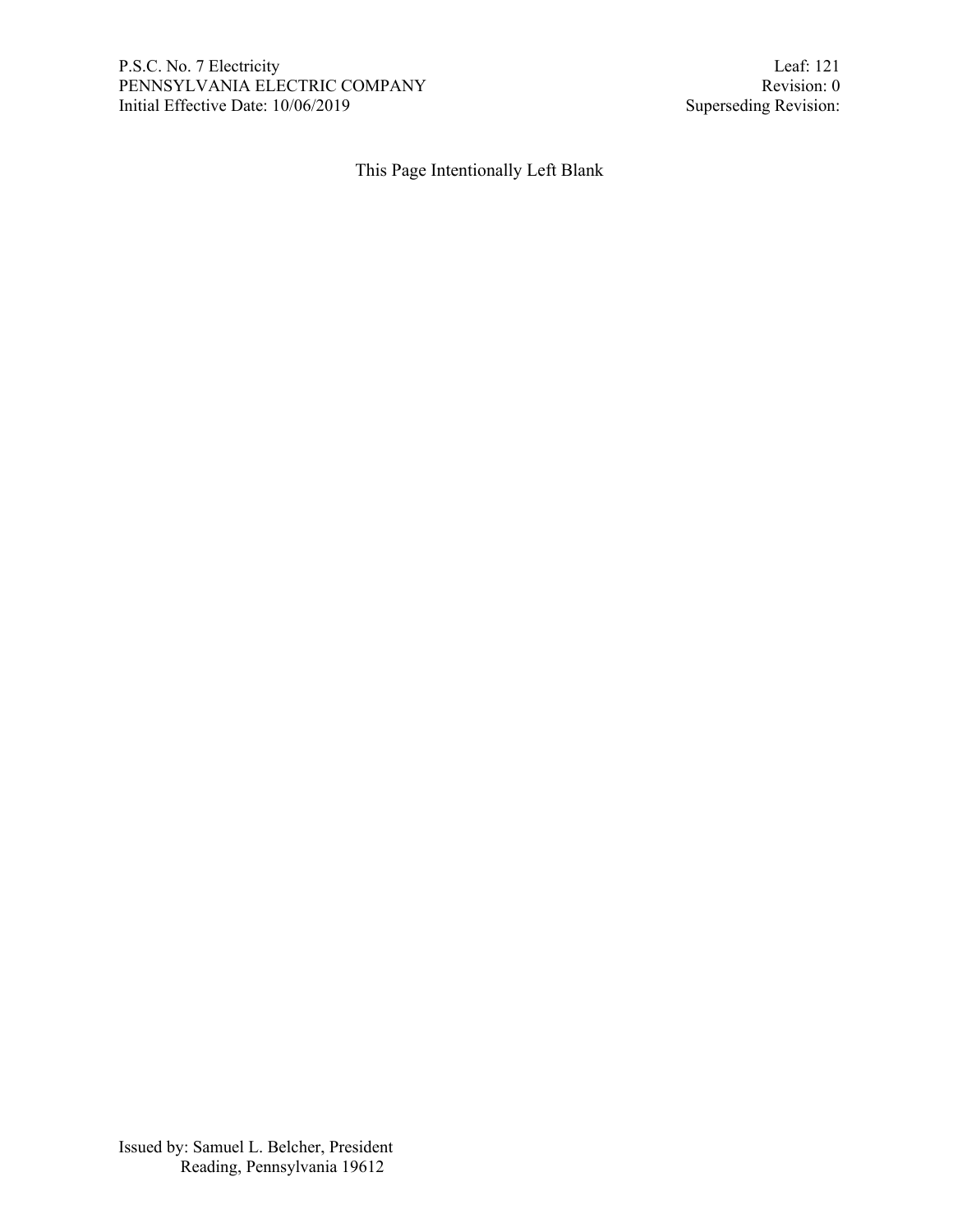### **SERVICE CLASSIFICATION NO**. **5**

### **LARGE PRIMARY**

#### APPLICABLE TO USE OF SERVICE FOR:

This Service Classification is available to Delivery Service Customers using electric power and/or lighting service through a single delivery location and at a single delivery voltage of 23,000 volts or higher whose registered demand is equal to or greater than 3,000 kW in two (2) consecutive months. Choice of voltage shall be at the option of the Company. All substation, transformer, voltage regulating, and other equipment required for utilization of the delivery voltage shall be owned and maintained by the Customer. Existing Customers served under Service Classification No. 5 at existing locations, irrespective of their current service voltage or substation ownership, may remain on Service Classification No. 5 unless their load level does not meet the requirements of Service Classification No. 5. However, if the Customer's load level increases and requires the Company's substation or voltage level to change, the Company may require the Customer to provide their own substation and take service at a voltage level under which the Customer qualifies for service under this Service Classification.

General Service purposes at Primary Voltages for loads in excess of 3,000 kW.

Minimum billing demand shall not be less than 3,000 kW.

All of the following general monthly charges are applicable to Delivery Service Customers.

### GENERAL MONTHLY CHARGES:

#### **Distribution Charges**:

\$837.17 per month (Minimum Charge), plus

Demand: \$1.70 per kW for all billed kW \$0.320 per KVAR

Energy: 0.01060 cents per kWh for all On-Peak kWh 0.00471 cents per kWh for all Off-Peak kWh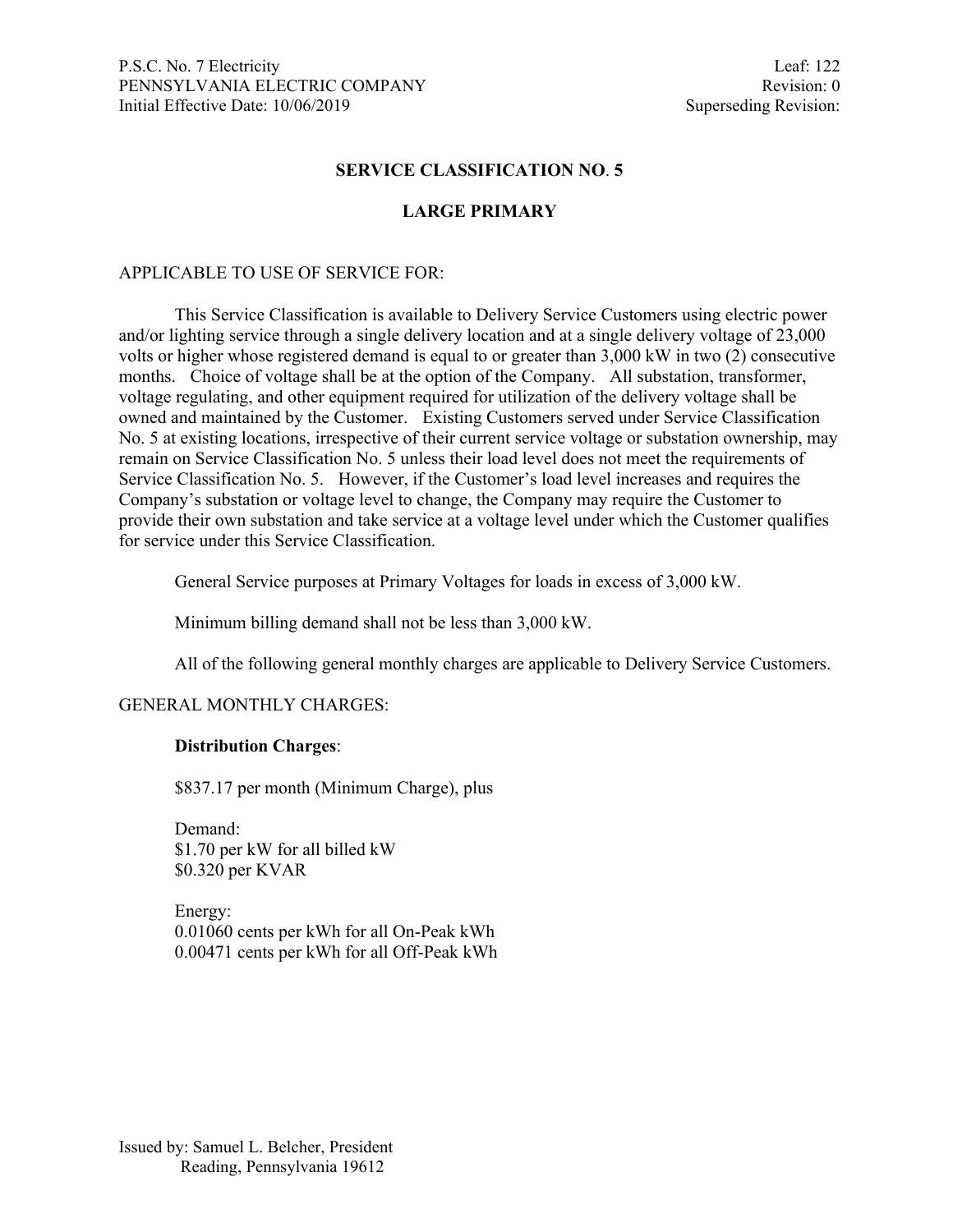## **NUG Charge**

The Company will charge for NUG Charges to Customers taking Delivery Service in accordance with the provisions of Rider C – NUG Cost Adjustment Clause, which charge shall apply to all kWh billed under this Service Classification. Such statement can be found on the Company website.

# **DSS Charge**

The Company will provide and charge for Default Service Support to Customers taking Delivery Service in accordance with the provisions of Rider B – Default Service Support Rate Rider, which charge shall apply to all kWh billed under this Service Classification. Such statement can be found on the Company website.

## DEFAULT SERVICE CHARGES:

For Customers receiving Default Service from the Company, Rider A – Price to Compare Default Service Rider, Industrial Customer Class Rate applies. Such statement can be found on the Company website.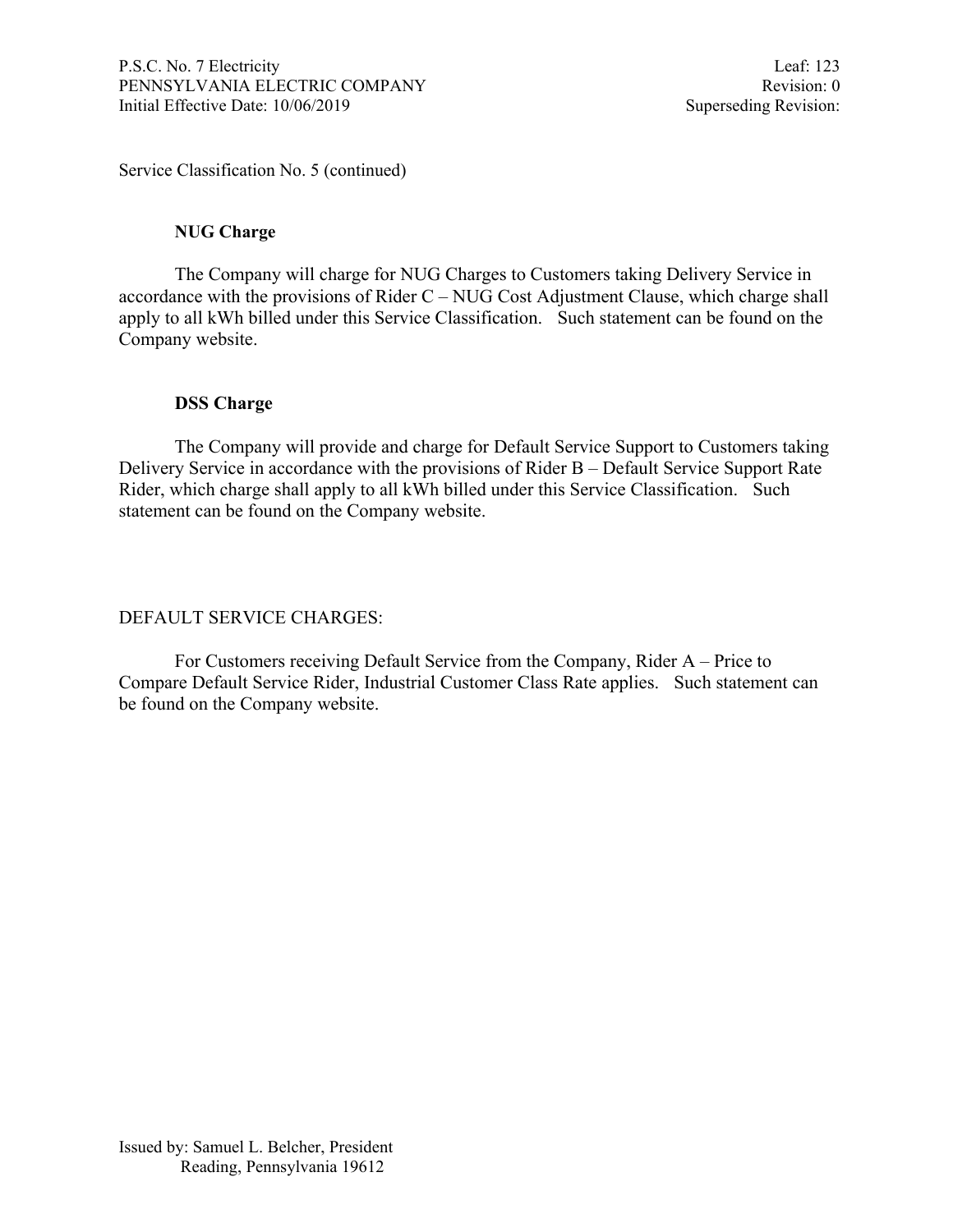### TAX SURCHARGES:

The base rates and charges set forth herein shall be increased or decreased, as applicable, pursuant to Rule 30-A, Utility Gross Revenue Taxes, and Rule 30-B, State Income Taxes.

### MINIMUM MONTHLY CHARGE:

No bill shall be rendered by the Company for less than the higher of:

(i) the Customer Charge plus \$24,840.00 or, (ii) the Customer Charge plus one-half of the demand charges at current rate levels for the highest kilowatt demand billed during the current and preceding eleven (11) months, plus energy charges stated in or calculated by an applicable Rider.

### DETERMINATION OF BILLING DEMAND:

The monthly billing demand shall be the higher of:

- 1. 3,000 kW;
- 2. The maximum 15-minute integrated demand registered during the On-peak hours during the month;
- 3. Forty percent (40%) of the maximum 15-minute integrated demand registered at any time during the month.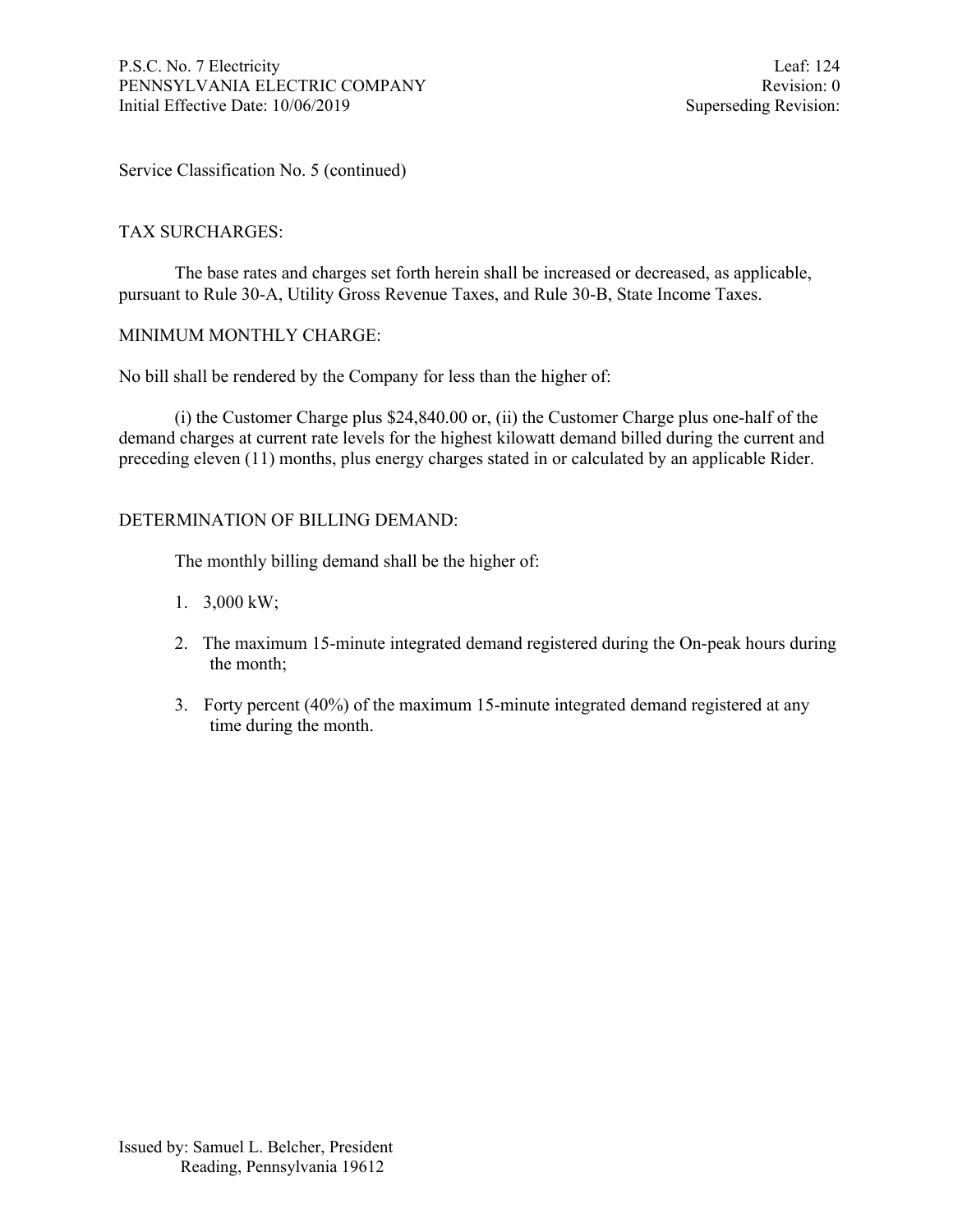#### KVAR DEMAND

The monthly reactive billing demand shall be the higher of:

- 1. The maximum 15-minute integrated reactive demand registered during the On-peak hours;
- 2. Forty percent (40%) of the maximum 15-minute integrated reactive demand registered at any time during the month.

### ON-PEAK AND OFF-PEAK PERIODS:

The On-peak hours shall be 8:00 a.m. to 8:00 p.m., prevailing time, Monday through Friday, excluding holidays. All other hours shall be Off-peak. The Off-peak holidays are: New Year's Day, Memorial Day, Independence Day, Labor Day, Thanksgiving Day, and Christmas Day.

#### PAYMENT TERMS:

All bills are rendered at the above Rate and are subject to late payment charges in accordance with Rule 16, Payment of Bills.

### TERM OF CONTRACT:

Each Customer shall be required to execute a contract with the Company for a minimum one (1) year term. The contract is automatically renewable from year to year after the expiration of the original term, unless a notice of cancellation of greater than thirty (30) days is given by either party. If a contract is terminated by the Customer prior to its expiration, the minimum bill provisions of this Service Classification shall apply. If the Customer's capacity or service facility requirements increase, the Company, in its sole and exclusive judgment, may require the Customer to enter into a new contract.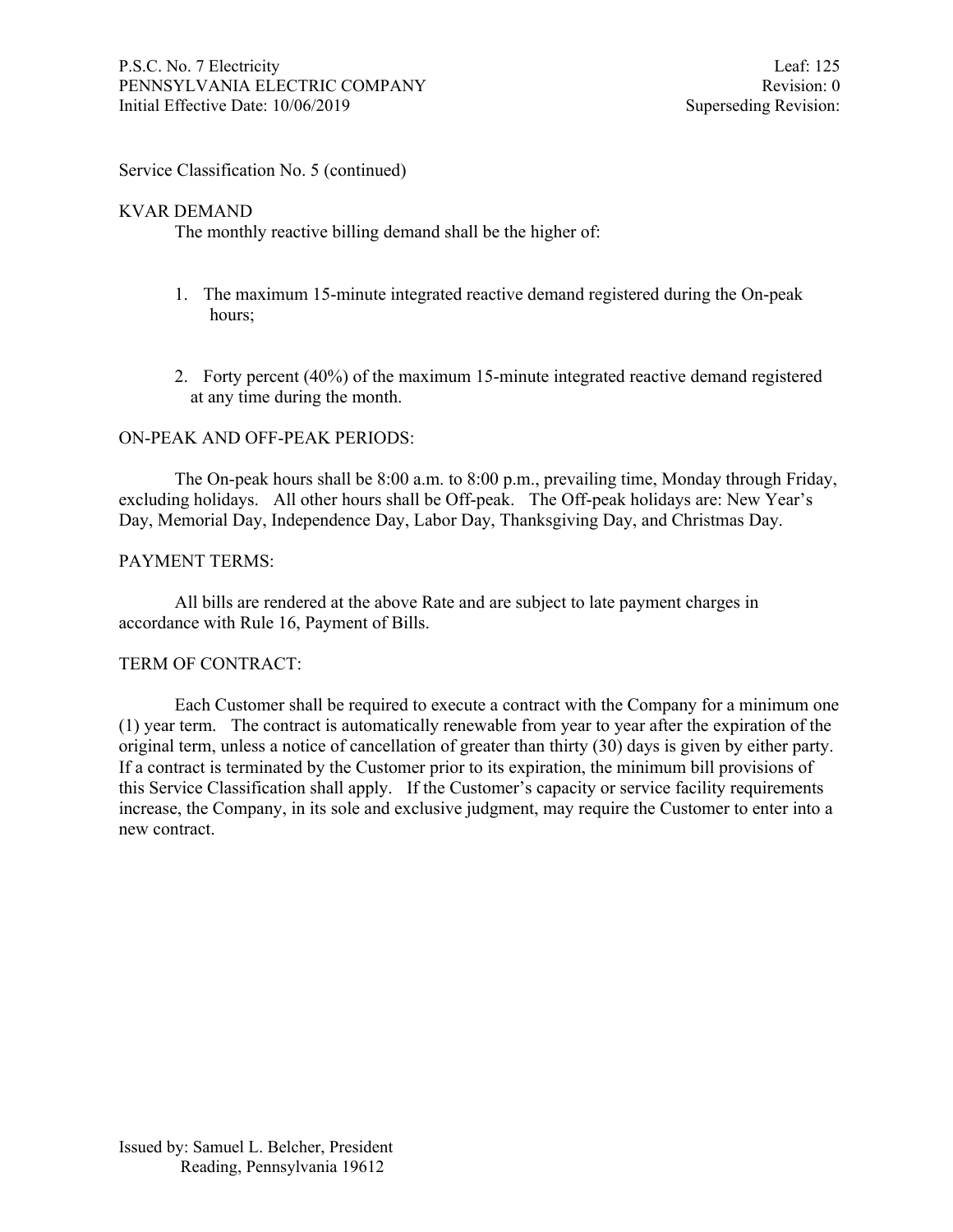### GENERAL PROVISIONS:

A. 115,000 volts or Greater Delivery: Upon request Company shall furnish service at 115,000 volts or greater where available provided Customer furnishes all necessary transformer and terminal equipment. When service is supplied at 115,000 volts or greater, the active kilowatt demand charge and energy charges per month shall be:

| Credits:            | Demand     | kWh       |
|---------------------|------------|-----------|
|                     | Dollars/kW | Cents/kWh |
| Distribution        |            |           |
| Transmission 115 KV | \$1.15     | 0.045     |

- B. Less Than 23,000 Volt Delivery: Service shall be rendered at less than 23,000 volts only at the option of the Company and only when it can be provided economically through a single transformation from available transmission lines of 115,000 volts or above.
- C. Levelized Billing: Levelized billing shall be offered to a Customer in accordance with Rule 15.B.(6), Levelized Billing and Payment Plan - Non-Residential.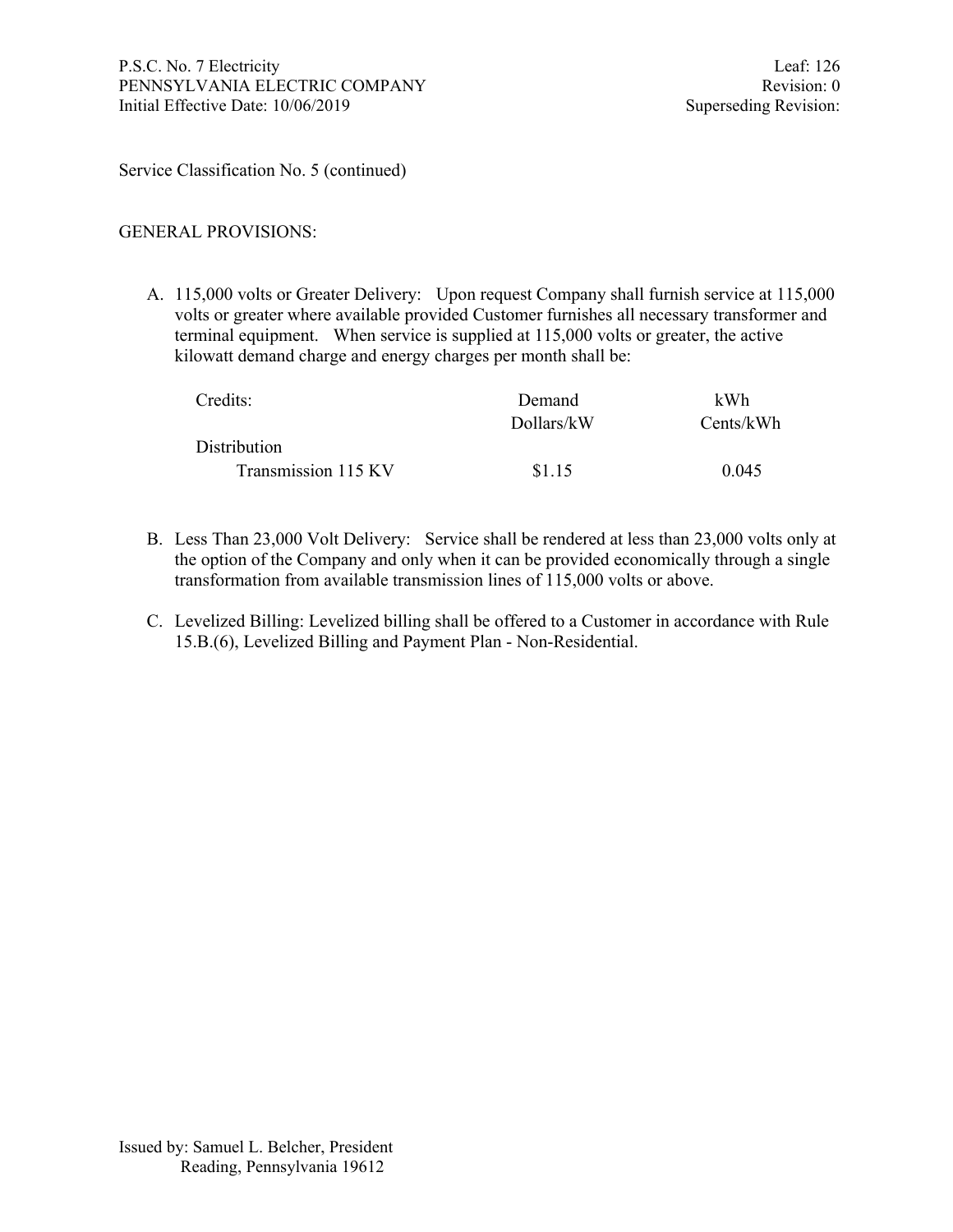## **SERVICE CLASSIFICATION NO. 6**

### **PRIVATE OUTDOOR LIGHTING SERVICE**

### AVAILABILITY:

### THIS SERVICE SHALL BE FURTHER RESTRICTED TO EXISTING CUSTOMERS AT EXISTING LOCATIONS AS OF JUNE 1, 2012.

Dusk to dawn outdoor lighting of private areas and roadways. Facilities of the type currently used by the Company shall be installed.

### GENERAL MONTHLY CHARGES:

| AL MONTHLI CHARUES.        |             |           |              |
|----------------------------|-------------|-----------|--------------|
|                            | Nominal     | kWh       |              |
| Type of Lamp               | Lamp Rating | Per Month | Distribution |
| High Pressure Sodium Vapor | 70 watts    | 29        | \$7.96       |
| High Pressure Sodium Vapor | 100 watts   | 50        | \$7.71       |
| High Pressure Sodium Vapor | 200 watts   | 80        | \$11.16      |
|                            |             |           |              |

### **NUG Charge**

The Company will charge for NUG Charges to Customers taking Delivery Service in accordance with the provisions of Rider C – NUG Cost Adjustment Clause, which charge shall apply to all kWh billed under this Service Classification. Such statement can be found on the Company website.

### **DSS Charge**

The Company will provide and charge for Default Service Support to Customers taking Delivery Service in accordance with the provisions of Rider B – Default Service Support Rate Rider, which charge shall apply to all kWh billed under this Service Classification. Such statement can be found on the Company website.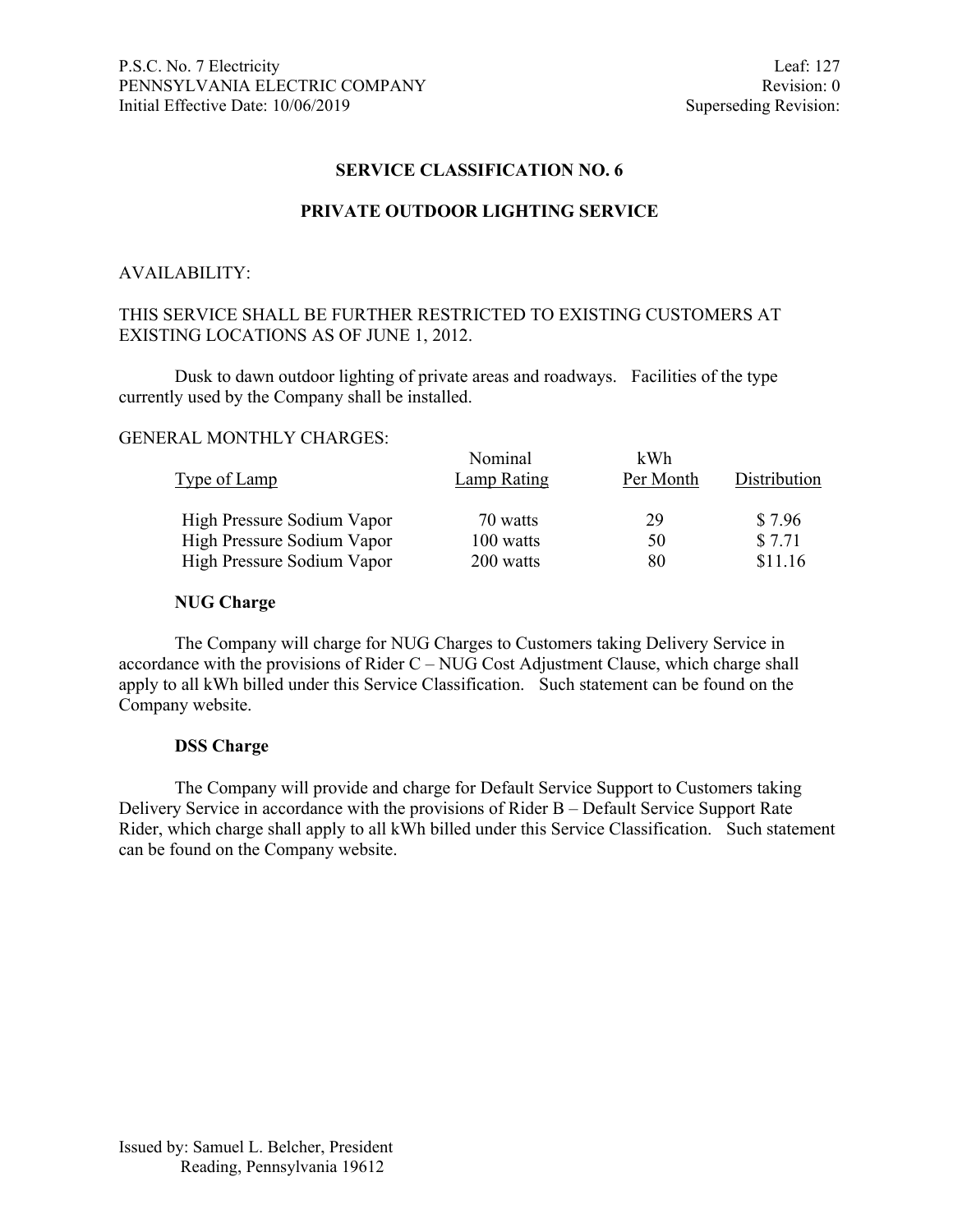### P.S.C. No. 7 Electricity Leaf: 128<br>
PENNSYLVANIA ELECTRIC COMPANY Revision: 0 PENNSYLVANIA ELECTRIC COMPANY Initial Effective Date: 10/06/2019 Superseding Revision:

Service Classification No. 6 (continued)

### DEFAULT SERVICE CHARGES:

For Customers receiving Default Service from the Company, Rider A – Price to Compare Default Service Rider, Industrial Customer Class Rate applies. Such statement can be found on the Company website.

### TAX SURCHARGES:

The base rates and charges set forth herein shall be increased or decreased, as applicable, pursuant to Rule 30-A, Utility Gross Revenue Taxes, and Rule 30-B, State Income Taxes.

### PAYMENT TERMS:

All bills are rendered at the above Rate and are subject to late payment charges in accordance with Rule 16, Payment of Bills.

### TERM OF CONTRACT:

Term of Contract shall be two (2) years for standard installations and five (5) years where additional facilities are required.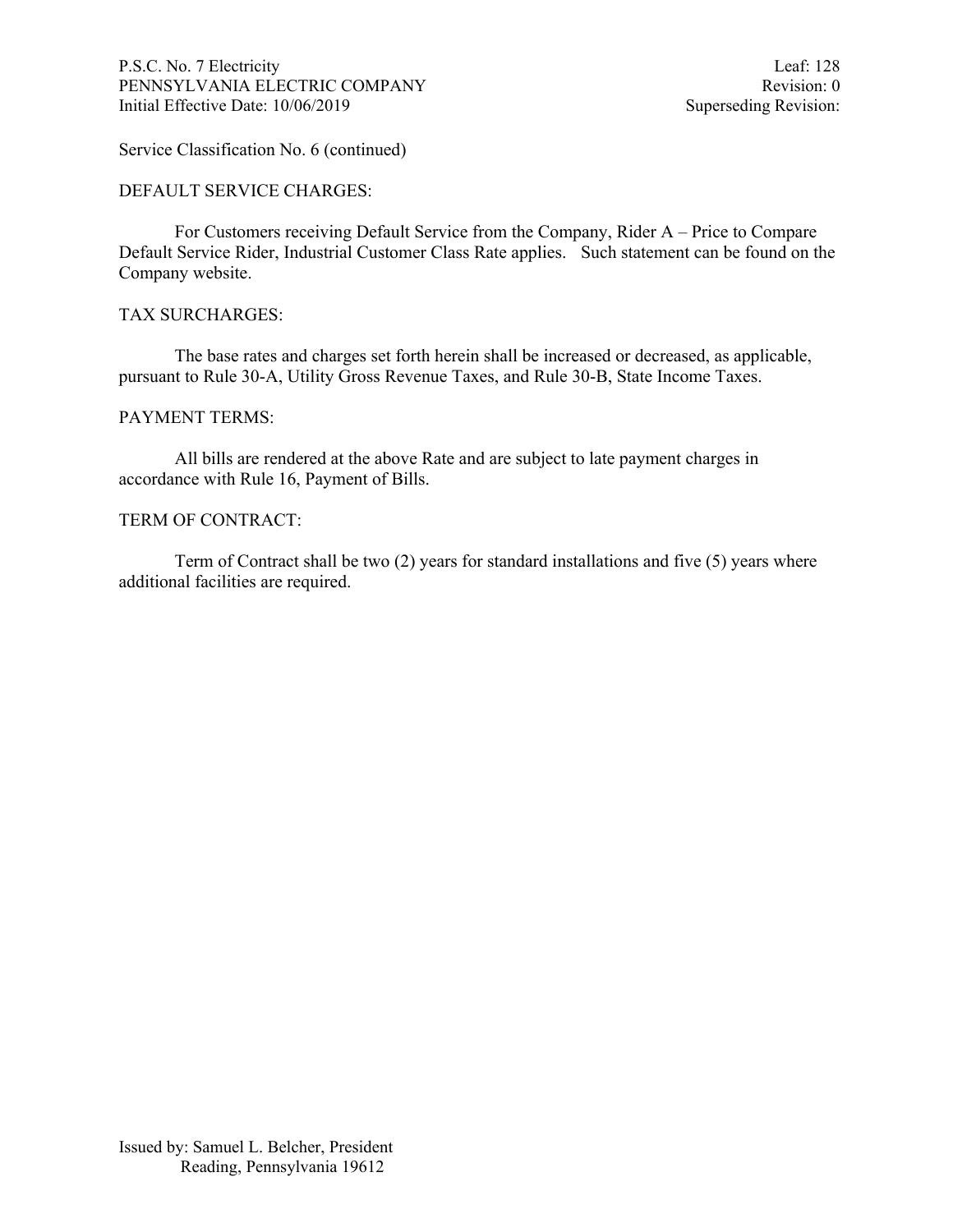### GENERAL PROVISIONS:

- A. Special equipment and/or underground service may be furnished at Company's option, upon written request of the Customer, subject to an additional charge to cover the cost of furnishing such special equipment and/or underground service. THIS PROVISION IS RESTRICTED TO FACILITIES INSTALLED PRIOR TO JANUARY 1, 1983.
- B. The Company shall replace burned-out lamps during regular daytime working hours as soon as practicable following notification by the Customer.
- C. The Customer shall obtain any proper approval which may be necessary for lights to be located on public thoroughfares.
- D. Additional Facilities: THIS PROVISION D FOR ADDITIONAL FACILITIES INSTALLED AT COMPANY EXPENSE IS RESTRICTED TO FACILITIES INSTALLED PRIOR TO MAY 2, 1980. If the Company installs additional poles, there shall be an additional monthly charge as follows: for wood poles, \$1.01 per pole per lamp and \$2.48 for each pole in excess of one (1) per lamp. After May 2, 1980, where additional facilities are required, lamps shall be installed only on facilities provided or paid for by the Customer. All facilities shall be owned and maintained by the Company.
- E. Restricted Lamps: NO NEW OR ADDITIONAL LAMPS AS TABULATED BELOW SHALL BE INSTALLED AFTER JANUARY 1, 1983. Mercury vapor lamps may be replaced with equivalent high pressure sodium vapor lamps when required due to damage or deterioration. The net rate per lamp per month for existing installations shall be:

| <b>Type of Lamp</b> | Nominal<br><b>Lamp Rating</b> | kWh<br>Per Month | Distribution |
|---------------------|-------------------------------|------------------|--------------|
| Mercury Vapor       | 100 watts                     | 42               | \$5.69       |
| Mercury Vapor       | 175 watts                     | 74               | \$6.37       |
| Mercury Vapor       | 250 watts                     | 107              | \$9.03       |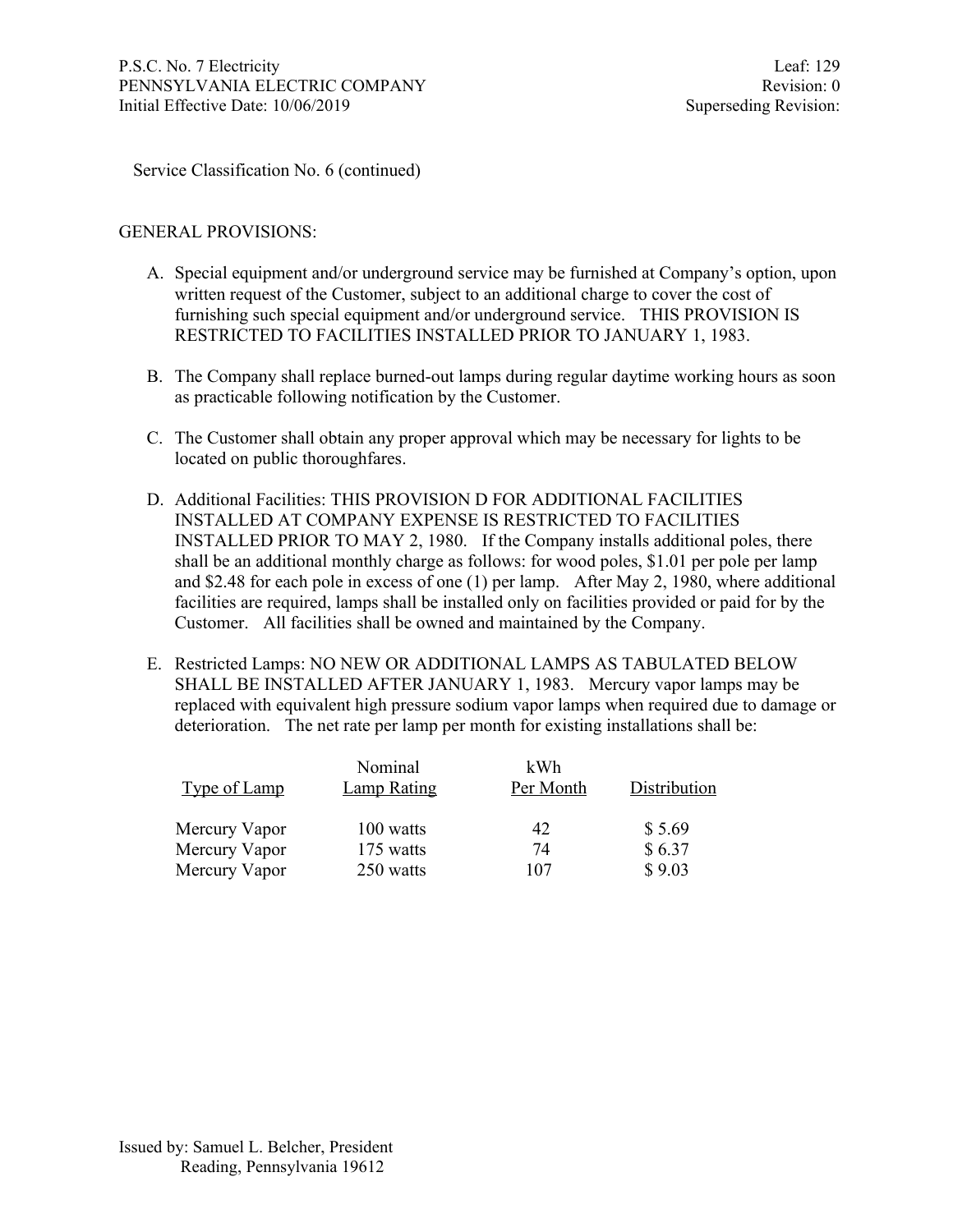## **SERVICE CLASSIFICATION NO**. **7**

#### **MUNICIPAL STREET LIGHTING SERVICE**

#### AVAILABILITY:

This Service Classification applies to lighting service on public streets, highways, bridges, parks and similar public places for municipalities and other governmental agencies. Only High Pressure Sodium Vapor Units shall be installed. Facilities of the type currently used by the Company shall be installed.

#### GENERAL MONTHLY CHARGES:

Nominal Lamp Ratings

Standard High Pressure Sodium Units:

Overhead Existing Wood Pole

|       | kWh       |              |
|-------|-----------|--------------|
| Watts | Per Month | Distribution |
| 70    | 29        | \$6.62       |
| 100   | 50        | \$6.10       |
| 150   | 71        | \$6.03       |
| 200   | 80        | \$8.94       |
| 400   | 169       | \$8.60       |

Underground Service Fabricated Pole (not over 16 ft.)

|       | kWh       |              |
|-------|-----------|--------------|
| Watts | Per Month | Distribution |
| 70    | 29        | \$10.39      |
| 100   | 50        | \$9.87       |
| 150   | 71        | \$9.79       |
| 200   | 80        | \$12.69      |
| 400   | 169       | \$12.35      |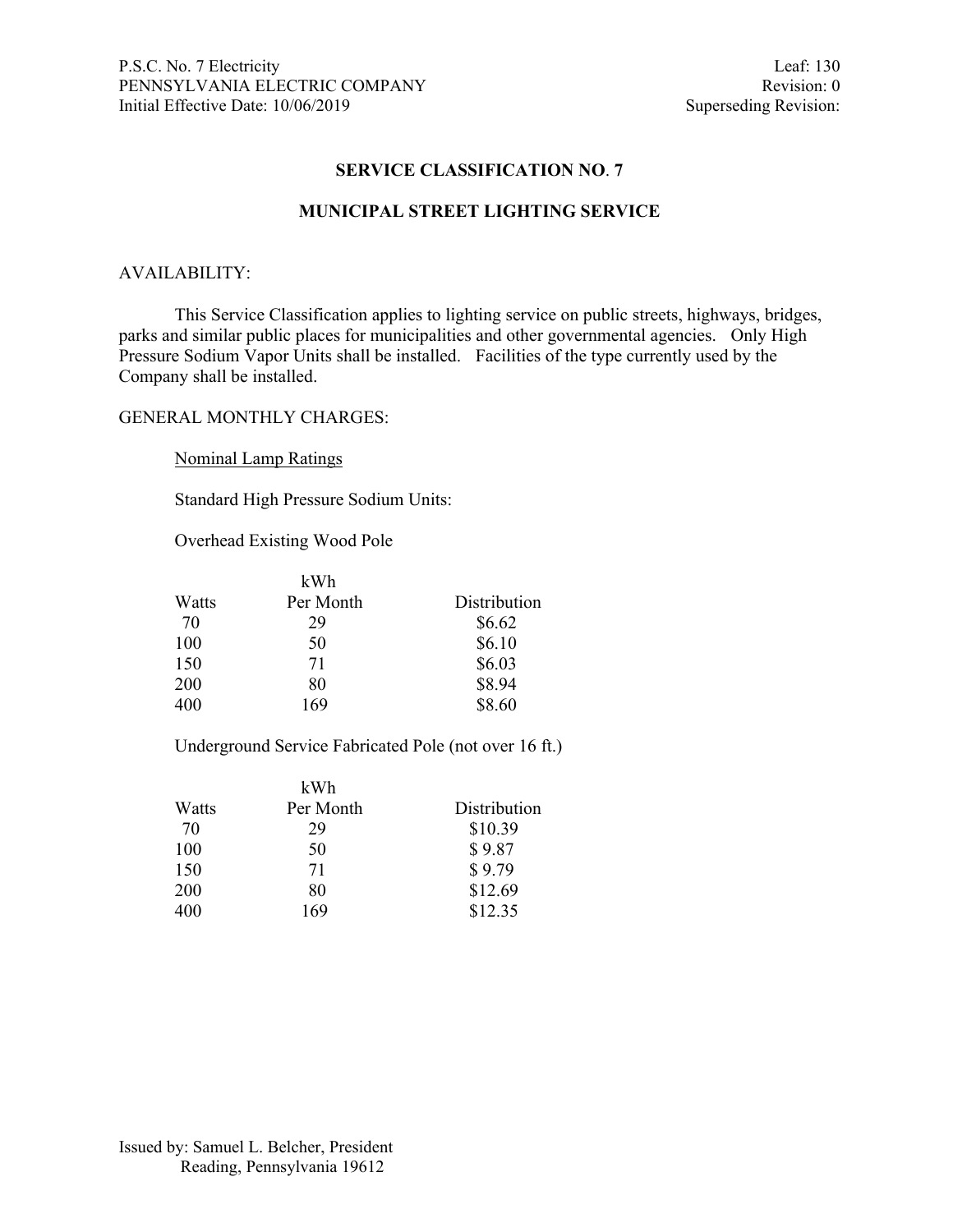Standard Mercury Vapor Units\*

Overhead Existing Wood Pole

 kWh Watts Per Month Distribution<br>175 74 \$5.57  $$5.57$ 

Overhead Existing Wood Pole

kWh<br>Per Month Distribution 90 \$19.79

Underground Service Fabricated Pole (not over 16 ft.)

 kWh Per Month Distribution 90 \$23.54

Customer Request Underground System\*:

Overhead Existing Wood Pole

|                               | Distribution<br>(in cents) |
|-------------------------------|----------------------------|
| Earth Construction            | 2.355                      |
| Paving or Sidewalks, per. ft. | 25.905                     |

\*Restricted to existing locations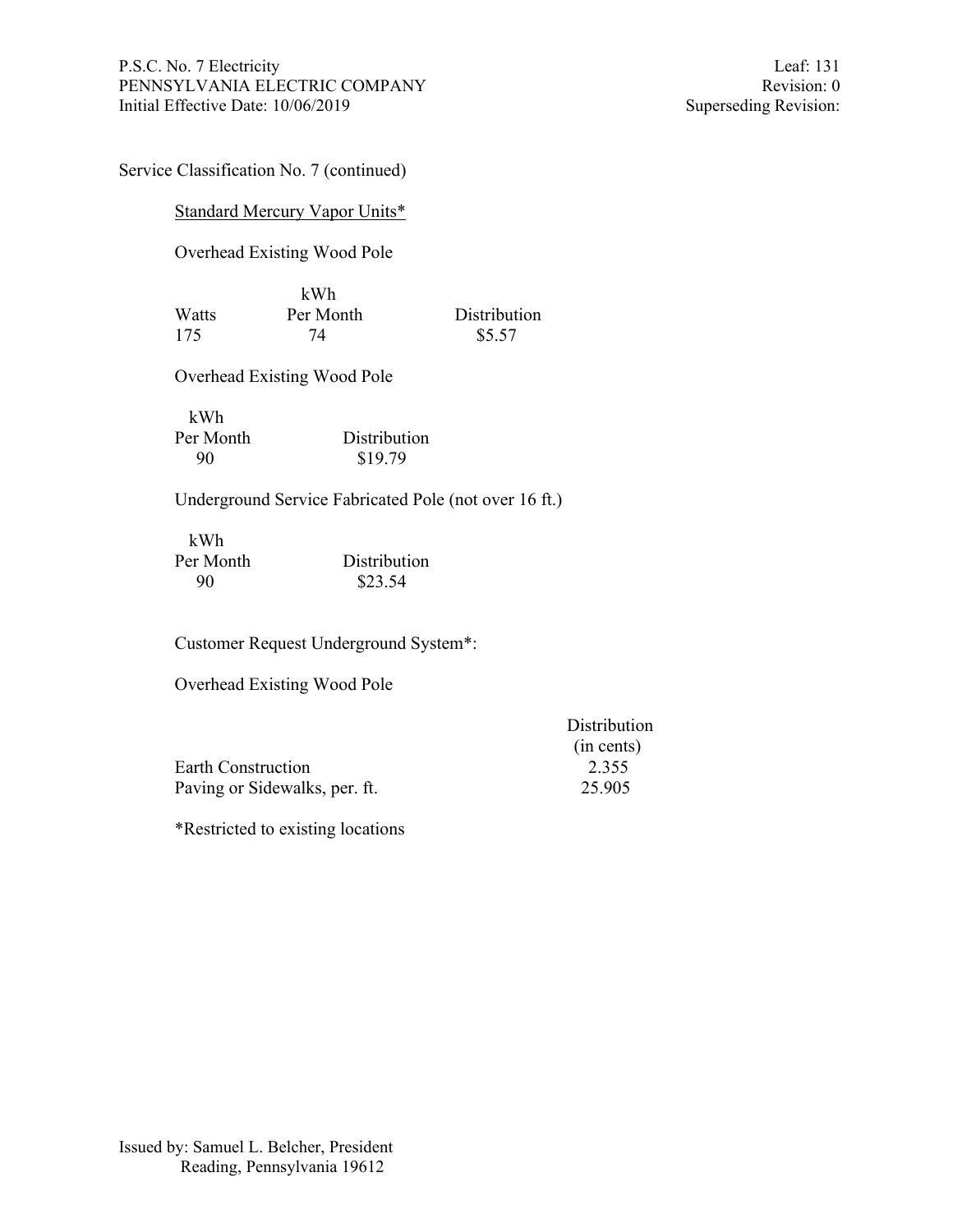## **NUG Charge**

The Company will charge for NUG Charges to Customers taking Delivery Service in accordance with the provisions of Rider C – NUG Cost Adjustment Clause, which charge shall apply to all kWh billed under this Service Classification. Such statement can be found on the Company website.

## **DSS Charge**

The Company will provide and charge for Default Service Support to Customers taking Delivery Service in accordance with the provisions of Rider B – Default Service Support Rate Rider, which charge shall apply to all kWh billed under this Service Classification. Such statement can be found on the Company website.

## DEFAULT SERVICE CHARGES:

For Customers receiving Default Service from the Company, Rider A – Price to Compare Default Service Rider, Commercial Customer Class Rate applies. Such statement can be found on the Company website.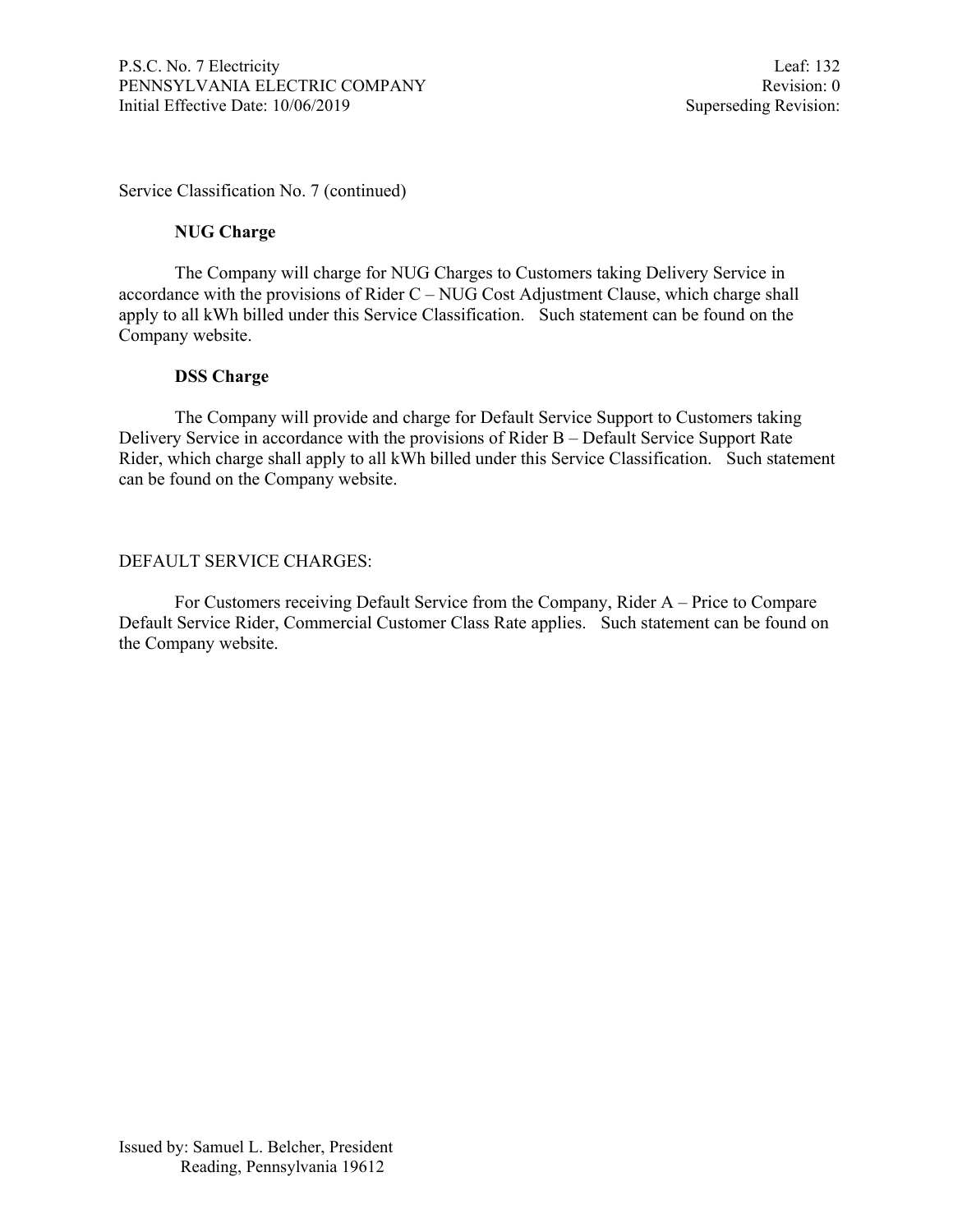### TAX SURCHARGES:

The base rates and charges set forth herein shall be increased or decreased, as applicable, pursuant to Rule 30-A, Utility Gross Revenue Taxes, and Rule 30-B, State Income Taxes.

### PAYMENT TERMS:

All bills are rendered at the above Rate and are subject to late payment charges in accordance with Rule 16, Payment of Bills.

### TERM OF CONTRACT:

Initial contract not less than ten (10) years. The contract is automatically renewable annually after the expiration of the initial contract. The contract can be terminated upon request by written notice from either party and notice received ninety (90) days prior to the termination date.

### GENERAL PROVISIONS:

- A. The cost of trenching and backfilling, including breaking and replacement of concrete and other surfacing, and the provision and installation of duct or conduit (concrete encased where specified by the Company), where duct or conduit is required by the Company, shall be borne by the Customer. The cost of foundations required for support of standards shall be borne by the Customer. The Customer shall make such installations or contract with the Company or with others to do so, all to be in compliance with the Company's specifications. All installations made by (or for) the Customer shall be maintained by the Customer.
- B. Special equipment may be furnished at the Company's option, at a charge determined solely by the Company. The Company may require a written request for special equipment from the Customer.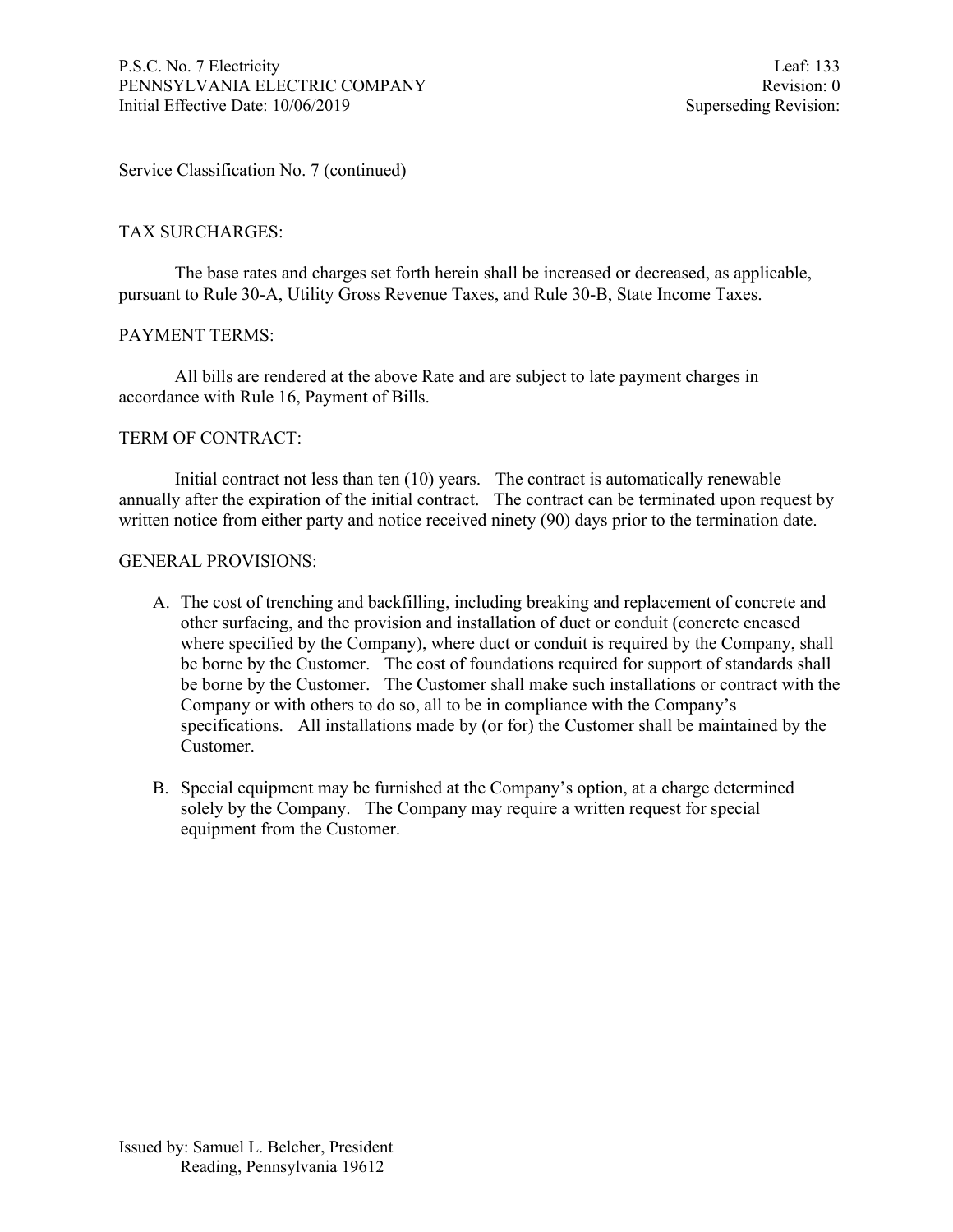- C. Where new poles are required to be installed in an existing overhead distribution system, wood poles shall be installed by the Company, at the Company's option, at a charge determined by the Company. Rates identified above only cover lights installed on existing poles.
- D. If additional street lighting facilities are installed at the Customer's request, they shall be considered as an addition to the contract and subject to all the provisions thereof. At the Company's option, if the Customer requests the replacement or removal of any street light facilities that have been installed for less than ten (10) years, the Customer shall pay the cost for the removal of the facilities plus the depreciated costs of the facilities remaining under the contract term.
- E. Lamps shall be lighted from dusk to dawn each and every night, or for approximately 4,200 hours per year.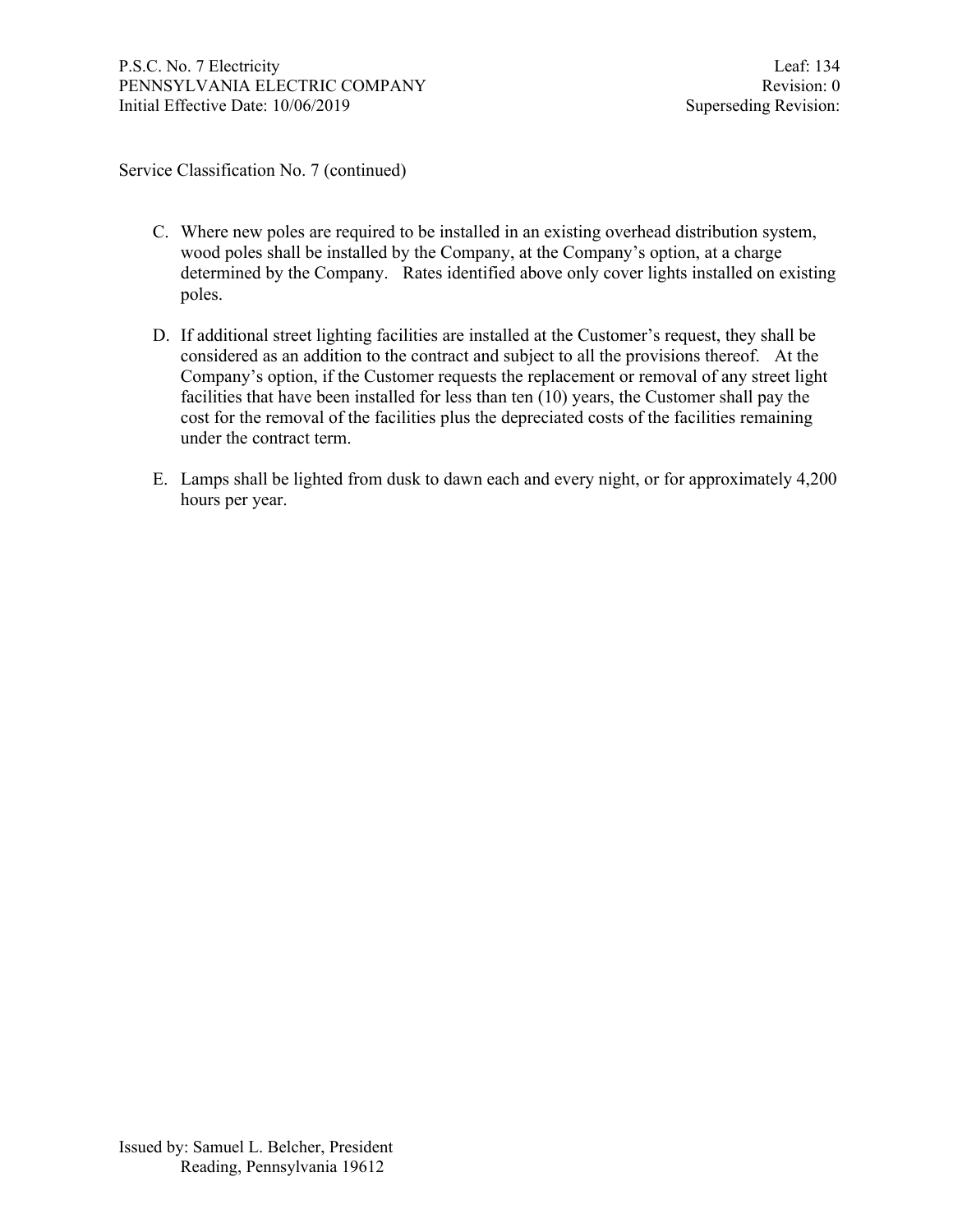# **RIDER A**

## **PRICE TO COMPARE DEFAULT SERVICE RIDER**

A Price to Compare Default Service Rate ("PTCDefault") shall be applied to each kWh of Default Service that the Company delivers to Customers under this rider as determined to the nearest one-thousandth of a cent per kWh. The PTCDefault rate shall be billed to Customers receiving Default Service from the Company under this rider. The rates shall be calculated according to the provisions of this rider.

A Statement of Price to Compare Rates setting forth the rates by Service Classification will be filed with the Commission on not less than thirty (30) days' notice. Such statement can be found on the Company website.

Customer Classes are as follows:

| <b>Residential Customer Class</b> | Service Classification No. 1 Residential Service               |
|-----------------------------------|----------------------------------------------------------------|
|                                   | Service Classification No. 2 Residential Time-of-Day Service   |
| <b>Commercial Customer Class</b>  | Service Classification No. 3 General Service – Secondary       |
|                                   | Service Classification No. 6 Private Outdoor Lighting Service  |
|                                   | Service Classification No. 7 Municipal Street Lighting Service |
| <b>Industrial Customer Class</b>  | Service Classification No. 4 General Service – Primary         |
|                                   | Service Classification No. 5 Large Primary                     |

The PTCDefault rates by Residential, Commercial, or Industrial Customer Class will be calculated for the projected PTC<sub>Default</sub> year, to be effective June 1 of each year.

The PTCDefault rate shall be calculated in accordance with the formula set forth below:

Residential and Commercial:

 $PTC$ Default =  $[(PTC<sub>Current</sub> + E)] X [1 / (1 - T)]$ 

PTCCurrent = (PTCCurrent Cost Component x PTC LossCurrent) + PTCAdm + PTCNITS

Industrial:

 $PTC$ Default = (HPEnergyCharge + HPCap-OtherPurchases + HPAdministrativeCharge + HPNITS + E) X [1 / (1 - T)]

 $HP_{\text{EnergyChange}} = \left[ \sum kWh_t x (LMPt + HP_{\text{Anc}}) \right] x HP_{\text{LossFactor}}$ 

Issued by: Samuel L. Belcher, President Reading, Pennsylvania 19612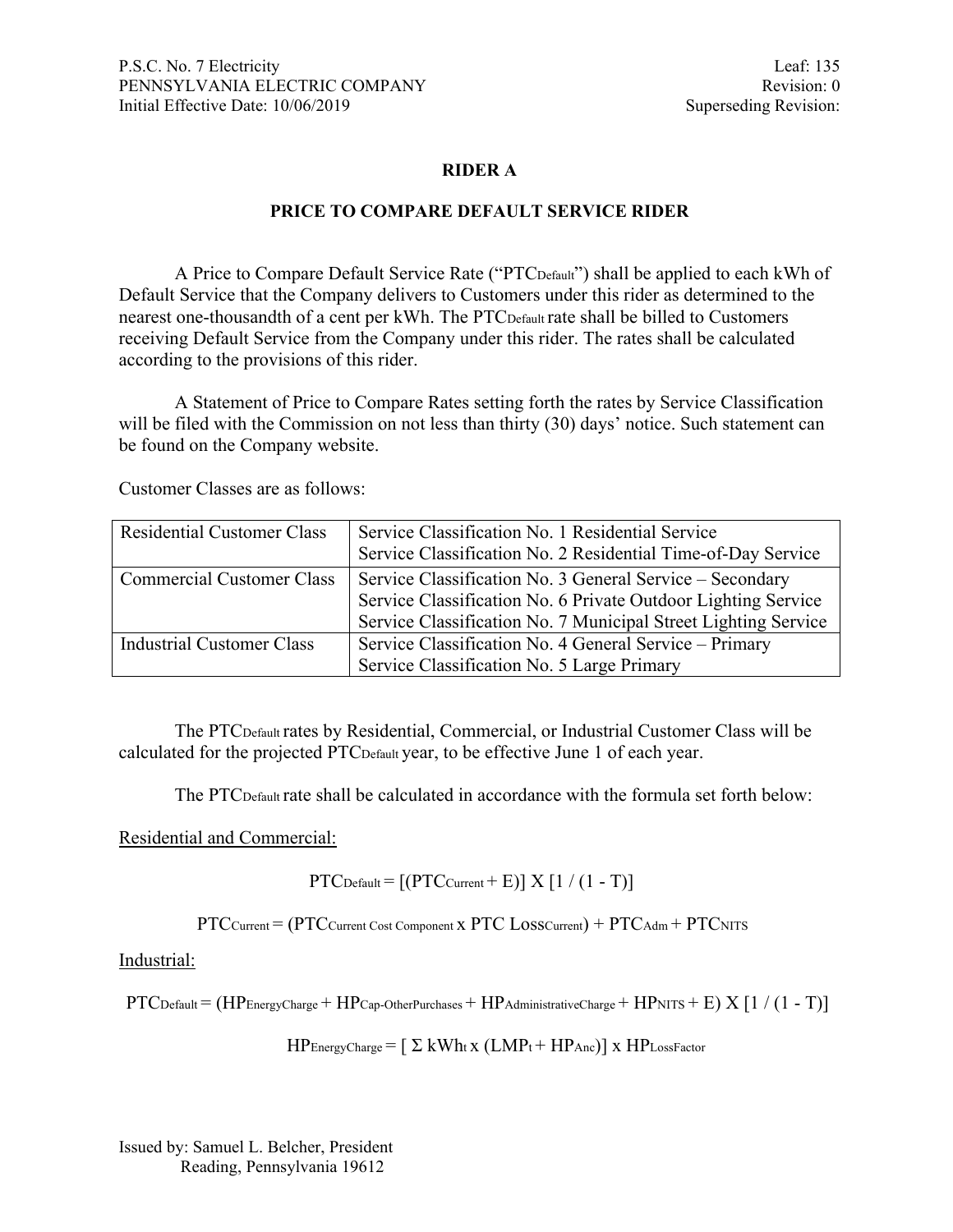Residential, Commercial, and Industrial E-Factor:

 $E = [((DS_{Exp1} + DS_{Exp2} + DS_{Exp3}) - PTC_{Rev} + DS_{Int})/DS_{Sales}]$ 

## Where:

PTCCurrent = The current cost component of the PTCD efault rate grossed up for line losses calculated by Residential or Commercial Customer Class determined to the nearest one-thousandth of a cent per kWh to be applied to each kWh of Default Service delivered to retail Customers under this rider.

> The computation of the PTC<sub>Current</sub> component of the PTC<sub>Default</sub> rate by Residential or Commercial Customer Class will use the following procedures:

| $PTCCurrent Cost Component = This rate will be determined by Customer Class$ |
|------------------------------------------------------------------------------|
| using the projected weighted cost of Default                                 |
| Service supply acquired by the Company to                                    |
| serve Default Service load.                                                  |
|                                                                              |

PTC LossCurrent = Distribution line losses for energy that are determined by the applicable Loss Factors specified below:

| <b>Customer Class</b>             | <b>Loss Factor</b> |
|-----------------------------------|--------------------|
| <b>Residential Customer Class</b> | 1.0945             |
| Commercial Customer Class         | 1.0945             |

- $PTC<sub>Adm</sub> =$  An administrative fee for applicable administration costs by Customer Class determined to the nearest one-thousandth of a cent per kWh to be applied to each kWh of Default Service delivered to retail Customers under this rider.
- PTCNITS = A Network Integration Transmission Service charge by Customer Class determined to the nearest one-thousandth of a cent per kWh to be applied to each kWh of Default Service delivered to retail Customers under this rider.

The PTCNITS rates, excluding New York's Gross Revenue Tax and State Income Tax Factors, are as follows: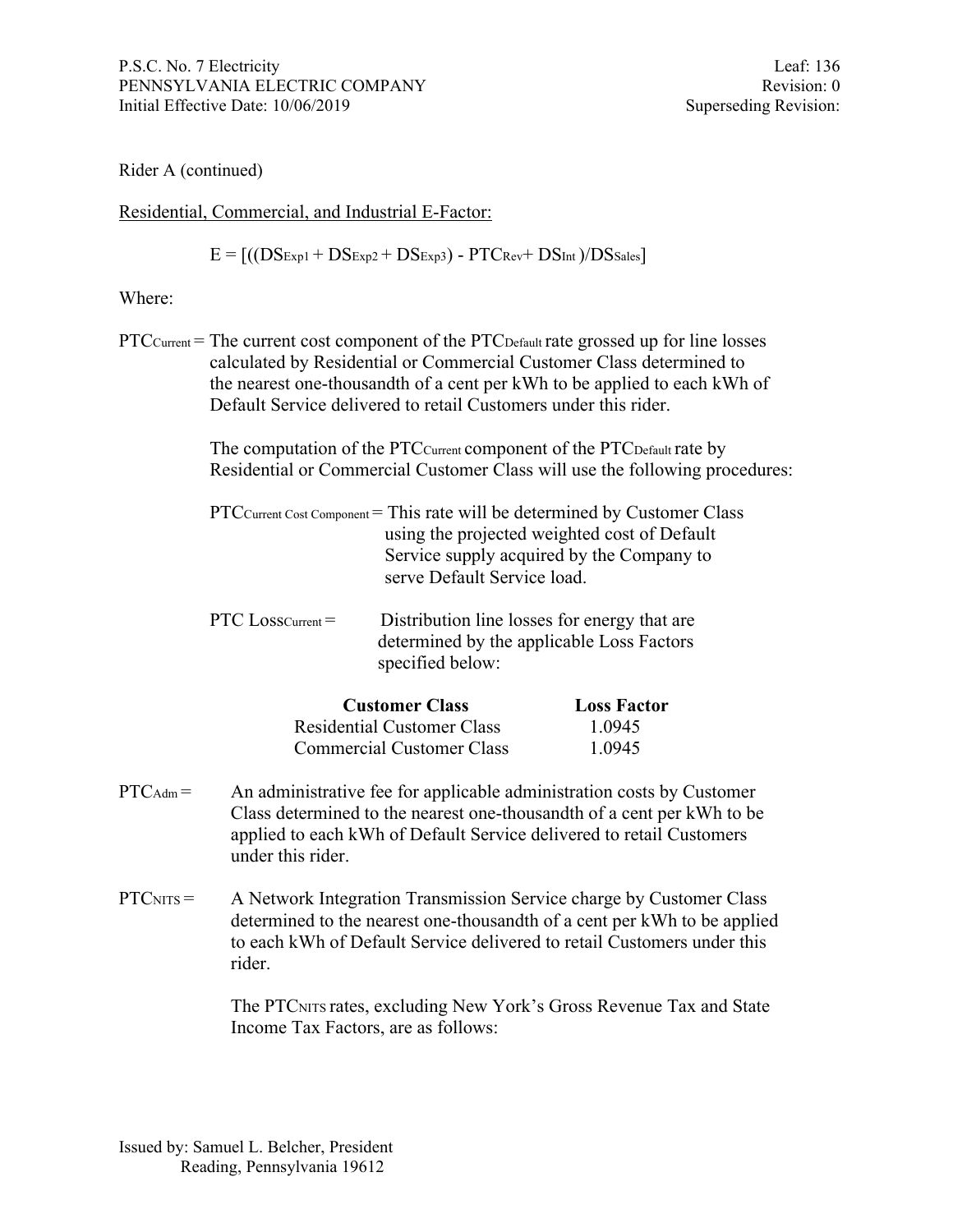|                     | <b>Customer Class</b>                                                                                                                                                                                                                                                                                                                                                            | \$ per kWh rates                                                          |
|---------------------|----------------------------------------------------------------------------------------------------------------------------------------------------------------------------------------------------------------------------------------------------------------------------------------------------------------------------------------------------------------------------------|---------------------------------------------------------------------------|
|                     | <b>Residential Customer Class</b>                                                                                                                                                                                                                                                                                                                                                | \$0.00316                                                                 |
|                     | <b>Commercial Customer Class</b>                                                                                                                                                                                                                                                                                                                                                 | \$0.00391                                                                 |
|                     | These allocations to Customer Class will follow the methodology utilized<br>by PJM in allocating Network Integration Transmission Service costs to<br>load serving entities.                                                                                                                                                                                                     |                                                                           |
| $kWh_t =$           | kWh for each hour in billing period as measured at the Customer meter                                                                                                                                                                                                                                                                                                            |                                                                           |
| $LMP_t =$           | The "Real Time" PJM load-weighted average Locational Marginal Price<br>for the PN Transmission Zone                                                                                                                                                                                                                                                                              |                                                                           |
| $HP_{\text{Anc}} =$ | The average cost per kWh for ancillary services incurred by the<br>Company, excluding PJM Regional Transmission Enhancement Plan (RTEP)<br>charges, PJM Expansion Cost Recovery, as well as any other FERC-approved<br>PJM transmission charges that will not be reconciled through the Company's<br>Default Service Support Rider, to serve the industrial default service load |                                                                           |
| $HP$ LossFactor =   | Distribution line losses for energy that are determined by the applicable<br>Loss Factors specified below:                                                                                                                                                                                                                                                                       |                                                                           |
|                     | <b>Customer Class</b>                                                                                                                                                                                                                                                                                                                                                            | <b>Loss Factor</b>                                                        |
|                     | Service Classification No. 4                                                                                                                                                                                                                                                                                                                                                     | 1.0234                                                                    |
|                     | Service Classification No. 5                                                                                                                                                                                                                                                                                                                                                     | 1.0035                                                                    |
|                     | $HP_{Cap\text{-}OtherPurchases} =$ The average cost per kWh paid by the Company for Capacity and                                                                                                                                                                                                                                                                                 | any other costs incurred by a Supplier multiplied by the HP Loss Factors. |
|                     | $HP$ AdministrativeCharge = An administrative fee for applicable administration costs determined to the<br>nearest one-thousandth of a cent per kWh to be applied to each kWh of<br>Default Service delivered to retail Customers under this rider.                                                                                                                              |                                                                           |
| $HPNITS =$          | A Network Integration Transmission Service charge determined to the nearest<br>one-thousandth of a cent per kWh to be applied to each kWh of Default Service<br>delivered to retail Customers under this rider.                                                                                                                                                                  |                                                                           |
|                     | The HPNITS rate, excluding New York's Gross Revenue Tax and State Income Tax<br>Factors, is \$0.00286 per kWh.                                                                                                                                                                                                                                                                   |                                                                           |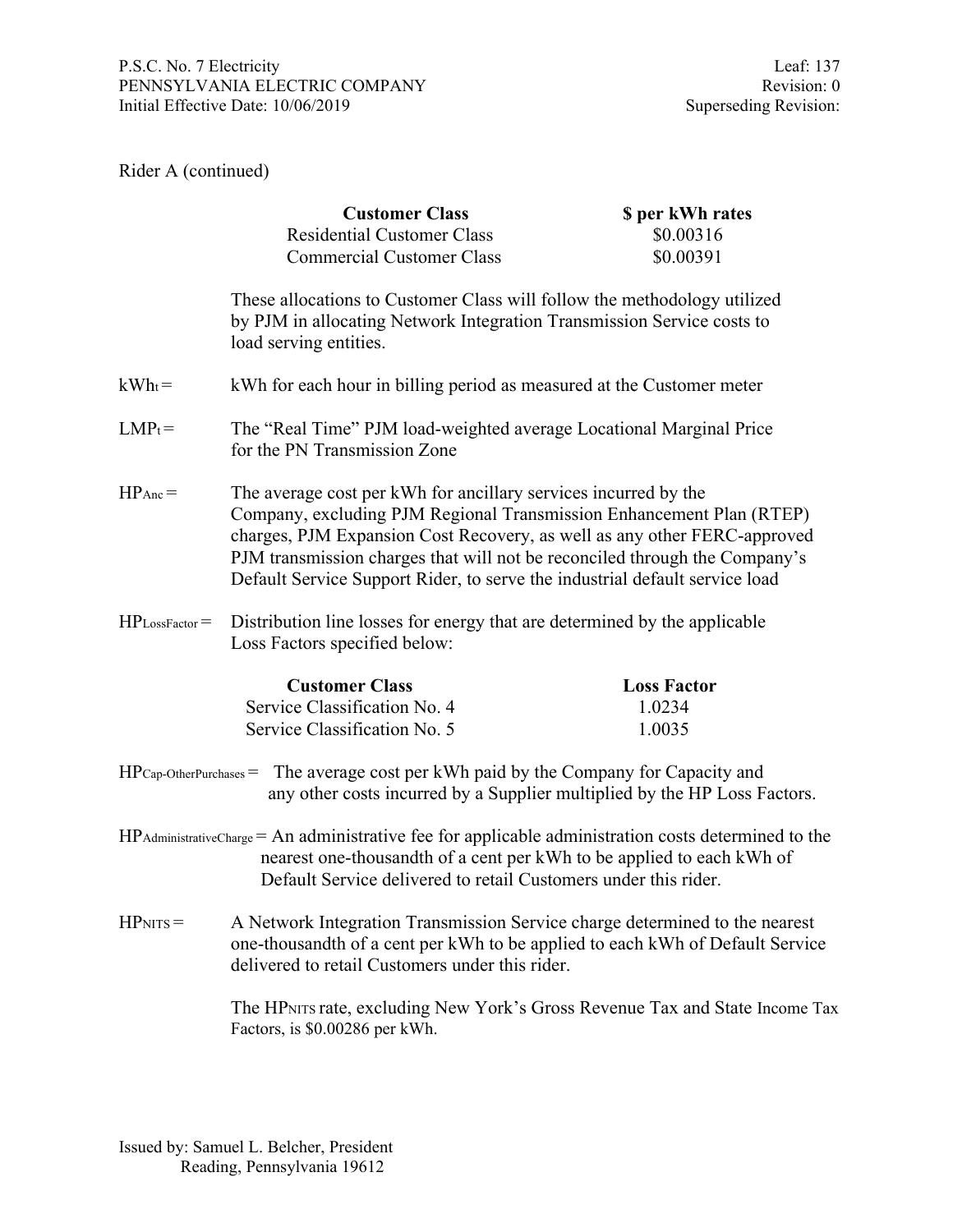These costs have been allocated using a one coincident peak methodology. These allocations will be in effect until the Network Integration Transmission Service rate in the PJM Open Access Transmission Tariff is updated in a future PJM filing with the Federal Energy Regulatory Commission and an interim filing is made by the Company with the Commission to update the allocators utilizing the same allocation methodology.

- $E =$  The Price to Compare Default Service Reconciliation Rate component. The rate determined to the nearest one-thousandth of a cent per kWh shall be applied to each kWh of Default Service delivered to retail Customers under this rider.
- $DS_{Exp1} =$  An allocated portion of the incremental start-up costs incurred by the Company through May 31, 2012 in connection with the Company's Price to Compare Default Service Rate Rider to provide Default Service amortized over the twelve month period ending May 31, 2013, including but not limited to:
	- Incremental start-up administrative costs including metering and billing costs incurred and other costs as necessary to provide service to retail Default Service Customers
	- Other start-up costs incurred to develop and implement the competitive bid process for retail Default Service including legal, customer notice, and consultant fees

Interest will be calculated monthly on the average of the beginning and the end of month balances of these costs and included in the determination of the monthly amortized amount. The monthly interest rate will be the interest rate for Investor-Owned Utilities, Other Customer, Provided Capital Rate as posted annually by the New York Public Service Commission.

 $DS_{Exp2}$  = The cumulative costs incurred on and after June 1, 2012 to provide Default Service incurred by the Company through the end of the previous Default Service Year, including but not limited to the following: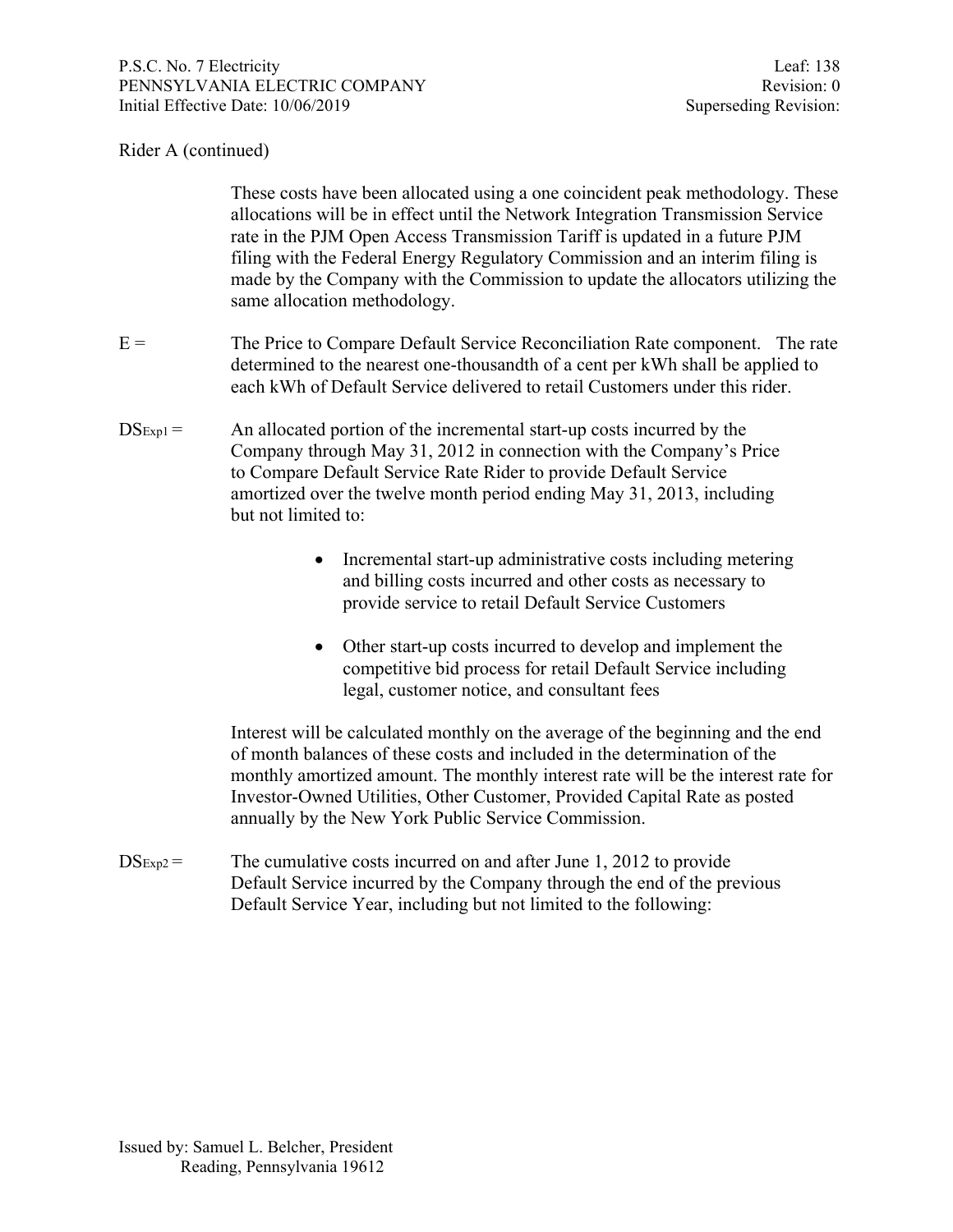- Payments made to generation suppliers
- Net energy costs associated with the procurement of fixed energy blocks; these net energy costs will reflect the net proceeds from sales in the wholesale market of any excess energy purchased by the Company to provide Default Service that exceeds actual energy used
- Any PJM-related charges for energy capacity, operating reserve, ancillary services, and transmission related costs other than Network Integration Transmission Service charges and
- PJM RTEP charges, PJM Expansion Cost Recovery, as well as any other FERC-approved PJM transmission charges that will not be reconciled through the Company's Default Service Support Rider.
- The administrative costs associated with any procurements
- Administrative costs including metering and billing costs incurred and other costs as necessary to provide service to retail default generation supply customers
- Contingency plan implementation costs incurred as a result of supplier(s) default either prior to or during the supply period.
- Other costs incurred to develop and implement the competitive bid process for retail Default Service including legal, customer notice, and consultant fees
- DS<sub>Exp3</sub> = The cumulative costs of Network Integration Transmission Service incurred by the Company pursuant to the PJM Open Access Transmission Tariff and any direct transmission owner charge expenses imposed by PJM.
- PTC<sub>Rev</sub> = The cumulative revenues billed to retail Customers for Default Service under the Price to Compare Default Service Rate Rider, excluding applicable New York Gross Revenue Tax and State Income Tax Factors, through the end of the most recent Default Service Year billed under the PTC<sub>Default</sub> rates.
- $DS<sub>Int</sub> =$  The cumulative amount of carrying charges calculated on a monthly basis. Interest will be calculated monthly on the average balance of 1) the respective month's beginning balance of prior months' cumulative over or under collection of PTCRev compared to the sum of the amortized portion of DSEXP1 costs, DSExp2 costs incurred to date, and DS Exp3 costs incurred to date including cumulative interest calculated thereon through the beginning of the month; and 2) the respective month's ending balance of cumulative over or under collection of PTCRev compared to the amortized portion of DSExp1 costs, DSExp2 costs incurred to date, and DSExp3 costs incurred to date including cumulative interest calculated thereon through the beginning of the month. The monthly interest rate will be the interest rate for Investor-Owned Utilities, Other Customer, Provided Capital Rate as posted annually by the New York Public Service Commission.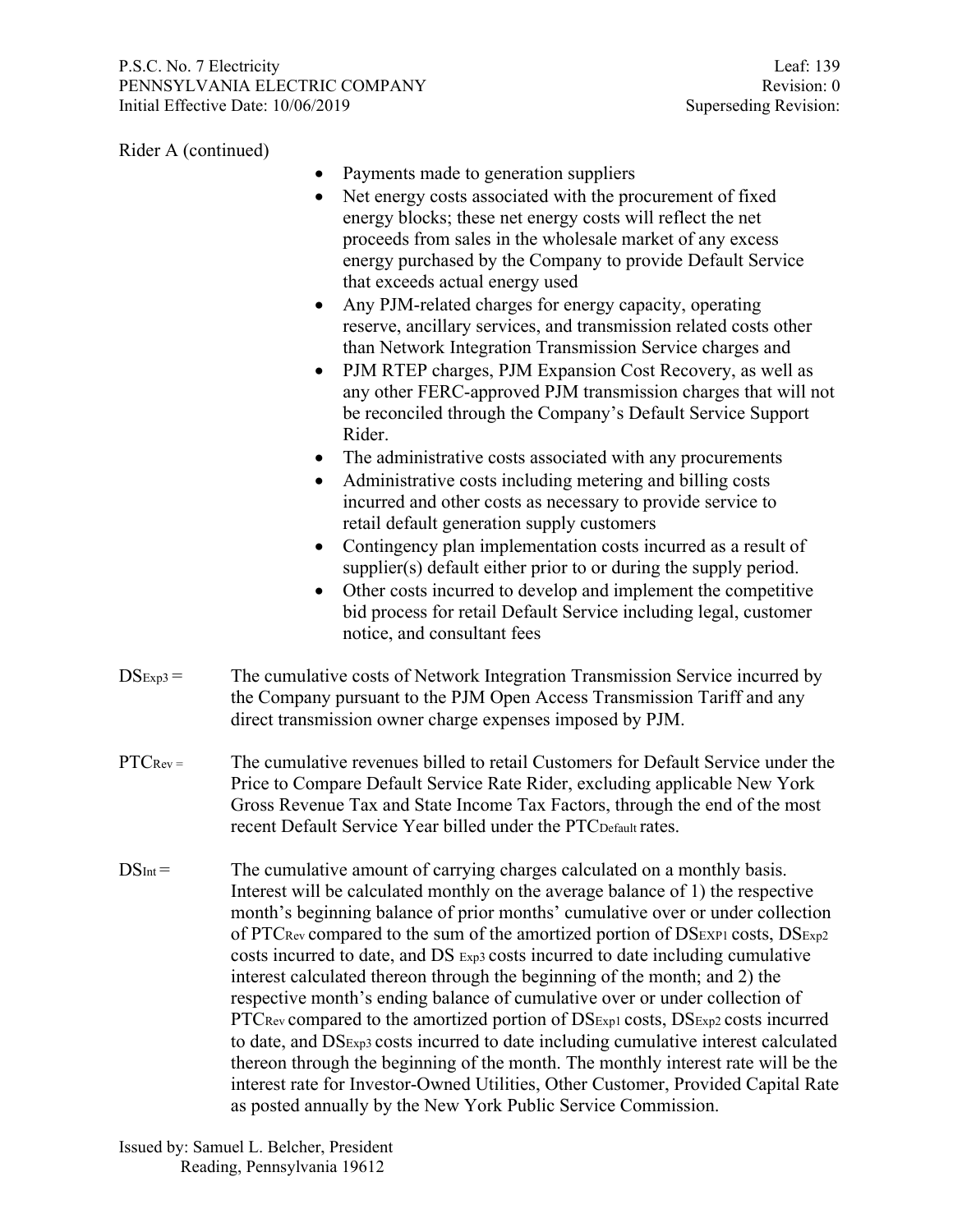DSSales = The Company's projected Default Service kWh sales to retail Customers for the 12-month billing period that the E rate component of the PTC<sub>Default</sub> rate will be in effect.

Default Service Year = The 12 month period beginning June 1 and ending May 31 of each year.

Reconciliation Year = The 12 month period ending March 31 prior to the Current Default Service Year.

T = The New York Gross Revenue Tax Factor and State Income Factor in effect during the billing month expressed in decimal form as reflected in the Company's base rates.

Each change in the PTC<sub>Default</sub> rates will be filed with the Commission thirty (30) days prior to the effective date of the rate changes. The Company shall file details in support of the revised PTC<sub>Default</sub> rates.

At the conclusion of the duration of this reconciliation rider, the Company is authorized to recover or refund any remaining amounts not reconciled at that time under such mechanism as approved by the Commission.

Application of the PTCDefault rates shall be subject to review and audit by the Commission.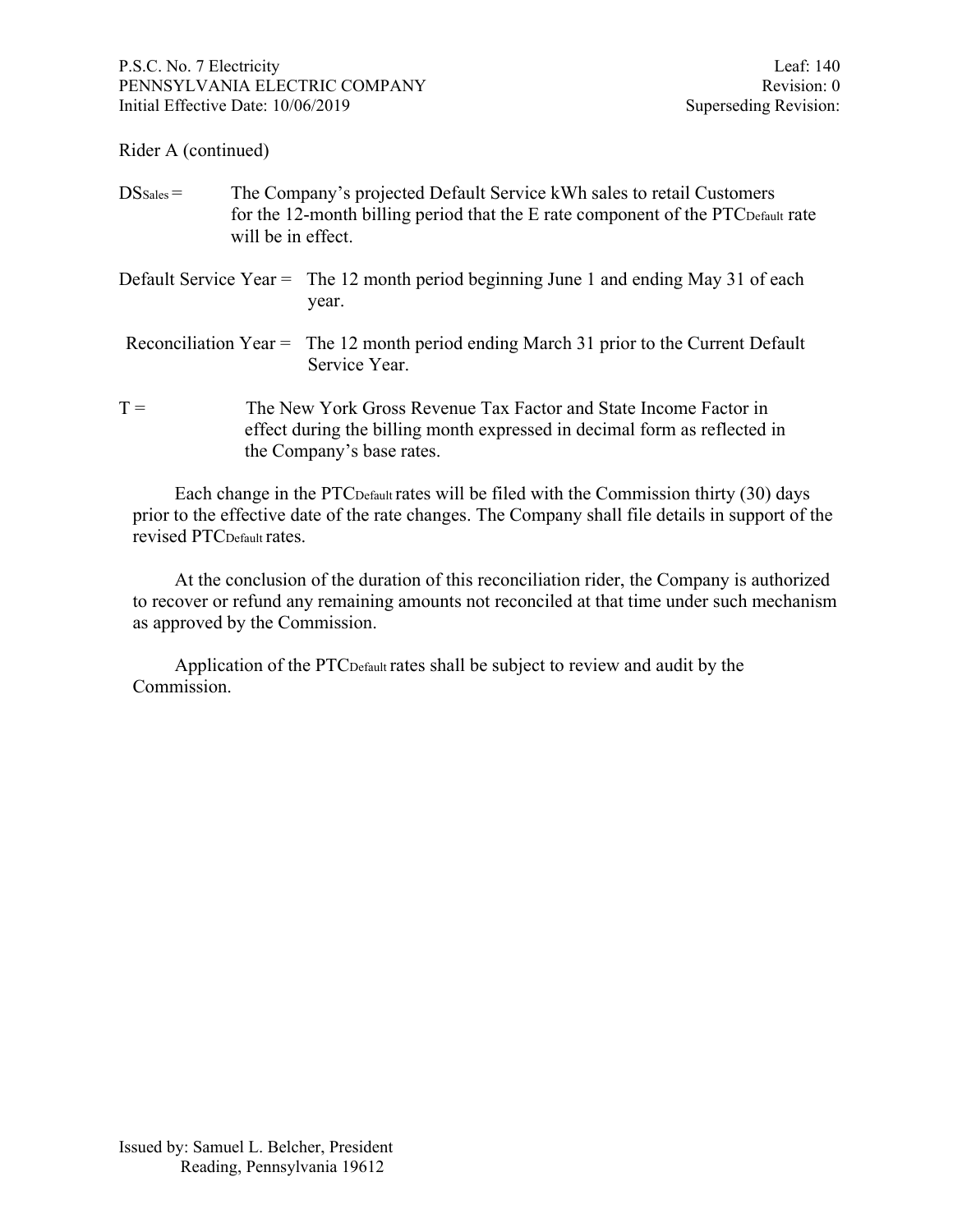## **RIDER B**

### **DEFAULT SERVICE SUPPORT RATE RIDER**

A Default Service Support ("DSS") rate shall be applied to each kWh delivered by the Company to Delivery Service Customers under this rider as determined to the nearest onethousandth of a cent per kWh. The DSS rate shall be billed to Customers receiving Delivery Service from the Company under this rider. The DSS rates shall be calculated according to the provisions of this rider. The DSS Rider shall be non-bypassable.

A Statement of the Default Service Support Rate will be filed with the Commission on not less than thirty (30) days' notice. Such statement can be found on the Company website.

The DSS rates will be calculated to be effective June 1 of each year.

#### **Phase-in – Default Service**

The DSS rates will be a credit for the first two (2) years that will phase-in the June 1, 2012 increase in the total bill for each customer class.

The Company will recover the deferred balance plus interest over four (4) years beginning one June 1, 2014. The deferred balance will earn interest compounded monthly on the average of beginning balance, including prior interest and the ending monthly balance before interest is calculated. The interest rate will be based on an annual rate of 10.01%.

### **Non-Market Based Services Transmission Charges**

$$
NMB = (NMB_c - E) / S
$$

Where:

- NMB= The charge to be applied to Delivery Service Customers served under this rider for Non- Market Based Services Transmission Charges incurred by the Company.
- $NMBc$ = Forecasted NMB costs applicable to the Company's DSS Sales. Forecasted NMB costs shall include FERC approved costs for PJM Regional Transmission Enhancement Plan charges, PJM Expansion Cost Recovery, as well as any other FERC-approved PJM transmission charges billed to the Company by PJM that will not be reconciled through the Company's Price to Compare Default Service Rate Rider and are approved by the Commission for recovery under this rider.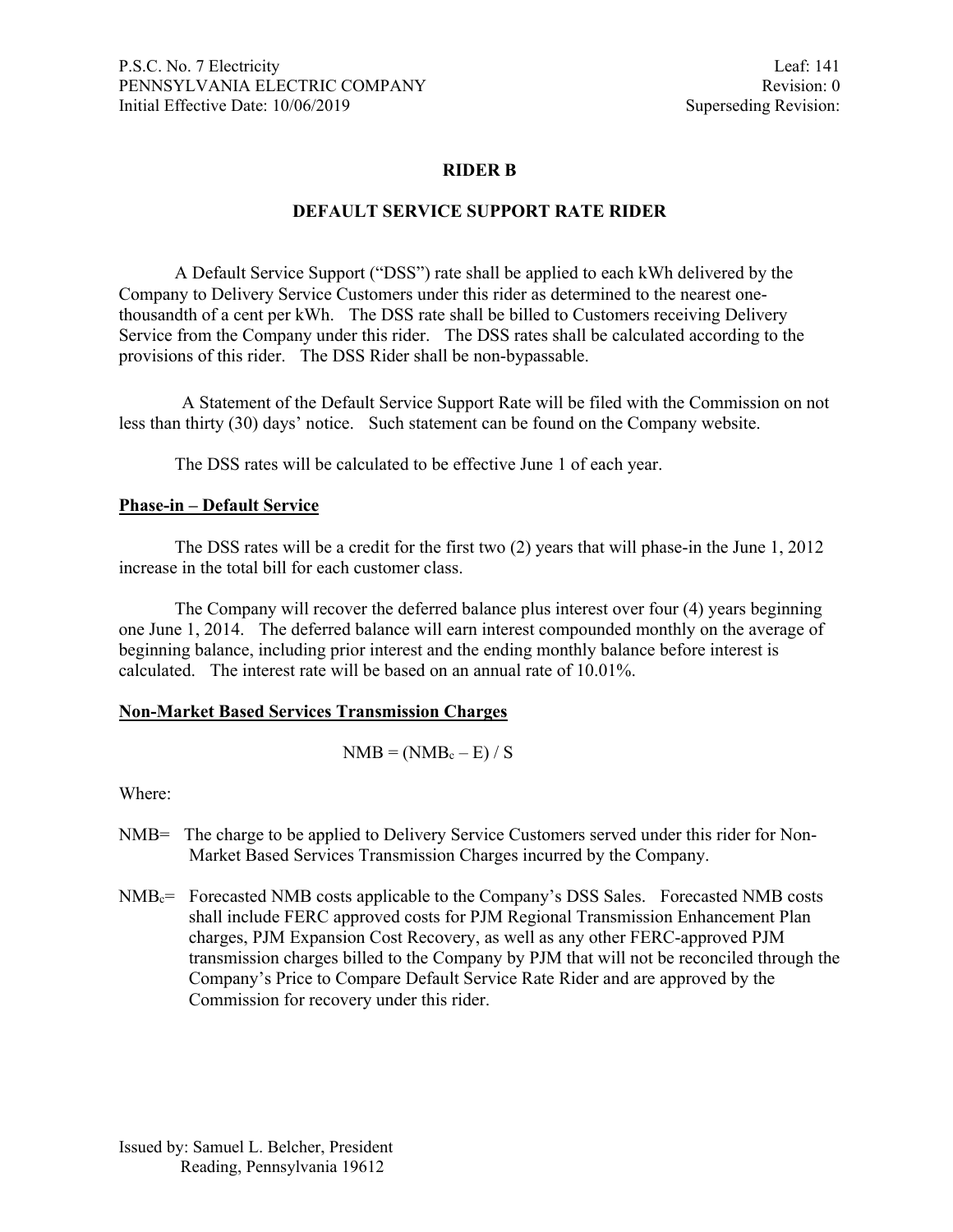- $E =$  The over or under-collection of the NMB<sub>c</sub> that results from billing of the NMB during the DSS Reconciliation Year, Including applicable interest. An over-collection is denoted by a positive E and under-collection by a negative E. The monthly interest rate will be the interest rate for Investor-Owned Utilities, Other Customer, Provided Capital Rate as posted annually by the New York Public Service Commission.
- S = The Company's total DSS Sales per Customer Class to Delivery Service Customers projected for the DSS Computational Year.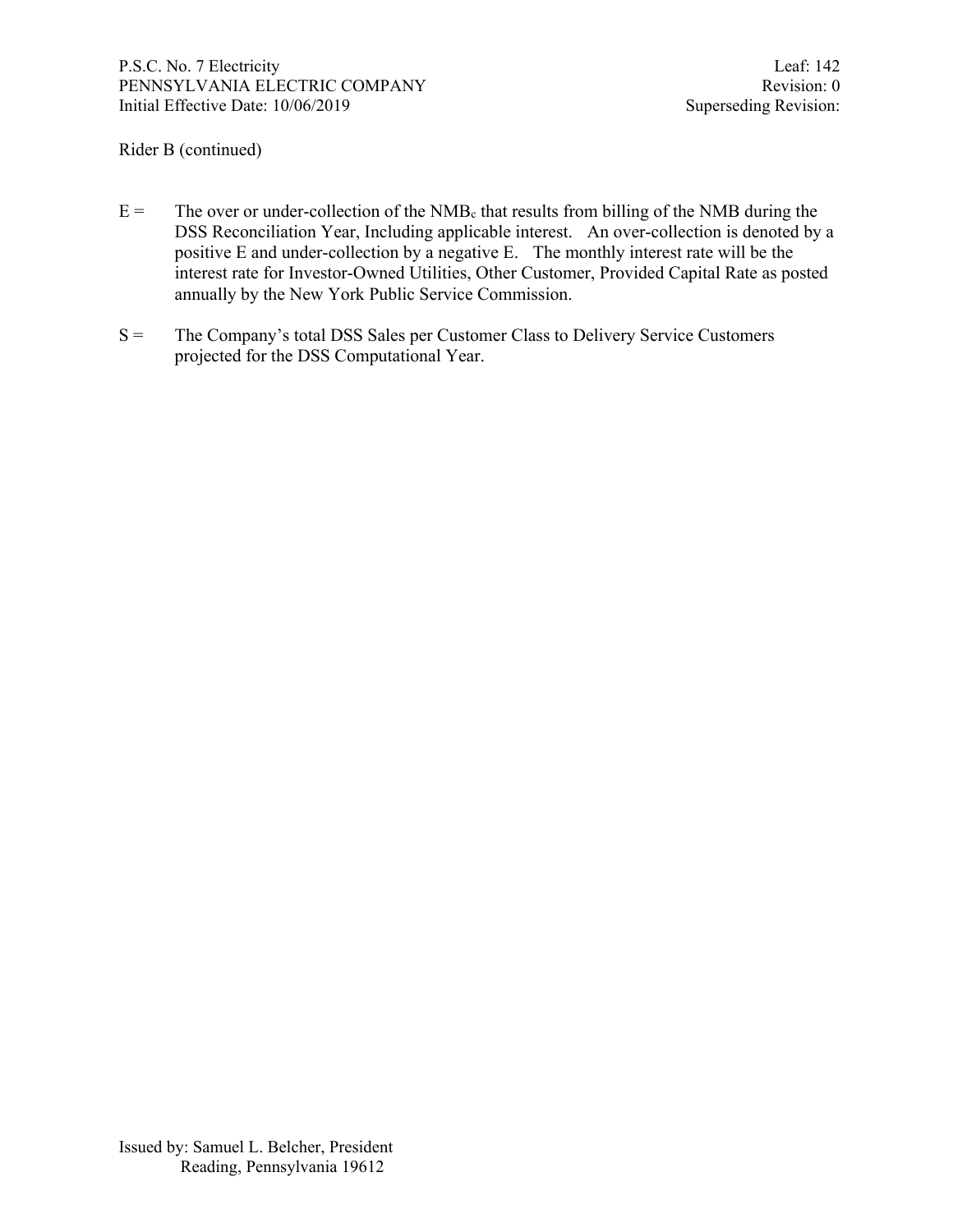### **RIDER C**

### **NON-UTILITY GENERATION COST ADJUSTMENT CLAUSE**

A Non-utility Generation ("NUG") Cost Rate ("NCR") shall be applied to each kWh delivered to Customers under this Tariff in accordance with the NUG Adjustment Clause established under this Rider. The rate will be calculated at the end of each NUG reconciliation year ended on March 31, to be effective on June 1. The NCR shall be determined to the nearest onehundredth of 1 mill per kWh in accordance with the formula set forth below and shall be applied to all kWh:

$$
NCR = \left[ \begin{array}{c} \left( \left( C_n - P_m \right) - E \right) / S_t \end{array} \right]
$$

Where NCR = The rate in mills per kWh to be applied to each kWh delivered under this Tariff.

#### **Current Costs and Sales**

- $C_n$  = The cost of the Company's purchases from NUG suppliers under contracts in accordance with the specific terms of such agreements during the NCR period.
- $P_{\text{m}}$  = The estimated market price for NUG output purchased by Penelec. The market price includes both the market price for energy and capacity. The market value for energy is determined by the monthly total of the hourly locational marginal price at the NUG project's bus multiplied by the NUG project's output for that hour. The market value for capacity is determined by the PJM day ahead and month ahead capacity market multiplied by the NUG project's capacity. The Company will modify the method of calculation of market value whenever changes in the PJM rules or procedures necessitate it.
- $S_t =$ The total kWh delivered to Customers in the NCR period.

#### **Reconciliation**

 $E =$  The over or under-collection of NUG costs that resulted from the true-up of estimated to actual billing of NCRs during the billing period will be deferred on the Company's books of account for recovery or reimbursement to Customers in subsequent periods. An over-collection is denoted by a positive E, and an under-collection by a negative E. For purposes of NUG reconciliation, the actual NUG revenue shall be the sum of all revenue recorded for Waverly under this Rider.